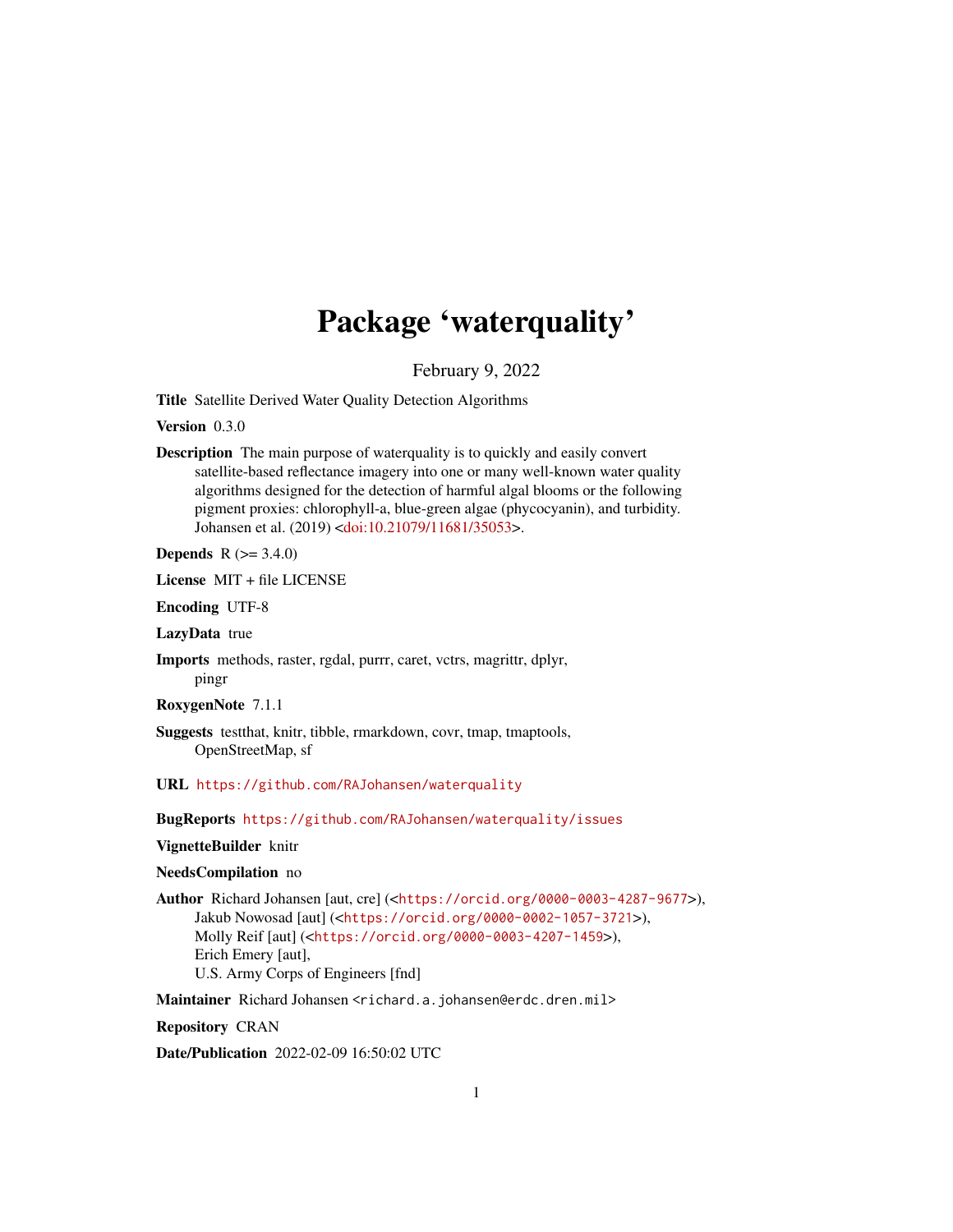# R topics documented:

|                                                                                                                                                 | $\overline{3}$ |
|-------------------------------------------------------------------------------------------------------------------------------------------------|----------------|
|                                                                                                                                                 | $\overline{4}$ |
|                                                                                                                                                 | 5              |
|                                                                                                                                                 | 6              |
|                                                                                                                                                 | $\overline{7}$ |
|                                                                                                                                                 | 8              |
|                                                                                                                                                 | 9              |
|                                                                                                                                                 | 10             |
|                                                                                                                                                 | 11             |
|                                                                                                                                                 | 12             |
|                                                                                                                                                 | 13             |
|                                                                                                                                                 | 14             |
|                                                                                                                                                 | 15             |
|                                                                                                                                                 | <b>16</b>      |
|                                                                                                                                                 | - 17           |
|                                                                                                                                                 | -18            |
|                                                                                                                                                 | - 19           |
|                                                                                                                                                 | <b>20</b>      |
|                                                                                                                                                 | 21             |
|                                                                                                                                                 |                |
|                                                                                                                                                 |                |
|                                                                                                                                                 |                |
|                                                                                                                                                 |                |
|                                                                                                                                                 |                |
|                                                                                                                                                 |                |
|                                                                                                                                                 |                |
|                                                                                                                                                 |                |
|                                                                                                                                                 |                |
|                                                                                                                                                 |                |
|                                                                                                                                                 | 32             |
|                                                                                                                                                 | 33             |
|                                                                                                                                                 | 34             |
|                                                                                                                                                 | 35             |
|                                                                                                                                                 | 36             |
|                                                                                                                                                 | 37             |
|                                                                                                                                                 |                |
|                                                                                                                                                 |                |
| Da052BDA                                                                                                                                        | 40             |
| De933BDA                                                                                                                                        | 41             |
|                                                                                                                                                 | 42             |
|                                                                                                                                                 | 43             |
| extract $\text{Im}$ cv all $\ldots$ $\ldots$ $\ldots$ $\ldots$ $\ldots$ $\ldots$ $\ldots$ $\ldots$ $\ldots$ $\ldots$ $\ldots$ $\ldots$ $\ldots$ | 44             |
| extract lm cv multi                                                                                                                             | 45             |
| Gi033BDA                                                                                                                                        | 46             |
|                                                                                                                                                 | 47             |
|                                                                                                                                                 | 48             |
|                                                                                                                                                 |                |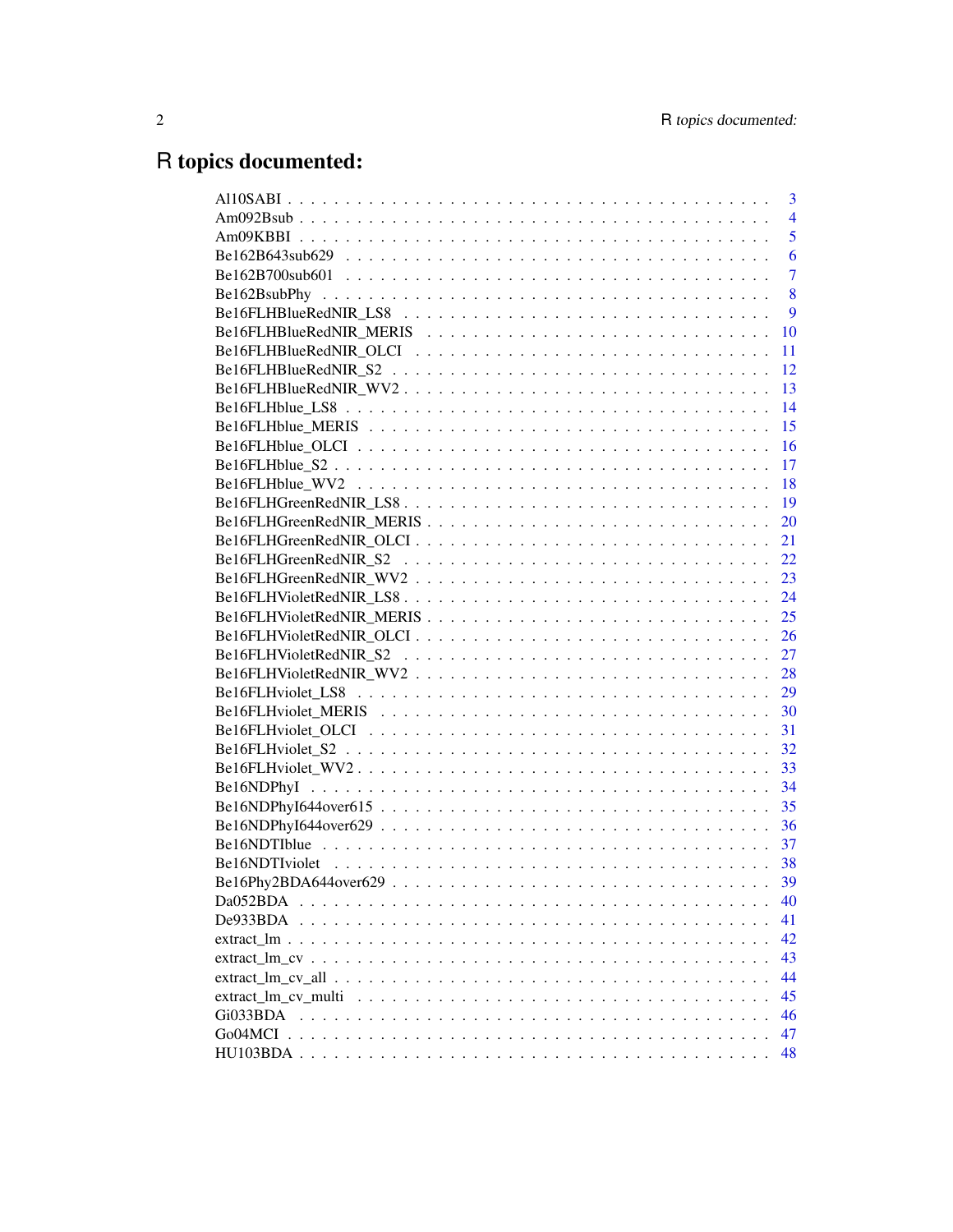<span id="page-2-0"></span>

| 51   |
|------|
| 52   |
| 53   |
| -54  |
| - 55 |
| 56   |
| 57   |
| 58   |
| 59   |
| 60   |
| 61   |
| 62   |
| 63   |
| 64   |
| 65   |
| 66   |
| 67   |
| 68   |
| 69   |
| 69   |
| 70   |
|      |

#### **Index** [72](#page-71-0)

<span id="page-2-1"></span>Al10SABI *Al10SABI algorithm*

# Description

Applies the Al10SABI algorithm

# Usage

```
Al10SABI(w857, w644, w458, w529)
```
# Arguments

| w857 | numeric. Value at wavelength of 857 nm |
|------|----------------------------------------|
| w644 | numeric. Value at wavelength of 644 nm |
| w458 | numeric. Value at wavelength of 458 nm |
| w529 | numeric. Value at wavelength of 529 nm |

# Value

RasterLayer or numeric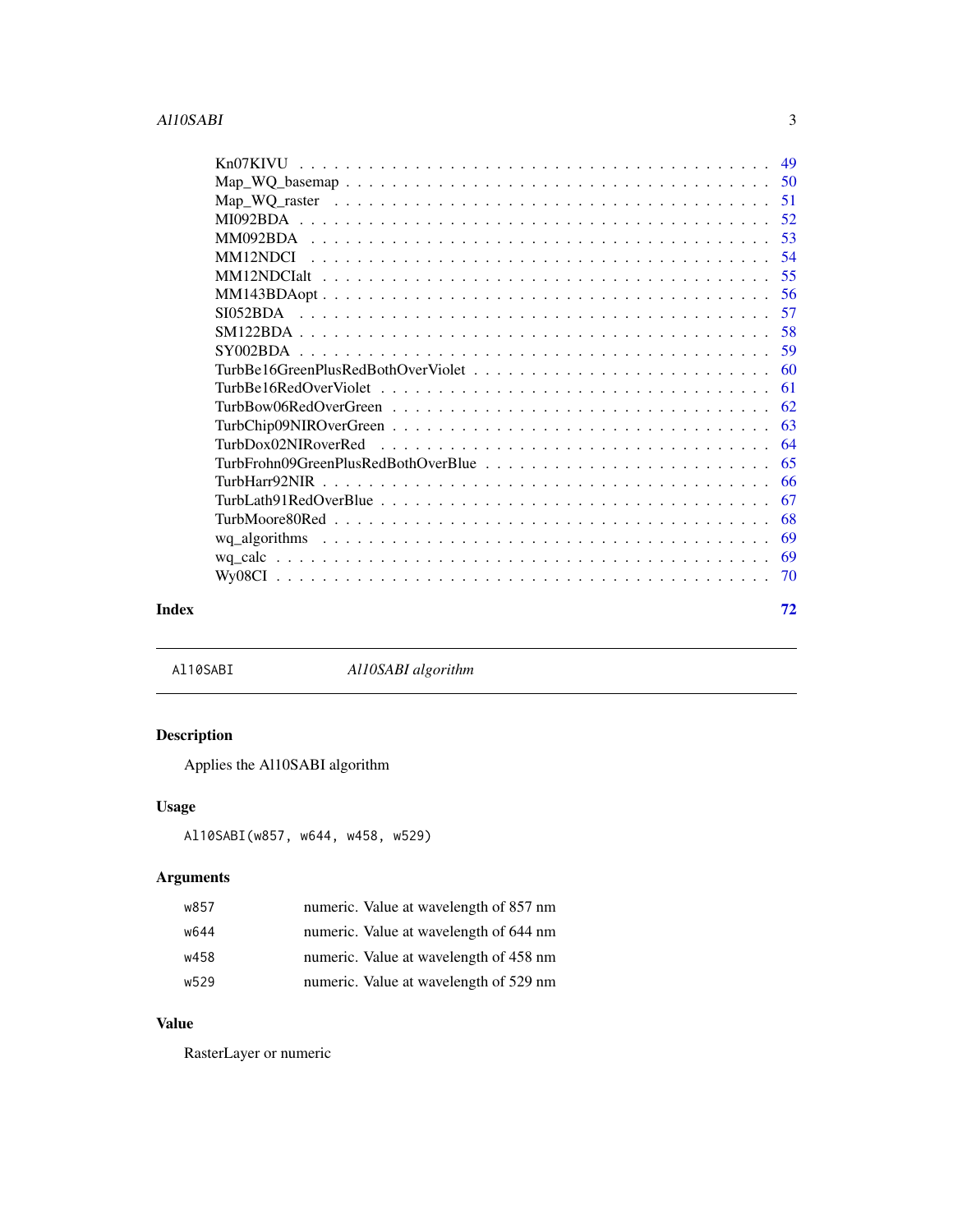#### <span id="page-3-0"></span>References

Alawadi, F. Detection of surface algal blooms using the newly developed algorithm surface algal bloom index (SABI). Proc. SPIE 2010, 7825.

# See Also

```
Other algorithms: Am092Bsub(), Am09KBBI(), Be162B643sub629(), Be162B700sub601(), Be162BsubPhy(),
Be16FLHBlueRedNIR_LS8(), Be16FLHBlueRedNIR_MERIS(), Be16FLHBlueRedNIR_OLCI(), Be16FLHBlueRedNIR_S2(),
Be16FLHBlueRedNIR_WV2(Be16FLHGreenRedNIR_LS8(Be16FLHGreenRedNIR_MERIS(), Be16FLHGreenRedNIR_OLCI
Be16FLHGreenRedNIR_S2(Be16FLHGreenRedNIR_WV2(Be16FLHVioletRedNIR_LS8(), Be16FLHVioletRedNIR_MERIS
Be16FLHVioletRedNIR_OLCI(), Be16FLHVioletRedNIR_S2(), Be16FLHVioletRedNIR_WV2(), Be16FLHblue_LS8(),
Be16FLHblue_MERIS(), Be16FLHblue_OLCI(), Be16FLHblue_S2(), Be16FLHblue_WV2(), Be16FLHviolet_LS8(),
Be16FLHviolet_MERIS(), Be16FLHviolet_OLCI(), Be16FLHviolet_S2(), Be16FLHviolet_WV2(),
Be16NDPhyI644over615(), Be16NDPhyI644over629(), Be16NDPhyI(), Be16NDTIblue(), Be16NDTIviolet(),
Be16Phy2BDA644over629(), Da052BDA(), De933BDA(), Gi033BDA(), Go04MCI(), HU103BDA(),
Kn07KIVU(), MI092BDA(), MM092BDA(), MM12NDCIalt(), MM12NDCI(), MM143BDAopt(), SI052BDA(),
SM122BDA(), SY002BDA(), TurbBe16GreenPlusRedBothOverViolet(), TurbBe16RedOverViolet(),
TurbBow06RedOverGreen(), TurbChip09NIROverGreen(), TurbDox02NIRoverRed(), TurbFrohn09GreenPlusRedBothOverBlue(),
TurbHarr92NIR(), TurbLath91RedOverBlue(), TurbMoore80Red(), Wy08CI()
```
<span id="page-3-1"></span>

Am092Bsub *Am092Bsub algorithm*

#### **Description**

Applies the Am092Bsub algorithm

# Usage

```
Am092Bsub(w681, w665)
```
# Arguments

| w681 | numeric. Value at wavelength of 681 nm |
|------|----------------------------------------|
| w665 | numeric. Value at wavelength of 665 nm |

#### Value

RasterLayer or numeric

# References

Amin, R.; Zhou, J.; Gilerson, A.; Gross, B.; Moshary, F.; Ahmed, S. Novel optical techniques for detecting and classifying toxic dinoflagellate Karenia brevis blooms using satellite imagery. Opt. Express 2009, 17, 9126–9144.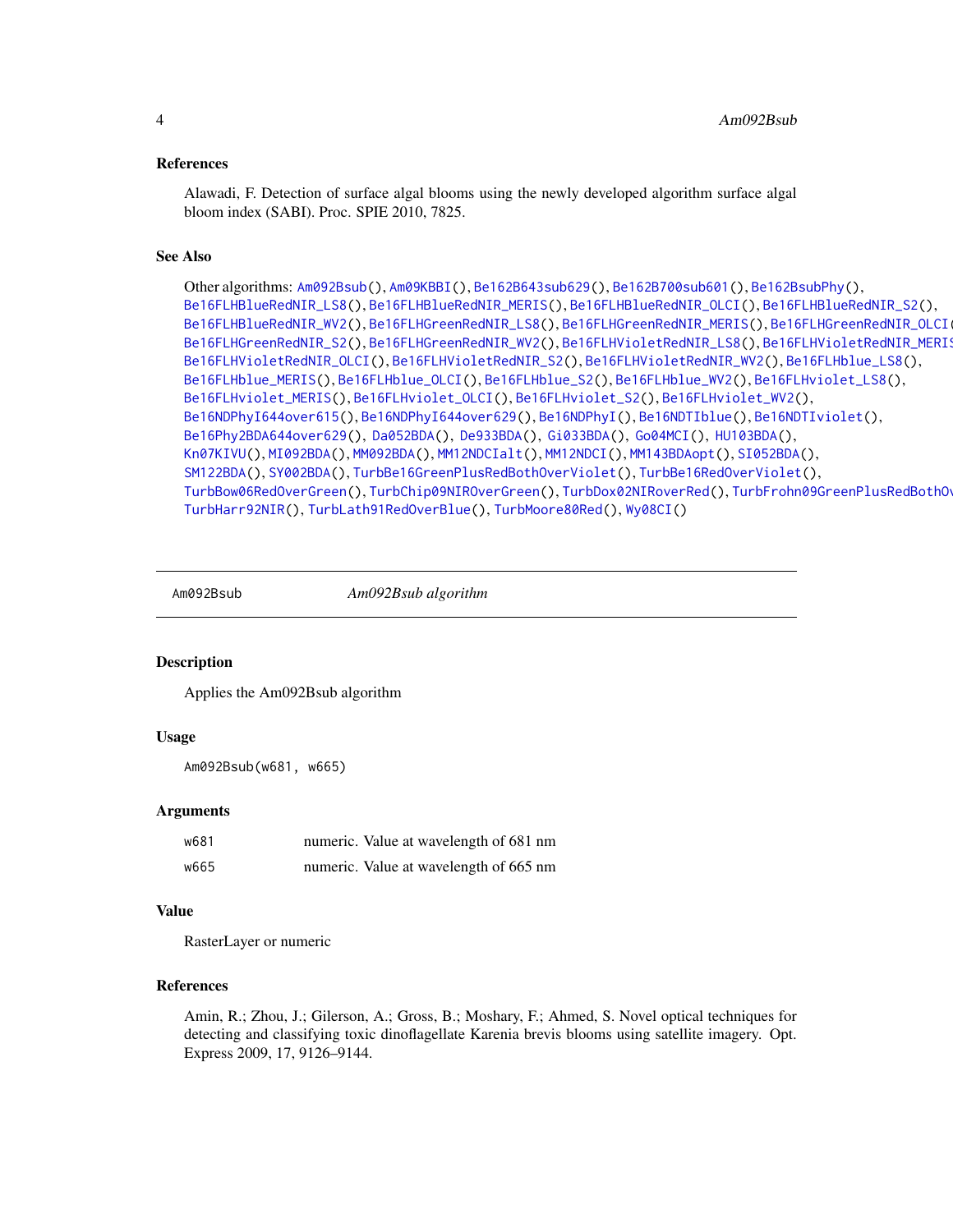#### <span id="page-4-0"></span>Am09KBBI 5

#### See Also

```
Other algorithms: Al10SABI(), Am09KBBI(), Be162B643sub629(), Be162B700sub601(), Be162BsubPhy(),
Be16FLHBlueRedNIR_LS8(), Be16FLHBlueRedNIR_MERIS(), Be16FLHBlueRedNIR_OLCI(), Be16FLHBlueRedNIR_S2(),
Be16FLHBlueRedNIR_WV2(Be16FLHGreenRedNIR_LS8(Be16FLHGreenRedNIR_MERIS(), Be16FLHGreenRedNIR_OLCI
Be16FLHGreenRedNIR_S2(Be16FLHGreenRedNIR_WV2(Be16FLHVioletRedNIR_LS8(), Be16FLHVioletRedNIR_MERIS
Be16FLHVioletRedNIR_OLCI(), Be16FLHVioletRedNIR_S2(), Be16FLHVioletRedNIR_WV2(), Be16FLHblue_LS8(),
Be16FLHblue_MERIS(), Be16FLHblue_OLCI(), Be16FLHblue_S2(), Be16FLHblue_WV2(), Be16FLHviolet_LS8(),
Be16FLHviolet_MERIS(), Be16FLHviolet_OLCI(), Be16FLHviolet_S2(), Be16FLHviolet_WV2(),
Be16NDPhyI644over615(), Be16NDPhyI644over629(), Be16NDPhyI(), Be16NDTIblue(), Be16NDTIviolet(),
Be16Phy2BDA644over629(), Da052BDA(), De933BDA(), Gi033BDA(), Go04MCI(), HU103BDA(),
Kn07KIVU(), MI092BDA(), MM092BDA(), MM12NDCIalt(), MM12NDCI(), MM143BDAopt(), SI052BDA(),
SM122BDA(), SY002BDA(), TurbBe16GreenPlusRedBothOverViolet(), TurbBe16RedOverViolet(),
TurbBow06RedOverGreen(), TurbChip09NIROverGreen(), TurbDox02NIRoverRed(), TurbFrohn09GreenPlusRedBothOverBlue(),
TurbHarr92NIR(), TurbLath91RedOverBlue(), TurbMoore80Red(), Wy08CI()
```
<span id="page-4-1"></span>

Am09KBBI *Am09KBBI algorithm*

#### **Description**

Applies the Am09KBBI algorithm

#### Usage

Am09KBBI(w686, w658)

#### Arguments

| w686 | numeric. Value at wavelength of 686 nm |
|------|----------------------------------------|
| w658 | numeric. Value at wavelength of 658 nm |

# Value

RasterLayer or numeric

# References

Amin, R.; Zhou, J.; Gilerson, A.; Gross, B.; Moshary, F.; Ahmed, S.; Novel optical techniques for detecting and classifying toxic dinoflagellate Karenia brevis blooms using satellite imagery, Optics Express, 2009, 17, 11, 1-13.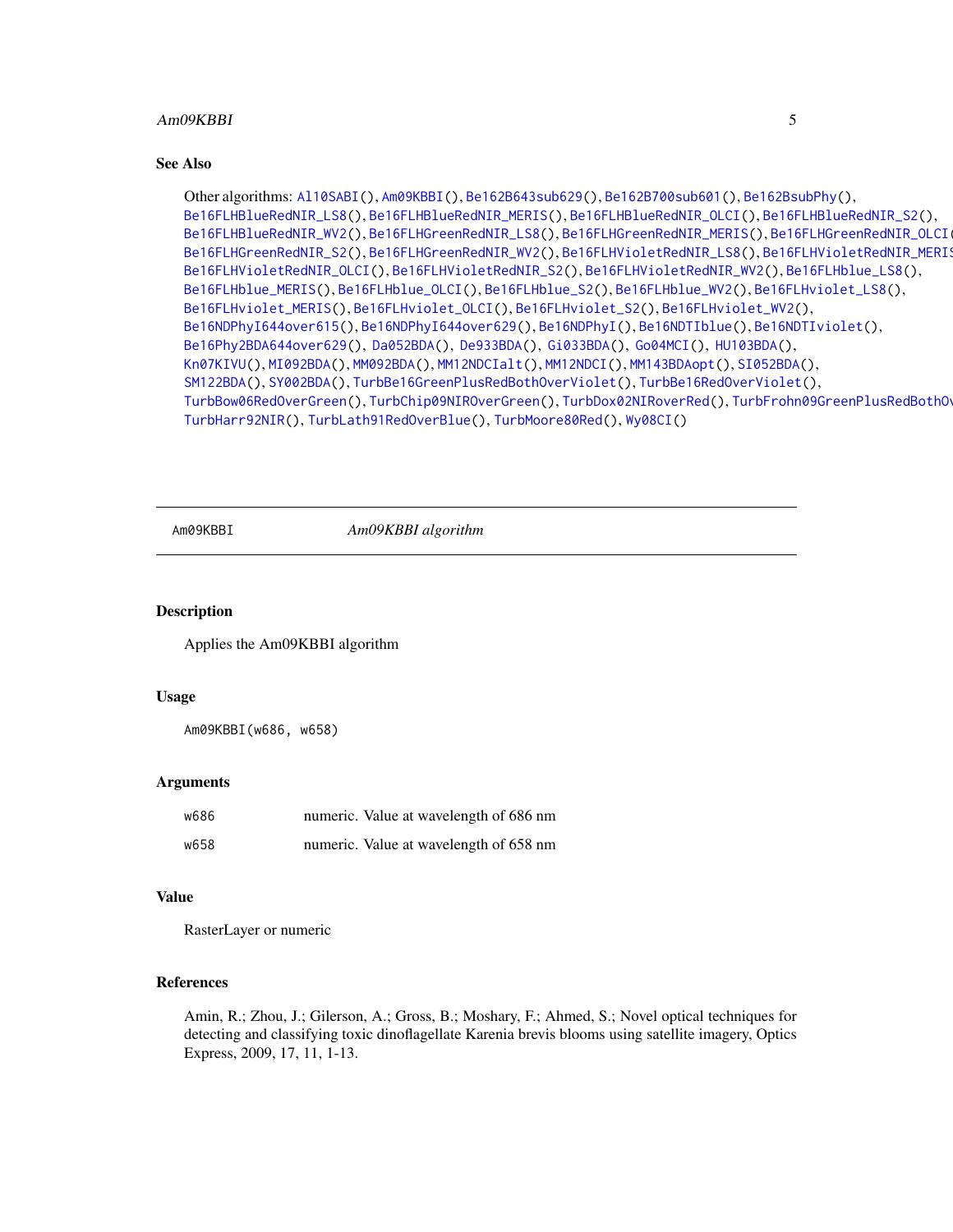```
Other algorithms: Al10SABI(), Am092Bsub(), Be162B643sub629(), Be162B700sub601(), Be162BsubPhy(),
Be16FLHBlueRedNIR_LS8(), Be16FLHBlueRedNIR_MERIS(), Be16FLHBlueRedNIR_OLCI(), Be16FLHBlueRedNIR_S2(),
Be16FLHBlueRedNIR_WV2(Be16FLHGreenRedNIR_LS8(Be16FLHGreenRedNIR_MERIS(), Be16FLHGreenRedNIR_OLCI
Be16FLHGreenRedNIR_S2(Be16FLHGreenRedNIR_WV2(Be16FLHVioletRedNIR_LS8(), Be16FLHVioletRedNIR_MERIS
Be16FLHVioletRedNIR_OLCI(), Be16FLHVioletRedNIR_S2(), Be16FLHVioletRedNIR_WV2(), Be16FLHblue_LS8(),
Be16FLHblue_MERIS(), Be16FLHblue_OLCI(), Be16FLHblue_S2(), Be16FLHblue_WV2(), Be16FLHviolet_LS8(),
Be16FLHviolet_MERIS(), Be16FLHviolet_OLCI(), Be16FLHviolet_S2(), Be16FLHviolet_WV2(),
Be16NDPhyI644over615(), Be16NDPhyI644over629(), Be16NDPhyI(), Be16NDTIblue(), Be16NDTIviolet(),
Be16Phy2BDA644over629(), Da052BDA(), De933BDA(), Gi033BDA(), Go04MCI(), HU103BDA(),
Kn07KIVU(), MI092BDA(), MM092BDA(), MM12NDCIalt(), MM12NDCI(), MM143BDAopt(), SI052BDA(),
SM122BDA(), SY002BDA(), TurbBe16GreenPlusRedBothOverViolet(), TurbBe16RedOverViolet(),
TurbBow06RedOverGreen(), TurbChip09NIROverGreen(), TurbDox02NIRoverRed(), TurbFrohn09GreenPlusRedBothOverBlue(),
TurbHarr92NIR(), TurbLath91RedOverBlue(), TurbMoore80Red(), Wy08CI()
```
<span id="page-5-1"></span>Be162B643sub629 *Be162B643sub629 algorithm*

#### **Description**

Applies the Be162B643sub629 algorithm

#### Usage

```
Be162B643sub629(w644, w629)
```
#### Arguments

| w644 | numeric. Value at wavelength of 644 nm |
|------|----------------------------------------|
| w629 | numeric. Value at wavelength of 729 nm |

#### Value

RasterLayer or numeric

# References

<span id="page-5-0"></span>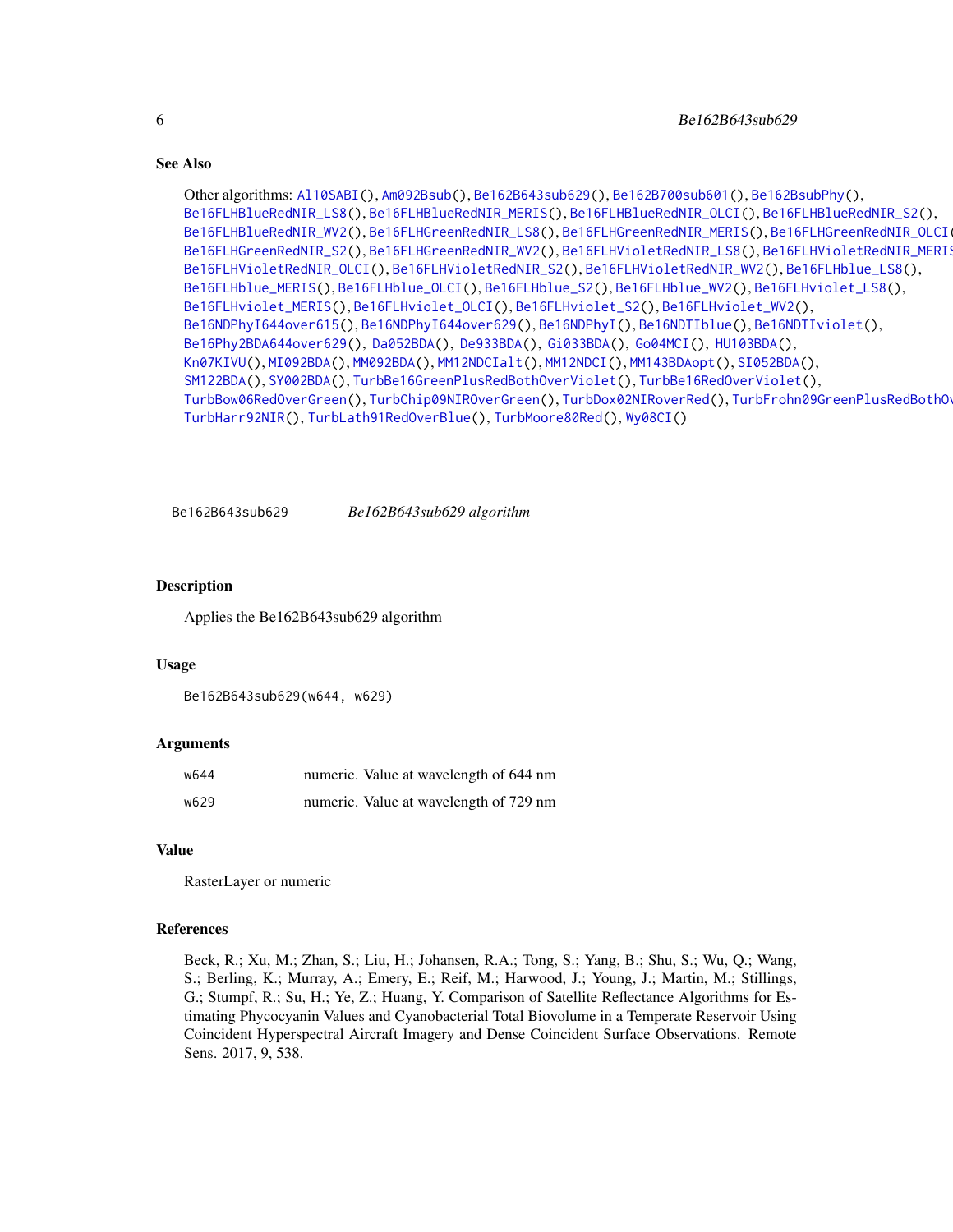```
Other algorithms: Al10SABI(), Am092Bsub(), Am09KBBI(), Be162B700sub601(), Be162BsubPhy(),
Be16FLHBlueRedNIR_LS8(), Be16FLHBlueRedNIR_MERIS(), Be16FLHBlueRedNIR_OLCI(), Be16FLHBlueRedNIR_S2(),
Be16FLHBlueRedNIR_WV2(Be16FLHGreenRedNIR_LS8(Be16FLHGreenRedNIR_MERIS(), Be16FLHGreenRedNIR_OLCI
Be16FLHGreenRedNIR_S2(Be16FLHGreenRedNIR_WV2(Be16FLHVioletRedNIR_LS8(), Be16FLHVioletRedNIR_MERIS
Be16FLHVioletRedNIR_OLCI(), Be16FLHVioletRedNIR_S2(), Be16FLHVioletRedNIR_WV2(), Be16FLHblue_LS8(),
Be16FLHblue_MERIS(), Be16FLHblue_OLCI(), Be16FLHblue_S2(), Be16FLHblue_WV2(), Be16FLHviolet_LS8(),
Be16FLHviolet_MERIS(), Be16FLHviolet_OLCI(), Be16FLHviolet_S2(), Be16FLHviolet_WV2(),
Be16NDPhyI644over615(), Be16NDPhyI644over629(), Be16NDPhyI(), Be16NDTIblue(), Be16NDTIviolet(),
Be16Phy2BDA644over629(), Da052BDA(), De933BDA(), Gi033BDA(), Go04MCI(), HU103BDA(),
Kn07KIVU(), MI092BDA(), MM092BDA(), MM12NDCIalt(), MM12NDCI(), MM143BDAopt(), SI052BDA(),
SM122BDA(), SY002BDA(), TurbBe16GreenPlusRedBothOverViolet(), TurbBe16RedOverViolet(),
TurbBow06RedOverGreen(), TurbChip09NIROverGreen(), TurbDox02NIRoverRed(), TurbFrohn09GreenPlusRedBothOverBlue(),
TurbHarr92NIR(), TurbLath91RedOverBlue(), TurbMoore80Red(), Wy08CI()
```
<span id="page-6-1"></span>Be162B700sub601 *Be162B700sub601 algorithm*

#### **Description**

Applies the Be162B700sub601 algorithm

#### Usage

```
Be162B700sub601(w700, w601)
```
# Arguments

| w700 | numeric. Value at wavelength of 700 nm |
|------|----------------------------------------|
| w601 | numeric. Value at wavelength of 601 nm |

# Value

RasterLayer or numeric

#### References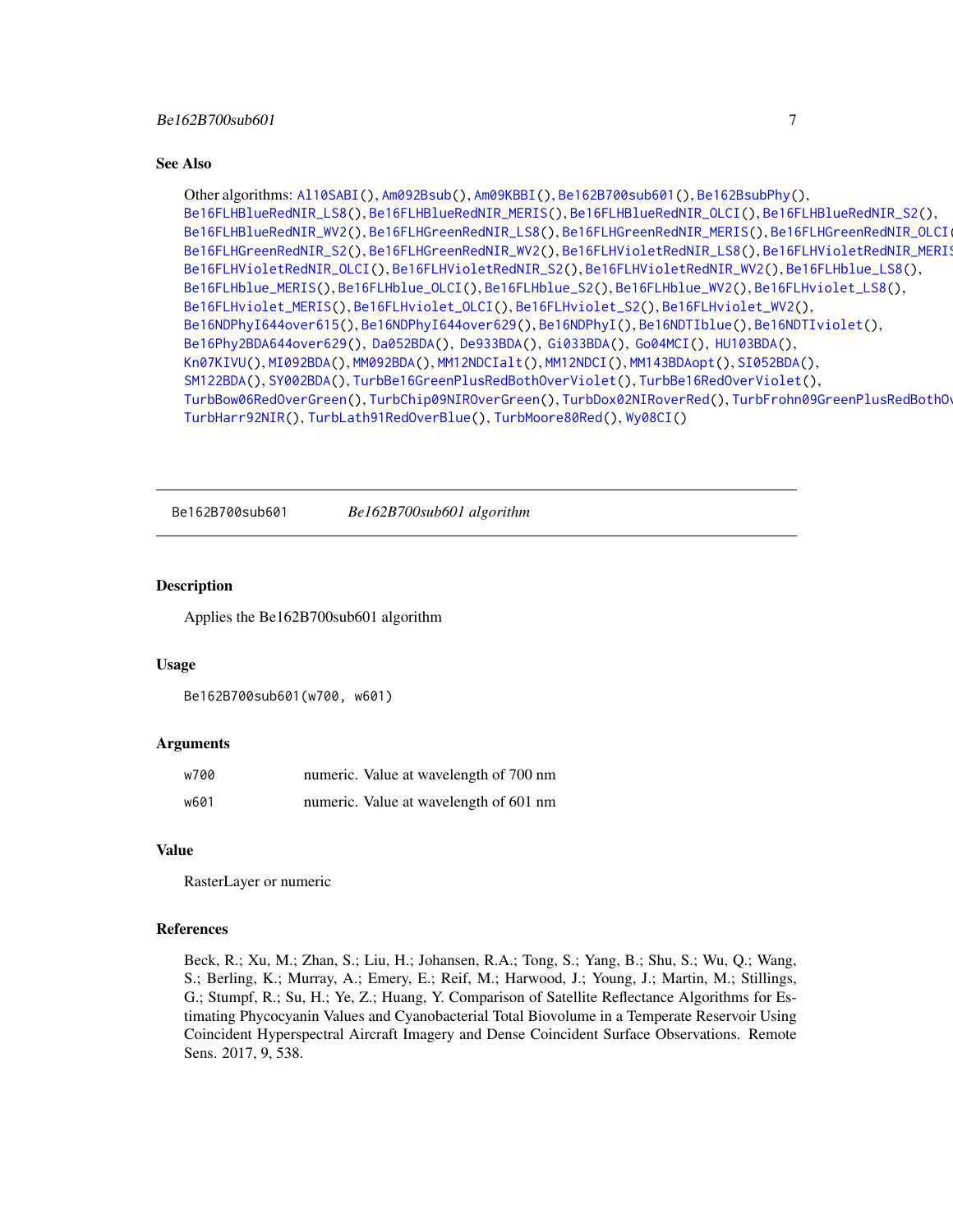```
Other algorithms: Al10SABI(), Am092Bsub(), Am09KBBI(), Be162B643sub629(), Be162BsubPhy(),
Be16FLHBlueRedNIR_LS8(), Be16FLHBlueRedNIR_MERIS(), Be16FLHBlueRedNIR_OLCI(), Be16FLHBlueRedNIR_S2(),
Be16FLHBlueRedNIR_WV2(Be16FLHGreenRedNIR_LS8(Be16FLHGreenRedNIR_MERIS(), Be16FLHGreenRedNIR_OLCI
Be16FLHGreenRedNIR_S2(Be16FLHGreenRedNIR_WV2(Be16FLHVioletRedNIR_LS8(), Be16FLHVioletRedNIR_MERIS
Be16FLHVioletRedNIR_OLCI(), Be16FLHVioletRedNIR_S2(), Be16FLHVioletRedNIR_WV2(), Be16FLHblue_LS8(),
Be16FLHblue_MERIS(), Be16FLHblue_OLCI(), Be16FLHblue_S2(), Be16FLHblue_WV2(), Be16FLHviolet_LS8(),
Be16FLHviolet_MERIS(), Be16FLHviolet_OLCI(), Be16FLHviolet_S2(), Be16FLHviolet_WV2(),
Be16NDPhyI644over615(), Be16NDPhyI644over629(), Be16NDPhyI(), Be16NDTIblue(), Be16NDTIviolet(),
Be16Phy2BDA644over629(), Da052BDA(), De933BDA(), Gi033BDA(), Go04MCI(), HU103BDA(),
Kn07KIVU(), MI092BDA(), MM092BDA(), MM12NDCIalt(), MM12NDCI(), MM143BDAopt(), SI052BDA(),
SM122BDA(), SY002BDA(), TurbBe16GreenPlusRedBothOverViolet(), TurbBe16RedOverViolet(),
TurbBow06RedOverGreen(), TurbChip09NIROverGreen(), TurbDox02NIRoverRed(), TurbFrohn09GreenPlusRedBothOverBlue(),
TurbHarr92NIR(), TurbLath91RedOverBlue(), TurbMoore80Red(), Wy08CI()
```
<span id="page-7-1"></span>Be162BsubPhy *Be162BsubPhy algorithm*

#### **Description**

Applies the Be162BsubPhy algorithm

#### Usage

```
Be162BsubPhy(w715, w615)
```
#### Arguments

| w715 | numeric. Value at wavelength of 715 nm |
|------|----------------------------------------|
| w615 | numeric. Value at wavelength of 615 nm |

#### Value

RasterLayer or numeric

#### References

<span id="page-7-0"></span>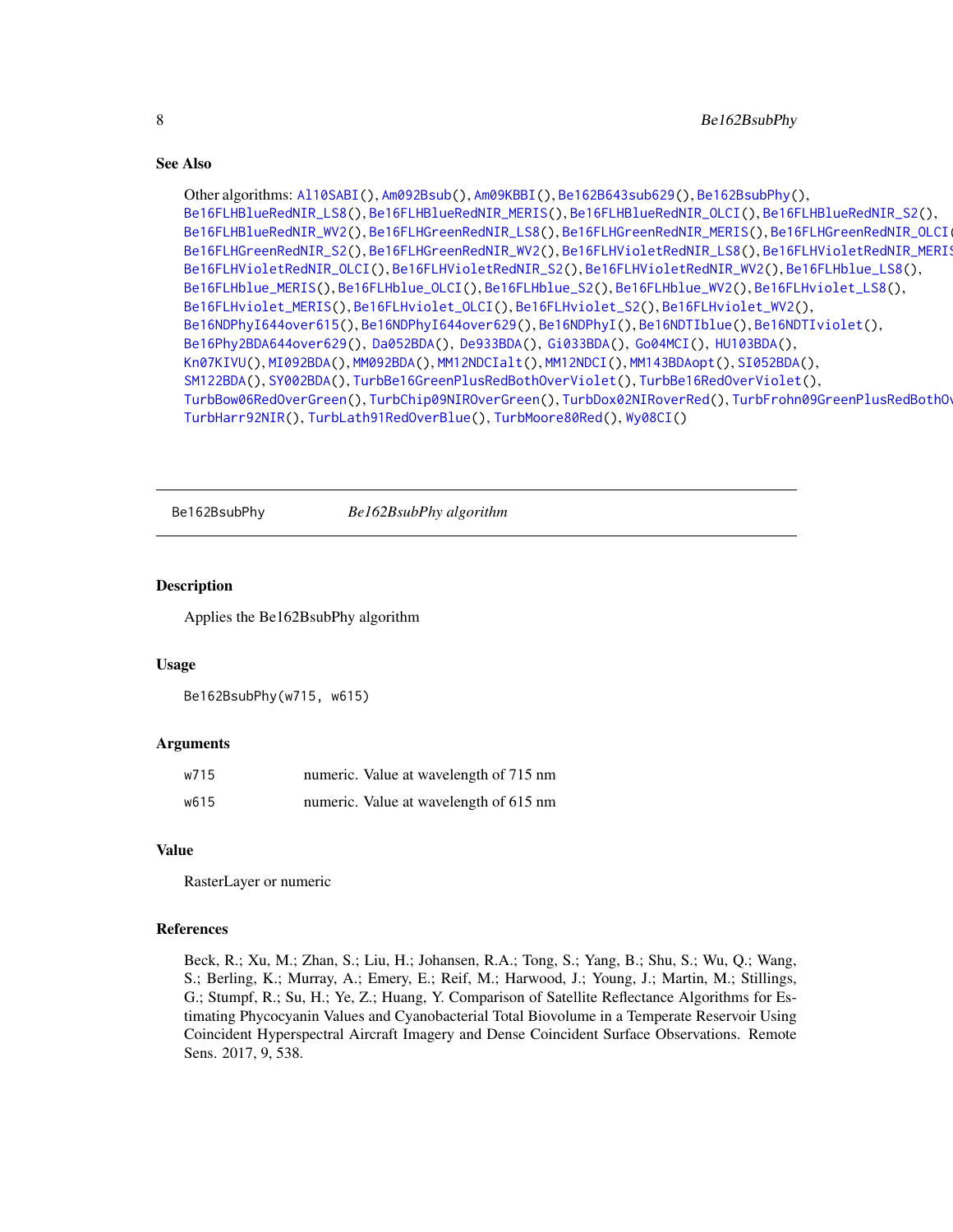```
Other algorithms: Al10SABI(), Am092Bsub(), Am09KBBI(), Be162B643sub629(), Be162B700sub601(),
Be16FLHBlueRedNIR_LS8(), Be16FLHBlueRedNIR_MERIS(), Be16FLHBlueRedNIR_OLCI(), Be16FLHBlueRedNIR_S2(),
Be16FLHBlueRedNIR_WV2(Be16FLHGreenRedNIR_LS8(Be16FLHGreenRedNIR_MERIS(), Be16FLHGreenRedNIR_OLCI
Be16FLHGreenRedNIR_S2(Be16FLHGreenRedNIR_WV2(Be16FLHVioletRedNIR_LS8(),Be16FLHVioletRedNIR_MERI
Be16FLHVioletRedNIR_OLCI(), Be16FLHVioletRedNIR_S2(), Be16FLHVioletRedNIR_WV2(), Be16FLHblue_LS8(),
Be16FLHblue_MERIS(), Be16FLHblue_OLCI(), Be16FLHblue_S2(), Be16FLHblue_WV2(), Be16FLHviolet_LS8(),
Be16FLHviolet_MERIS(), Be16FLHviolet_OLCI(), Be16FLHviolet_S2(), Be16FLHviolet_WV2(),
Be16NDPhyI644over615(), Be16NDPhyI644over629(), Be16NDPhyI(), Be16NDTIblue(), Be16NDTIviolet(),
Be16Phy2BDA644over629(), Da052BDA(), De933BDA(), Gi033BDA(), Go04MCI(), HU103BDA(),
Kn07KIVU(), MI092BDA(), MM092BDA(), MM12NDCIalt(), MM12NDCI(), MM143BDAopt(), SI052BDA(),
SM122BDA(), SY002BDA(), TurbBe16GreenPlusRedBothOverViolet(), TurbBe16RedOverViolet(),
TurbBow06RedOverGreen(), TurbChip09NIROverGreen(), TurbDox02NIRoverRed(), TurbFrohn09GreenPlusRedBothOverBlue(),
TurbHarr92NIR(), TurbLath91RedOverBlue(), TurbMoore80Red(), Wy08CI()
```
<span id="page-8-1"></span>Be16FLHBlueRedNIR\_LS8 *Be16FLHBlueRedNIR\_LS8 algorithm*

# Description

Applies the Be16FLHBlueRedNIR\_LS8 algorithm

#### Usage

Be16FLHBlueRedNIR\_LS8(w658, w857, w458)

#### Arguments

| w658 | numeric. Value at wavelength of 658 nm |
|------|----------------------------------------|
| w857 | numeric. Value at wavelength of 857 nm |
| w458 | numeric. Value at wavelength of 458 nm |

#### Value

RasterLayer or numeric

#### References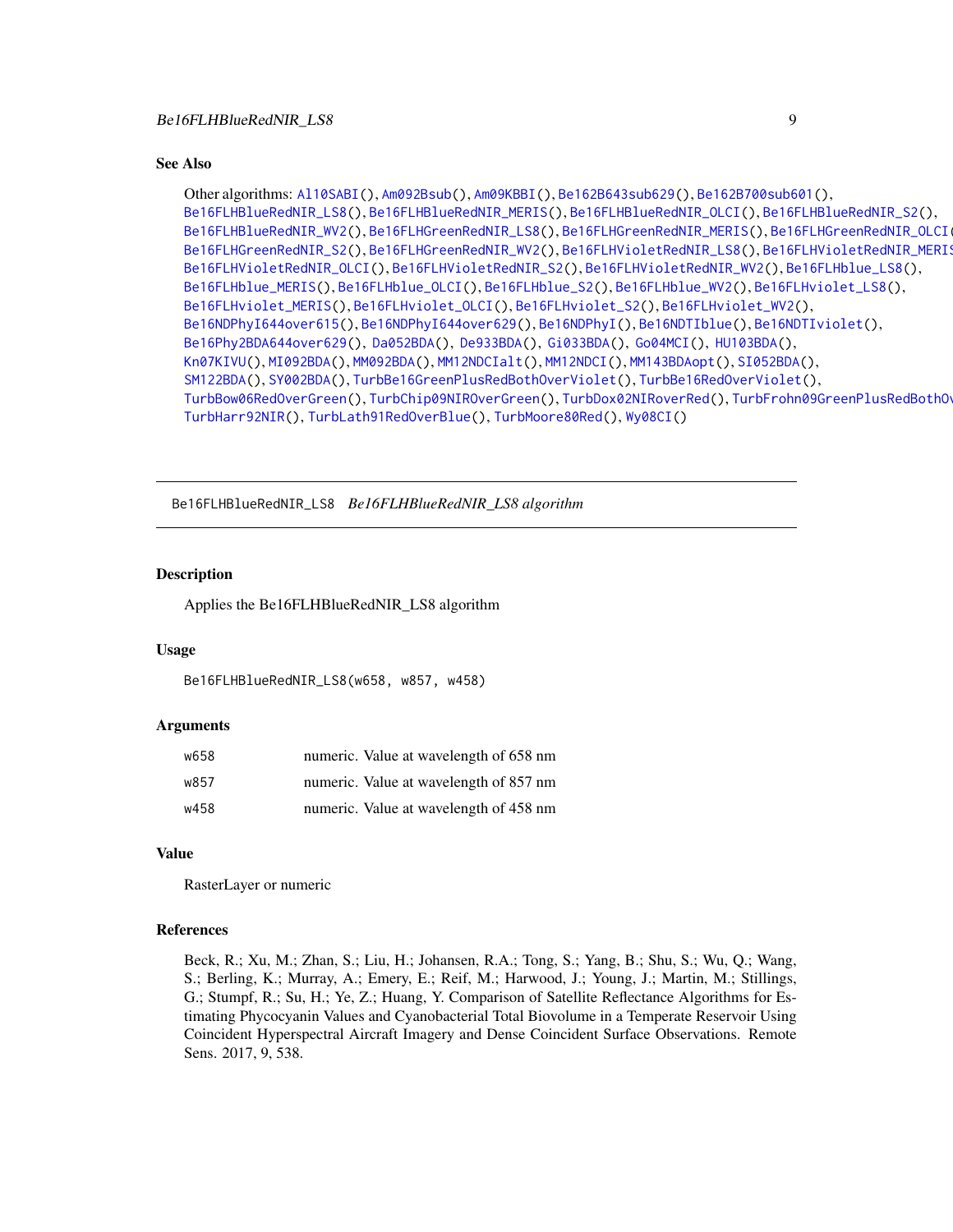```
Other algorithms: Al10SABI(), Am092Bsub(), Am09KBBI(), Be162B643sub629(), Be162B700sub601(),
Be162BsubPhy(), Be16FLHBlueRedNIR_MERIS(), Be16FLHBlueRedNIR_OLCI(), Be16FLHBlueRedNIR_S2(),
Be16FLHBlueRedNIR_WV2(), Be16FLHGreenRedNIR_LS8(), Be16FLHGreenRedNIR_MERIS(), Be16FLHGreenRedNIR_OLCI(),
Be16FLHGreenRedNIR_S2(), Be16FLHGreenRedNIR_WV2(), Be16FLHVioletRedNIR_LS8(), Be16FLHVioletRedNIR_MERIS(),
Be16FLHVioletRedNIR_OLCI(), Be16FLHVioletRedNIR_S2(), Be16FLHVioletRedNIR_WV2(), Be16FLHblue_LS8(),
Be16FLHblue_MERIS(), Be16FLHblue_OLCI(), Be16FLHblue_S2(), Be16FLHblue_WV2(), Be16FLHviolet_LS8(),
Be16FLHviolet_MERIS(), Be16FLHviolet_OLCI(), Be16FLHviolet_S2(), Be16FLHviolet_WV2(),
Be16NDPhyI644over615(), Be16NDPhyI644over629(), Be16NDPhyI(), Be16NDTIblue(), Be16NDTIviolet(),
Be16Phy2BDA644over629(), Da052BDA(), De933BDA(), Gi033BDA(), Go04MCI(), HU103BDA(),
Kn07KIVU(), MI092BDA(), MM092BDA(), MM12NDCIalt(), MM12NDCI(), MM143BDAopt(), SI052BDA(),
SM122BDA(), SY002BDA(), TurbBe16GreenPlusRedBothOverViolet(), TurbBe16RedOverViolet(),
TurbBow06RedOverGreen(), TurbChip09NIROverGreen(), TurbDox02NIRoverRed(), TurbFrohn09GreenPlusRedBothOverBlue(),
TurbHarr92NIR(), TurbLath91RedOverBlue(), TurbMoore80Red(), Wy08CI()
```
<span id="page-9-1"></span>Be16FLHBlueRedNIR\_MERIS

*Be16FLHBlueRedNIR\_MERIS algorithm*

# **Description**

Applies the Be16FLHBlueRedNIR\_MERIS algorithm

# Usage

```
Be16FLHBlueRedNIR_MERIS(w658, w857, w458)
```
#### Arguments

| w658 | numeric. Value at wavelength of 658 nm |
|------|----------------------------------------|
| w857 | numeric. Value at wavelength of 857 nm |
| w458 | numeric. Value at wavelength of 458 nm |

#### Value

RasterLayer or numeric

# References

<span id="page-9-0"></span>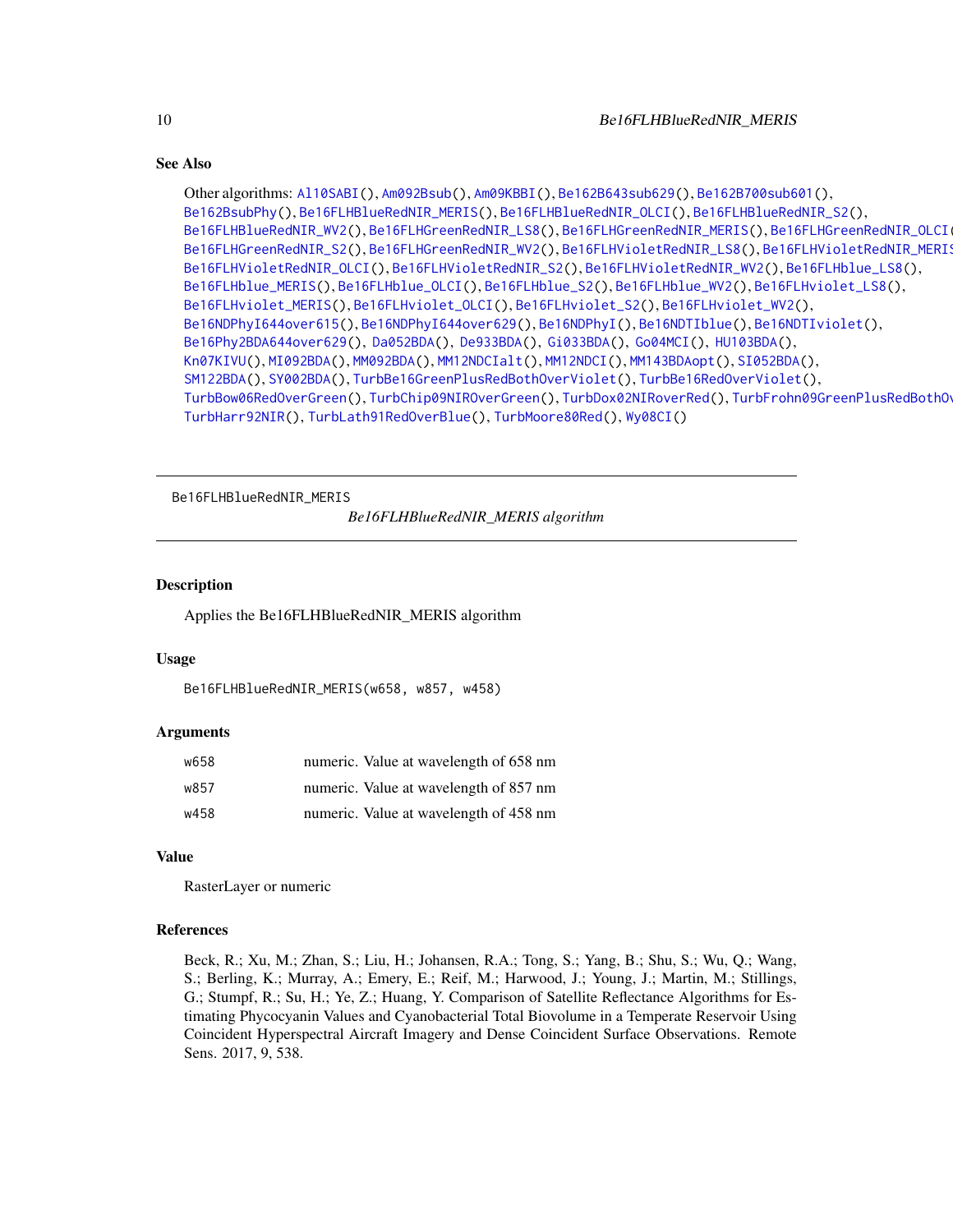```
Other algorithms: Al10SABI(), Am092Bsub(), Am09KBBI(), Be162B643sub629(), Be162B700sub601(),
Be162BsubPhy(), Be16FLHBlueRedNIR_LS8(), Be16FLHBlueRedNIR_OLCI(), Be16FLHBlueRedNIR_S2(),
Be16FLHBlueRedNIR_WV2(), Be16FLHGreenRedNIR_LS8(), Be16FLHGreenRedNIR_MERIS(), Be16FLHGreenRedNIR_OLCI(),
Be16FLHGreenRedNIR_S2(), Be16FLHGreenRedNIR_WV2(), Be16FLHVioletRedNIR_LS8(), Be16FLHVioletRedNIR_MERIS(),
Be16FLHVioletRedNIR_OLCI(), Be16FLHVioletRedNIR_S2(), Be16FLHVioletRedNIR_WV2(), Be16FLHblue_LS8(),
Be16FLHblue_MERIS(), Be16FLHblue_OLCI(), Be16FLHblue_S2(), Be16FLHblue_WV2(), Be16FLHviolet_LS8(),
Be16FLHviolet_MERIS(), Be16FLHviolet_OLCI(), Be16FLHviolet_S2(), Be16FLHviolet_WV2(),
Be16NDPhyI644over615(), Be16NDPhyI644over629(), Be16NDPhyI(), Be16NDTIblue(), Be16NDTIviolet(),
Be16Phy2BDA644over629(), Da052BDA(), De933BDA(), Gi033BDA(), Go04MCI(), HU103BDA(),
Kn07KIVU(), MI092BDA(), MM092BDA(), MM12NDCIalt(), MM12NDCI(), MM143BDAopt(), SI052BDA(),
SM122BDA(), SY002BDA(), TurbBe16GreenPlusRedBothOverViolet(), TurbBe16RedOverViolet(),
TurbBow06RedOverGreen(), TurbChip09NIROverGreen(), TurbDox02NIRoverRed(), TurbFrohn09GreenPlusRedBothOverBlue(),
TurbHarr92NIR(), TurbLath91RedOverBlue(), TurbMoore80Red(), Wy08CI()
```
<span id="page-10-1"></span>Be16FLHBlueRedNIR\_OLCI

*Be16FLHBlueRedNIR\_OLCI algorithm*

#### **Description**

Applies the Be16FLHBlueRedNIR\_OLCI algorithm

# Usage

```
Be16FLHBlueRedNIR_OLCI(w658, w857, w458)
```
#### Arguments

| w658 | numeric. Value at wavelength of 658 nm |
|------|----------------------------------------|
| w857 | numeric. Value at wavelength of 857 nm |
| w458 | numeric. Value at wavelength of 458 nm |

#### Value

RasterLayer or numeric

#### References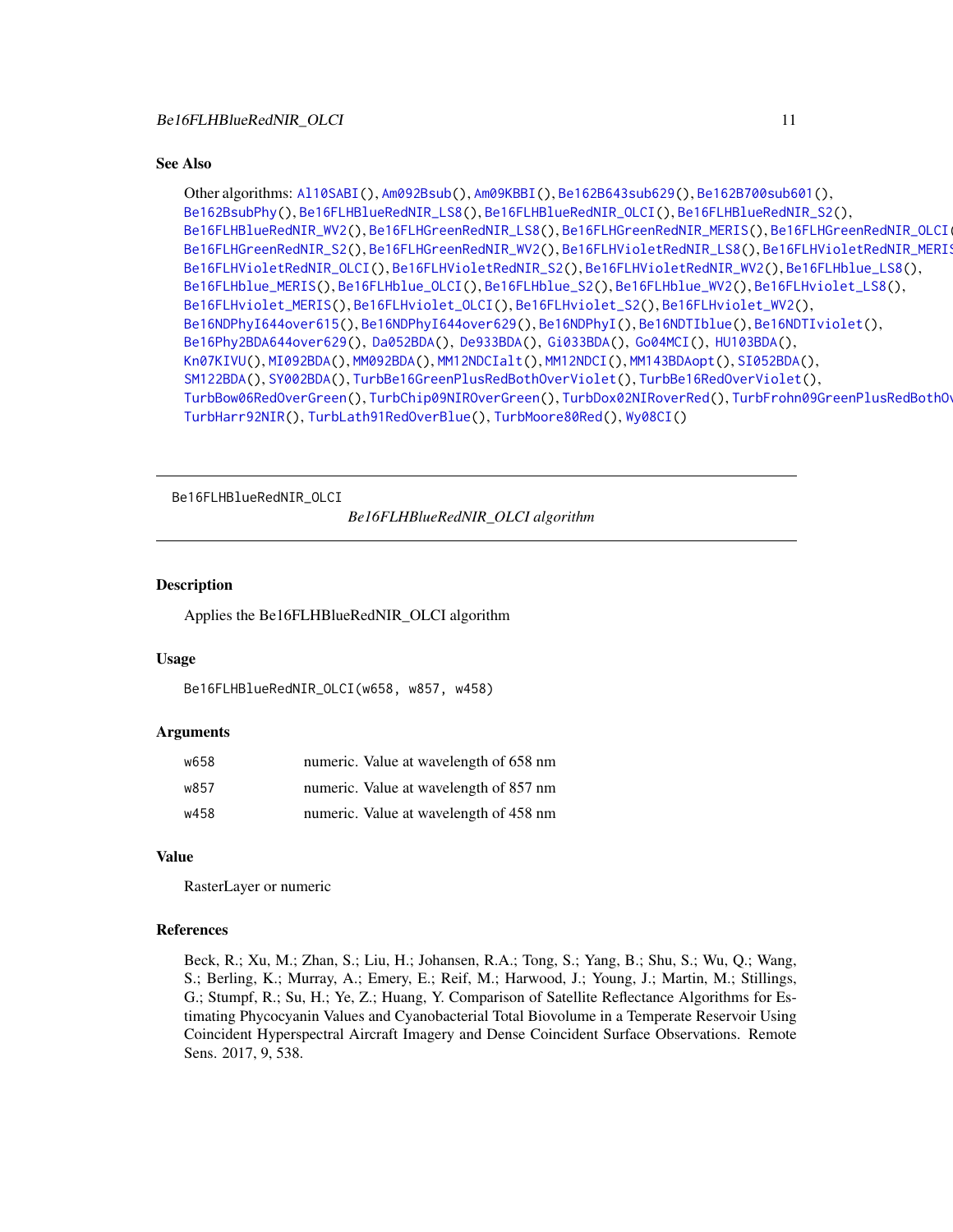```
Other algorithms: Al10SABI(), Am092Bsub(), Am09KBBI(), Be162B643sub629(), Be162B700sub601(),
Be162BsubPhy(), Be16FLHBlueRedNIR_LS8(), Be16FLHBlueRedNIR_MERIS(), Be16FLHBlueRedNIR_S2(),
Be16FLHBlueRedNIR_WV2(), Be16FLHGreenRedNIR_LS8(), Be16FLHGreenRedNIR_MERIS(), Be16FLHGreenRedNIR_OLCI(),
Be16FLHGreenRedNIR_S2(Be16FLHGreenRedNIR_WV2(Be16FLHVioletRedNIR_LS8(),Be16FLHVioletRedNIR_MERI
Be16FLHVioletRedNIR_OLCI(), Be16FLHVioletRedNIR_S2(), Be16FLHVioletRedNIR_WV2(), Be16FLHblue_LS8(),
Be16FLHblue_MERIS(), Be16FLHblue_OLCI(), Be16FLHblue_S2(), Be16FLHblue_WV2(), Be16FLHviolet_LS8(),
Be16FLHviolet_MERIS(), Be16FLHviolet_OLCI(), Be16FLHviolet_S2(), Be16FLHviolet_WV2(),
Be16NDPhyI644over615(), Be16NDPhyI644over629(), Be16NDPhyI(), Be16NDTIblue(), Be16NDTIviolet(),
Be16Phy2BDA644over629(), Da052BDA(), De933BDA(), Gi033BDA(), Go04MCI(), HU103BDA(),
Kn07KIVU(), MI092BDA(), MM092BDA(), MM12NDCIalt(), MM12NDCI(), MM143BDAopt(), SI052BDA(),
SM122BDA(), SY002BDA(), TurbBe16GreenPlusRedBothOverViolet(), TurbBe16RedOverViolet(),
TurbBow06RedOverGreen(), TurbChip09NIROverGreen(), TurbDox02NIRoverRed(), TurbFrohn09GreenPlusRedBothOverBlue(),
TurbHarr92NIR(), TurbLath91RedOverBlue(), TurbMoore80Red(), Wy08CI()
```
<span id="page-11-1"></span>Be16FLHBlueRedNIR\_S2 *Be16FLHBlueRedNIR\_S2 algorithm*

# Description

Applies the Be16FLHBlueRedNIR\_S2 algorithm

#### Usage

Be16FLHBlueRedNIR\_S2(w658, w857, w458)

#### Arguments

| w658 | numeric. Value at wavelength of 658 nm |
|------|----------------------------------------|
| w857 | numeric. Value at wavelength of 857 nm |
| w458 | numeric. Value at wavelength of 458 nm |

# Value

RasterLayer or numeric

#### References

<span id="page-11-0"></span>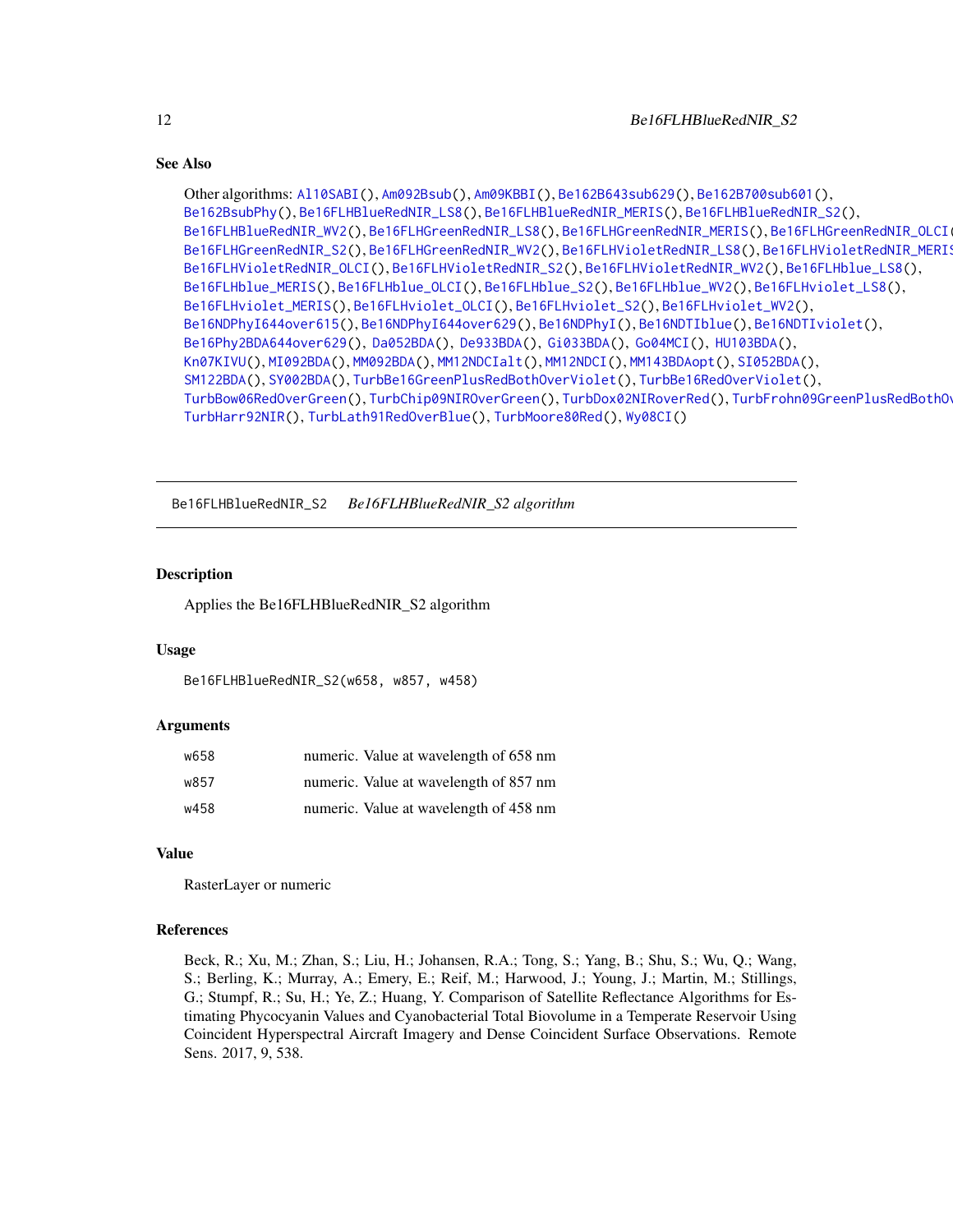```
Other algorithms: Al10SABI(), Am092Bsub(), Am09KBBI(), Be162B643sub629(), Be162B700sub601(),
Be162BsubPhy(), Be16FLHBlueRedNIR_LS8(), Be16FLHBlueRedNIR_MERIS(), Be16FLHBlueRedNIR_OLCI(),
Be16FLHBlueRedNIR_WV2(Be16FLHGreenRedNIR_LS8(Be16FLHGreenRedNIR_MERIS(), Be16FLHGreenRedNIR_OLCI
Be16FLHGreenRedNIR_S2(Be16FLHGreenRedNIR_WV2(Be16FLHVioletRedNIR_LS8(),Be16FLHVioletRedNIR_MERI
Be16FLHVioletRedNIR_OLCI(), Be16FLHVioletRedNIR_S2(), Be16FLHVioletRedNIR_WV2(), Be16FLHblue_LS8(),
Be16FLHblue_MERIS(), Be16FLHblue_OLCI(), Be16FLHblue_S2(), Be16FLHblue_WV2(), Be16FLHviolet_LS8(),
Be16FLHviolet_MERIS(), Be16FLHviolet_OLCI(), Be16FLHviolet_S2(), Be16FLHviolet_WV2(),
Be16NDPhyI644over615(), Be16NDPhyI644over629(), Be16NDPhyI(), Be16NDTIblue(), Be16NDTIviolet(),
Be16Phy2BDA644over629(), Da052BDA(), De933BDA(), Gi033BDA(), Go04MCI(), HU103BDA(),
Kn07KIVU(), MI092BDA(), MM092BDA(), MM12NDCIalt(), MM12NDCI(), MM143BDAopt(), SI052BDA(),
SM122BDA(), SY002BDA(), TurbBe16GreenPlusRedBothOverViolet(), TurbBe16RedOverViolet(),
TurbBow06RedOverGreen(), TurbChip09NIROverGreen(), TurbDox02NIRoverRed(), TurbFrohn09GreenPlusRedBothOverBlue(),
TurbHarr92NIR(), TurbLath91RedOverBlue(), TurbMoore80Red(), Wy08CI()
```
<span id="page-12-1"></span>Be16FLHBlueRedNIR\_WV2 *Be16FLHBlueRedNIR\_WV2 algorithm*

# Description

Applies the Be16FLHBlueRedNIR\_WV2 algorithm

#### Usage

Be16FLHBlueRedNIR\_WV2(w658, w857, w458)

#### Arguments

| w658 | numeric. Value at wavelength of 658 nm |
|------|----------------------------------------|
| w857 | numeric. Value at wavelength of 857 nm |
| w458 | numeric. Value at wavelength of 458 nm |

# Value

RasterLayer or numeric

#### References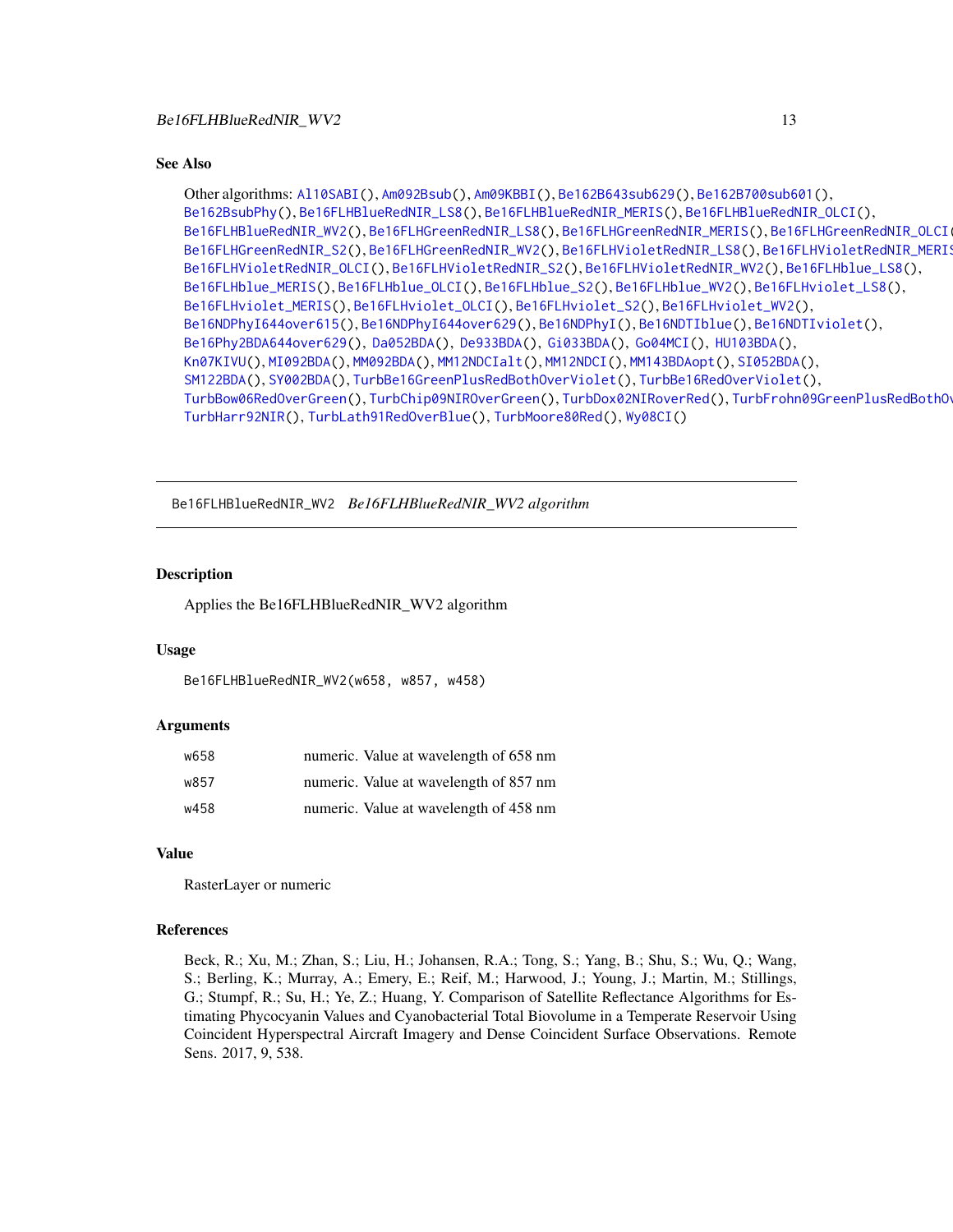```
Other algorithms: Al10SABI(), Am092Bsub(), Am09KBBI(), Be162B643sub629(), Be162B700sub601(),
Be162BsubPhy(), Be16FLHBlueRedNIR_LS8(), Be16FLHBlueRedNIR_MERIS(), Be16FLHBlueRedNIR_OLCI(),
Be16FLHBlueRedNIR_S2(), Be16FLHGreenRedNIR_LS8(), Be16FLHGreenRedNIR_MERIS(), Be16FLHGreenRedNIR_OLCI(),
Be16FLHGreenRedNIR_S2(Be16FLHGreenRedNIR_WV2(Be16FLHVioletRedNIR_LS8(), Be16FLHVioletRedNIR_MERIS
Be16FLHVioletRedNIR_OLCI(), Be16FLHVioletRedNIR_S2(), Be16FLHVioletRedNIR_WV2(), Be16FLHblue_LS8(),
Be16FLHblue_MERIS(), Be16FLHblue_OLCI(), Be16FLHblue_S2(), Be16FLHblue_WV2(), Be16FLHviolet_LS8(),
Be16FLHviolet_MERIS(), Be16FLHviolet_OLCI(), Be16FLHviolet_S2(), Be16FLHviolet_WV2(),
Be16NDPhyI644over615(), Be16NDPhyI644over629(), Be16NDPhyI(), Be16NDTIblue(), Be16NDTIviolet(),
Be16Phy2BDA644over629(), Da052BDA(), De933BDA(), Gi033BDA(), Go04MCI(), HU103BDA(),
Kn07KIVU(), MI092BDA(), MM092BDA(), MM12NDCIalt(), MM12NDCI(), MM143BDAopt(), SI052BDA(),
SM122BDA(), SY002BDA(), TurbBe16GreenPlusRedBothOverViolet(), TurbBe16RedOverViolet(),
TurbBow06RedOverGreen(TurbChip09NIROverGreen(TurbDox02NIRoverRed(),TurbFrohn09GreenPlusRedBothO
TurbHarr92NIR(), TurbLath91RedOverBlue(), TurbMoore80Red(), Wy08CI()
```
<span id="page-13-1"></span>Be16FLHblue\_LS8 *Be16FLHblue\_LS8 algorithm*

# **Description**

Applies the Be16FLHblue\_LS8 algorithm

#### Usage

```
Be16FLHblue_LS8(w529, w644, w458)
```
#### Arguments

| w529 | numeric. Value at wavelength of 529 nm |
|------|----------------------------------------|
| พ644 | numeric. Value at wavelength of 644 nm |
| w458 | numeric. Value at wavelength of 458 nm |

#### Value

RasterLayer or numeric

# References

<span id="page-13-0"></span>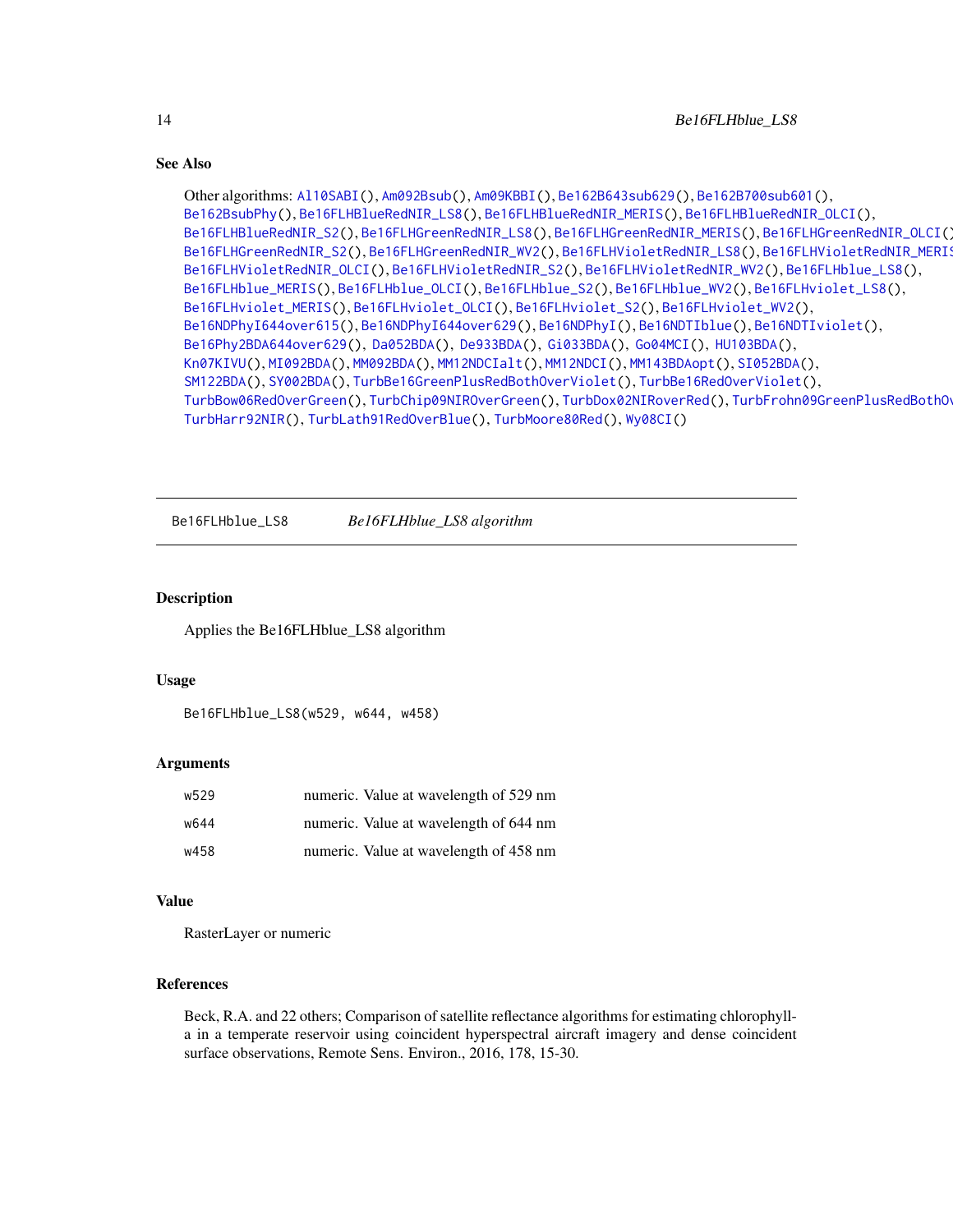```
Other algorithms: Al10SABI(), Am092Bsub(), Am09KBBI(), Be162B643sub629(), Be162B700sub601(),
Be162BsubPhy(), Be16FLHBlueRedNIR_LS8(), Be16FLHBlueRedNIR_MERIS(), Be16FLHBlueRedNIR_OLCI(),
Be16FLHBlueRedNIR_S2(), Be16FLHBlueRedNIR_WV2(), Be16FLHGreenRedNIR_LS8(), Be16FLHGreenRedNIR_MERIS(),
Be16FLHGreenRedNIR_OLCI(), Be16FLHGreenRedNIR_S2(), Be16FLHGreenRedNIR_WV2(), Be16FLHVioletRedNIR_LS8(),
Be16FLHVioletRedNIR_MERIS(), Be16FLHVioletRedNIR_OLCI(), Be16FLHVioletRedNIR_S2(),
Be16FLHVioletRedNIR_WV2(), Be16FLHblue_MERIS(), Be16FLHblue_OLCI(), Be16FLHblue_S2(),
Be16FLHblue_WV2(), Be16FLHviolet_LS8(), Be16FLHviolet_MERIS(), Be16FLHviolet_OLCI(),
Be16FLHviolet_S2(), Be16FLHviolet_WV2(), Be16NDPhyI644over615(), Be16NDPhyI644over629(),
Be16NDPhyI(), Be16NDTIblue(), Be16NDTIviolet(), Be16Phy2BDA644over629(), Da052BDA(),
De933BDA(), Gi033BDA(), Go04MCI(), HU103BDA(), Kn07KIVU(), MI092BDA(), MM092BDA(), MM12NDCIalt(),
MM12NDCI(), MM143BDAopt(), SI052BDA(), SM122BDA(), SY002BDA(), TurbBe16GreenPlusRedBothOverViolet(),
TurbBe16RedOverViolet(), TurbBow06RedOverGreen(), TurbChip09NIROverGreen(), TurbDox02NIRoverRed(),
TurbFrohn09GreenPlusRedBothOverBlue(), TurbHarr92NIR(), TurbLath91RedOverBlue(), TurbMoore80Red(),
Wy08CI()
```
<span id="page-14-1"></span>Be16FLHblue\_MERIS *Be16FLHblue\_MERIS algorithm*

# **Description**

Applies the Be16FLHblue\_MERIS algorithm

#### Usage

```
Be16FLHblue_MERIS(w529, w644, w458)
```
# Arguments

| w529 | numeric. Value at wavelength of 529 nm |
|------|----------------------------------------|
| w644 | numeric. Value at wavelength of 644 nm |
| w458 | numeric. Value at wavelength of 458 nm |

# Value

RasterLayer or numeric

# References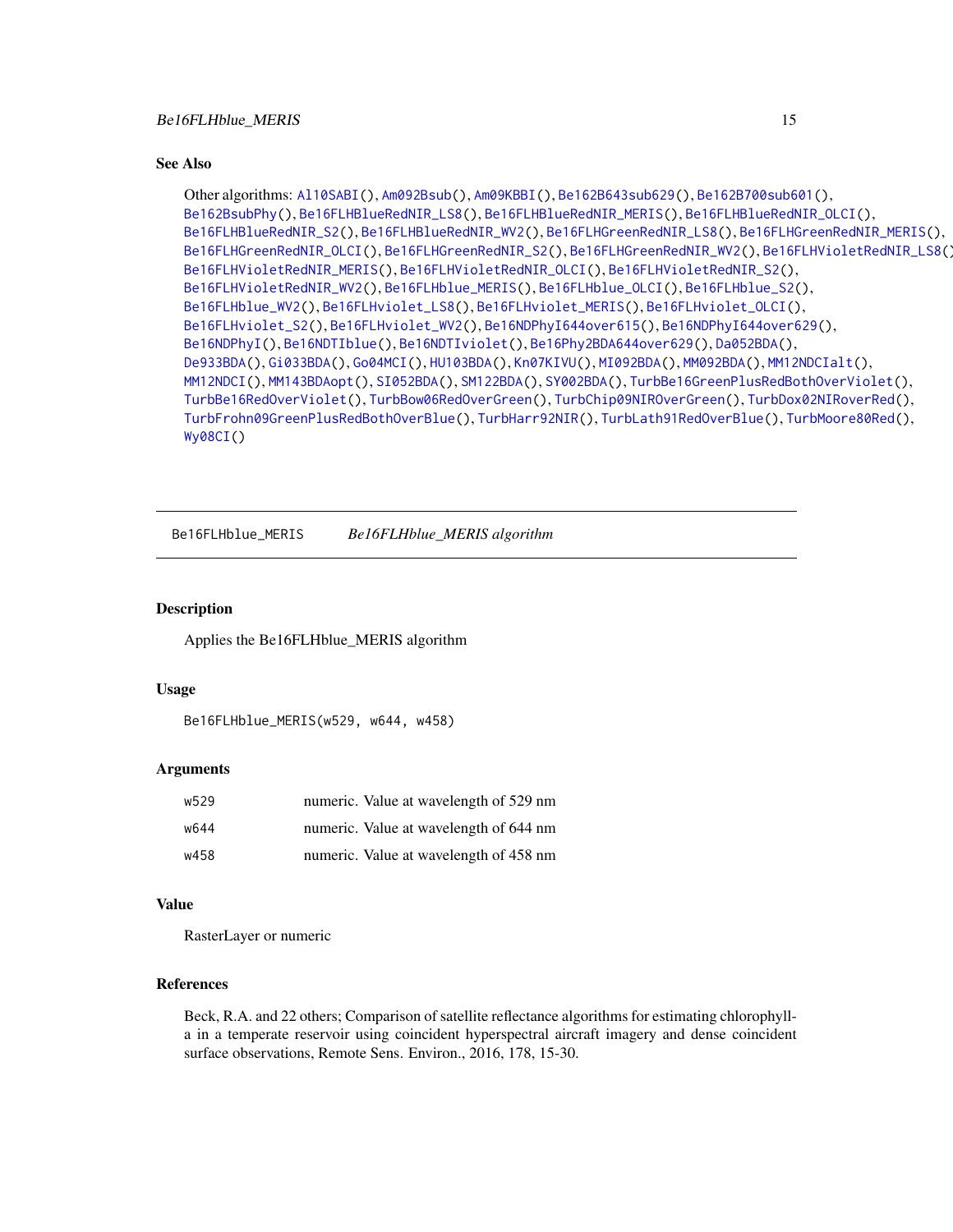```
Other algorithms: Al10SABI(), Am092Bsub(), Am09KBBI(), Be162B643sub629(), Be162B700sub601(),
Be162BsubPhy(), Be16FLHBlueRedNIR_LS8(), Be16FLHBlueRedNIR_MERIS(), Be16FLHBlueRedNIR_OLCI(),
Be16FLHBlueRedNIR_S2(), Be16FLHBlueRedNIR_WV2(), Be16FLHGreenRedNIR_LS8(), Be16FLHGreenRedNIR_MERIS(),
Be16FLHGreenRedNIR_OLCI(), Be16FLHGreenRedNIR_S2(), Be16FLHGreenRedNIR_WV2(), Be16FLHVioletRedNIR_LS8(),
Be16FLHVioletRedNIR_MERIS(), Be16FLHVioletRedNIR_OLCI(), Be16FLHVioletRedNIR_S2(),
Be16FLHVioletRedNIR_WV2(), Be16FLHblue_LS8(), Be16FLHblue_OLCI(), Be16FLHblue_S2(),
Be16FLHblue_WV2(), Be16FLHviolet_LS8(), Be16FLHviolet_MERIS(), Be16FLHviolet_OLCI(),
Be16FLHviolet_S2(), Be16FLHviolet_WV2(), Be16NDPhyI644over615(), Be16NDPhyI644over629(),
Be16NDPhyI(), Be16NDTIblue(), Be16NDTIviolet(), Be16Phy2BDA644over629(), Da052BDA(),
De933BDA(), Gi033BDA(), Go04MCI(), HU103BDA(), Kn07KIVU(), MI092BDA(), MM092BDA(), MM12NDCIalt(),
MM12NDCI(), MM143BDAopt(), SI052BDA(), SM122BDA(), SY002BDA(), TurbBe16GreenPlusRedBothOverViolet(),
TurbBe16RedOverViolet(), TurbBow06RedOverGreen(), TurbChip09NIROverGreen(), TurbDox02NIRoverRed(),
TurbFrohn09GreenPlusRedBothOverBlue(), TurbHarr92NIR(), TurbLath91RedOverBlue(), TurbMoore80Red(),
Wy08CI()
```
<span id="page-15-1"></span>Be16FLHblue\_OLCI *Be16FLHblue\_OLCI algorithm*

# **Description**

Applies the Be16FLHblue\_OLCI algorithm

#### Usage

```
Be16FLHblue_OLCI(w529, w644, w458)
```
# Arguments

| w529 | numeric. Value at wavelength of 529 nm |
|------|----------------------------------------|
| w644 | numeric. Value at wavelength of 644 nm |
| w458 | numeric. Value at wavelength of 458 nm |

# Value

RasterLayer or numeric

# References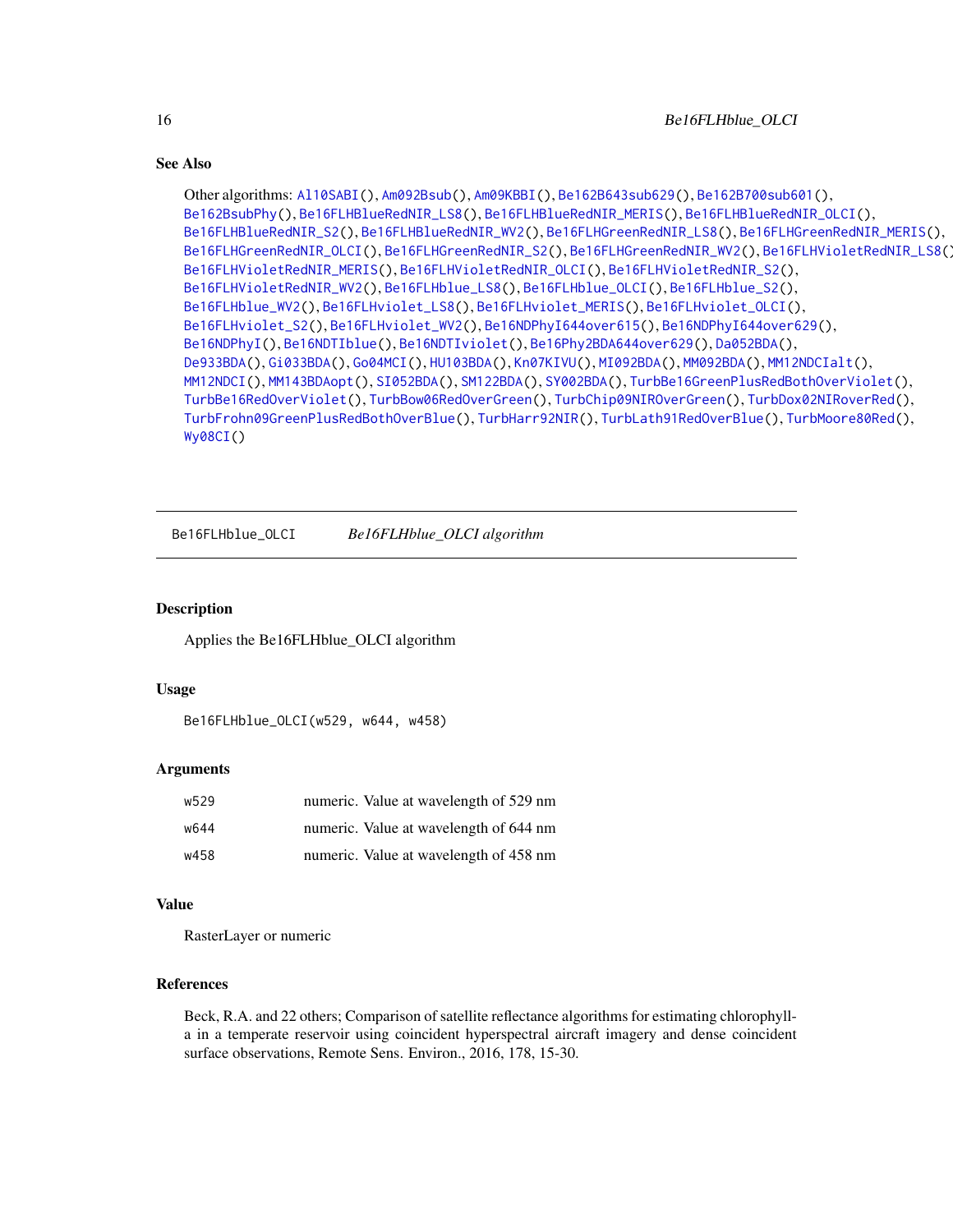#### <span id="page-16-0"></span>Be16FLHblue\_S2 17

#### See Also

```
Other algorithms: Al10SABI(), Am092Bsub(), Am09KBBI(), Be162B643sub629(), Be162B700sub601(),
Be162BsubPhy(), Be16FLHBlueRedNIR_LS8(), Be16FLHBlueRedNIR_MERIS(), Be16FLHBlueRedNIR_OLCI(),
Be16FLHBlueRedNIR_S2(), Be16FLHBlueRedNIR_WV2(), Be16FLHGreenRedNIR_LS8(), Be16FLHGreenRedNIR_MERIS(),
Be16FLHGreenRedNIR_OLCI(), Be16FLHGreenRedNIR_S2(), Be16FLHGreenRedNIR_WV2(), Be16FLHVioletRedNIR_LS8(),
Be16FLHVioletRedNIR_MERIS(), Be16FLHVioletRedNIR_OLCI(), Be16FLHVioletRedNIR_S2(),
Be16FLHVioletRedNIR_WV2(), Be16FLHblue_LS8(), Be16FLHblue_MERIS(), Be16FLHblue_S2(),
Be16FLHblue_WV2(), Be16FLHviolet_LS8(), Be16FLHviolet_MERIS(), Be16FLHviolet_OLCI(),
Be16FLHviolet_S2(), Be16FLHviolet_WV2(), Be16NDPhyI644over615(), Be16NDPhyI644over629(),
Be16NDPhyI(), Be16NDTIblue(), Be16NDTIviolet(), Be16Phy2BDA644over629(), Da052BDA(),
De933BDA(), Gi033BDA(), Go04MCI(), HU103BDA(), Kn07KIVU(), MI092BDA(), MM092BDA(), MM12NDCIalt(),
MM12NDCI(), MM143BDAopt(), SI052BDA(), SM122BDA(), SY002BDA(), TurbBe16GreenPlusRedBothOverViolet(),
TurbBe16RedOverViolet(), TurbBow06RedOverGreen(), TurbChip09NIROverGreen(), TurbDox02NIRoverRed(),
TurbFrohn09GreenPlusRedBothOverBlue(), TurbHarr92NIR(), TurbLath91RedOverBlue(), TurbMoore80Red(),
Wy08CI()
```
<span id="page-16-1"></span>Be16FLHblue\_S2 *Be16FLHblue\_S2 algorithm*

#### **Description**

Applies the Be16FLHblue\_S2 algorithm

#### Usage

Be16FLHblue\_S2(w529, w644, w458)

# Arguments

| w529 | numeric. Value at wavelength of 529 nm |
|------|----------------------------------------|
| w644 | numeric. Value at wavelength of 644 nm |
| w458 | numeric. Value at wavelength of 458 nm |

### Value

RasterLayer or numeric

# References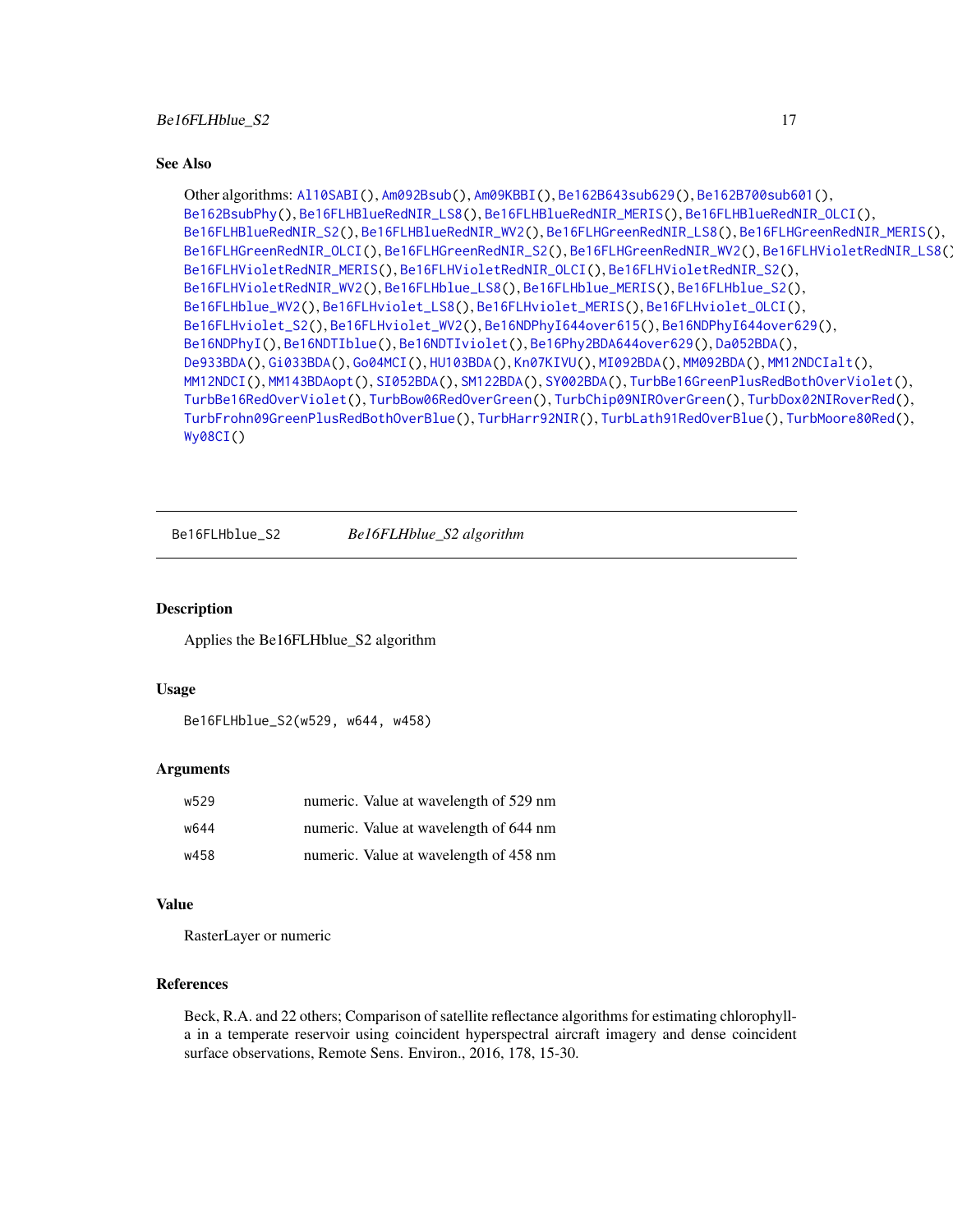```
Other algorithms: Al10SABI(), Am092Bsub(), Am09KBBI(), Be162B643sub629(), Be162B700sub601(),
Be162BsubPhy(), Be16FLHBlueRedNIR_LS8(), Be16FLHBlueRedNIR_MERIS(), Be16FLHBlueRedNIR_OLCI(),
Be16FLHBlueRedNIR_S2(), Be16FLHBlueRedNIR_WV2(), Be16FLHGreenRedNIR_LS8(), Be16FLHGreenRedNIR_MERIS(),
Be16FLHGreenRedNIR_OLCI(), Be16FLHGreenRedNIR_S2(), Be16FLHGreenRedNIR_WV2(), Be16FLHVioletRedNIR_LS8(),
Be16FLHVioletRedNIR_MERIS(), Be16FLHVioletRedNIR_OLCI(), Be16FLHVioletRedNIR_S2(),
Be16FLHVioletRedNIR_WV2(), Be16FLHblue_LS8(), Be16FLHblue_MERIS(), Be16FLHblue_OLCI(),
Be16FLHblue_WV2(), Be16FLHviolet_LS8(), Be16FLHviolet_MERIS(), Be16FLHviolet_OLCI(),
Be16FLHviolet_S2(), Be16FLHviolet_WV2(), Be16NDPhyI644over615(), Be16NDPhyI644over629(),
Be16NDPhyI(), Be16NDTIblue(), Be16NDTIviolet(), Be16Phy2BDA644over629(), Da052BDA(),
De933BDA(), Gi033BDA(), Go04MCI(), HU103BDA(), Kn07KIVU(), MI092BDA(), MM092BDA(), MM12NDCIalt(),
MM12NDCI(), MM143BDAopt(), SI052BDA(), SM122BDA(), SY002BDA(), TurbBe16GreenPlusRedBothOverViolet(),
TurbBe16RedOverViolet(), TurbBow06RedOverGreen(), TurbChip09NIROverGreen(), TurbDox02NIRoverRed(),
TurbFrohn09GreenPlusRedBothOverBlue(), TurbHarr92NIR(), TurbLath91RedOverBlue(), TurbMoore80Red(),
Wy08CI()
```
<span id="page-17-1"></span>Be16FLHblue\_WV2 *Be16FLHblue\_WV2 algorithm*

# Description

Applies the Be16FLHblue\_WV2 algorithm

#### Usage

Be16FLHblue\_WV2(w529, w644, w458)

# Arguments

| w529 | numeric. Value at wavelength of 529 nm |
|------|----------------------------------------|
| w644 | numeric. Value at wavelength of 644 nm |
| w458 | numeric. Value at wavelength of 458 nm |

# Value

RasterLayer or numeric

# References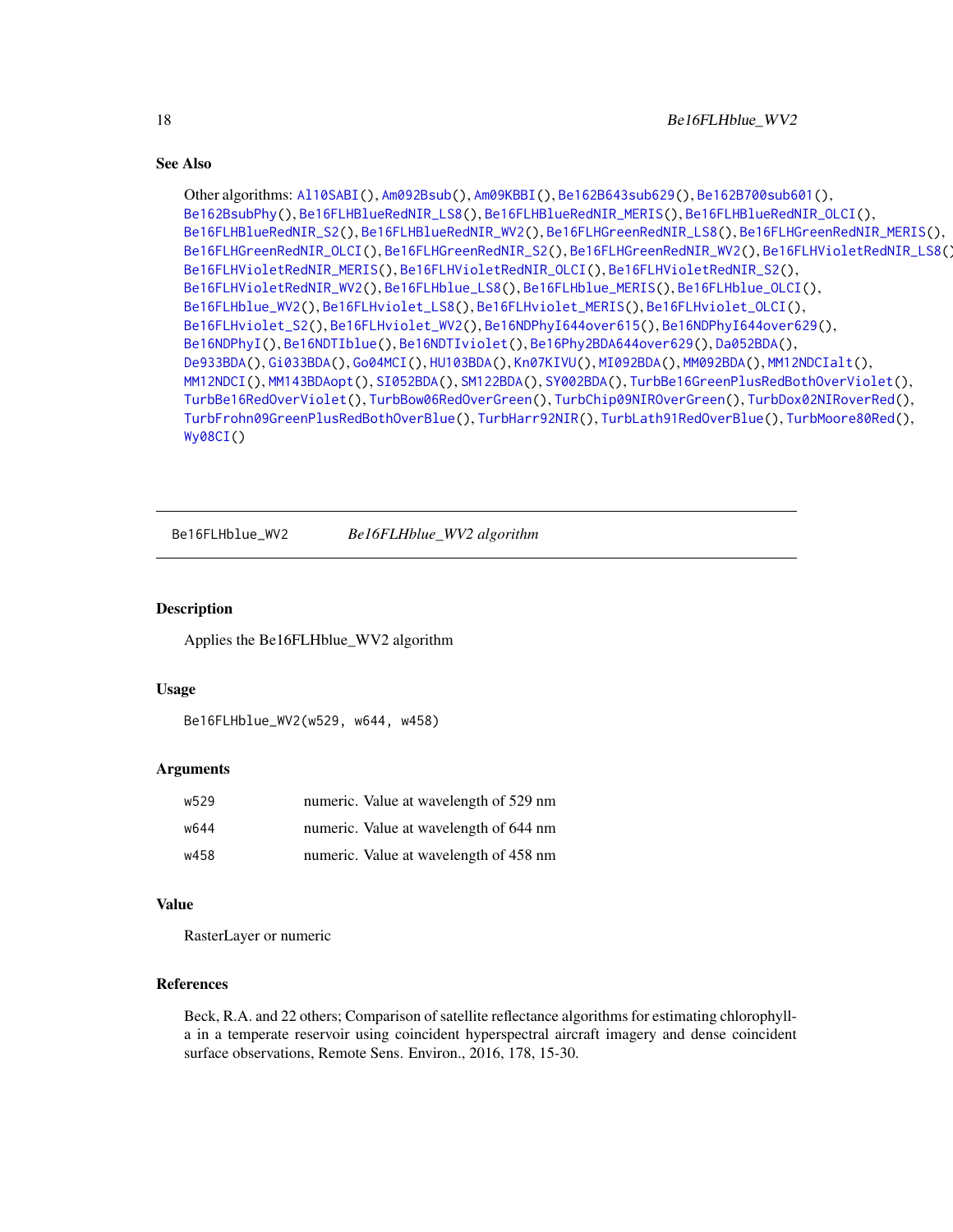```
Other algorithms: Al10SABI(), Am092Bsub(), Am09KBBI(), Be162B643sub629(), Be162B700sub601(),
Be162BsubPhy(), Be16FLHBlueRedNIR_LS8(), Be16FLHBlueRedNIR_MERIS(), Be16FLHBlueRedNIR_OLCI(),
Be16FLHBlueRedNIR_S2(), Be16FLHBlueRedNIR_WV2(), Be16FLHGreenRedNIR_LS8(), Be16FLHGreenRedNIR_MERIS(),
Be16FLHGreenRedNIR_OLCI(), Be16FLHGreenRedNIR_S2(), Be16FLHGreenRedNIR_WV2(), Be16FLHVioletRedNIR_LS8(),
Be16FLHVioletRedNIR_MERIS(), Be16FLHVioletRedNIR_OLCI(), Be16FLHVioletRedNIR_S2(),
Be16FLHVioletRedNIR_WV2(), Be16FLHblue_LS8(), Be16FLHblue_MERIS(), Be16FLHblue_OLCI(),
Be16FLHblue_S2(), Be16FLHviolet_LS8(), Be16FLHviolet_MERIS(), Be16FLHviolet_OLCI(),
Be16FLHviolet_S2(), Be16FLHviolet_WV2(), Be16NDPhyI644over615(), Be16NDPhyI644over629(),
Be16NDPhyI(), Be16NDTIblue(), Be16NDTIviolet(), Be16Phy2BDA644over629(), Da052BDA(),
De933BDA(), Gi033BDA(), Go04MCI(), HU103BDA(), Kn07KIVU(), MI092BDA(), MM092BDA(), MM12NDCIalt(),
MM12NDCI(), MM143BDAopt(), SI052BDA(), SM122BDA(), SY002BDA(), TurbBe16GreenPlusRedBothOverViolet(),
TurbBe16RedOverViolet(), TurbBow06RedOverGreen(), TurbChip09NIROverGreen(), TurbDox02NIRoverRed(),
TurbFrohn09GreenPlusRedBothOverBlue(), TurbHarr92NIR(), TurbLath91RedOverBlue(), TurbMoore80Red(),
Wy08CI()
```

```
Be16FLHGreenRedNIR_LS8
```
*Be16FLHGreenRedNIR\_LS8 algorithm*

#### Description

Applies the Be16FLHGreenRedNIR\_LS8 algorithm

#### Usage

```
Be16FLHGreenRedNIR_LS8(w658, w857, w558)
```
#### Arguments

| w658 | numeric. Value at wavelength of 658 nm |
|------|----------------------------------------|
| w857 | numeric. Value at wavelength of 857 nm |
| w558 | numeric. Value at wavelength of 558 nm |

# Value

RasterLayer or numeric

# References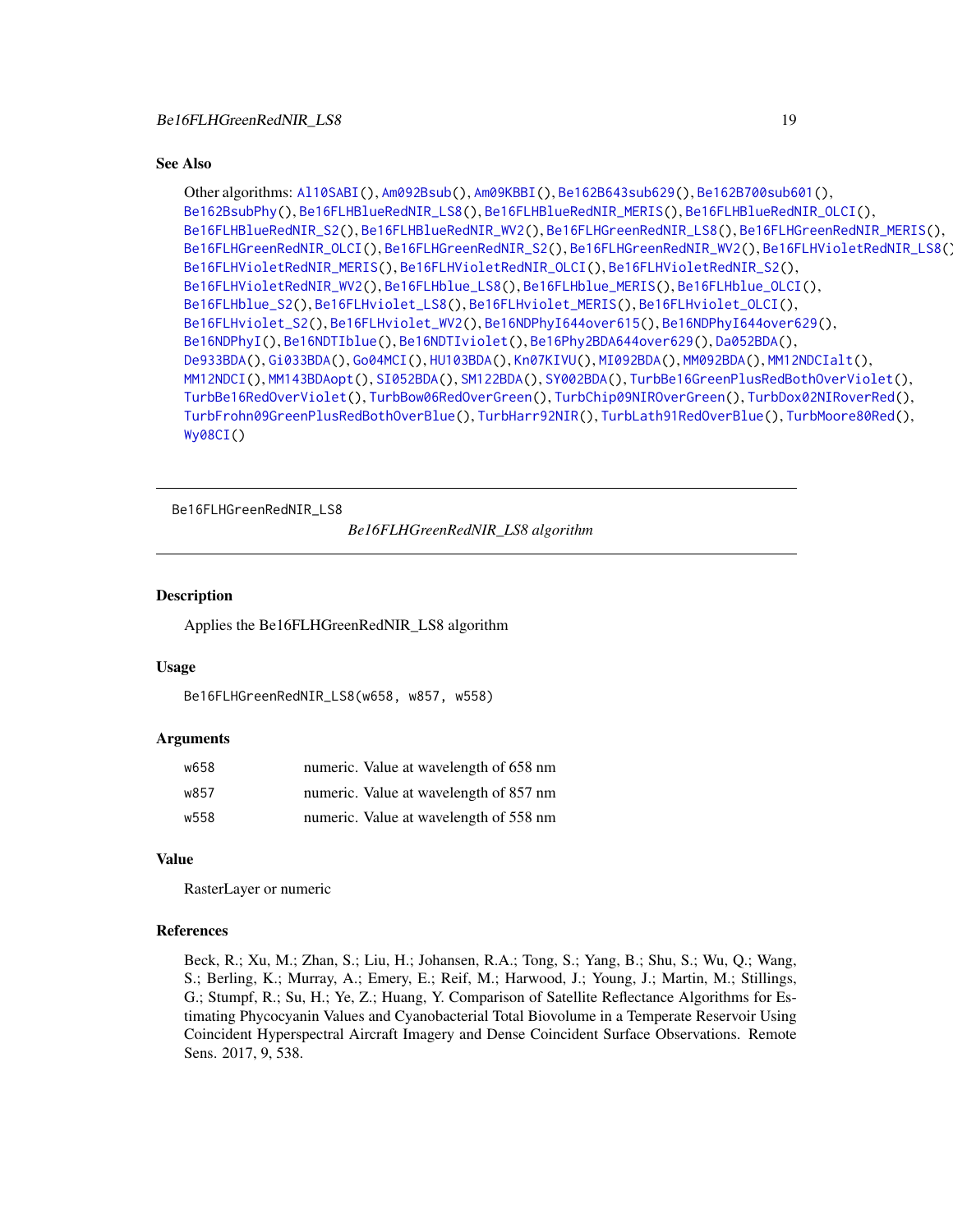```
Other algorithms: Al10SABI(), Am092Bsub(), Am09KBBI(), Be162B643sub629(), Be162B700sub601(),
Be162BsubPhy(), Be16FLHBlueRedNIR_LS8(), Be16FLHBlueRedNIR_MERIS(), Be16FLHBlueRedNIR_OLCI(),
Be16FLHBlueRedNIR_S2(), Be16FLHBlueRedNIR_WV2(), Be16FLHGreenRedNIR_MERIS(), Be16FLHGreenRedNIR_OLCI(),
Be16FLHGreenRedNIR_S2(), Be16FLHGreenRedNIR_WV2(), Be16FLHVioletRedNIR_LS8(), Be16FLHVioletRedNIR_MERIS(),
Be16FLHVioletRedNIR_OLCI(), Be16FLHVioletRedNIR_S2(), Be16FLHVioletRedNIR_WV2(), Be16FLHblue_LS8(),
Be16FLHblue_MERIS(), Be16FLHblue_OLCI(), Be16FLHblue_S2(), Be16FLHblue_WV2(), Be16FLHviolet_LS8(),
Be16FLHviolet_MERIS(), Be16FLHviolet_OLCI(), Be16FLHviolet_S2(), Be16FLHviolet_WV2(),
Be16NDPhyI644over615(), Be16NDPhyI644over629(), Be16NDPhyI(), Be16NDTIblue(), Be16NDTIviolet(),
Be16Phy2BDA644over629(), Da052BDA(), De933BDA(), Gi033BDA(), Go04MCI(), HU103BDA(),
Kn07KIVU(), MI092BDA(), MM092BDA(), MM12NDCIalt(), MM12NDCI(), MM143BDAopt(), SI052BDA(),
SM122BDA(), SY002BDA(), TurbBe16GreenPlusRedBothOverViolet(), TurbBe16RedOverViolet(),
TurbBow06RedOverGreen(), TurbChip09NIROverGreen(), TurbDox02NIRoverRed(), TurbFrohn09GreenPlusRedBothOverBlue(),
TurbHarr92NIR(), TurbLath91RedOverBlue(), TurbMoore80Red(), Wy08CI()
```
<span id="page-19-1"></span>Be16FLHGreenRedNIR\_MERIS

*Be16FLHGreenRedNIR\_MERIS algorithm*

# **Description**

Applies the Be16FLHGreenRedNIR\_MERIS algorithm

# Usage

```
Be16FLHGreenRedNIR_MERIS(w658, w857, w558)
```
#### Arguments

| w658 | numeric. Value at wavelength of 658 nm |
|------|----------------------------------------|
| w857 | numeric. Value at wavelength of 857 nm |
| w558 | numeric. Value at wavelength of 558 nm |

#### Value

RasterLayer or numeric

# References

<span id="page-19-0"></span>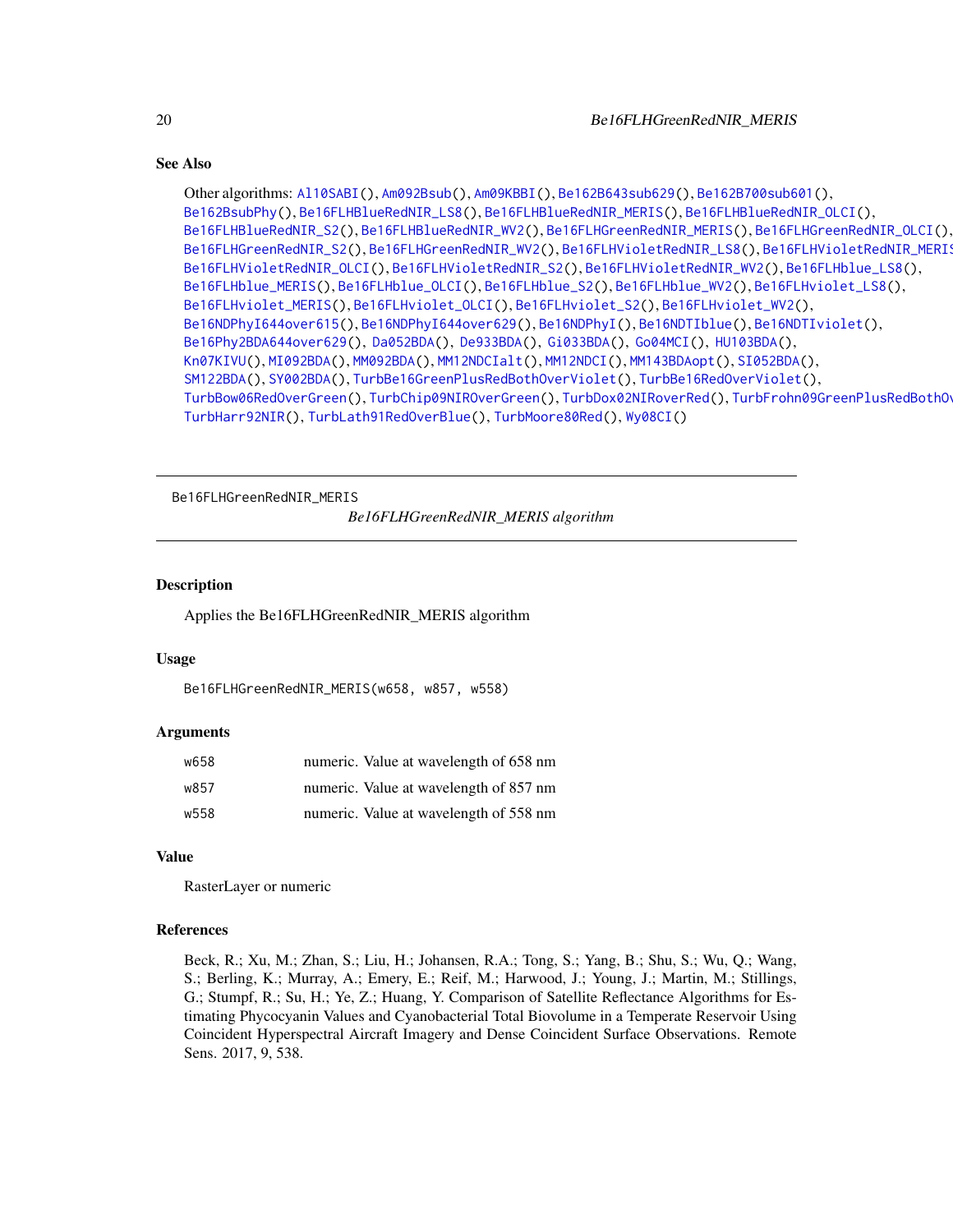```
Other algorithms: Al10SABI(), Am092Bsub(), Am09KBBI(), Be162B643sub629(), Be162B700sub601(),
Be162BsubPhy(), Be16FLHBlueRedNIR_LS8(), Be16FLHBlueRedNIR_MERIS(), Be16FLHBlueRedNIR_OLCI(),
Be16FLHBlueRedNIR_S2(), Be16FLHBlueRedNIR_WV2(), Be16FLHGreenRedNIR_LS8(), Be16FLHGreenRedNIR_OLCI(),
Be16FLHGreenRedNIR_S2(), Be16FLHGreenRedNIR_WV2(), Be16FLHVioletRedNIR_LS8(), Be16FLHVioletRedNIR_MERIS(),
Be16FLHVioletRedNIR_OLCI(), Be16FLHVioletRedNIR_S2(), Be16FLHVioletRedNIR_WV2(), Be16FLHblue_LS8(),
Be16FLHblue_MERIS(), Be16FLHblue_OLCI(), Be16FLHblue_S2(), Be16FLHblue_WV2(), Be16FLHviolet_LS8(),
Be16FLHviolet_MERIS(), Be16FLHviolet_OLCI(), Be16FLHviolet_S2(), Be16FLHviolet_WV2(),
Be16NDPhyI644over615(), Be16NDPhyI644over629(), Be16NDPhyI(), Be16NDTIblue(), Be16NDTIviolet(),
Be16Phy2BDA644over629(), Da052BDA(), De933BDA(), Gi033BDA(), Go04MCI(), HU103BDA(),
Kn07KIVU(), MI092BDA(), MM092BDA(), MM12NDCIalt(), MM12NDCI(), MM143BDAopt(), SI052BDA(),
SM122BDA(), SY002BDA(), TurbBe16GreenPlusRedBothOverViolet(), TurbBe16RedOverViolet(),
TurbBow06RedOverGreen(), TurbChip09NIROverGreen(), TurbDox02NIRoverRed(), TurbFrohn09GreenPlusRedBothOverBlue(),
TurbHarr92NIR(), TurbLath91RedOverBlue(), TurbMoore80Red(), Wy08CI()
```
<span id="page-20-1"></span>Be16FLHGreenRedNIR\_OLCI

*Be16FLHGreenRedNIR\_OLCI algorithm*

# **Description**

Applies the Be16FLHGreenRedNIR\_OLCI algorithm

# Usage

```
Be16FLHGreenRedNIR_OLCI(w658, w857, w558)
```
#### Arguments

| w658 | numeric. Value at wavelength of 658 nm |
|------|----------------------------------------|
| w857 | numeric. Value at wavelength of 857 nm |
| w558 | numeric. Value at wavelength of 558 nm |

#### Value

RasterLayer or numeric

# References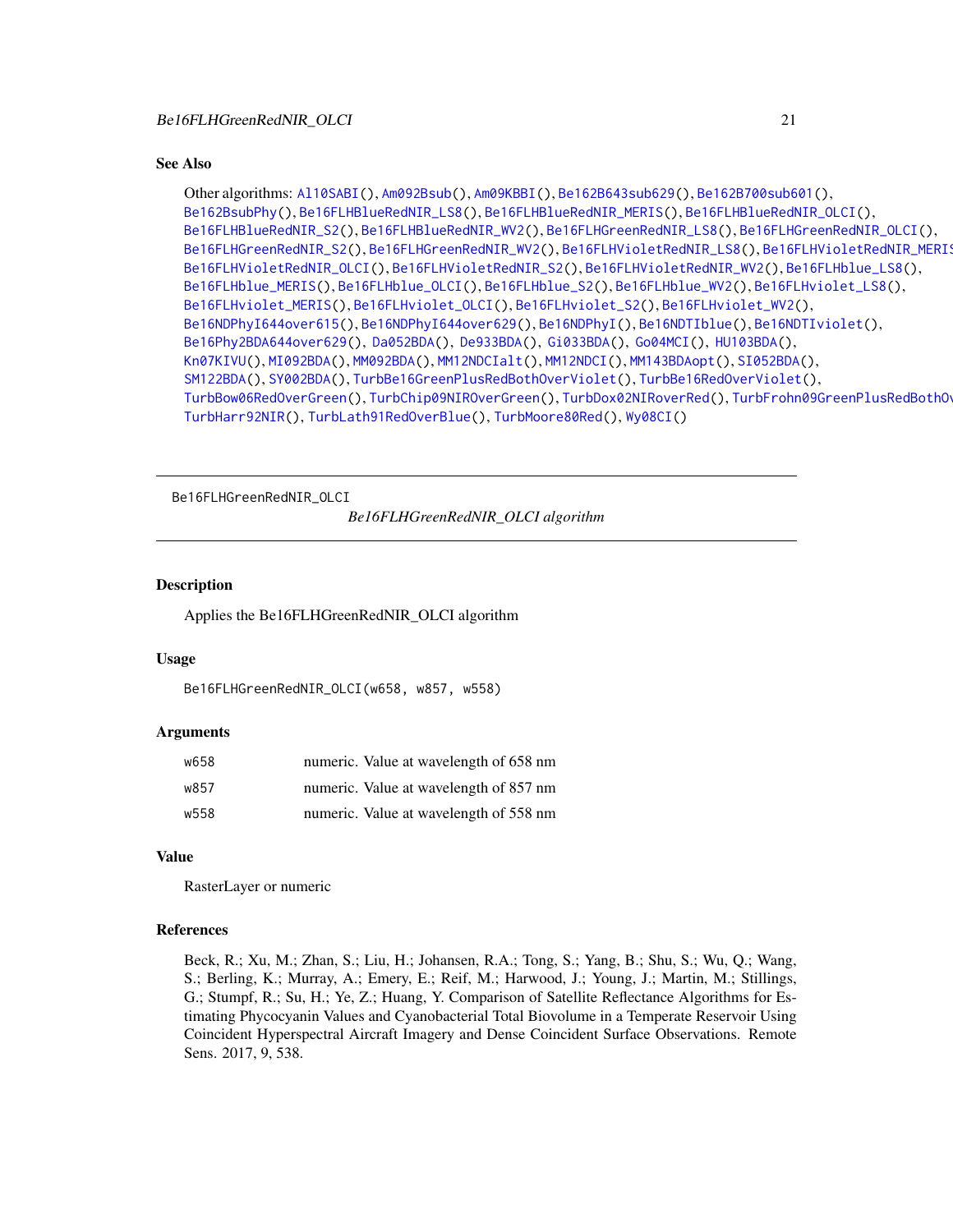```
Other algorithms: Al10SABI(), Am092Bsub(), Am09KBBI(), Be162B643sub629(), Be162B700sub601(),
Be162BsubPhy(), Be16FLHBlueRedNIR_LS8(), Be16FLHBlueRedNIR_MERIS(), Be16FLHBlueRedNIR_OLCI(),
Be16FLHBlueRedNIR_S2(), Be16FLHBlueRedNIR_WV2(), Be16FLHGreenRedNIR_LS8(), Be16FLHGreenRedNIR_MERIS(),
Be16FLHGreenRedNIR_S2(Be16FLHGreenRedNIR_WV2(Be16FLHVioletRedNIR_LS8(),Be16FLHVioletRedNIR_MERI
Be16FLHVioletRedNIR_OLCI(), Be16FLHVioletRedNIR_S2(), Be16FLHVioletRedNIR_WV2(), Be16FLHblue_LS8(),
Be16FLHblue_MERIS(), Be16FLHblue_OLCI(), Be16FLHblue_S2(), Be16FLHblue_WV2(), Be16FLHviolet_LS8(),
Be16FLHviolet_MERIS(), Be16FLHviolet_OLCI(), Be16FLHviolet_S2(), Be16FLHviolet_WV2(),
Be16NDPhyI644over615(), Be16NDPhyI644over629(), Be16NDPhyI(), Be16NDTIblue(), Be16NDTIviolet(),
Be16Phy2BDA644over629(), Da052BDA(), De933BDA(), Gi033BDA(), Go04MCI(), HU103BDA(),
Kn07KIVU(), MI092BDA(), MM092BDA(), MM12NDCIalt(), MM12NDCI(), MM143BDAopt(), SI052BDA(),
SM122BDA(), SY002BDA(), TurbBe16GreenPlusRedBothOverViolet(), TurbBe16RedOverViolet(),
TurbBow06RedOverGreen(), TurbChip09NIROverGreen(), TurbDox02NIRoverRed(), TurbFrohn09GreenPlusRedBothOverBlue(),
TurbHarr92NIR(), TurbLath91RedOverBlue(), TurbMoore80Red(), Wy08CI()
```
<span id="page-21-1"></span>Be16FLHGreenRedNIR\_S2 *Be16FLHGreenRedNIR\_S2 algorithm*

# Description

Applies the Be16FLHGreenRedNIR\_S2 algorithm

# Usage

Be16FLHGreenRedNIR\_S2(w658, w857, w558)

# Arguments

| w658 | numeric. Value at wavelength of 658 nm |
|------|----------------------------------------|
| w857 | numeric. Value at wavelength of 857 nm |
| w558 | numeric. Value at wavelength of 558 nm |

# Value

RasterLayer or numeric

#### References

<span id="page-21-0"></span>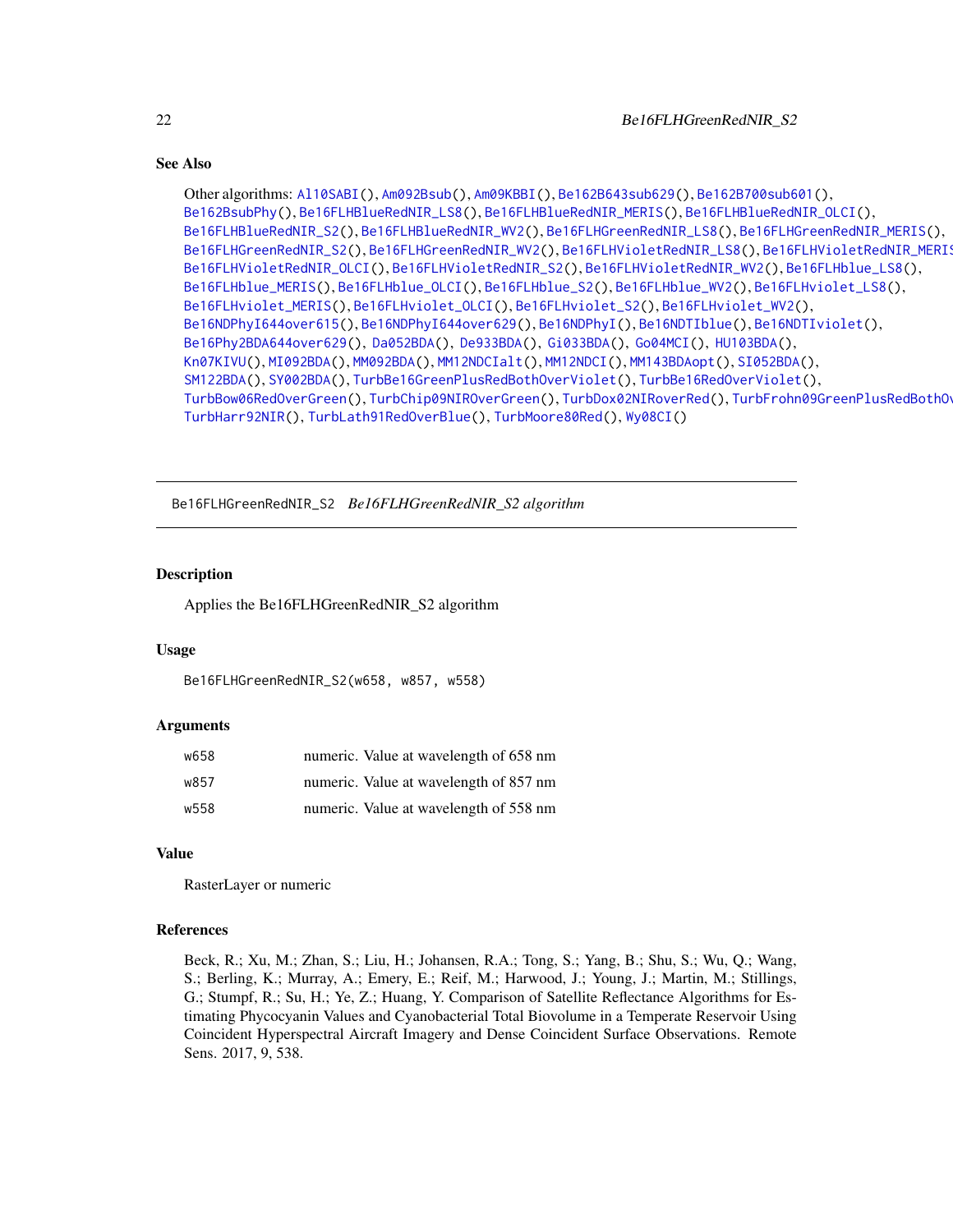```
Other algorithms: Al10SABI(), Am092Bsub(), Am09KBBI(), Be162B643sub629(), Be162B700sub601(),
Be162BsubPhy(), Be16FLHBlueRedNIR_LS8(), Be16FLHBlueRedNIR_MERIS(), Be16FLHBlueRedNIR_OLCI(),
Be16FLHBlueRedNIR_S2(), Be16FLHBlueRedNIR_WV2(), Be16FLHGreenRedNIR_LS8(), Be16FLHGreenRedNIR_MERIS(),
Be16FLHGreenRedNIR_OLCI(Be16FLHGreenRedNIR_WV2(Be16FLHVioletRedNIR_LS8(),Be16FLHVioletRedNIR_MEI
Be16FLHVioletRedNIR_OLCI(), Be16FLHVioletRedNIR_S2(), Be16FLHVioletRedNIR_WV2(), Be16FLHblue_LS8(),
Be16FLHblue_MERIS(), Be16FLHblue_OLCI(), Be16FLHblue_S2(), Be16FLHblue_WV2(), Be16FLHviolet_LS8(),
Be16FLHviolet_MERIS(), Be16FLHviolet_OLCI(), Be16FLHviolet_S2(), Be16FLHviolet_WV2(),
Be16NDPhyI644over615(), Be16NDPhyI644over629(), Be16NDPhyI(), Be16NDTIblue(), Be16NDTIviolet(),
Be16Phy2BDA644over629(), Da052BDA(), De933BDA(), Gi033BDA(), Go04MCI(), HU103BDA(),
Kn07KIVU(), MI092BDA(), MM092BDA(), MM12NDCIalt(), MM12NDCI(), MM143BDAopt(), SI052BDA(),
SM122BDA(), SY002BDA(), TurbBe16GreenPlusRedBothOverViolet(), TurbBe16RedOverViolet(),
TurbBow06RedOverGreen(), TurbChip09NIROverGreen(), TurbDox02NIRoverRed(), TurbFrohn09GreenPlusRedBothOverBlue(),
TurbHarr92NIR(), TurbLath91RedOverBlue(), TurbMoore80Red(), Wy08CI()
```
<span id="page-22-1"></span>Be16FLHGreenRedNIR\_WV2

*Be16FLHGreenRedNIR\_WV2 algorithm*

# **Description**

Applies the Be16FLHGreenRedNIR\_WV2 algorithm

# Usage

```
Be16FLHGreenRedNIR_WV2(w658, w857, w558)
```
#### Arguments

| w658 | numeric. Value at wavelength of 658 nm |
|------|----------------------------------------|
| w857 | numeric. Value at wavelength of 857 nm |
| w558 | numeric. Value at wavelength of 558 nm |

#### Value

RasterLayer or numeric

# References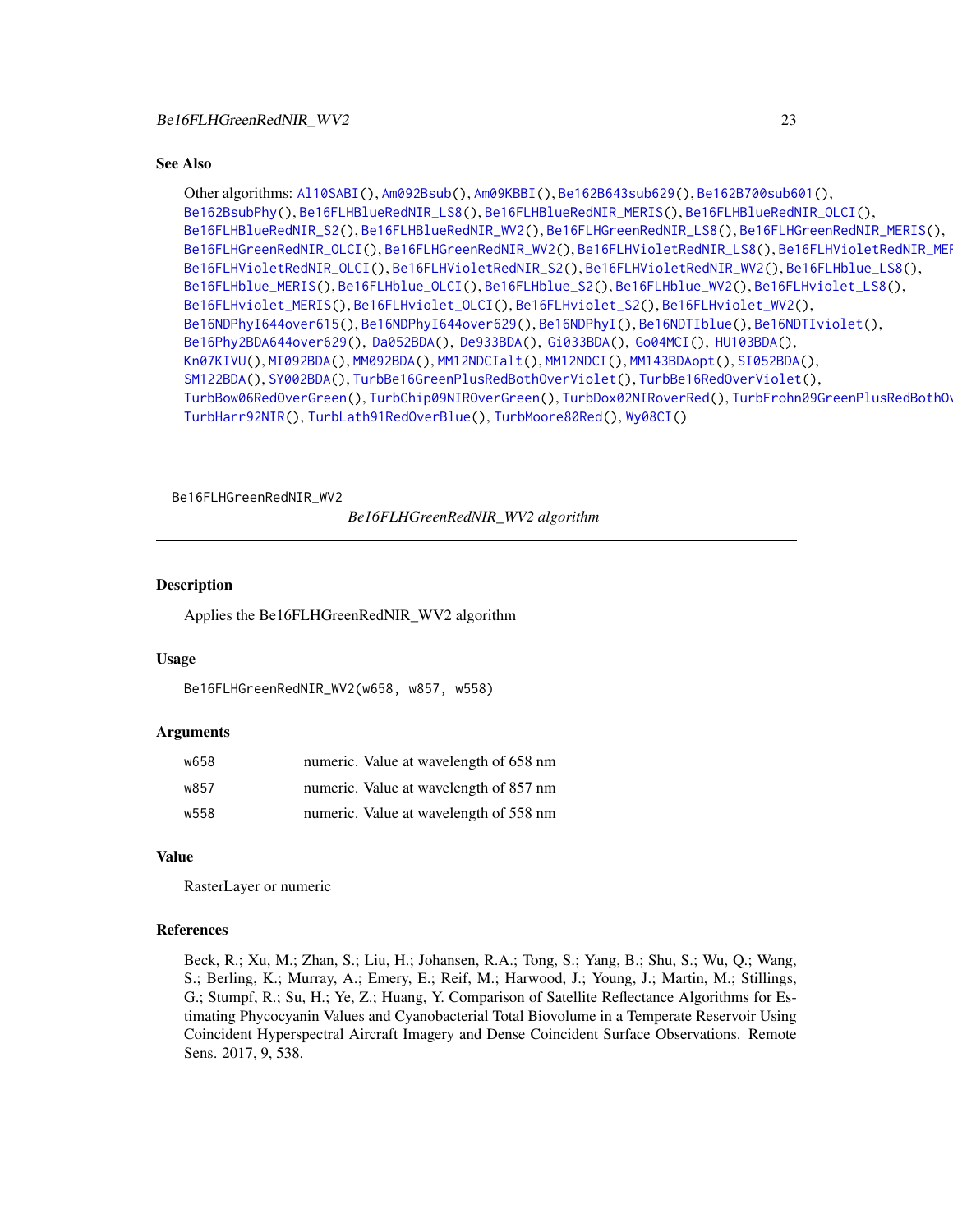```
Other algorithms: Al10SABI(), Am092Bsub(), Am09KBBI(), Be162B643sub629(), Be162B700sub601(),
Be162BsubPhy(), Be16FLHBlueRedNIR_LS8(), Be16FLHBlueRedNIR_MERIS(), Be16FLHBlueRedNIR_OLCI(),
Be16FLHBlueRedNIR_S2(), Be16FLHBlueRedNIR_WV2(), Be16FLHGreenRedNIR_LS8(), Be16FLHGreenRedNIR_MERIS(),
Be16FLHGreenRedNIR_OLCI(Be16FLHGreenRedNIR_S2(Be16FLHVioletRedNIR_LS8(),Be16FLHVioletRedNIR_MERI
Be16FLHVioletRedNIR_OLCI(), Be16FLHVioletRedNIR_S2(), Be16FLHVioletRedNIR_WV2(), Be16FLHblue_LS8(),
Be16FLHblue_MERIS(), Be16FLHblue_OLCI(), Be16FLHblue_S2(), Be16FLHblue_WV2(), Be16FLHviolet_LS8(),
Be16FLHviolet_MERIS(), Be16FLHviolet_OLCI(), Be16FLHviolet_S2(), Be16FLHviolet_WV2(),
Be16NDPhyI644over615(), Be16NDPhyI644over629(), Be16NDPhyI(), Be16NDTIblue(), Be16NDTIviolet(),
Be16Phy2BDA644over629(), Da052BDA(), De933BDA(), Gi033BDA(), Go04MCI(), HU103BDA(),
Kn07KIVU(), MI092BDA(), MM092BDA(), MM12NDCIalt(), MM12NDCI(), MM143BDAopt(), SI052BDA(),
SM122BDA(), SY002BDA(), TurbBe16GreenPlusRedBothOverViolet(), TurbBe16RedOverViolet(),
TurbBow06RedOverGreen(), TurbChip09NIROverGreen(), TurbDox02NIRoverRed(), TurbFrohn09GreenPlusRedBothOverBlue(),
TurbHarr92NIR(), TurbLath91RedOverBlue(), TurbMoore80Red(), Wy08CI()
```
<span id="page-23-1"></span>Be16FLHVioletRedNIR\_LS8

*Be16FLHVioletRedNIR\_LS8 algorithm*

# **Description**

Applies the Be16FLHVioletRedNIR\_LS8 algorithm

# Usage

```
Be16FLHVioletRedNIR_LS8(w658, w857, w444)
```
#### Arguments

| w658 | numeric. Value at wavelength of 658 nm |
|------|----------------------------------------|
| w857 | numeric. Value at wavelength of 857 nm |
| w444 | numeric. Value at wavelength of 444 nm |

#### Value

RasterLayer or numeric

# References

<span id="page-23-0"></span>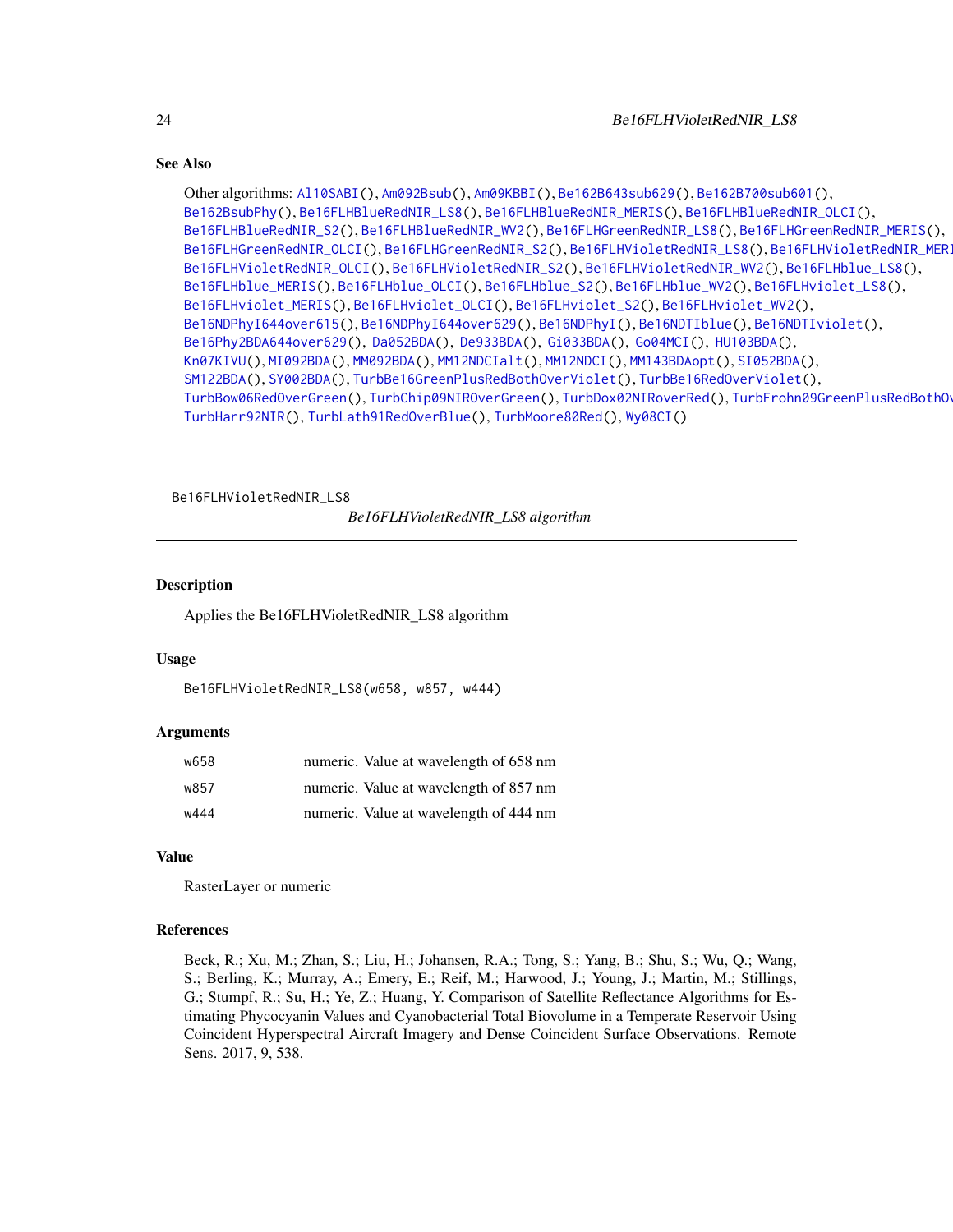```
Other algorithms: Al10SABI(), Am092Bsub(), Am09KBBI(), Be162B643sub629(), Be162B700sub601(),
Be162BsubPhy(), Be16FLHBlueRedNIR_LS8(), Be16FLHBlueRedNIR_MERIS(), Be16FLHBlueRedNIR_OLCI(),
Be16FLHBlueRedNIR_S2(), Be16FLHBlueRedNIR_WV2(), Be16FLHGreenRedNIR_LS8(), Be16FLHGreenRedNIR_MERIS(),
Be16FLHGreenRedNIR_OLCI(), Be16FLHGreenRedNIR_S2(), Be16FLHGreenRedNIR_WV2(), Be16FLHVioletRedNIR_MERIS(),
Be16FLHVioletRedNIR_OLCI(), Be16FLHVioletRedNIR_S2(), Be16FLHVioletRedNIR_WV2(), Be16FLHblue_LS8(),
Be16FLHblue_MERIS(), Be16FLHblue_OLCI(), Be16FLHblue_S2(), Be16FLHblue_WV2(), Be16FLHviolet_LS8(),
Be16FLHviolet_MERIS(), Be16FLHviolet_OLCI(), Be16FLHviolet_S2(), Be16FLHviolet_WV2(),
Be16NDPhyI644over615(), Be16NDPhyI644over629(), Be16NDPhyI(), Be16NDTIblue(), Be16NDTIviolet(),
Be16Phy2BDA644over629(), Da052BDA(), De933BDA(), Gi033BDA(), Go04MCI(), HU103BDA(),
Kn07KIVU(), MI092BDA(), MM092BDA(), MM12NDCIalt(), MM12NDCI(), MM143BDAopt(), SI052BDA(),
SM122BDA(), SY002BDA(), TurbBe16GreenPlusRedBothOverViolet(), TurbBe16RedOverViolet(),
TurbBow06RedOverGreen(), TurbChip09NIROverGreen(), TurbDox02NIRoverRed(), TurbFrohn09GreenPlusRedBothOverBlue(),
TurbHarr92NIR(), TurbLath91RedOverBlue(), TurbMoore80Red(), Wy08CI()
```
<span id="page-24-1"></span>Be16FLHVioletRedNIR\_MERIS

*Be16FLHVioletRedNIR\_MERIS algorithm*

#### **Description**

Applies the Be16FLHVioletRedNIR\_MERIS algorithm

# Usage

```
Be16FLHVioletRedNIR_MERIS(w658, w857, w444)
```
#### Arguments

| w658 | numeric. Value at wavelength of 658 nm |
|------|----------------------------------------|
| w857 | numeric. Value at wavelength of 857 nm |
| w444 | numeric. Value at wavelength of 444 nm |

#### Value

RasterLayer or numeric

# References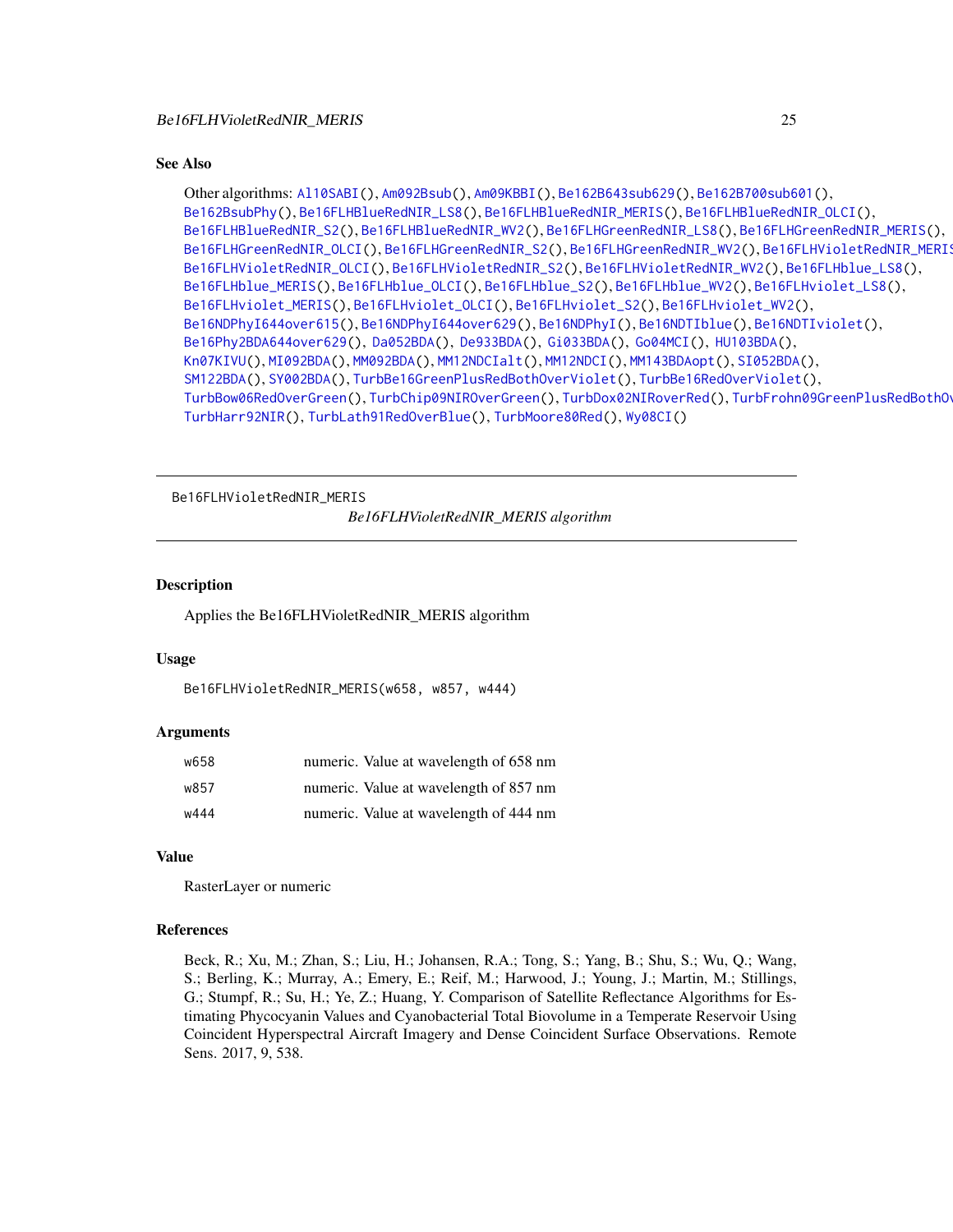```
Other algorithms: Al10SABI(), Am092Bsub(), Am09KBBI(), Be162B643sub629(), Be162B700sub601(),
Be162BsubPhy(), Be16FLHBlueRedNIR_LS8(), Be16FLHBlueRedNIR_MERIS(), Be16FLHBlueRedNIR_OLCI(),
Be16FLHBlueRedNIR_S2(), Be16FLHBlueRedNIR_WV2(), Be16FLHGreenRedNIR_LS8(), Be16FLHGreenRedNIR_MERIS(),
Be16FLHGreenRedNIR_OLCI(), Be16FLHGreenRedNIR_S2(), Be16FLHGreenRedNIR_WV2(), Be16FLHVioletRedNIR_LS8(),
Be16FLHVioletRedNIR_OLCI(), Be16FLHVioletRedNIR_S2(), Be16FLHVioletRedNIR_WV2(), Be16FLHblue_LS8(),
Be16FLHblue_MERIS(), Be16FLHblue_OLCI(), Be16FLHblue_S2(), Be16FLHblue_WV2(), Be16FLHviolet_LS8(),
Be16FLHviolet_MERIS(), Be16FLHviolet_OLCI(), Be16FLHviolet_S2(), Be16FLHviolet_WV2(),
Be16NDPhyI644over615(), Be16NDPhyI644over629(), Be16NDPhyI(), Be16NDTIblue(), Be16NDTIviolet(),
Be16Phy2BDA644over629(), Da052BDA(), De933BDA(), Gi033BDA(), Go04MCI(), HU103BDA(),
Kn07KIVU(), MI092BDA(), MM092BDA(), MM12NDCIalt(), MM12NDCI(), MM143BDAopt(), SI052BDA(),
SM122BDA(), SY002BDA(), TurbBe16GreenPlusRedBothOverViolet(), TurbBe16RedOverViolet(),
TurbBow06RedOverGreen(), TurbChip09NIROverGreen(), TurbDox02NIRoverRed(), TurbFrohn09GreenPlusRedBothOverBlue(),
TurbHarr92NIR(), TurbLath91RedOverBlue(), TurbMoore80Red(), Wy08CI()
```
<span id="page-25-1"></span>Be16FLHVioletRedNIR\_OLCI

*Be16FLHVioletRedNIR\_OLCI algorithm*

# **Description**

Applies the Be16FLHVioletRedNIR\_OLCI algorithm

# Usage

```
Be16FLHVioletRedNIR_OLCI(w658, w857, w444)
```
#### Arguments

| w658 | numeric. Value at wavelength of 658 nm |
|------|----------------------------------------|
| w857 | numeric. Value at wavelength of 857 nm |
| w444 | numeric. Value at wavelength of 444 nm |

#### Value

RasterLayer or numeric

# References

<span id="page-25-0"></span>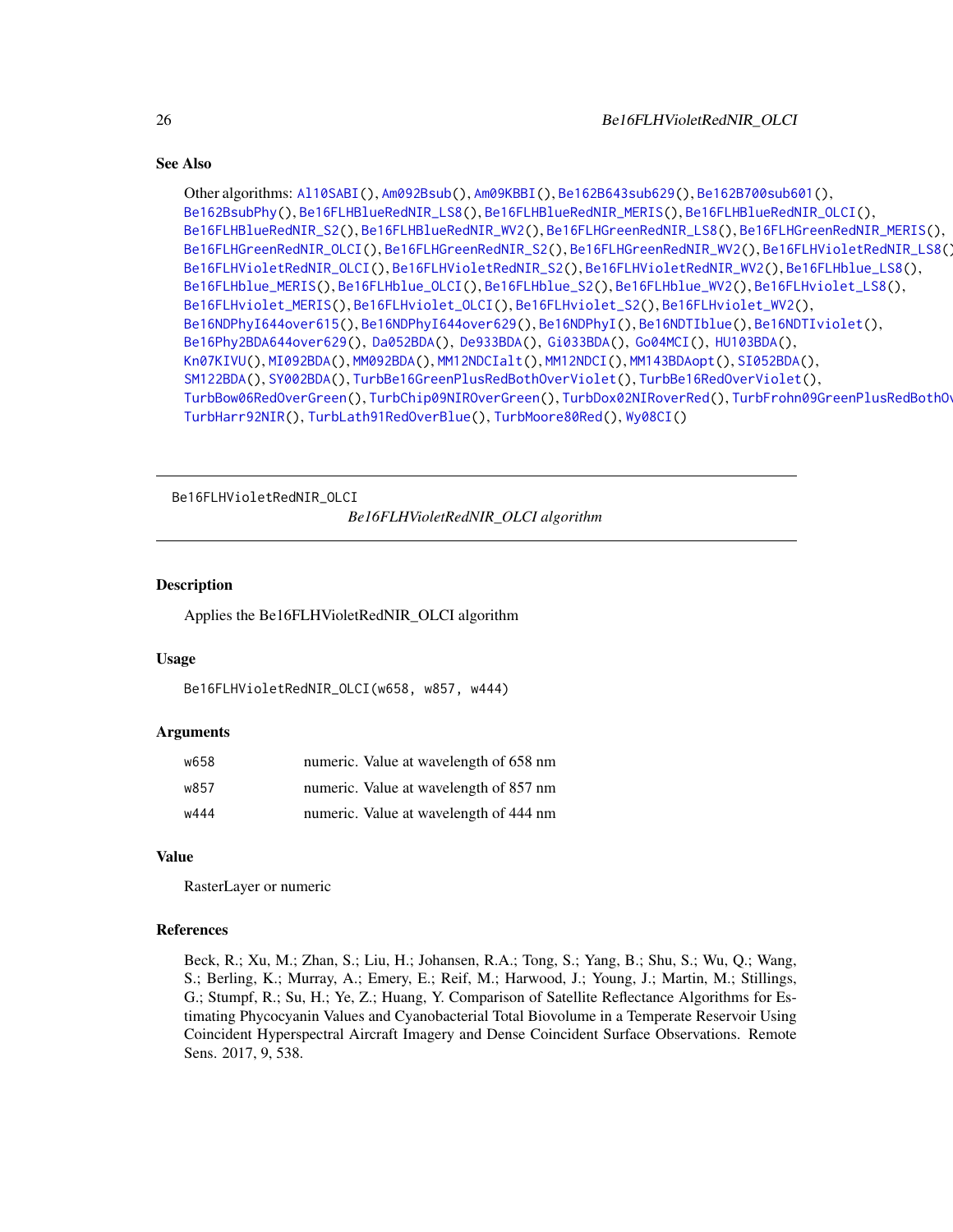```
Other algorithms: Al10SABI(), Am092Bsub(), Am09KBBI(), Be162B643sub629(), Be162B700sub601(),
Be162BsubPhy(), Be16FLHBlueRedNIR_LS8(), Be16FLHBlueRedNIR_MERIS(), Be16FLHBlueRedNIR_OLCI(),
Be16FLHBlueRedNIR_S2(), Be16FLHBlueRedNIR_WV2(), Be16FLHGreenRedNIR_LS8(), Be16FLHGreenRedNIR_MERIS(),
Be16FLHGreenRedNIR_OLCI(), Be16FLHGreenRedNIR_S2(), Be16FLHGreenRedNIR_WV2(), Be16FLHVioletRedNIR_LS8(),
Be16FLHVioletRedNIR_MERIS(), Be16FLHVioletRedNIR_S2(), Be16FLHVioletRedNIR_WV2(),
Be16FLHblue_LS8(), Be16FLHblue_MERIS(), Be16FLHblue_OLCI(), Be16FLHblue_S2(), Be16FLHblue_WV2(),
Be16FLHviolet_LS8(), Be16FLHviolet_MERIS(), Be16FLHviolet_OLCI(), Be16FLHviolet_S2(),
Be16FLHviolet_WV2(), Be16NDPhyI644over615(), Be16NDPhyI644over629(), Be16NDPhyI(),
Be16NDTIblue(), Be16NDTIviolet(), Be16Phy2BDA644over629(), Da052BDA(), De933BDA(),
Gi033BDA(), Go04MCI(), HU103BDA(), Kn07KIVU(), MI092BDA(), MM092BDA(), MM12NDCIalt(),
MM12NDCI(), MM143BDAopt(), SI052BDA(), SM122BDA(), SY002BDA(), TurbBe16GreenPlusRedBothOverViolet(),
TurbBe16RedOverViolet(), TurbBow06RedOverGreen(), TurbChip09NIROverGreen(), TurbDox02NIRoverRed(),
TurbFrohn09GreenPlusRedBothOverBlue(), TurbHarr92NIR(), TurbLath91RedOverBlue(), TurbMoore80Red(),
Wy08CI()
```
<span id="page-26-1"></span>Be16FLHVioletRedNIR\_S2

*Be16FLHVioletRedNIR\_S2 algorithm*

#### Description

Applies the Be16FLHVioletRedNIR\_S2 algorithm

#### Usage

```
Be16FLHVioletRedNIR_S2(w658, w857, w444)
```
#### Arguments

| w658 | numeric. Value at wavelength of 658 nm |
|------|----------------------------------------|
| w857 | numeric. Value at wavelength of 857 nm |
| w444 | numeric. Value at wavelength of 444 nm |

# Value

RasterLayer or numeric

# References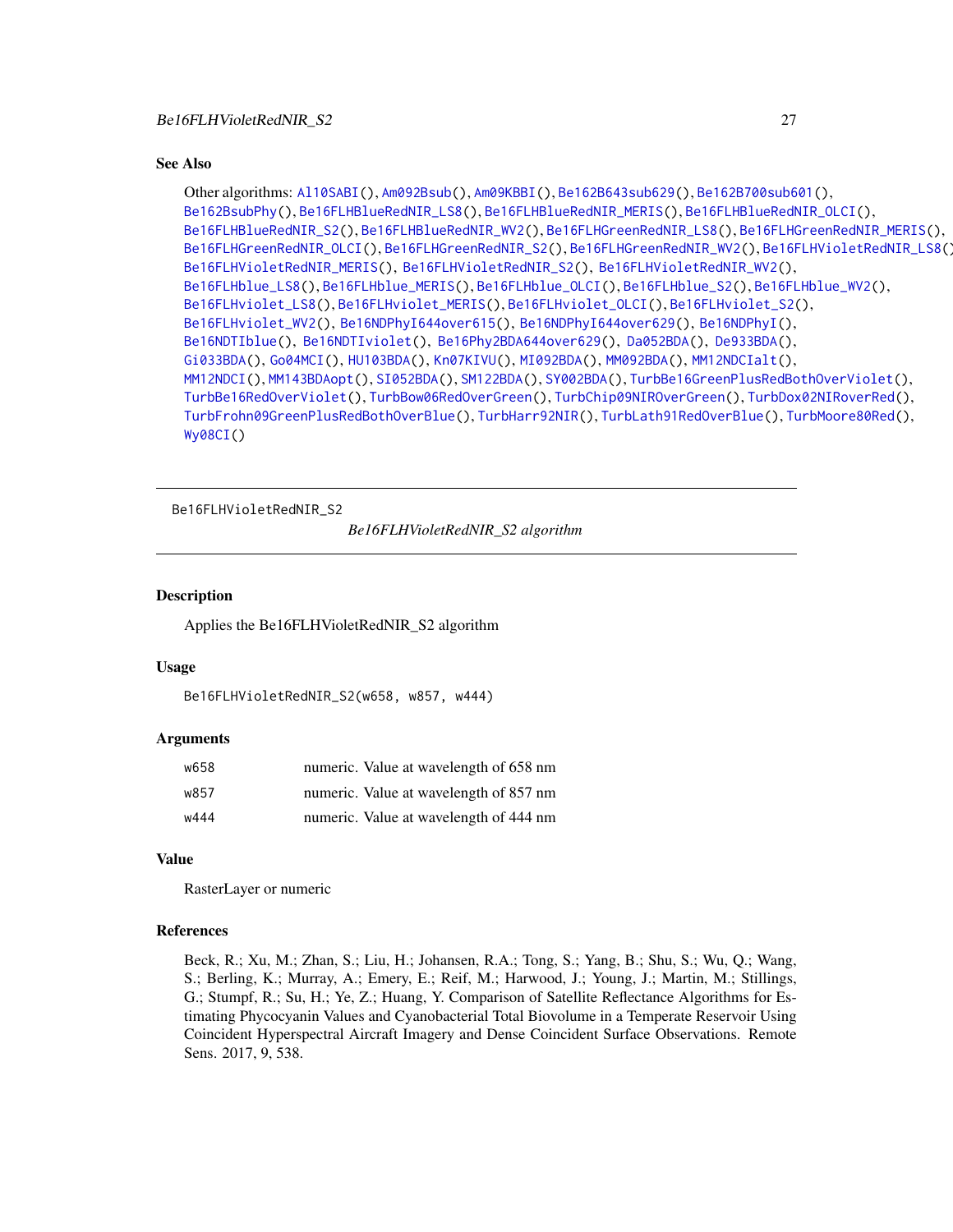```
Other algorithms: Al10SABI(), Am092Bsub(), Am09KBBI(), Be162B643sub629(), Be162B700sub601(),
Be162BsubPhy(), Be16FLHBlueRedNIR_LS8(), Be16FLHBlueRedNIR_MERIS(), Be16FLHBlueRedNIR_OLCI(),
Be16FLHBlueRedNIR_S2(), Be16FLHBlueRedNIR_WV2(), Be16FLHGreenRedNIR_LS8(), Be16FLHGreenRedNIR_MERIS(),
Be16FLHGreenRedNIR_OLCI(), Be16FLHGreenRedNIR_S2(), Be16FLHGreenRedNIR_WV2(), Be16FLHVioletRedNIR_LS8(),
Be16FLHVioletRedNIR_MERIS(), Be16FLHVioletRedNIR_OLCI(), Be16FLHVioletRedNIR_WV2(),
Be16FLHblue_LS8(), Be16FLHblue_MERIS(), Be16FLHblue_OLCI(), Be16FLHblue_S2(), Be16FLHblue_WV2(),
Be16FLHviolet_LS8(), Be16FLHviolet_MERIS(), Be16FLHviolet_OLCI(), Be16FLHviolet_S2(),
Be16FLHviolet_WV2(), Be16NDPhyI644over615(), Be16NDPhyI644over629(), Be16NDPhyI(),
Be16NDTIblue(), Be16NDTIviolet(), Be16Phy2BDA644over629(), Da052BDA(), De933BDA(),
Gi033BDA(), Go04MCI(), HU103BDA(), Kn07KIVU(), MI092BDA(), MM092BDA(), MM12NDCIalt(),
MM12NDCI(), MM143BDAopt(), SI052BDA(), SM122BDA(), SY002BDA(), TurbBe16GreenPlusRedBothOverViolet(),
TurbBe16RedOverViolet(), TurbBow06RedOverGreen(), TurbChip09NIROverGreen(), TurbDox02NIRoverRed(),
TurbFrohn09GreenPlusRedBothOverBlue(), TurbHarr92NIR(), TurbLath91RedOverBlue(), TurbMoore80Red(),
Wy08CI()
```
<span id="page-27-1"></span>Be16FLHVioletRedNIR\_WV2

*Be16FLHVioletRedNIR\_WV2 algorithm*

#### Description

Applies the Be16FLHVioletRedNIR\_WV2 algorithm

#### Usage

```
Be16FLHVioletRedNIR_WV2(w658, w857, w444)
```
#### Arguments

| w658 | numeric. Value at wavelength of 658 nm |
|------|----------------------------------------|
| w857 | numeric. Value at wavelength of 857 nm |
| w444 | numeric. Value at wavelength of 444 nm |

#### Value

RasterLayer or numeric

#### References

<span id="page-27-0"></span>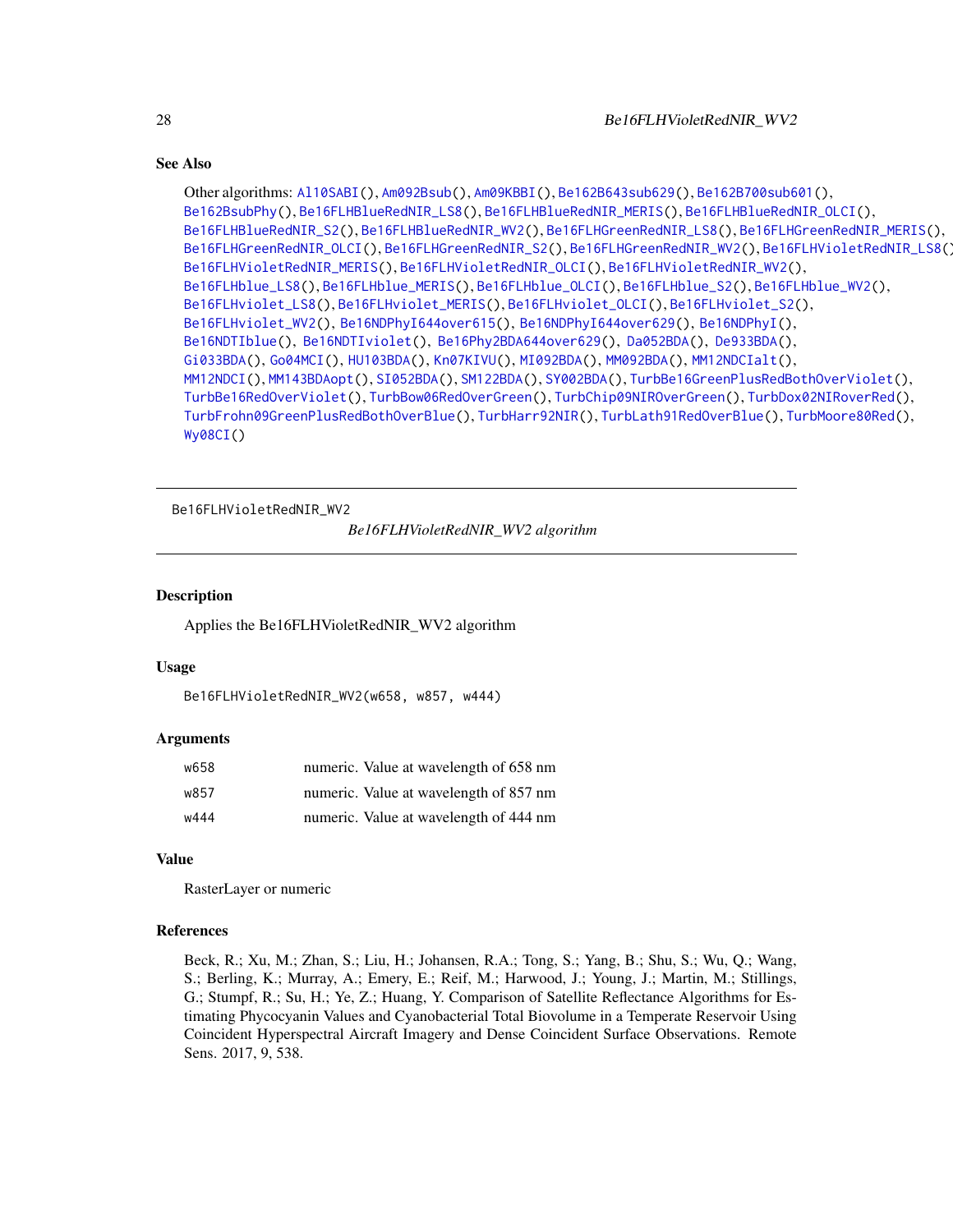```
Other algorithms: Al10SABI(), Am092Bsub(), Am09KBBI(), Be162B643sub629(), Be162B700sub601(),
Be162BsubPhy(), Be16FLHBlueRedNIR_LS8(), Be16FLHBlueRedNIR_MERIS(), Be16FLHBlueRedNIR_OLCI(),
Be16FLHBlueRedNIR_S2(), Be16FLHBlueRedNIR_WV2(), Be16FLHGreenRedNIR_LS8(), Be16FLHGreenRedNIR_MERIS(),
Be16FLHGreenRedNIR_OLCI(), Be16FLHGreenRedNIR_S2(), Be16FLHGreenRedNIR_WV2(), Be16FLHVioletRedNIR_LS8(),
Be16FLHVioletRedNIR_MERIS(), Be16FLHVioletRedNIR_OLCI(), Be16FLHVioletRedNIR_S2(),
Be16FLHblue_LS8(), Be16FLHblue_MERIS(), Be16FLHblue_OLCI(), Be16FLHblue_S2(), Be16FLHblue_WV2(),
Be16FLHviolet_LS8(), Be16FLHviolet_MERIS(), Be16FLHviolet_OLCI(), Be16FLHviolet_S2(),
Be16FLHviolet_WV2(), Be16NDPhyI644over615(), Be16NDPhyI644over629(), Be16NDPhyI(),
Be16NDTIblue(), Be16NDTIviolet(), Be16Phy2BDA644over629(), Da052BDA(), De933BDA(),
Gi033BDA(), Go04MCI(), HU103BDA(), Kn07KIVU(), MI092BDA(), MM092BDA(), MM12NDCIalt(),
MM12NDCI(), MM143BDAopt(), SI052BDA(), SM122BDA(), SY002BDA(), TurbBe16GreenPlusRedBothOverViolet(),
TurbBe16RedOverViolet(), TurbBow06RedOverGreen(), TurbChip09NIROverGreen(), TurbDox02NIRoverRed(),
TurbFrohn09GreenPlusRedBothOverBlue(), TurbHarr92NIR(), TurbLath91RedOverBlue(), TurbMoore80Red(),
Wy08CI()
```
<span id="page-28-1"></span>Be16FLHviolet\_LS8 *Be16FLHviolet\_LS8 algorithm*

# **Description**

Applies the Be16FLHviolet\_LS8 algorithm

#### Usage

```
Be16FLHviolet_LS8(w529, w644, w458)
```
# Arguments

| w529 | numeric. Value at wavelength of 529 nm |
|------|----------------------------------------|
| w644 | numeric. Value at wavelength of 644 nm |
| w458 | numeric. Value at wavelength of 429 nm |

# Value

RasterLayer or numeric

# References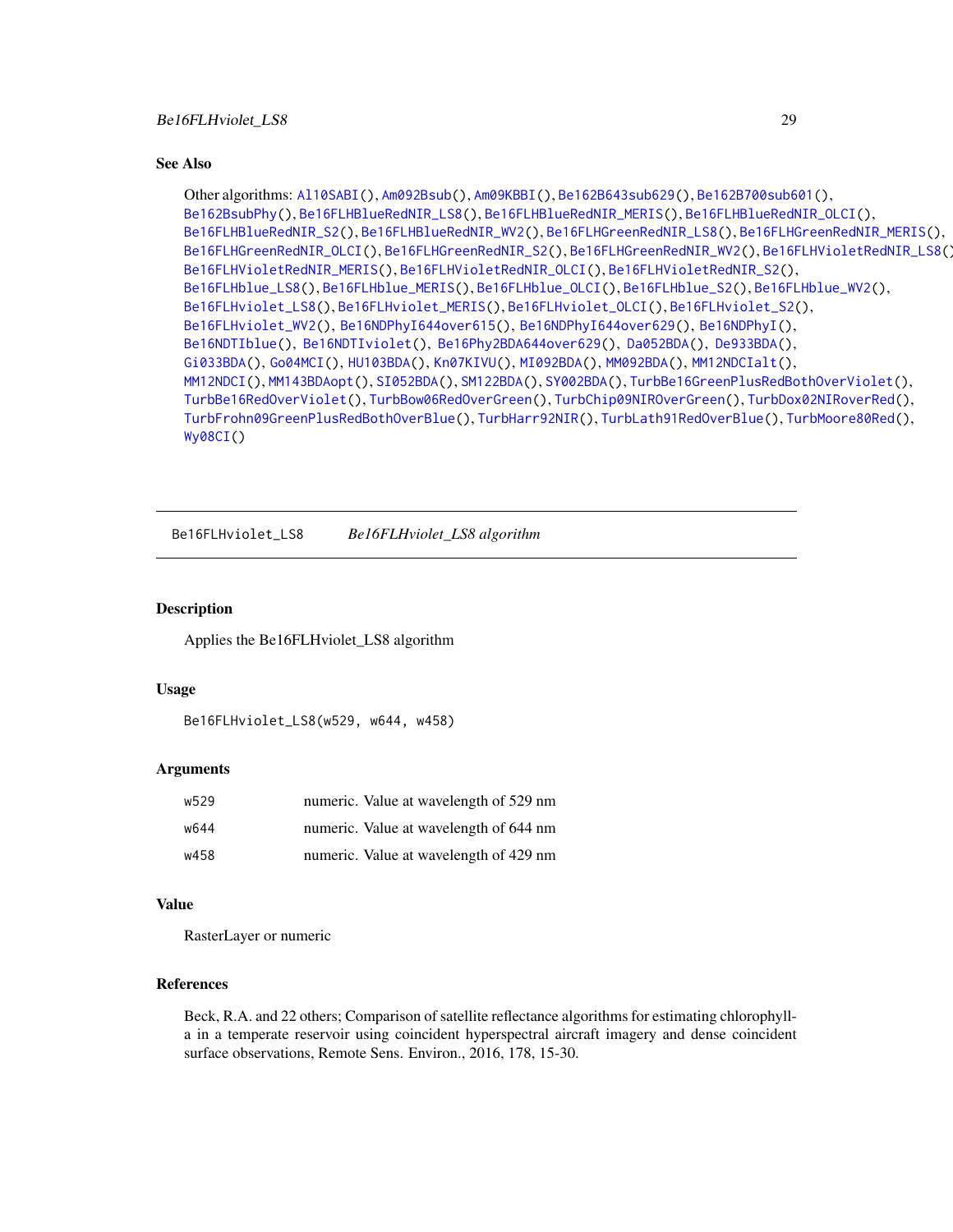```
Other algorithms: Al10SABI(), Am092Bsub(), Am09KBBI(), Be162B643sub629(), Be162B700sub601(),
Be162BsubPhy(), Be16FLHBlueRedNIR_LS8(), Be16FLHBlueRedNIR_MERIS(), Be16FLHBlueRedNIR_OLCI(),
Be16FLHBlueRedNIR_S2(), Be16FLHBlueRedNIR_WV2(), Be16FLHGreenRedNIR_LS8(), Be16FLHGreenRedNIR_MERIS(),
Be16FLHGreenRedNIR_OLCI(), Be16FLHGreenRedNIR_S2(), Be16FLHGreenRedNIR_WV2(), Be16FLHVioletRedNIR_LS8(),
Be16FLHVioletRedNIR_MERIS(), Be16FLHVioletRedNIR_OLCI(), Be16FLHVioletRedNIR_S2(),
Be16FLHVioletRedNIR_WV2(), Be16FLHblue_LS8(), Be16FLHblue_MERIS(), Be16FLHblue_OLCI(),
Be16FLHblue_S2(), Be16FLHblue_WV2(), Be16FLHviolet_MERIS(), Be16FLHviolet_OLCI(), Be16FLHviolet_S2(),
Be16FLHviolet_WV2(), Be16NDPhyI644over615(), Be16NDPhyI644over629(), Be16NDPhyI(),
Be16NDTIblue(), Be16NDTIviolet(), Be16Phy2BDA644over629(), Da052BDA(), De933BDA(),
Gi033BDA(), Go04MCI(), HU103BDA(), Kn07KIVU(), MI092BDA(), MM092BDA(), MM12NDCIalt(),
MM12NDCI(), MM143BDAopt(), SI052BDA(), SM122BDA(), SY002BDA(), TurbBe16GreenPlusRedBothOverViolet(),
TurbBe16RedOverViolet(), TurbBow06RedOverGreen(), TurbChip09NIROverGreen(), TurbDox02NIRoverRed(),
TurbFrohn09GreenPlusRedBothOverBlue(), TurbHarr92NIR(), TurbLath91RedOverBlue(), TurbMoore80Red(),
Wy08CI()
```
<span id="page-29-1"></span>Be16FLHviolet\_MERIS *Be16FLHviolet\_MERIS algorithm*

# **Description**

Applies the Be16FLHviolet\_MERIS algorithm

#### Usage

```
Be16FLHviolet_MERIS(w529, w644, w458)
```
# Arguments

| w529 | numeric. Value at wavelength of 529 nm |
|------|----------------------------------------|
| w644 | numeric. Value at wavelength of 644 nm |
| w458 | numeric. Value at wavelength of 429 nm |

# Value

RasterLayer or numeric

# References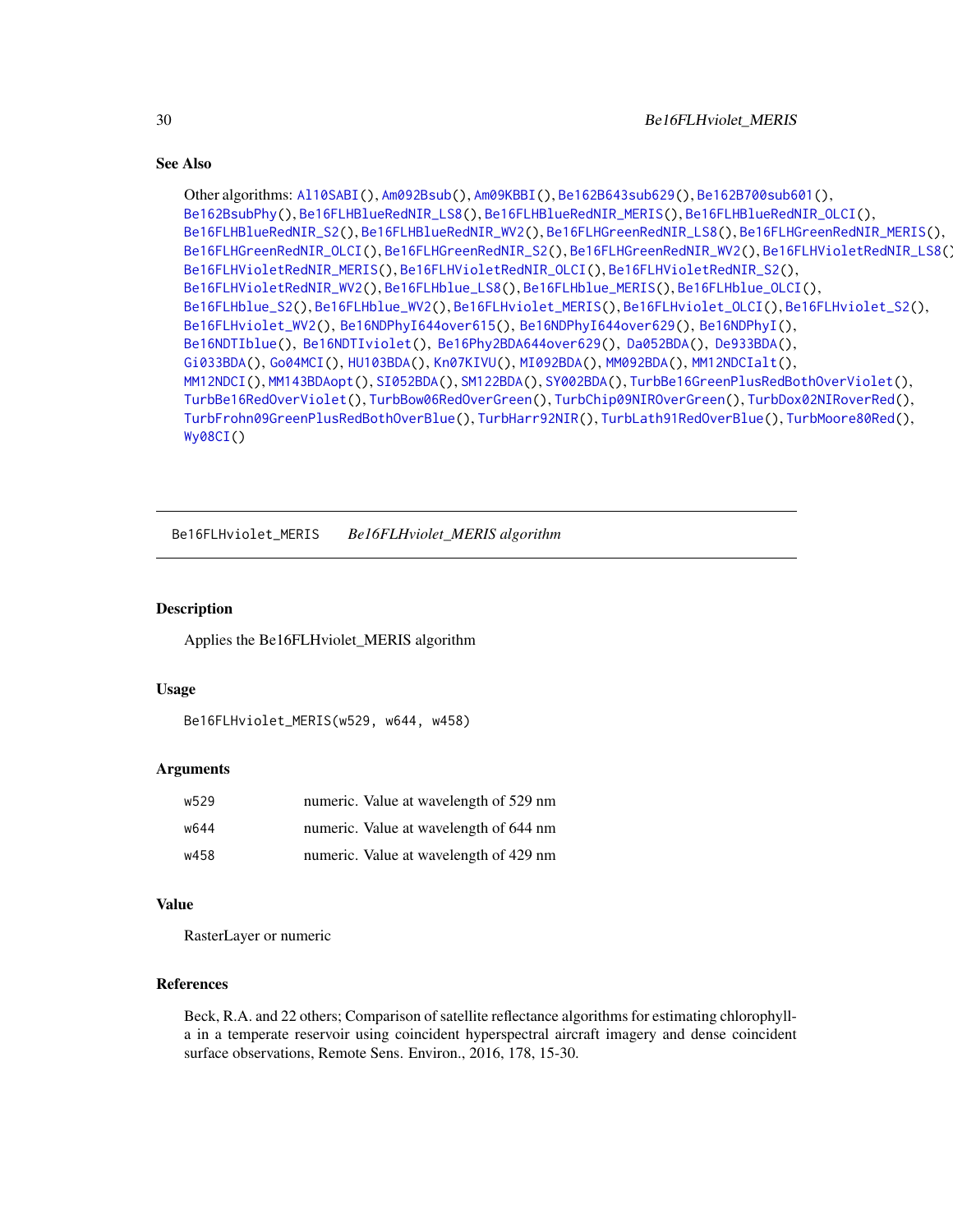<span id="page-30-0"></span>Other algorithms: [Al10SABI\(](#page-2-1)), [Am092Bsub\(](#page-3-1)), [Am09KBBI\(](#page-4-1)), [Be162B643sub629\(](#page-5-1)), [Be162B700sub601\(](#page-6-1)), [Be162BsubPhy\(](#page-7-1)), [Be16FLHBlueRedNIR\\_LS8\(](#page-8-1)), [Be16FLHBlueRedNIR\\_MERIS\(](#page-9-1)), [Be16FLHBlueRedNIR\\_OLCI\(](#page-10-1)), [Be16FLHBlueRedNIR\\_S2\(](#page-11-1)), [Be16FLHBlueRedNIR\\_WV2\(](#page-12-1)), [Be16FLHGreenRedNIR\\_LS8\(](#page-18-1)), [Be16FLHGreenRedNIR\\_MERIS\(](#page-19-1)), [Be16FLHGreenRedNIR\\_OLCI\(](#page-20-1)), [Be16FLHGreenRedNIR\\_S2\(](#page-21-1)), [Be16FLHGreenRedNIR\\_WV2\(](#page-22-1)), [Be16FLHVioletRedNIR\\_LS8\(](#page-23-1)), [Be16FLHVioletRedNIR\\_MERIS\(](#page-24-1)), [Be16FLHVioletRedNIR\\_OLCI\(](#page-25-1)), [Be16FLHVioletRedNIR\\_S2\(](#page-26-1)), [Be16FLHVioletRedNIR\\_WV2\(](#page-27-1)), [Be16FLHblue\\_LS8\(](#page-13-1)), [Be16FLHblue\\_MERIS\(](#page-14-1)), [Be16FLHblue\\_OLCI\(](#page-15-1)), [Be16FLHblue\\_S2\(](#page-16-1)), [Be16FLHblue\\_WV2\(](#page-17-1)), [Be16FLHviolet\\_LS8\(](#page-28-1)), [Be16FLHviolet\\_OLCI\(](#page-30-1)), [Be16FLHviolet\\_S2\(](#page-31-1)), [Be16FLHviolet\\_WV2\(](#page-32-1)), [Be16NDPhyI644over615\(](#page-34-1)), [Be16NDPhyI644over629\(](#page-35-1)), [Be16NDPhyI\(](#page-33-1)), [Be16NDTIblue\(](#page-36-1)), [Be16NDTIviolet\(](#page-37-1)), [Be16Phy2BDA644over629\(](#page-38-1)), [Da052BDA\(](#page-39-1)), [De933BDA\(](#page-40-1)), [Gi033BDA\(](#page-45-1)), [Go04MCI\(](#page-46-1)), [HU103BDA\(](#page-47-1)), [Kn07KIVU\(](#page-48-1)), [MI092BDA\(](#page-51-1)), [MM092BDA\(](#page-52-1)), [MM12NDCIalt\(](#page-54-1)), [MM12NDCI\(](#page-53-1)), [MM143BDAopt\(](#page-55-1)), [SI052BDA\(](#page-56-1)), [SM122BDA\(](#page-57-1)), [SY002BDA\(](#page-58-1)), [TurbBe16GreenPlusRedBothOverViolet\(](#page-59-1)), [TurbBe16RedOverViolet\(](#page-60-1)), [TurbBow06RedOverGreen\(](#page-61-1)), [TurbChip09NIROverGreen\(](#page-62-1)), [TurbDox02NIRoverRed\(](#page-63-1)), [TurbFrohn09GreenPlusRedBothOverBlue\(](#page-64-1)), [TurbHarr92NIR\(](#page-65-1)), [TurbLath91RedOverBlue\(](#page-66-1)), [TurbMoore80Red\(](#page-67-1)), [Wy08CI\(](#page-69-1))

<span id="page-30-1"></span>Be16FLHviolet\_OLCI *Be16FLHviolet\_OLCI algorithm*

# **Description**

Applies the Be16FLHviolet\_OLCI algorithm

#### Usage

```
Be16FLHviolet_OLCI(w529, w644, w458)
```
# Arguments

| w529 | numeric. Value at wavelength of 529 nm |
|------|----------------------------------------|
| w644 | numeric. Value at wavelength of 644 nm |
| w458 | numeric. Value at wavelength of 429 nm |

# Value

RasterLayer or numeric

# References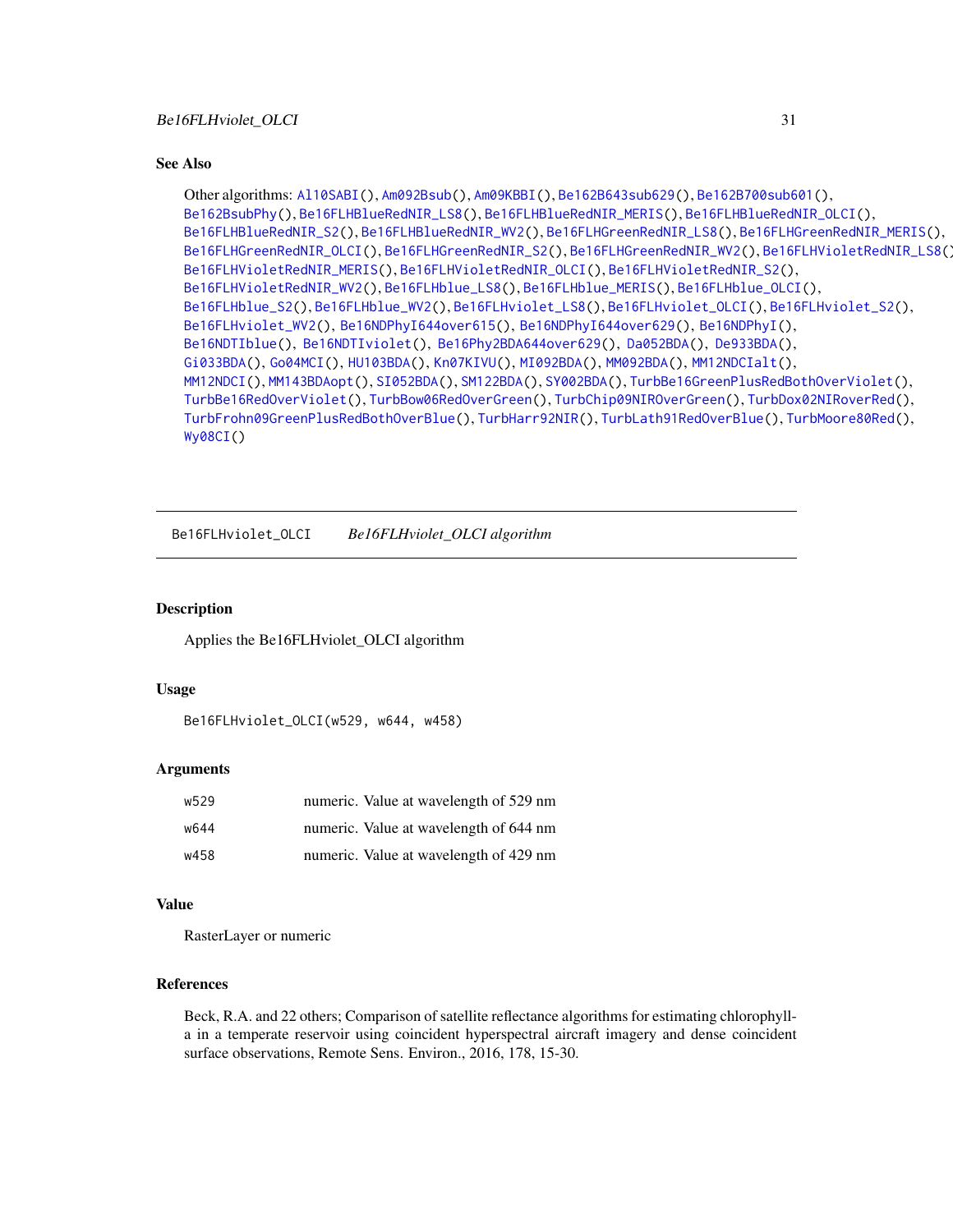```
Other algorithms: Al10SABI(), Am092Bsub(), Am09KBBI(), Be162B643sub629(), Be162B700sub601(),
Be162BsubPhy(), Be16FLHBlueRedNIR_LS8(), Be16FLHBlueRedNIR_MERIS(), Be16FLHBlueRedNIR_OLCI(),
Be16FLHBlueRedNIR_S2(), Be16FLHBlueRedNIR_WV2(), Be16FLHGreenRedNIR_LS8(), Be16FLHGreenRedNIR_MERIS(),
Be16FLHGreenRedNIR_OLCI(), Be16FLHGreenRedNIR_S2(), Be16FLHGreenRedNIR_WV2(), Be16FLHVioletRedNIR_LS8(),
Be16FLHVioletRedNIR_MERIS(), Be16FLHVioletRedNIR_OLCI(), Be16FLHVioletRedNIR_S2(),
Be16FLHVioletRedNIR_WV2(), Be16FLHblue_LS8(), Be16FLHblue_MERIS(), Be16FLHblue_OLCI(),
Be16FLHblue_S2(), Be16FLHblue_WV2(), Be16FLHviolet_LS8(), Be16FLHviolet_MERIS(), Be16FLHviolet_S2(),
Be16FLHviolet_WV2(), Be16NDPhyI644over615(), Be16NDPhyI644over629(), Be16NDPhyI(),
Be16NDTIblue(), Be16NDTIviolet(), Be16Phy2BDA644over629(), Da052BDA(), De933BDA(),
Gi033BDA(), Go04MCI(), HU103BDA(), Kn07KIVU(), MI092BDA(), MM092BDA(), MM12NDCIalt(),
MM12NDCI(), MM143BDAopt(), SI052BDA(), SM122BDA(), SY002BDA(), TurbBe16GreenPlusRedBothOverViolet(),
TurbBe16RedOverViolet(), TurbBow06RedOverGreen(), TurbChip09NIROverGreen(), TurbDox02NIRoverRed(),
TurbFrohn09GreenPlusRedBothOverBlue(), TurbHarr92NIR(), TurbLath91RedOverBlue(), TurbMoore80Red(),
Wy08CI()
```
<span id="page-31-1"></span>Be16FLHviolet\_S2 *Be16FLHviolet\_S2 algorithm*

# Description

Applies the Be16FLHviolet\_S2 algorithm

#### Usage

```
Be16FLHviolet_S2(w529, w644, w458)
```
# Arguments

| w529 | numeric. Value at wavelength of 529 nm |
|------|----------------------------------------|
| w644 | numeric. Value at wavelength of 644 nm |
| w458 | numeric. Value at wavelength of 429 nm |

# Value

RasterLayer or numeric

# References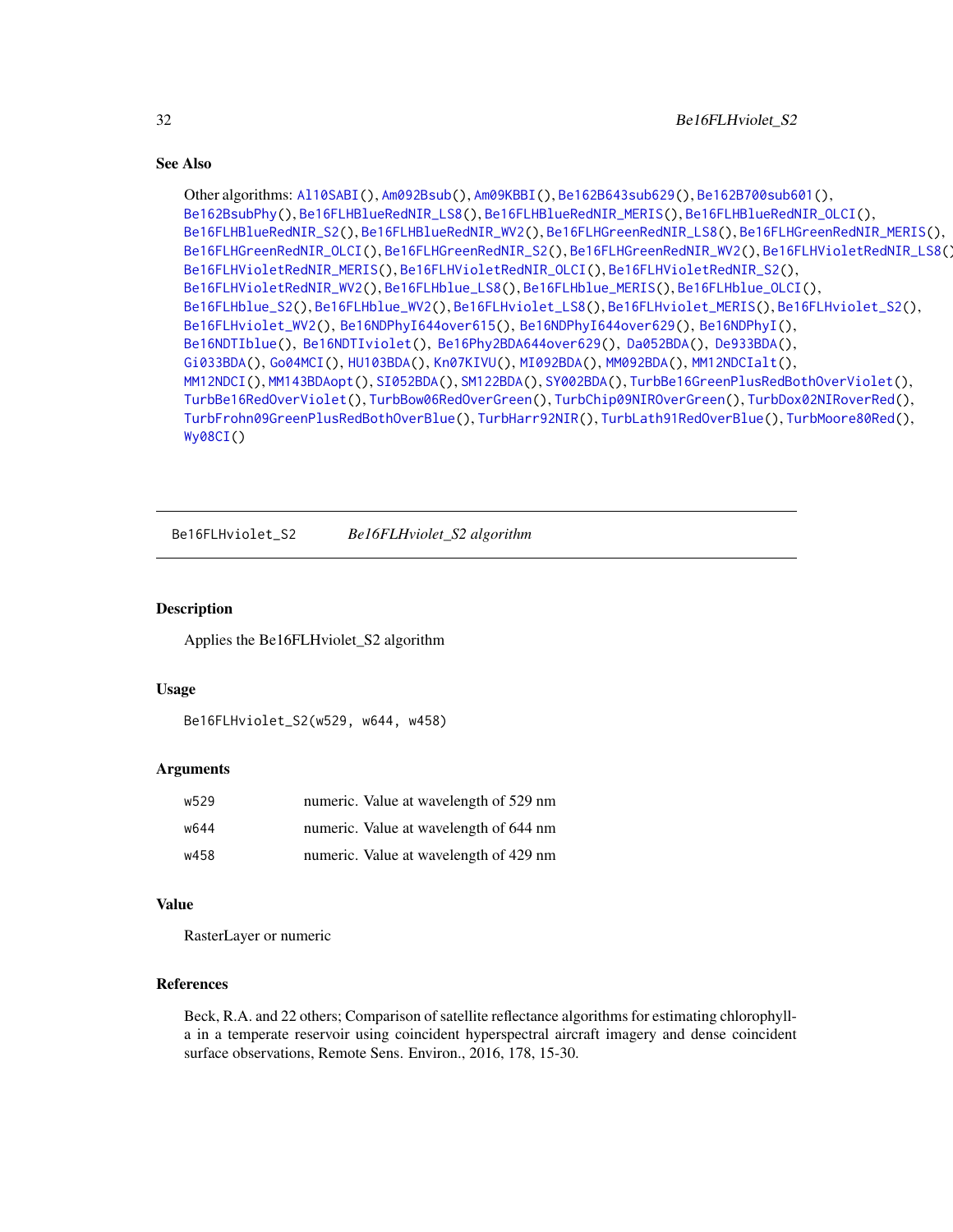<span id="page-32-0"></span>Other algorithms: [Al10SABI\(](#page-2-1)), [Am092Bsub\(](#page-3-1)), [Am09KBBI\(](#page-4-1)), [Be162B643sub629\(](#page-5-1)), [Be162B700sub601\(](#page-6-1)), [Be162BsubPhy\(](#page-7-1)), [Be16FLHBlueRedNIR\\_LS8\(](#page-8-1)), [Be16FLHBlueRedNIR\\_MERIS\(](#page-9-1)), [Be16FLHBlueRedNIR\\_OLCI\(](#page-10-1)), [Be16FLHBlueRedNIR\\_S2\(](#page-11-1)), [Be16FLHBlueRedNIR\\_WV2\(](#page-12-1)), [Be16FLHGreenRedNIR\\_LS8\(](#page-18-1)), [Be16FLHGreenRedNIR\\_MERIS\(](#page-19-1)), [Be16FLHGreenRedNIR\\_OLCI\(](#page-20-1)), [Be16FLHGreenRedNIR\\_S2\(](#page-21-1)), [Be16FLHGreenRedNIR\\_WV2\(](#page-22-1)), [Be16FLHVioletRedNIR\\_LS8\(](#page-23-1)), [Be16FLHVioletRedNIR\\_MERIS\(](#page-24-1)), [Be16FLHVioletRedNIR\\_OLCI\(](#page-25-1)), [Be16FLHVioletRedNIR\\_S2\(](#page-26-1)), [Be16FLHVioletRedNIR\\_WV2\(](#page-27-1)), [Be16FLHblue\\_LS8\(](#page-13-1)), [Be16FLHblue\\_MERIS\(](#page-14-1)), [Be16FLHblue\\_OLCI\(](#page-15-1)), [Be16FLHblue\\_S2\(](#page-16-1)), [Be16FLHblue\\_WV2\(](#page-17-1)), [Be16FLHviolet\\_LS8\(](#page-28-1)), [Be16FLHviolet\\_MERIS\(](#page-29-1)), [Be16FLHviolet\\_OLCI\(](#page-30-1)), [Be16FLHviolet\\_WV2\(](#page-32-1)), [Be16NDPhyI644over615\(](#page-34-1)), [Be16NDPhyI644over629\(](#page-35-1)), [Be16NDPhyI\(](#page-33-1)), [Be16NDTIblue\(](#page-36-1)), [Be16NDTIviolet\(](#page-37-1)), [Be16Phy2BDA644over629\(](#page-38-1)), [Da052BDA\(](#page-39-1)), [De933BDA\(](#page-40-1)), [Gi033BDA\(](#page-45-1)), [Go04MCI\(](#page-46-1)), [HU103BDA\(](#page-47-1)), [Kn07KIVU\(](#page-48-1)), [MI092BDA\(](#page-51-1)), [MM092BDA\(](#page-52-1)), [MM12NDCIalt\(](#page-54-1)), [MM12NDCI\(](#page-53-1)), [MM143BDAopt\(](#page-55-1)), [SI052BDA\(](#page-56-1)), [SM122BDA\(](#page-57-1)), [SY002BDA\(](#page-58-1)), [TurbBe16GreenPlusRedBothOverViolet\(](#page-59-1)), [TurbBe16RedOverViolet\(](#page-60-1)), [TurbBow06RedOverGreen\(](#page-61-1)), [TurbChip09NIROverGreen\(](#page-62-1)), [TurbDox02NIRoverRed\(](#page-63-1)), [TurbFrohn09GreenPlusRedBothOverBlue\(](#page-64-1)), [TurbHarr92NIR\(](#page-65-1)), [TurbLath91RedOverBlue\(](#page-66-1)), [TurbMoore80Red\(](#page-67-1)), [Wy08CI\(](#page-69-1))

<span id="page-32-1"></span>Be16FLHviolet\_WV2 *Be16FLHviolet\_WV2 algorithm*

# **Description**

Applies the Be16FLHviolet\_WV2 algorithm

#### Usage

Be16FLHviolet\_WV2(w529, w644, w458)

# Arguments

| w529 | numeric. Value at wavelength of 529 nm |
|------|----------------------------------------|
| w644 | numeric. Value at wavelength of 644 nm |
| w458 | numeric. Value at wavelength of 429 nm |

# Value

RasterLayer or numeric

# References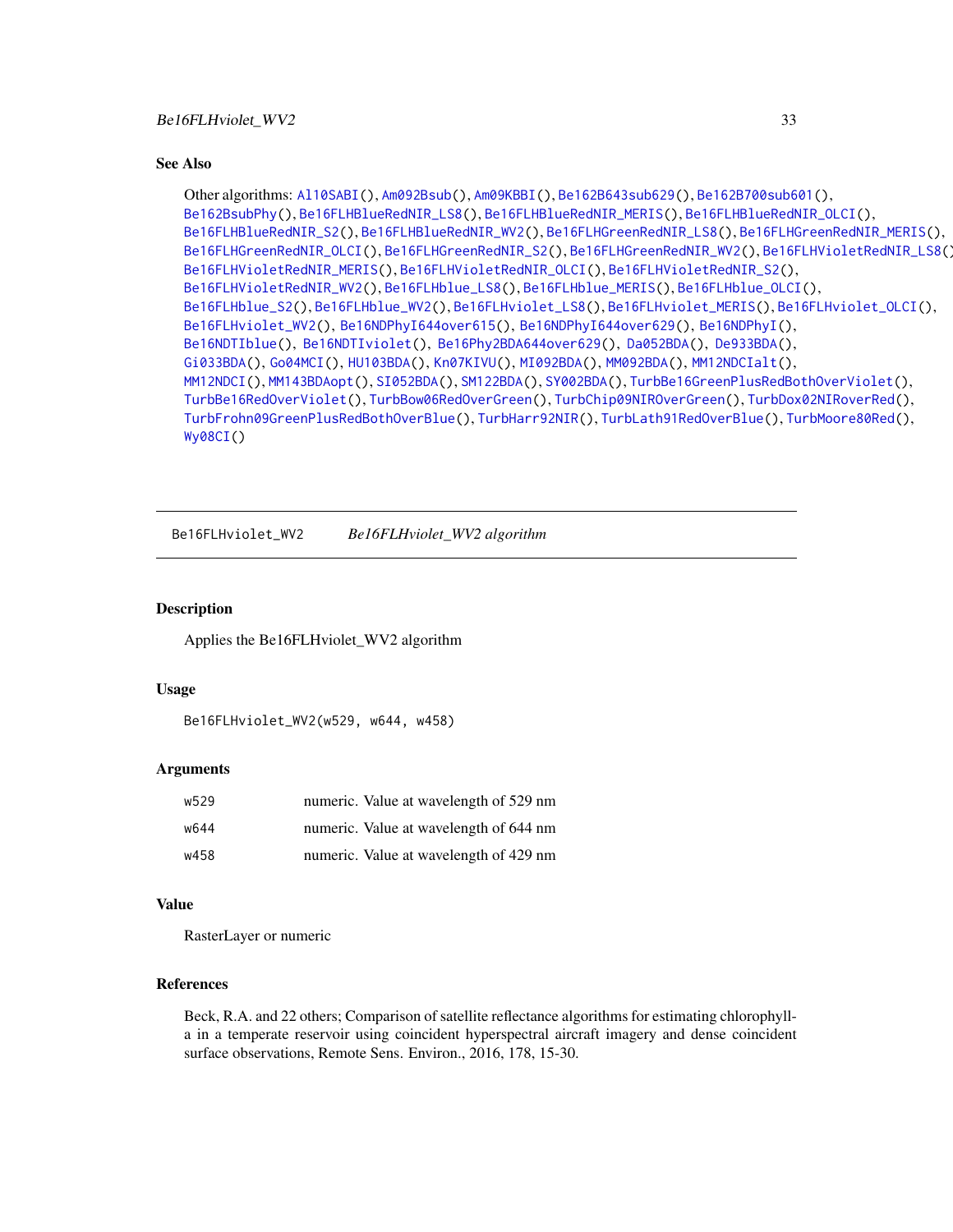```
Other algorithms: Al10SABI(), Am092Bsub(), Am09KBBI(), Be162B643sub629(), Be162B700sub601(),
Be162BsubPhy(), Be16FLHBlueRedNIR_LS8(), Be16FLHBlueRedNIR_MERIS(), Be16FLHBlueRedNIR_OLCI(),
Be16FLHBlueRedNIR_S2(), Be16FLHBlueRedNIR_WV2(), Be16FLHGreenRedNIR_LS8(), Be16FLHGreenRedNIR_MERIS(),
Be16FLHGreenRedNIR_OLCI(), Be16FLHGreenRedNIR_S2(), Be16FLHGreenRedNIR_WV2(), Be16FLHVioletRedNIR_LS8(),
Be16FLHVioletRedNIR_MERIS(), Be16FLHVioletRedNIR_OLCI(), Be16FLHVioletRedNIR_S2(),
Be16FLHVioletRedNIR_WV2(), Be16FLHblue_LS8(), Be16FLHblue_MERIS(), Be16FLHblue_OLCI(),
Be16FLHblue_S2(), Be16FLHblue_WV2(), Be16FLHviolet_LS8(), Be16FLHviolet_MERIS(), Be16FLHviolet_OLCI(),
Be16FLHviolet_S2(), Be16NDPhyI644over615(), Be16NDPhyI644over629(), Be16NDPhyI(), Be16NDTIblue(),
Be16NDTIviolet(), Be16Phy2BDA644over629(), Da052BDA(), De933BDA(), Gi033BDA(), Go04MCI(),
HU103BDA(), Kn07KIVU(), MI092BDA(), MM092BDA(), MM12NDCIalt(), MM12NDCI(), MM143BDAopt(),
SI052BDA(), SM122BDA(), SY002BDA(), TurbBe16GreenPlusRedBothOverViolet(), TurbBe16RedOverViolet(),
TurbBow06RedOverGreen(), TurbChip09NIROverGreen(), TurbDox02NIRoverRed(), TurbFrohn09GreenPlusRedBothOverBlue(),
TurbHarr92NIR(), TurbLath91RedOverBlue(), TurbMoore80Red(), Wy08CI()
```
<span id="page-33-1"></span>Be16NDPhyI *Be16NDPhyI algorithm*

#### Description

Applies the Be16NDPhyI algorithm

# Usage

Be16NDPhyI(w700, w622)

#### Arguments

| w700 | numeric. Value at wavelength of 700 nm |
|------|----------------------------------------|
| w622 | numeric. Value at wavelength of 622 nm |

#### Value

RasterLayer or numeric

# References

<span id="page-33-0"></span>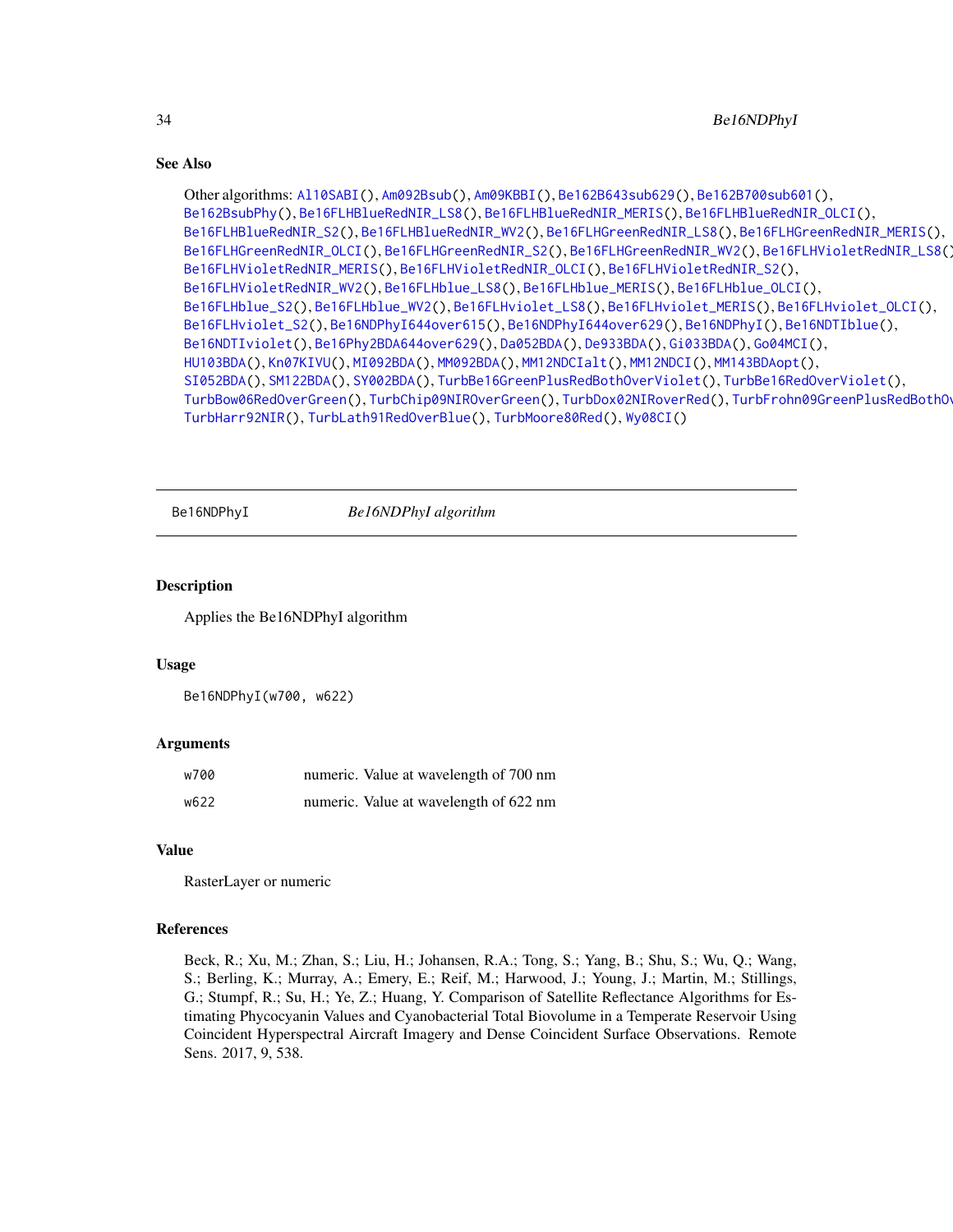<span id="page-34-0"></span>Other algorithms: [Al10SABI\(](#page-2-1)), [Am092Bsub\(](#page-3-1)), [Am09KBBI\(](#page-4-1)), [Be162B643sub629\(](#page-5-1)), [Be162B700sub601\(](#page-6-1)), [Be162BsubPhy\(](#page-7-1)), [Be16FLHBlueRedNIR\\_LS8\(](#page-8-1)), [Be16FLHBlueRedNIR\\_MERIS\(](#page-9-1)), [Be16FLHBlueRedNIR\\_OLCI\(](#page-10-1)), [Be16FLHBlueRedNIR\\_S2\(](#page-11-1)), [Be16FLHBlueRedNIR\\_WV2\(](#page-12-1)), [Be16FLHGreenRedNIR\\_LS8\(](#page-18-1)), [Be16FLHGreenRedNIR\\_MERIS\(](#page-19-1)), [Be16FLHGreenRedNIR\\_OLCI\(](#page-20-1)), [Be16FLHGreenRedNIR\\_S2\(](#page-21-1)), [Be16FLHGreenRedNIR\\_WV2\(](#page-22-1)), [Be16FLHVioletRedNIR\\_LS8\(](#page-23-1)), [Be16FLHVioletRedNIR\\_MERIS\(](#page-24-1)), [Be16FLHVioletRedNIR\\_OLCI\(](#page-25-1)), [Be16FLHVioletRedNIR\\_S2\(](#page-26-1)), [Be16FLHVioletRedNIR\\_WV2\(](#page-27-1)), [Be16FLHblue\\_LS8\(](#page-13-1)), [Be16FLHblue\\_MERIS\(](#page-14-1)), [Be16FLHblue\\_OLCI\(](#page-15-1)), [Be16FLHblue\\_S2\(](#page-16-1)), [Be16FLHblue\\_WV2\(](#page-17-1)), [Be16FLHviolet\\_LS8\(](#page-28-1)), [Be16FLHviolet\\_MERIS\(](#page-29-1)), [Be16FLHviolet\\_OLCI\(](#page-30-1)), [Be16FLHviolet\\_S2\(](#page-31-1)), [Be16FLHviolet\\_WV2\(](#page-32-1)), [Be16NDPhyI644over615\(](#page-34-1)), [Be16NDPhyI644over629\(](#page-35-1)), [Be16NDTIblue\(](#page-36-1)), [Be16NDTIviolet\(](#page-37-1)), [Be16Phy2BDA644over629\(](#page-38-1)), [Da052BDA\(](#page-39-1)), [De933BDA\(](#page-40-1)), [Gi033BDA\(](#page-45-1)), [Go04MCI\(](#page-46-1)), [HU103BDA\(](#page-47-1)), [Kn07KIVU\(](#page-48-1)), [MI092BDA\(](#page-51-1)), [MM092BDA\(](#page-52-1)), [MM12NDCIalt\(](#page-54-1)), [MM12NDCI\(](#page-53-1)), [MM143BDAopt\(](#page-55-1)), [SI052BDA\(](#page-56-1)), [SM122BDA\(](#page-57-1)), [SY002BDA\(](#page-58-1)), [TurbBe16GreenPlusRedBothOverViolet\(](#page-59-1)), [TurbBe16RedOverViolet\(](#page-60-1)), [TurbBow06RedOverGreen\(](#page-61-1)), [TurbChip09NIROverGreen\(](#page-62-1)), [TurbDox02NIRoverRed\(](#page-63-1)), [TurbFrohn09GreenPlusRedBothOverBlue\(](#page-64-1)), [TurbHarr92NIR\(](#page-65-1)), [TurbLath91RedOverBlue\(](#page-66-1)), [TurbMoore80Red\(](#page-67-1)), [Wy08CI\(](#page-69-1))

<span id="page-34-1"></span>Be16NDPhyI644over615 *Be16NDPhyI644over615 algorithm*

### Description

Applies the Be16NDPhyI644over615 algorithm

#### Usage

```
Be16NDPhyI644over615(w644, w615)
```
### Arguments

| w644 | numeric. Value at wavelength of 644 nm |
|------|----------------------------------------|
| w615 | numeric. Value at wavelength of 615 nm |

#### Value

RasterLayer or numeric

#### References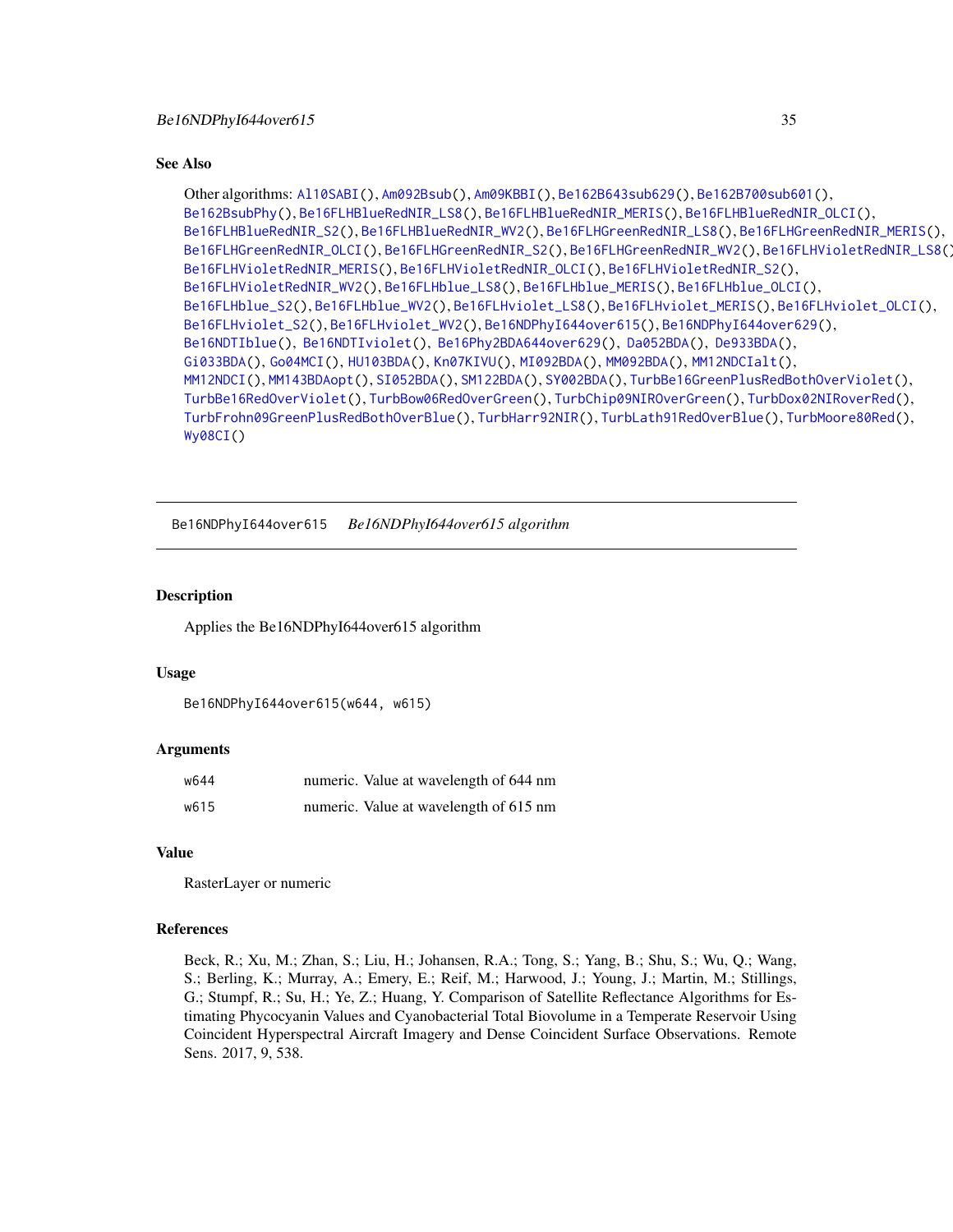```
Other algorithms: Al10SABI(), Am092Bsub(), Am09KBBI(), Be162B643sub629(), Be162B700sub601(),
Be162BsubPhy(), Be16FLHBlueRedNIR_LS8(), Be16FLHBlueRedNIR_MERIS(), Be16FLHBlueRedNIR_OLCI(),
Be16FLHBlueRedNIR_S2(), Be16FLHBlueRedNIR_WV2(), Be16FLHGreenRedNIR_LS8(), Be16FLHGreenRedNIR_MERIS(),
Be16FLHGreenRedNIR_OLCI(), Be16FLHGreenRedNIR_S2(), Be16FLHGreenRedNIR_WV2(), Be16FLHVioletRedNIR_LS8(),
Be16FLHVioletRedNIR_MERIS(), Be16FLHVioletRedNIR_OLCI(), Be16FLHVioletRedNIR_S2(),
Be16FLHVioletRedNIR_WV2(), Be16FLHblue_LS8(), Be16FLHblue_MERIS(), Be16FLHblue_OLCI(),
Be16FLHblue_S2(), Be16FLHblue_WV2(), Be16FLHviolet_LS8(), Be16FLHviolet_MERIS(), Be16FLHviolet_OLCI(),
Be16FLHviolet_S2(), Be16FLHviolet_WV2(), Be16NDPhyI644over629(), Be16NDPhyI(), Be16NDTIblue(),
Be16NDTIviolet(), Be16Phy2BDA644over629(), Da052BDA(), De933BDA(), Gi033BDA(), Go04MCI(),
HU103BDA(), Kn07KIVU(), MI092BDA(), MM092BDA(), MM12NDCIalt(), MM12NDCI(), MM143BDAopt(),
SI052BDA(), SM122BDA(), SY002BDA(), TurbBe16GreenPlusRedBothOverViolet(), TurbBe16RedOverViolet(),
TurbBow06RedOverGreen(), TurbChip09NIROverGreen(), TurbDox02NIRoverRed(), TurbFrohn09GreenPlusRedBothOverBlue(),
TurbHarr92NIR(), TurbLath91RedOverBlue(), TurbMoore80Red(), Wy08CI()
```
<span id="page-35-1"></span>Be16NDPhyI644over629 *Be16NDPhyI644over629 algorithm*

#### Description

Applies the Be16NDPhyI644over629 algorithm

#### Usage

```
Be16NDPhyI644over629(w644, w629)
```
#### Arguments

| w644 | numeric. Value at wavelength of 644 nm |
|------|----------------------------------------|
| w629 | numeric. Value at wavelength of 629 nm |

# Value

RasterLayer or numeric

#### References

<span id="page-35-0"></span>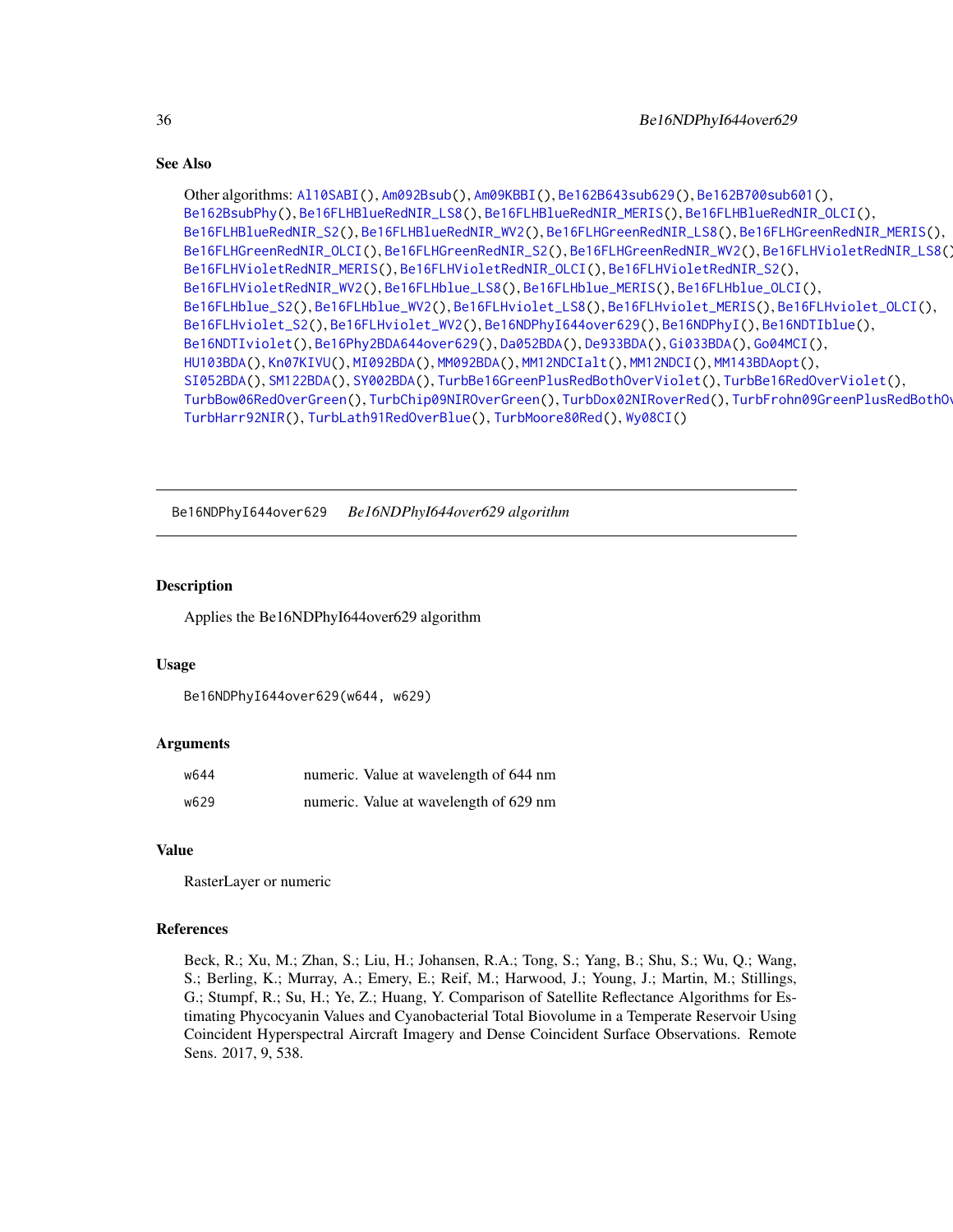### <span id="page-36-1"></span>Be16NDTIblue 37

#### See Also

```
Other algorithms: Al10SABI(), Am092Bsub(), Am09KBBI(), Be162B643sub629(), Be162B700sub601(),
Be162BsubPhy(), Be16FLHBlueRedNIR_LS8(), Be16FLHBlueRedNIR_MERIS(), Be16FLHBlueRedNIR_OLCI(),
Be16FLHBlueRedNIR_S2(), Be16FLHBlueRedNIR_WV2(), Be16FLHGreenRedNIR_LS8(), Be16FLHGreenRedNIR_MERIS(),
Be16FLHGreenRedNIR_OLCI(), Be16FLHGreenRedNIR_S2(), Be16FLHGreenRedNIR_WV2(), Be16FLHVioletRedNIR_LS8(),
Be16FLHVioletRedNIR_MERIS(), Be16FLHVioletRedNIR_OLCI(), Be16FLHVioletRedNIR_S2(),
Be16FLHVioletRedNIR_WV2(), Be16FLHblue_LS8(), Be16FLHblue_MERIS(), Be16FLHblue_OLCI(),
Be16FLHblue_S2(), Be16FLHblue_WV2(), Be16FLHviolet_LS8(), Be16FLHviolet_MERIS(), Be16FLHviolet_OLCI(),
Be16FLHviolet_S2(), Be16FLHviolet_WV2(), Be16NDPhyI644over615(), Be16NDPhyI(), Be16NDTIblue(),
Be16NDTIviolet(), Be16Phy2BDA644over629(), Da052BDA(), De933BDA(), Gi033BDA(), Go04MCI(),
HU103BDA(), Kn07KIVU(), MI092BDA(), MM092BDA(), MM12NDCIalt(), MM12NDCI(), MM143BDAopt(),
SI052BDA(), SM122BDA(), SY002BDA(), TurbBe16GreenPlusRedBothOverViolet(), TurbBe16RedOverViolet(),
TurbBow06RedOverGreen(), TurbChip09NIROverGreen(), TurbDox02NIRoverRed(), TurbFrohn09GreenPlusRedBothOverBlue(),
TurbHarr92NIR(), TurbLath91RedOverBlue(), TurbMoore80Red(), Wy08CI()
```
<span id="page-36-0"></span>Be16NDTIblue *Be16NDTIblue algorithm*

#### Description

Applies the Be16NDTIblue algorithm

#### Usage

```
Be16NDTIblue(w658, w458)
```
#### Arguments

| w658 | numeric. Value at wavelength of 658 nm |
|------|----------------------------------------|
| w458 | numeric. Value at wavelength of 458 nm |

#### Value

RasterLayer or numeric

#### **References**

Beck, R.; Xu, M.; Zhan, S.; Liu, H.; Johansen, R.A.; Tong, S.; Yang, B.; Shu, S.; Wu, Q.; Wang, S.; Berling, K.; Murray, A.; Emery, E.; Reif, M.; Harwood, J.; Young, J.; Martin, M.; Stillings, G.; Stumpf, R.; Su, H.; Ye, Z.; Huang, Y. Comparison of Satellite Reflectance Algorithms for Estimating Phycocyanin Values and Cyanobacterial Total Biovolume in a Temperate Reservoir Using Coincident Hyperspectral Aircraft Imagery and Dense Coincident Surface Observations. Remote Sens. 2017, 9, 538.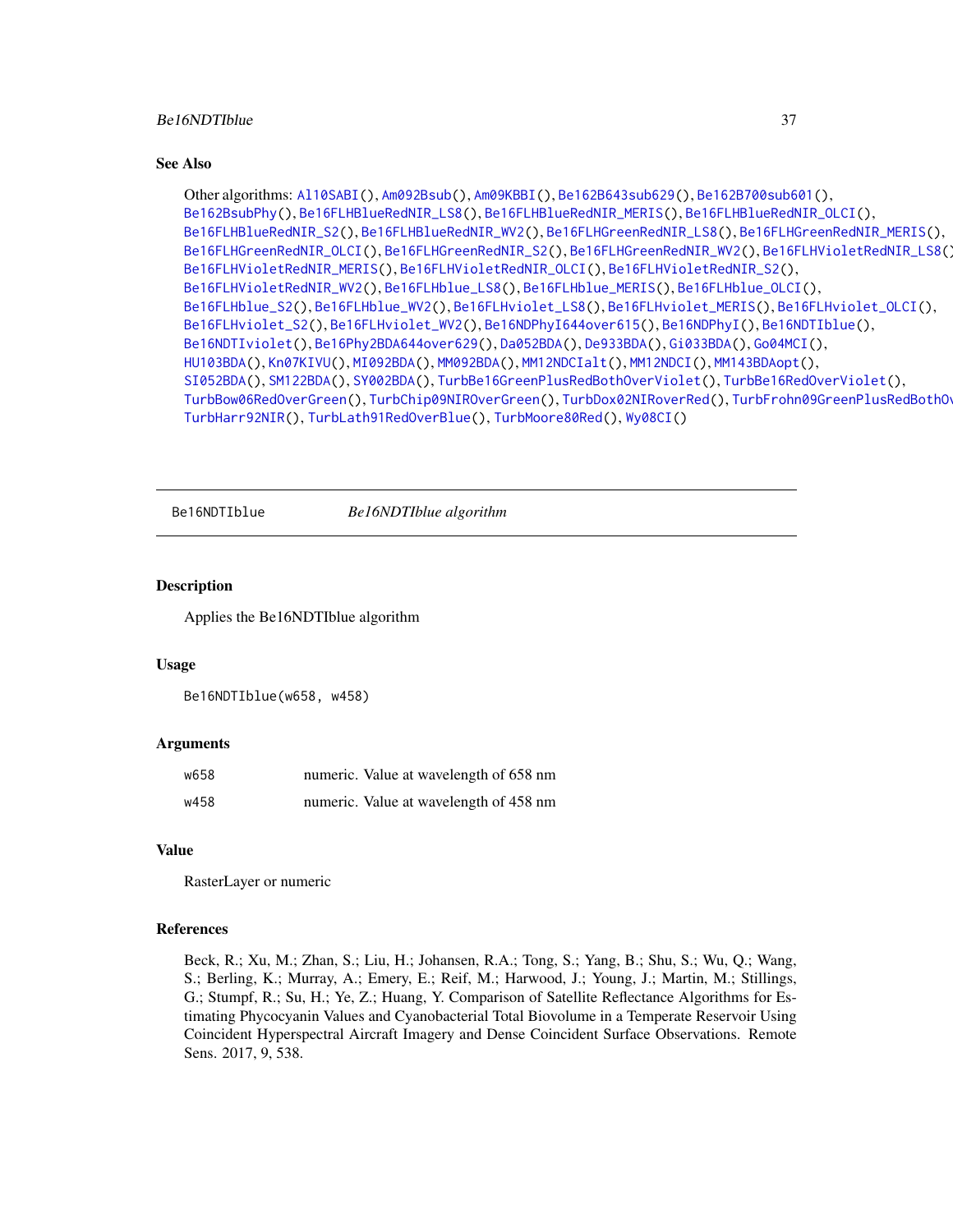```
Other algorithms: Al10SABI(), Am092Bsub(), Am09KBBI(), Be162B643sub629(), Be162B700sub601(),
Be162BsubPhy(), Be16FLHBlueRedNIR_LS8(), Be16FLHBlueRedNIR_MERIS(), Be16FLHBlueRedNIR_OLCI(),
Be16FLHBlueRedNIR_S2(), Be16FLHBlueRedNIR_WV2(), Be16FLHGreenRedNIR_LS8(), Be16FLHGreenRedNIR_MERIS(),
Be16FLHGreenRedNIR_OLCI(), Be16FLHGreenRedNIR_S2(), Be16FLHGreenRedNIR_WV2(), Be16FLHVioletRedNIR_LS8(),
Be16FLHVioletRedNIR_MERIS(), Be16FLHVioletRedNIR_OLCI(), Be16FLHVioletRedNIR_S2(),
Be16FLHVioletRedNIR_WV2(), Be16FLHblue_LS8(), Be16FLHblue_MERIS(), Be16FLHblue_OLCI(),
Be16FLHblue_S2(), Be16FLHblue_WV2(), Be16FLHviolet_LS8(), Be16FLHviolet_MERIS(), Be16FLHviolet_OLCI(),
Be16FLHviolet_S2(), Be16FLHviolet_WV2(), Be16NDPhyI644over615(), Be16NDPhyI644over629(),
Be16NDPhyI(), Be16NDTIviolet(), Be16Phy2BDA644over629(), Da052BDA(), De933BDA(), Gi033BDA(),
Go04MCI(), HU103BDA(), Kn07KIVU(), MI092BDA(), MM092BDA(), MM12NDCIalt(), MM12NDCI(),
MM143BDAopt(), SI052BDA(), SM122BDA(), SY002BDA(), TurbBe16GreenPlusRedBothOverViolet(),
TurbBe16RedOverViolet(), TurbBow06RedOverGreen(), TurbChip09NIROverGreen(), TurbDox02NIRoverRed(),
TurbFrohn09GreenPlusRedBothOverBlue(), TurbHarr92NIR(), TurbLath91RedOverBlue(), TurbMoore80Red(),
Wy08CI()
```
<span id="page-37-0"></span>Be16NDTIviolet *Be16NDTIviolet algorithm*

# Description

Applies the Be16NDTIviolet algorithm

#### Usage

```
Be16NDTIviolet(w658, w444)
```
# Arguments

| w658 | numeric. Value at wavelength of 658 nm |
|------|----------------------------------------|
| w444 | numeric. Value at wavelength of 444 nm |

#### Value

RasterLayer or numeric

#### References

Beck, R.; Xu, M.; Zhan, S.; Liu, H.; Johansen, R.A.; Tong, S.; Yang, B.; Shu, S.; Wu, Q.; Wang, S.; Berling, K.; Murray, A.; Emery, E.; Reif, M.; Harwood, J.; Young, J.; Martin, M.; Stillings, G.; Stumpf, R.; Su, H.; Ye, Z.; Huang, Y. Comparison of Satellite Reflectance Algorithms for Estimating Phycocyanin Values and Cyanobacterial Total Biovolume in a Temperate Reservoir Using Coincident Hyperspectral Aircraft Imagery and Dense Coincident Surface Observations. Remote Sens. 2017, 9, 538.

<span id="page-37-1"></span>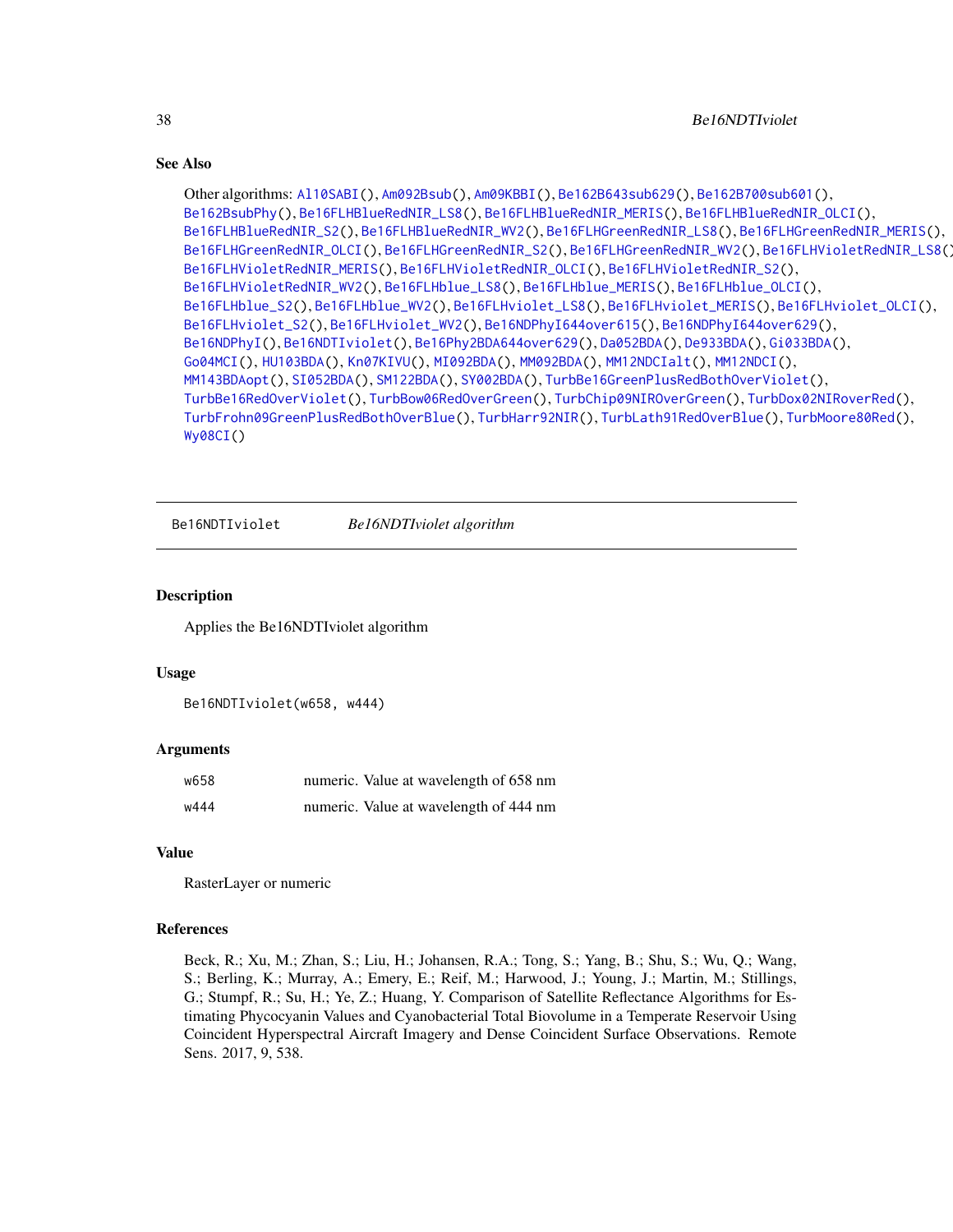<span id="page-38-1"></span>Other algorithms: [Al10SABI\(](#page-2-0)), [Am092Bsub\(](#page-3-0)), [Am09KBBI\(](#page-4-0)), [Be162B643sub629\(](#page-5-0)), [Be162B700sub601\(](#page-6-0)), [Be162BsubPhy\(](#page-7-0)), [Be16FLHBlueRedNIR\\_LS8\(](#page-8-0)), [Be16FLHBlueRedNIR\\_MERIS\(](#page-9-0)), [Be16FLHBlueRedNIR\\_OLCI\(](#page-10-0)), [Be16FLHBlueRedNIR\\_S2\(](#page-11-0)), [Be16FLHBlueRedNIR\\_WV2\(](#page-12-0)), [Be16FLHGreenRedNIR\\_LS8\(](#page-18-0)), [Be16FLHGreenRedNIR\\_MERIS\(](#page-19-0)), [Be16FLHGreenRedNIR\\_OLCI\(](#page-20-0)), [Be16FLHGreenRedNIR\\_S2\(](#page-21-0)), [Be16FLHGreenRedNIR\\_WV2\(](#page-22-0)), [Be16FLHVioletRedNIR\\_LS8\(](#page-23-0)), [Be16FLHVioletRedNIR\\_MERIS\(](#page-24-0)), [Be16FLHVioletRedNIR\\_OLCI\(](#page-25-0)), [Be16FLHVioletRedNIR\\_S2\(](#page-26-0)), [Be16FLHVioletRedNIR\\_WV2\(](#page-27-0)), [Be16FLHblue\\_LS8\(](#page-13-0)), [Be16FLHblue\\_MERIS\(](#page-14-0)), [Be16FLHblue\\_OLCI\(](#page-15-0)), [Be16FLHblue\\_S2\(](#page-16-0)), [Be16FLHblue\\_WV2\(](#page-17-0)), [Be16FLHviolet\\_LS8\(](#page-28-0)), [Be16FLHviolet\\_MERIS\(](#page-29-0)), [Be16FLHviolet\\_OLCI\(](#page-30-0)), [Be16FLHviolet\\_S2\(](#page-31-0)), [Be16FLHviolet\\_WV2\(](#page-32-0)), [Be16NDPhyI644over615\(](#page-34-0)), [Be16NDPhyI644over629\(](#page-35-0)), [Be16NDPhyI\(](#page-33-0)), [Be16NDTIblue\(](#page-36-0)), [Be16Phy2BDA644over629\(](#page-38-0)), [Da052BDA\(](#page-39-0)), [De933BDA\(](#page-40-0)), [Gi033BDA\(](#page-45-0)), [Go04MCI\(](#page-46-0)), [HU103BDA\(](#page-47-0)), [Kn07KIVU\(](#page-48-0)), [MI092BDA\(](#page-51-0)), [MM092BDA\(](#page-52-0)), [MM12NDCIalt\(](#page-54-0)), [MM12NDCI\(](#page-53-0)), [MM143BDAopt\(](#page-55-0)), [SI052BDA\(](#page-56-0)), [SM122BDA\(](#page-57-0)), [SY002BDA\(](#page-58-0)), [TurbBe16GreenPlusRedBothOverViolet\(](#page-59-0)), [TurbBe16RedOverViolet\(](#page-60-0)), [TurbBow06RedOverGreen\(](#page-61-0)), [TurbChip09NIROverGreen\(](#page-62-0)), [TurbDox02NIRoverRed\(](#page-63-0)), [TurbFrohn09GreenPlusRedBothOverBlue\(](#page-64-0)), [TurbHarr92NIR\(](#page-65-0)), [TurbLath91RedOverBlue\(](#page-66-0)), [TurbMoore80Red\(](#page-67-0)), [Wy08CI\(](#page-69-0))

<span id="page-38-0"></span>Be16Phy2BDA644over629 *Be16Phy2BDA644over629 algorithm*

# Description

Applies the Be16Phy2BDA644over629 algorithm

#### Usage

```
Be16Phy2BDA644over629(w644, w629)
```
#### Arguments

| w644 | numeric. Value at wavelength of 644 nm |
|------|----------------------------------------|
| w629 | numeric. Value at wavelength of 629 nm |

#### Value

RasterLayer or numeric

#### References

Beck, R.; Xu, M.; Zhan, S.; Liu, H.; Johansen, R.A.; Tong, S.; Yang, B.; Shu, S.; Wu, Q.; Wang, S.; Berling, K.; Murray, A.; Emery, E.; Reif, M.; Harwood, J.; Young, J.; Martin, M.; Stillings, G.; Stumpf, R.; Su, H.; Ye, Z.; Huang, Y. Comparison of Satellite Reflectance Algorithms for Estimating Phycocyanin Values and Cyanobacterial Total Biovolume in a Temperate Reservoir Using Coincident Hyperspectral Aircraft Imagery and Dense Coincident Surface Observations. Remote Sens. 2017, 9, 538.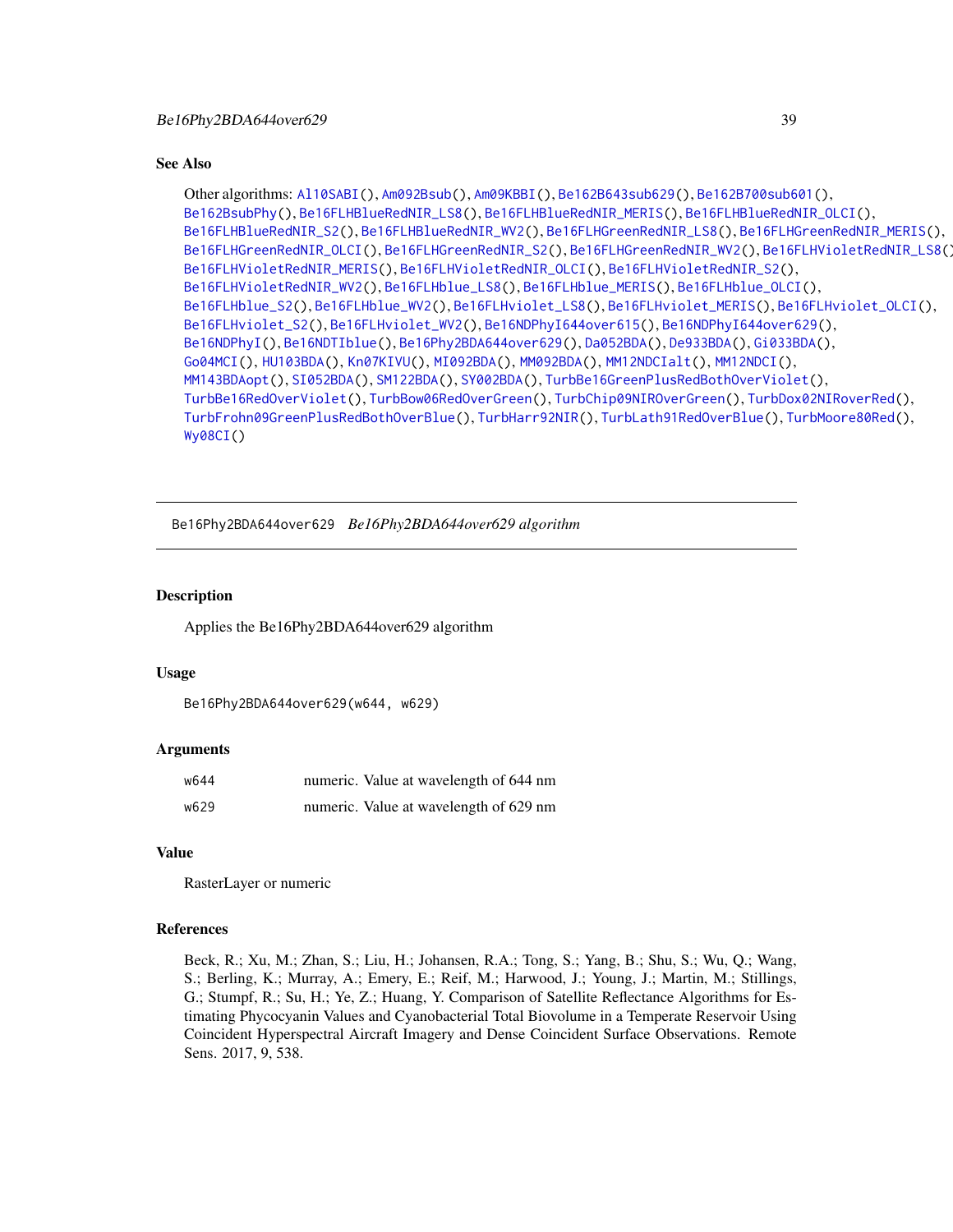```
Other algorithms: Al10SABI(), Am092Bsub(), Am09KBBI(), Be162B643sub629(), Be162B700sub601(),
Be162BsubPhy(), Be16FLHBlueRedNIR_LS8(), Be16FLHBlueRedNIR_MERIS(), Be16FLHBlueRedNIR_OLCI(),
Be16FLHBlueRedNIR_S2(), Be16FLHBlueRedNIR_WV2(), Be16FLHGreenRedNIR_LS8(), Be16FLHGreenRedNIR_MERIS(),
Be16FLHGreenRedNIR_OLCI(), Be16FLHGreenRedNIR_S2(), Be16FLHGreenRedNIR_WV2(), Be16FLHVioletRedNIR_LS8(),
Be16FLHVioletRedNIR_MERIS(), Be16FLHVioletRedNIR_OLCI(), Be16FLHVioletRedNIR_S2(),
Be16FLHVioletRedNIR_WV2(), Be16FLHblue_LS8(), Be16FLHblue_MERIS(), Be16FLHblue_OLCI(),
Be16FLHblue_S2(), Be16FLHblue_WV2(), Be16FLHviolet_LS8(), Be16FLHviolet_MERIS(), Be16FLHviolet_OLCI(),
Be16FLHviolet_S2(), Be16FLHviolet_WV2(), Be16NDPhyI644over615(), Be16NDPhyI644over629(),
Be16NDPhyI(), Be16NDTIblue(), Be16NDTIviolet(), Da052BDA(), De933BDA(), Gi033BDA(),
Go04MCI(), HU103BDA(), Kn07KIVU(), MI092BDA(), MM092BDA(), MM12NDCIalt(), MM12NDCI(),
MM143BDAopt(), SI052BDA(), SM122BDA(), SY002BDA(), TurbBe16GreenPlusRedBothOverViolet(),
TurbBe16RedOverViolet(), TurbBow06RedOverGreen(), TurbChip09NIROverGreen(), TurbDox02NIRoverRed(),
TurbFrohn09GreenPlusRedBothOverBlue(), TurbHarr92NIR(), TurbLath91RedOverBlue(), TurbMoore80Red(),
Wy08CI()
```
<span id="page-39-0"></span>

Da052BDA *Da052BDA algorithm*

#### Description

Applies the Da052BDA algorithm

#### Usage

Da052BDA(w714, w672)

# Arguments

| w714 | numeric. Value at wavelength of 714 nm |
|------|----------------------------------------|
| w672 | numeric. Value at wavelength of 672 nm |

# Value

RasterLayer or numeric

# References

Wynne, T. T., Stumpf, R. P., Tomlinson, M. C., Warner, R. A., Tester, P. A., Dyble, J.; Relating spectral shape to cyanobacterial blooms in the Laurentian Great Lakes. Int. J. Remote Sens., 2008, 29, 3665–3672.

<span id="page-39-1"></span>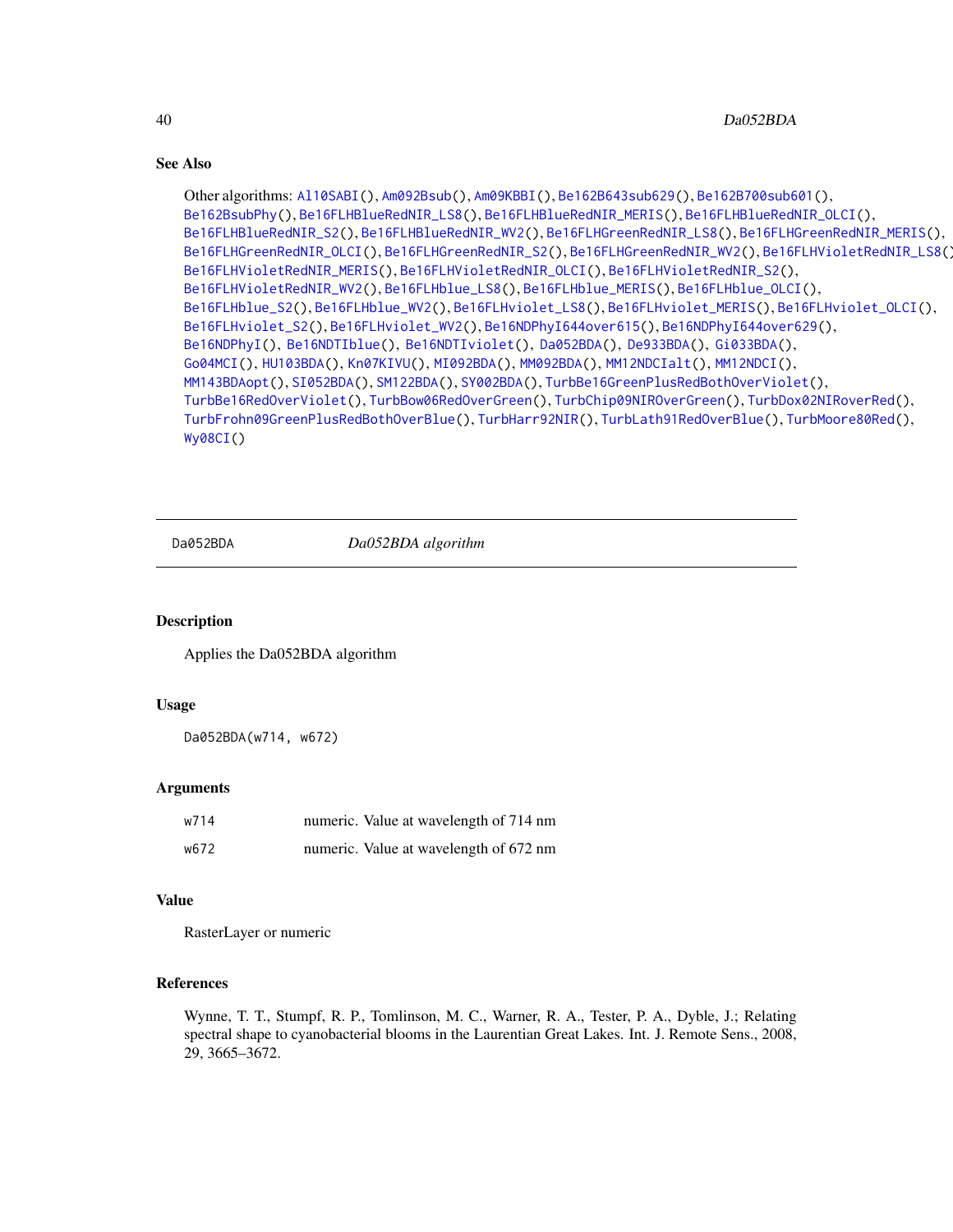# <span id="page-40-1"></span> $De933BDA$  41

#### See Also

```
Other algorithms: Al10SABI(), Am092Bsub(), Am09KBBI(), Be162B643sub629(), Be162B700sub601(),
Be162BsubPhy(), Be16FLHBlueRedNIR_LS8(), Be16FLHBlueRedNIR_MERIS(), Be16FLHBlueRedNIR_OLCI(),
Be16FLHBlueRedNIR_S2(), Be16FLHBlueRedNIR_WV2(), Be16FLHGreenRedNIR_LS8(), Be16FLHGreenRedNIR_MERIS(),
Be16FLHGreenRedNIR_OLCI(), Be16FLHGreenRedNIR_S2(), Be16FLHGreenRedNIR_WV2(), Be16FLHVioletRedNIR_LS8(),
Be16FLHVioletRedNIR_MERIS(), Be16FLHVioletRedNIR_OLCI(), Be16FLHVioletRedNIR_S2(),
Be16FLHVioletRedNIR_WV2(), Be16FLHblue_LS8(), Be16FLHblue_MERIS(), Be16FLHblue_OLCI(),
Be16FLHblue_S2(), Be16FLHblue_WV2(), Be16FLHviolet_LS8(), Be16FLHviolet_MERIS(), Be16FLHviolet_OLCI(),
Be16FLHviolet_S2(), Be16FLHviolet_WV2(), Be16NDPhyI644over615(), Be16NDPhyI644over629(),
Be16NDPhyI(), Be16NDTIblue(), Be16NDTIviolet(), Be16Phy2BDA644over629(), De933BDA(),
Gi033BDA(), Go04MCI(), HU103BDA(), Kn07KIVU(), MI092BDA(), MM092BDA(), MM12NDCIalt(),
MM12NDCI(), MM143BDAopt(), SI052BDA(), SM122BDA(), SY002BDA(), TurbBe16GreenPlusRedBothOverViolet(),
TurbBe16RedOverViolet(), TurbBow06RedOverGreen(), TurbChip09NIROverGreen(), TurbDox02NIRoverRed(),
TurbFrohn09GreenPlusRedBothOverBlue(), TurbHarr92NIR(), TurbLath91RedOverBlue(), TurbMoore80Red(),
Wy08CI()
```
<span id="page-40-0"></span>

De933BDA *De933BDA algorithm*

# Description

Applies the De933BDA algorithm

# Usage

```
De933BDA(w600, w648, w625)
```
#### **Arguments**

| w600 | numeric. Value at wavelength of 600 nm |
|------|----------------------------------------|
| w648 | numeric. Value at wavelength of 648 nm |
| w625 | numeric. Value at wavelength of 625 nm |

#### Value

RasterLayer or numeric

#### References

Dekker, A.; Detection of the optical water quality parameters for eutrophic waters by high resolution remote sensing, Ph.D. thesis, 1993, Free University, Amsterdam.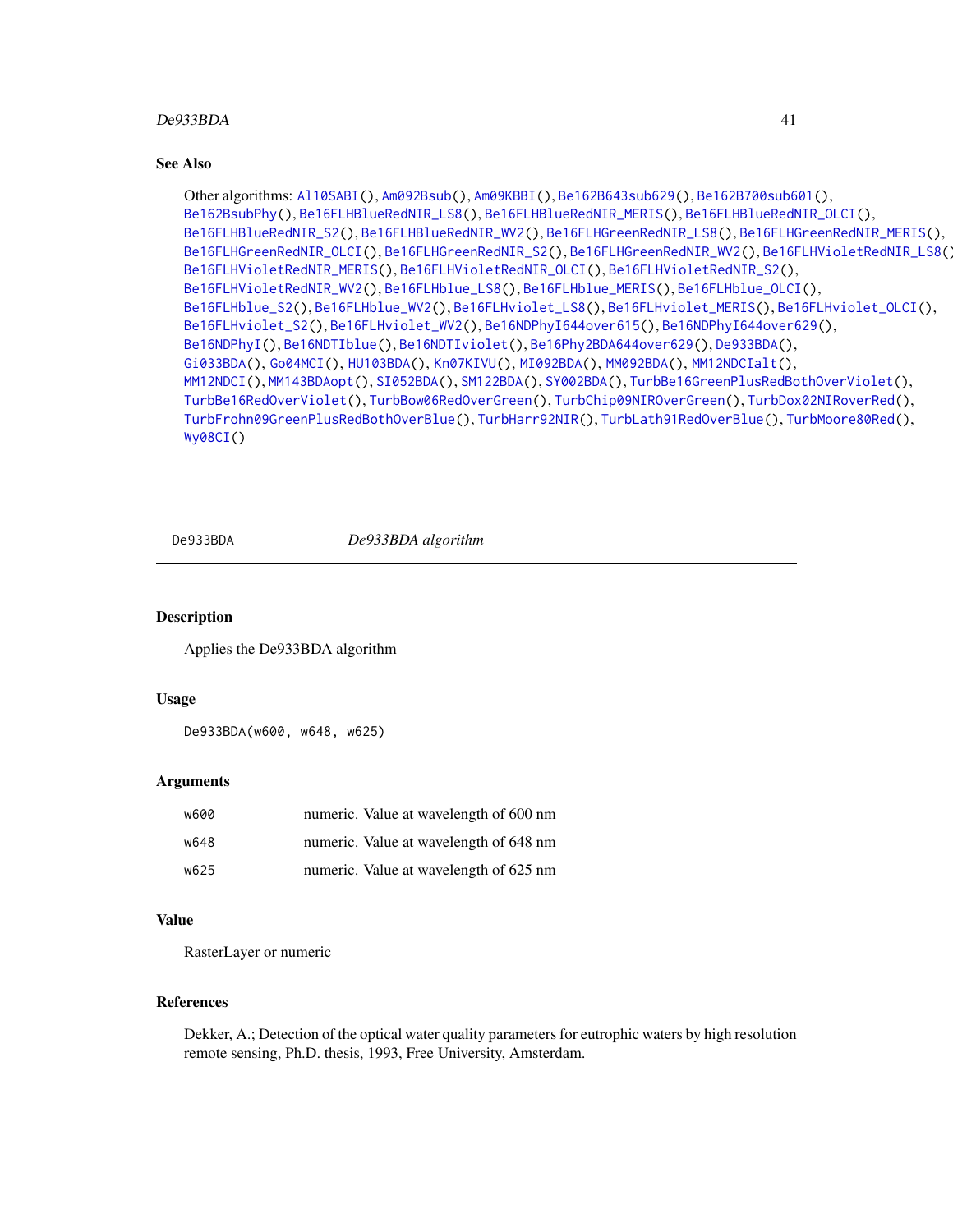```
Other algorithms: Al10SABI(), Am092Bsub(), Am09KBBI(), Be162B643sub629(), Be162B700sub601(),
Be162BsubPhy(), Be16FLHBlueRedNIR_LS8(), Be16FLHBlueRedNIR_MERIS(), Be16FLHBlueRedNIR_OLCI(),
Be16FLHBlueRedNIR_S2(), Be16FLHBlueRedNIR_WV2(), Be16FLHGreenRedNIR_LS8(), Be16FLHGreenRedNIR_MERIS(),
Be16FLHGreenRedNIR_OLCI(), Be16FLHGreenRedNIR_S2(), Be16FLHGreenRedNIR_WV2(), Be16FLHVioletRedNIR_LS8(),
Be16FLHVioletRedNIR_MERIS(), Be16FLHVioletRedNIR_OLCI(), Be16FLHVioletRedNIR_S2(),
Be16FLHVioletRedNIR_WV2(), Be16FLHblue_LS8(), Be16FLHblue_MERIS(), Be16FLHblue_OLCI(),
Be16FLHblue_S2(), Be16FLHblue_WV2(), Be16FLHviolet_LS8(), Be16FLHviolet_MERIS(), Be16FLHviolet_OLCI(),
Be16FLHviolet_S2(), Be16FLHviolet_WV2(), Be16NDPhyI644over615(), Be16NDPhyI644over629(),
Be16NDPhyI(), Be16NDTIblue(), Be16NDTIviolet(), Be16Phy2BDA644over629(), Da052BDA(),
Gi033BDA(), Go04MCI(), HU103BDA(), Kn07KIVU(), MI092BDA(), MM092BDA(), MM12NDCIalt(),
MM12NDCI(), MM143BDAopt(), SI052BDA(), SM122BDA(), SY002BDA(), TurbBe16GreenPlusRedBothOverViolet(),
TurbBe16RedOverViolet(), TurbBow06RedOverGreen(), TurbChip09NIROverGreen(), TurbDox02NIRoverRed(),
TurbFrohn09GreenPlusRedBothOverBlue(), TurbHarr92NIR(), TurbLath91RedOverBlue(), TurbMoore80Red(),
Wy08CI()
```
<span id="page-41-0"></span>extract\_lm *Run linear model (lm)*

# Description

The function runs a linear model on a single water quality parameter and a water quality algorithm and returns a data frame containing the following:  $r^2$ , p-value, slope, and intercept of the model

#### Usage

```
extract_lm(parameter, algorithm, df)
```
#### Arguments

| parameter | A string specifying water quality parameter                            |
|-----------|------------------------------------------------------------------------|
| algorithm | A string specifying water quality algorithm                            |
| df        | data frame containing the values for parameter and algorithm arguments |

# Value

A data frame of the model results

#### References

Johansen, Richard; et al. (2018). Evaluating the portability of satellite derived chlorophyll-a algorithms for temperate inland lakes using airborne hyperspectral imagery and dense surface observations. Harmful Algae. 76. 10.1016/j.hal.2018.05.001.

R Core Team (2018). R: A language and environment for statistical computing. R Foundation for Statistical Computing, Vienna, Austria. URL https://www.R-project.org/.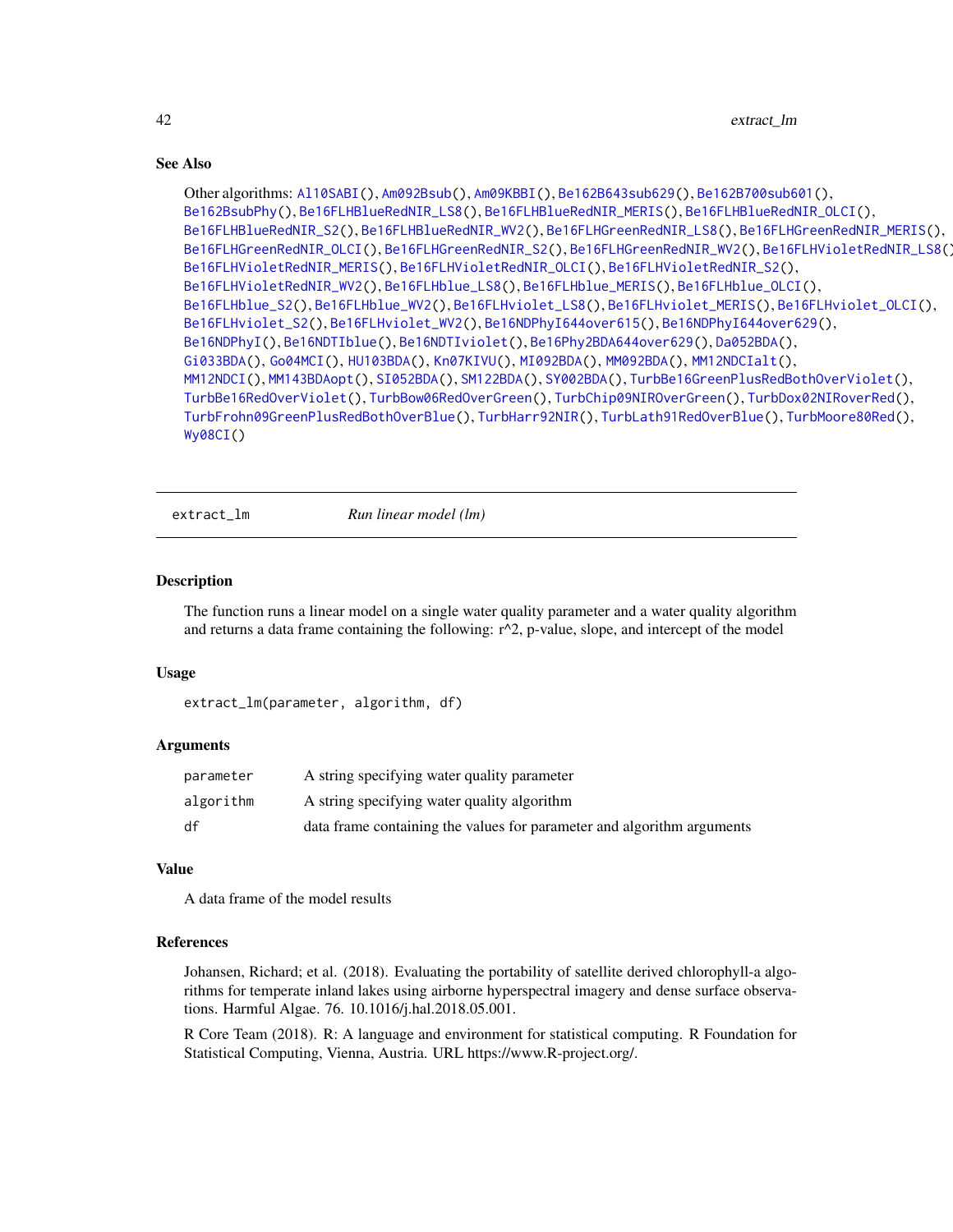# <span id="page-42-1"></span>extract\_lm\_cv 43

# See Also

Other extract\_lm: [extract\\_lm\\_cv\\_all\(](#page-43-0)), [extract\\_lm\\_cv\\_multi\(](#page-44-0)), [extract\\_lm\\_cv\(](#page-42-0))

<span id="page-42-0"></span>extract\_lm\_cv *Run linear model with crossvalidation*

# Description

The function runs a linear model on a single water quality parameter and a water quality algorithm and conducts a k-folds cross validation, which returns a data frame containing the following: The  $r^2$ , p-value, slope, intercept of the global lm model & average  $r^2$ , average RMSE, average MAE from the crossvalidated model

# Usage

```
extract_lm_cv(
  parameter,
  algorithm,
  df,
  train_method = "lm",
  control_method = "repeatedcv",
  folds = 3,
  nrepeats = 5\mathcal{L}
```
# Arguments

| parameter    | water quality parameter                                                                                                         |
|--------------|---------------------------------------------------------------------------------------------------------------------------------|
| algorithm    | water quality algorithm                                                                                                         |
| df           | data frame containing the values for parameter and algorithm arguments                                                          |
| train_method | A string specifying which classification or regression model to use (Default =<br>"lm"). See ?caret::train for more details     |
|              | control_method A string specifying the resampling method (Default = "repeatedcy"). See ?caret::trainControl<br>for more details |
| folds        | the number of folds to be used in the cross validation model                                                                    |
| nrepeats     | the number of iterations to be used in the cross validation model                                                               |

# Value

A data frame of the model results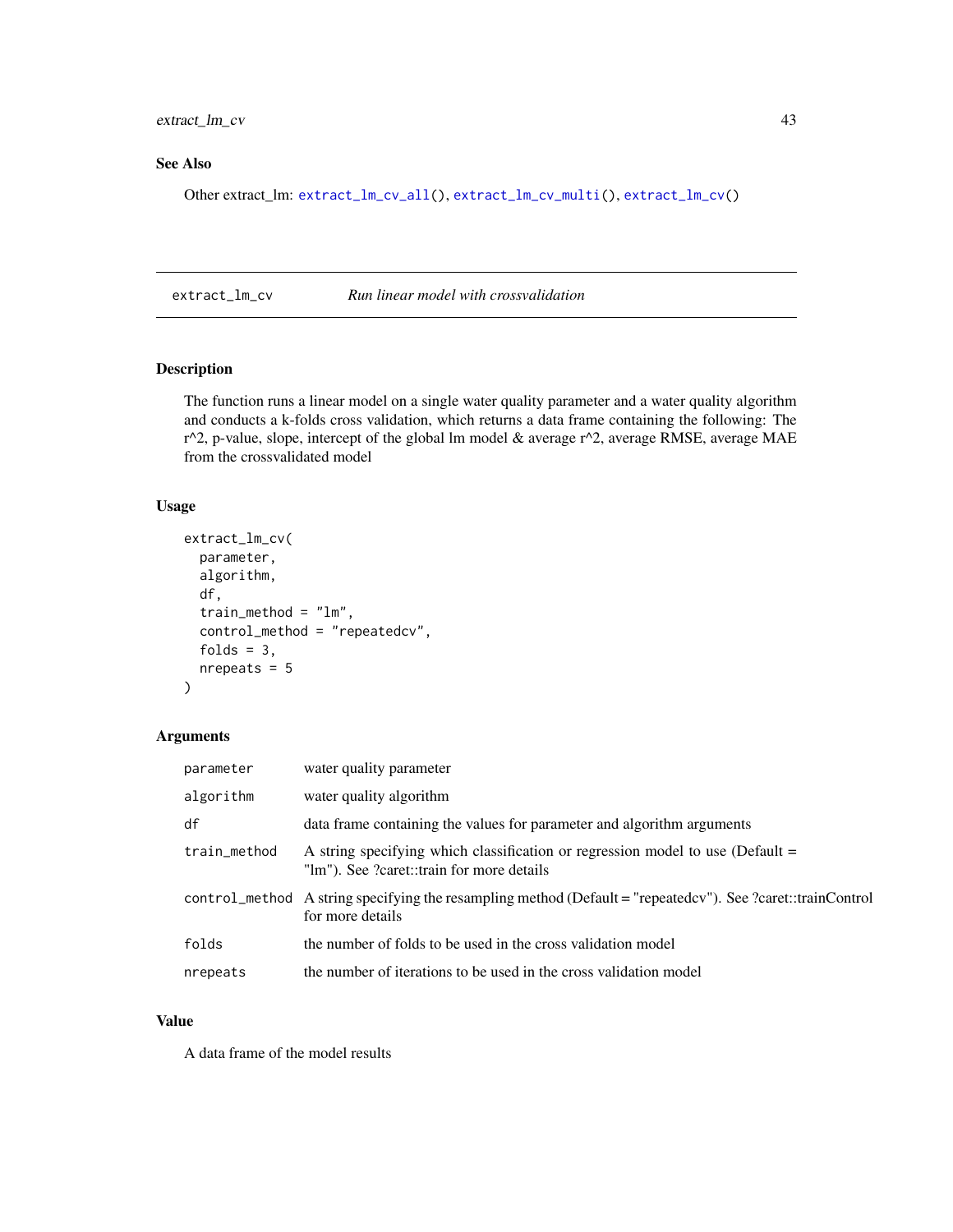# References

Johansen, Richard; et al. (2018). Evaluating the portability of satellite derived chlorophyll-a algorithms for temperate inland lakes using airborne hyperspectral imagery and dense surface observations. Harmful Algae. 76. 10.1016/j.hal.2018.05.001.

R Core Team (2018). R: A language and environment for statistical computing. R Foundation for Statistical Computing, Vienna, Austria. URL https://www.R-project.org/.

Max Kuhn. Contributions from Jed Wing, Steve Weston, Andre Williams, Chris Keefer, Allan Engelhardt, Tony Cooper, Zachary Mayer, Brenton Kenkel, the R Core Team, Michael Benesty, Reynald Lescarbeau, Andrew Ziem, Luca Scrucca, Yuan Tang, Can Candan and Tyler Hunt. (2018). caret: Classification and Regression Training. R package version 6.0-81. https://CRAN.Rproject.org/package=caret

# See Also

```
Other extract_lm: extract_lm_cv_all(), extract_lm_cv_multi(), extract_lm()
```
<span id="page-43-0"></span>

| extract_lm_cv_all | Run linear model with crossvalidation over multiple dependent and all |
|-------------------|-----------------------------------------------------------------------|
|                   | numeric independent variables in a data frame                         |

# Description

The function runs a linear model on a list of x and list of y variables and conducts a k-folds cross validation, which returns a data frame containing the following: The  $r^2$ , p-value, slope, intercept of the global lm model & average  $r^2$ , average RMSE, average MAE from the crossvalidated model

#### Usage

```
extract_lm_cv_all(
  parameters,
  df,
  train_method = "lm",
  control_method = "repeatedcv",
  folds = 3,
  nrepeats = 5)
```
#### Arguments

| parameters   | the list of dependent variables to be evaluated                                                                                  |
|--------------|----------------------------------------------------------------------------------------------------------------------------------|
| df           | data frame containing the values for parameter and algorithm arguments                                                           |
| train_method | A string specifying which classification or regression model to use (Default =<br>"lm"). See ?caret::train for more details      |
|              | control_method A string specifying the resampling method (Default = "repeated cv"). See ?caret::trainControl<br>for more details |
| folds        | the number of folds to be used in the cross validation model                                                                     |
| nrepeats     | the number of iterations to be used in the cross validation model                                                                |

<span id="page-43-1"></span>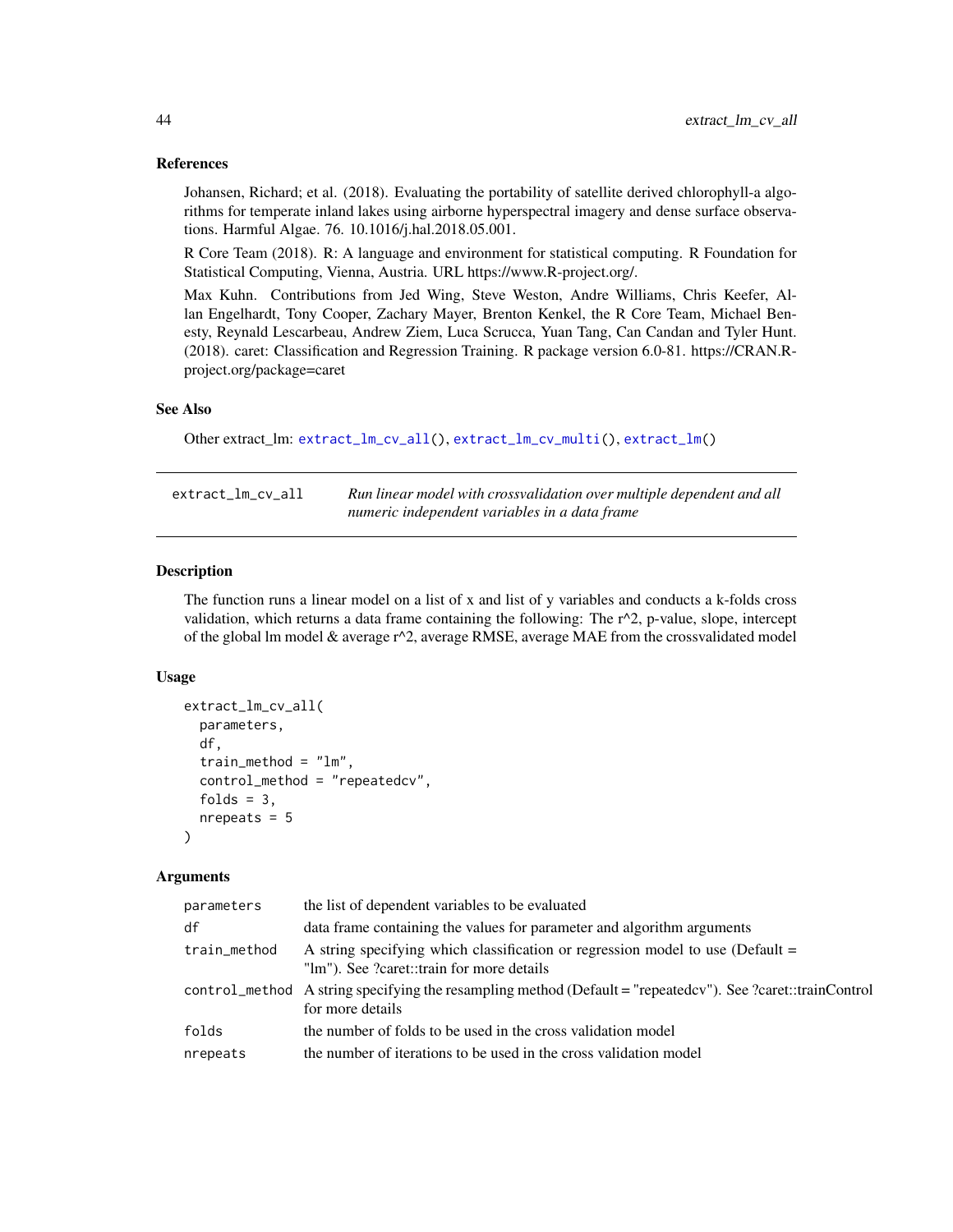# <span id="page-44-1"></span>Value

A data frame of the model results

# References

Johansen, Richard; et al. (2018). Evaluating the portability of satellite derived chlorophyll-a algorithms for temperate inland lakes using airborne hyperspectral imagery and dense surface observations. Harmful Algae. 76. 10.1016/j.hal.2018.05.001.

R Core Team (2018). R: A language and environment for statistical computing. R Foundation for Statistical Computing, Vienna, Austria. URL https://www.R-project.org/.

Max Kuhn. Contributions from Jed Wing, Steve Weston, Andre Williams, Chris Keefer, Allan Engelhardt, Tony Cooper, Zachary Mayer, Brenton Kenkel, the R Core Team, Michael Benesty, Reynald Lescarbeau, Andrew Ziem, Luca Scrucca, Yuan Tang, Can Candan and Tyler Hunt. (2018). caret: Classification and Regression Training. R package version 6.0-81. https://CRAN.Rproject.org/package=caret

# See Also

Other extract\_lm: [extract\\_lm\\_cv\\_multi\(](#page-44-0)), [extract\\_lm\\_cv\(](#page-42-0)), [extract\\_lm\(](#page-41-0))

<span id="page-44-0"></span>extract\_lm\_cv\_multi *Run linear model with crossvalidation over multiple independent and dependent variables*

# Description

The function runs a linear model on a list of x and list of y variables and conducts a k-folds cross validation, which returns a data frame containing the following: The  $r^2$ , p-value, slope, intercept of the global lm model  $\&$  average  $r^2$ , average RMSE, average MAE from the crossvalidated model

# Usage

```
extract_lm_cv_multi(
  parameters,
  algorithms,
  df,
  train_method = "lm",control_method = "repeatedcv",
  folds = 3,
  nrepeats = 5)
```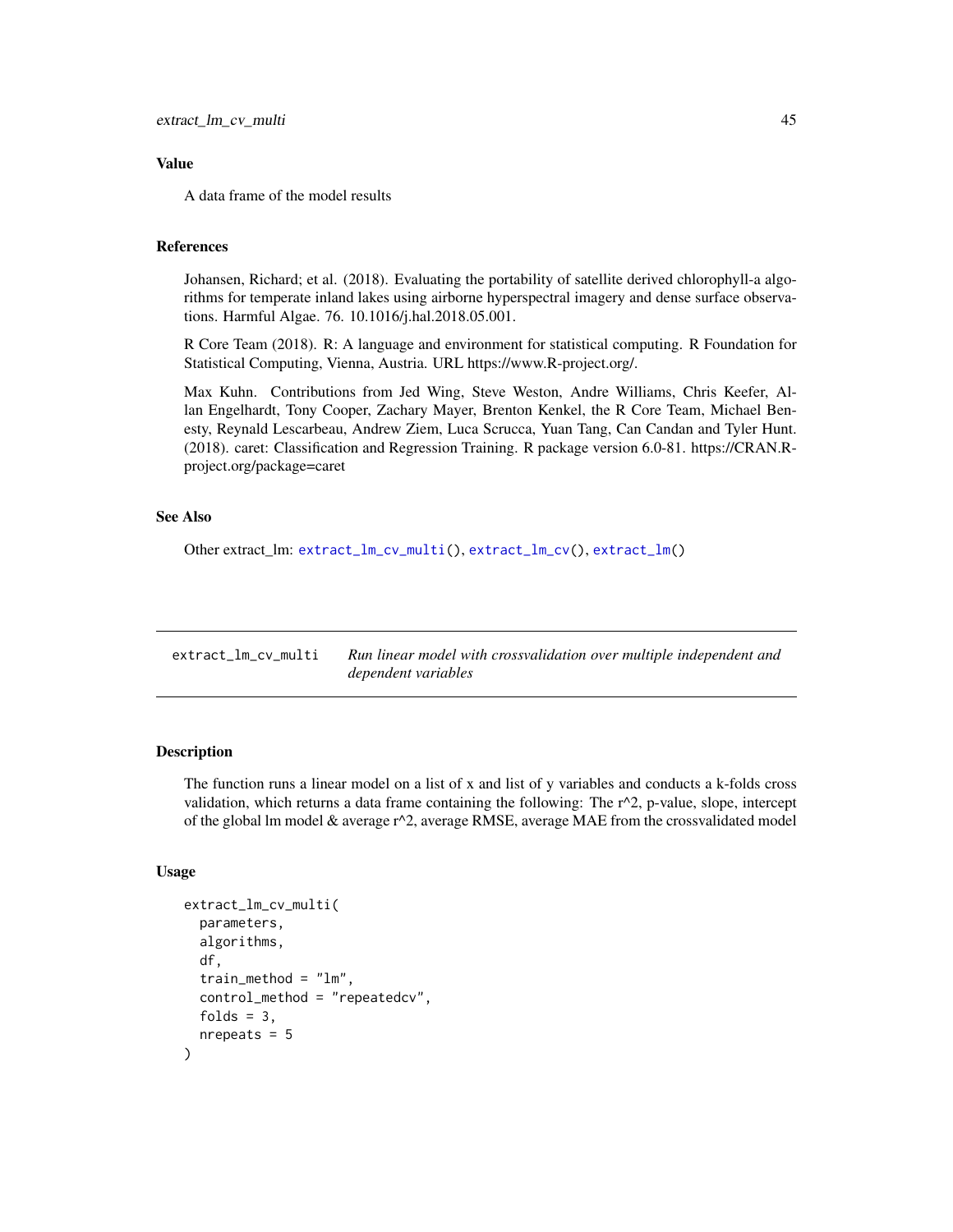# **Arguments**

| parameters   | the list of a water quality parameters to be evaluated                                                                          |
|--------------|---------------------------------------------------------------------------------------------------------------------------------|
| algorithms   | the list of water quality algorithms to be evaluated                                                                            |
| df           | data frame containing the values for parameters and algorithms arguments                                                        |
| train_method | A string specifying which classification or regression model to use (Default $=$<br>"lm"). See ?caret::train for more details   |
|              | control_method A string specifying the resampling method (Default = "repeatedcy"). See ?caret::trainControl<br>for more details |
| folds        | the number of folds to be used in the cross validation model                                                                    |
| nrepeats     | the number of iterations to be used in the cross validation model                                                               |

#### Value

A data frame of the model results

# References

Johansen, Richard; et al. (2018). Evaluating the portability of satellite derived chlorophyll-a algorithms for temperate inland lakes using airborne hyperspectral imagery and dense surface observations. Harmful Algae. 76. 10.1016/j.hal.2018.05.001.

R Core Team (2018). R: A language and environment for statistical computing. R Foundation for Statistical Computing, Vienna, Austria. URL https://www.R-project.org/.

Max Kuhn. Contributions from Jed Wing, Steve Weston, Andre Williams, Chris Keefer, Allan Engelhardt, Tony Cooper, Zachary Mayer, Brenton Kenkel, the R Core Team, Michael Benesty, Reynald Lescarbeau, Andrew Ziem, Luca Scrucca, Yuan Tang, Can Candan and Tyler Hunt. (2018). caret: Classification and Regression Training. R package version 6.0-81. https://CRAN.Rproject.org/package=caret

# See Also

Other extract\_lm: [extract\\_lm\\_cv\\_all\(](#page-43-0)), [extract\\_lm\\_cv\(](#page-42-0)), [extract\\_lm\(](#page-41-0))

<span id="page-45-0"></span>Gi033BDA *Gi033BDA algorithm*

# **Description**

Applies the Gi033BDA algorithm

# Usage

Gi033BDA(w672, w715, w757)

<span id="page-45-1"></span>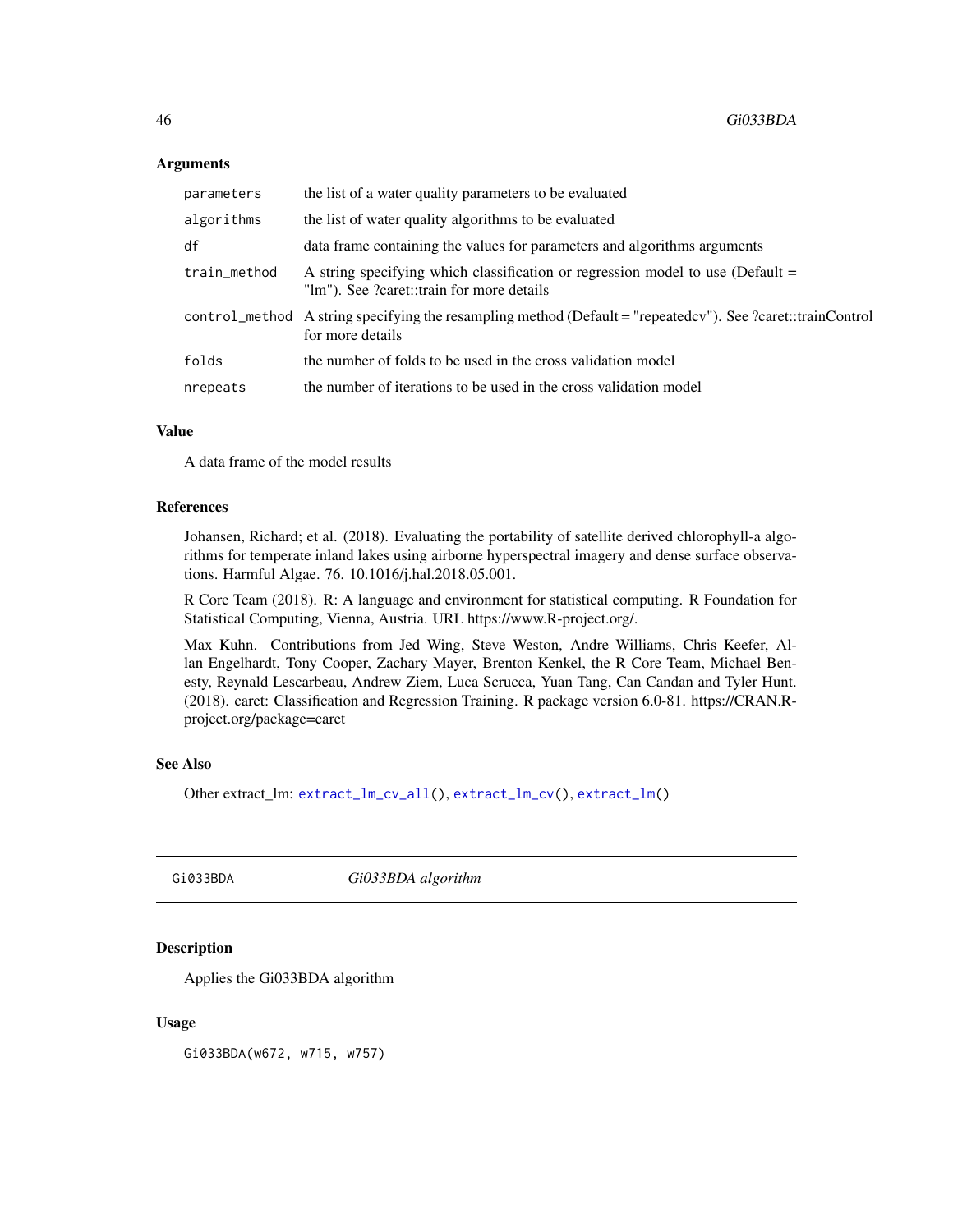#### <span id="page-46-1"></span>Go04MCI 47

#### Arguments

| w672 | numeric. Value at wavelength of 672 nm |
|------|----------------------------------------|
| w715 | numeric. Value at wavelength of 715 nm |
| w757 | numeric. Value at wavelength of 757 nm |

# Value

RasterLayer or numeric

# References

Gitelson, A.A.; U. Gritz, and M. N. Merzlyak.; Relationships between leaf chlorophyll content and spectral reflectance and algorithms for non-destructive chlorophyll assessment in higher plant leaves. J. Plant Phys. 2003, 160, 271-282.

# See Also

```
Other algorithms: Al10SABI(), Am092Bsub(), Am09KBBI(), Be162B643sub629(), Be162B700sub601(),
Be162BsubPhy(), Be16FLHBlueRedNIR_LS8(), Be16FLHBlueRedNIR_MERIS(), Be16FLHBlueRedNIR_OLCI(),
Be16FLHBlueRedNIR_S2(), Be16FLHBlueRedNIR_WV2(), Be16FLHGreenRedNIR_LS8(), Be16FLHGreenRedNIR_MERIS(),
Be16FLHGreenRedNIR_OLCI(), Be16FLHGreenRedNIR_S2(), Be16FLHGreenRedNIR_WV2(), Be16FLHVioletRedNIR_LS8(),
Be16FLHVioletRedNIR_MERIS(), Be16FLHVioletRedNIR_OLCI(), Be16FLHVioletRedNIR_S2(),
Be16FLHVioletRedNIR_WV2(), Be16FLHblue_LS8(), Be16FLHblue_MERIS(), Be16FLHblue_OLCI(),
Be16FLHblue_S2(), Be16FLHblue_WV2(), Be16FLHviolet_LS8(), Be16FLHviolet_MERIS(), Be16FLHviolet_OLCI(),
Be16FLHviolet_S2(), Be16FLHviolet_WV2(), Be16NDPhyI644over615(), Be16NDPhyI644over629(),
Be16NDPhyI(), Be16NDTIblue(), Be16NDTIviolet(), Be16Phy2BDA644over629(), Da052BDA(),
De933BDA(), Go04MCI(), HU103BDA(), Kn07KIVU(), MI092BDA(), MM092BDA(), MM12NDCIalt(),
MM12NDCI(), MM143BDAopt(), SI052BDA(), SM122BDA(), SY002BDA(), TurbBe16GreenPlusRedBothOverViolet(),
TurbBe16RedOverViolet(), TurbBow06RedOverGreen(), TurbChip09NIROverGreen(), TurbDox02NIRoverRed(),
TurbFrohn09GreenPlusRedBothOverBlue(), TurbHarr92NIR(), TurbLath91RedOverBlue(), TurbMoore80Red(),
Wy08CI()
```
<span id="page-46-0"></span>

Go04MCI *Go04MCI algorithm*

#### **Description**

Applies the Go04MCI algorithm

#### Usage

Go04MCI(w709, w681, w753)

#### Arguments

| w709 | numeric. Value at wavelength of 709 nm |
|------|----------------------------------------|
| w681 | numeric. Value at wavelength of 681 nm |
| w753 | numeric. Value at wavelength of 753 nm |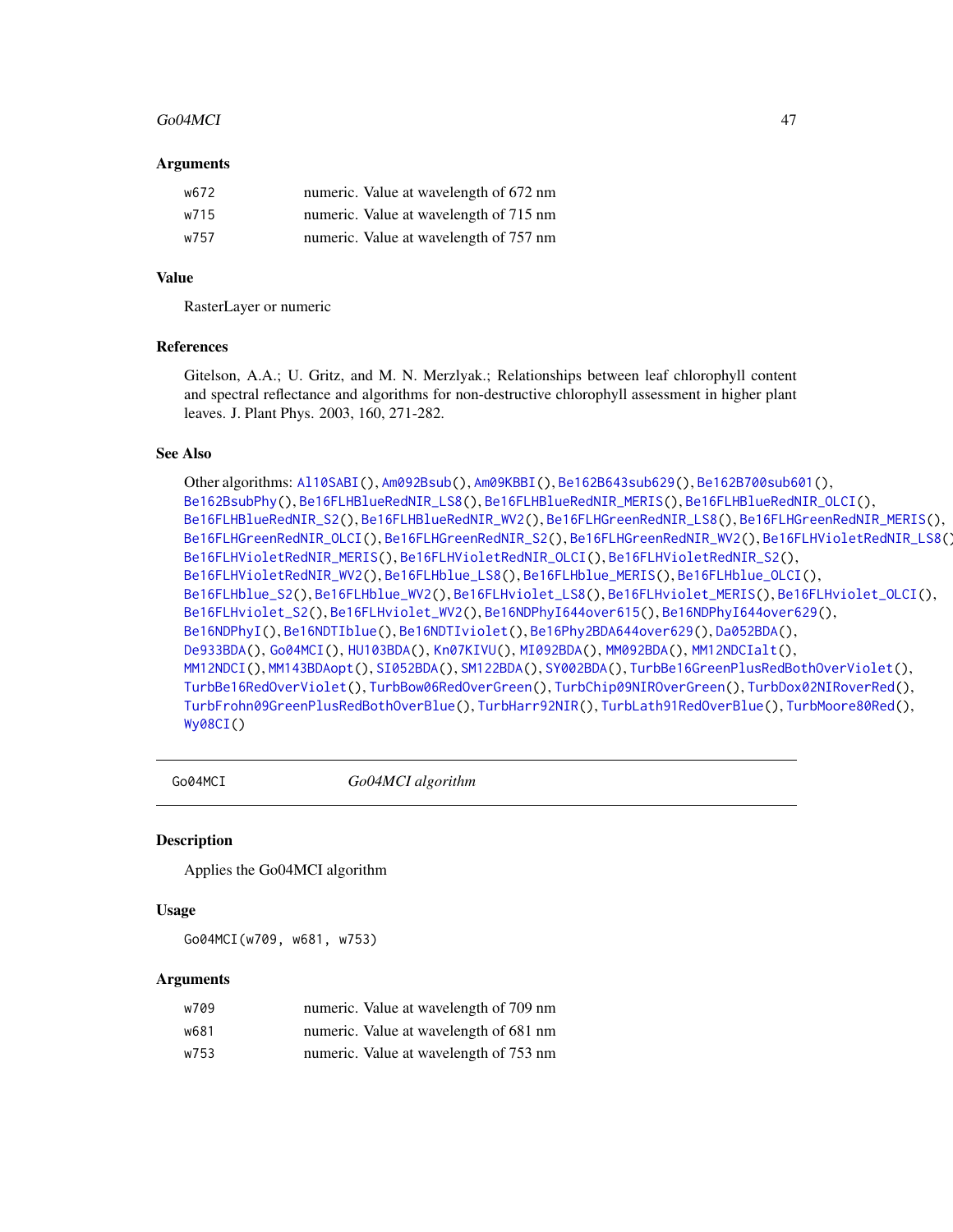# <span id="page-47-1"></span>Value

RasterLayer or numeric

# References

Gower, J.F.R.; Brown,L.; Borstad, G.A.; Observation of chlorophyll fluorescence in west coast waters of Canada using the MODIS satellite sensor. Can. J. Remote Sens., 2004, 30 (1), 17–25.

# See Also

```
Other algorithms: Al10SABI(), Am092Bsub(), Am09KBBI(), Be162B643sub629(), Be162B700sub601(),
Be162BsubPhy(), Be16FLHBlueRedNIR_LS8(), Be16FLHBlueRedNIR_MERIS(), Be16FLHBlueRedNIR_OLCI(),
Be16FLHBlueRedNIR_S2(), Be16FLHBlueRedNIR_WV2(), Be16FLHGreenRedNIR_LS8(), Be16FLHGreenRedNIR_MERIS(),
Be16FLHGreenRedNIR_OLCI(), Be16FLHGreenRedNIR_S2(), Be16FLHGreenRedNIR_WV2(), Be16FLHVioletRedNIR_LS8(),
Be16FLHVioletRedNIR_MERIS(), Be16FLHVioletRedNIR_OLCI(), Be16FLHVioletRedNIR_S2(),
Be16FLHVioletRedNIR_WV2(), Be16FLHblue_LS8(), Be16FLHblue_MERIS(), Be16FLHblue_OLCI(),
Be16FLHblue_S2(), Be16FLHblue_WV2(), Be16FLHviolet_LS8(), Be16FLHviolet_MERIS(), Be16FLHviolet_OLCI(),
Be16FLHviolet_S2(), Be16FLHviolet_WV2(), Be16NDPhyI644over615(), Be16NDPhyI644over629(),
Be16NDPhyI(), Be16NDTIblue(), Be16NDTIviolet(), Be16Phy2BDA644over629(), Da052BDA(),
De933BDA(), Gi033BDA(), HU103BDA(), Kn07KIVU(), MI092BDA(), MM092BDA(), MM12NDCIalt(),
MM12NDCI(), MM143BDAopt(), SI052BDA(), SM122BDA(), SY002BDA(), TurbBe16GreenPlusRedBothOverViolet(),
TurbBe16RedOverViolet(), TurbBow06RedOverGreen(), TurbChip09NIROverGreen(), TurbDox02NIRoverRed(),
TurbFrohn09GreenPlusRedBothOverBlue(), TurbHarr92NIR(), TurbLath91RedOverBlue(), TurbMoore80Red(),
Wy08CI()
```
<span id="page-47-0"></span>

HU103BDA *HU103BDA algorithm*

# Description

Applies the HU103BDA algorithm

#### Usage

```
HU103BDA(w615, w600, w725)
```
# Arguments

| w615 | numeric. Value at wavelength of 615 nm |
|------|----------------------------------------|
| w600 | numeric. Value at wavelength of 600 nm |
| w725 | numeric. Value at wavelength of 725 nm |

# Value

RasterLayer or numeric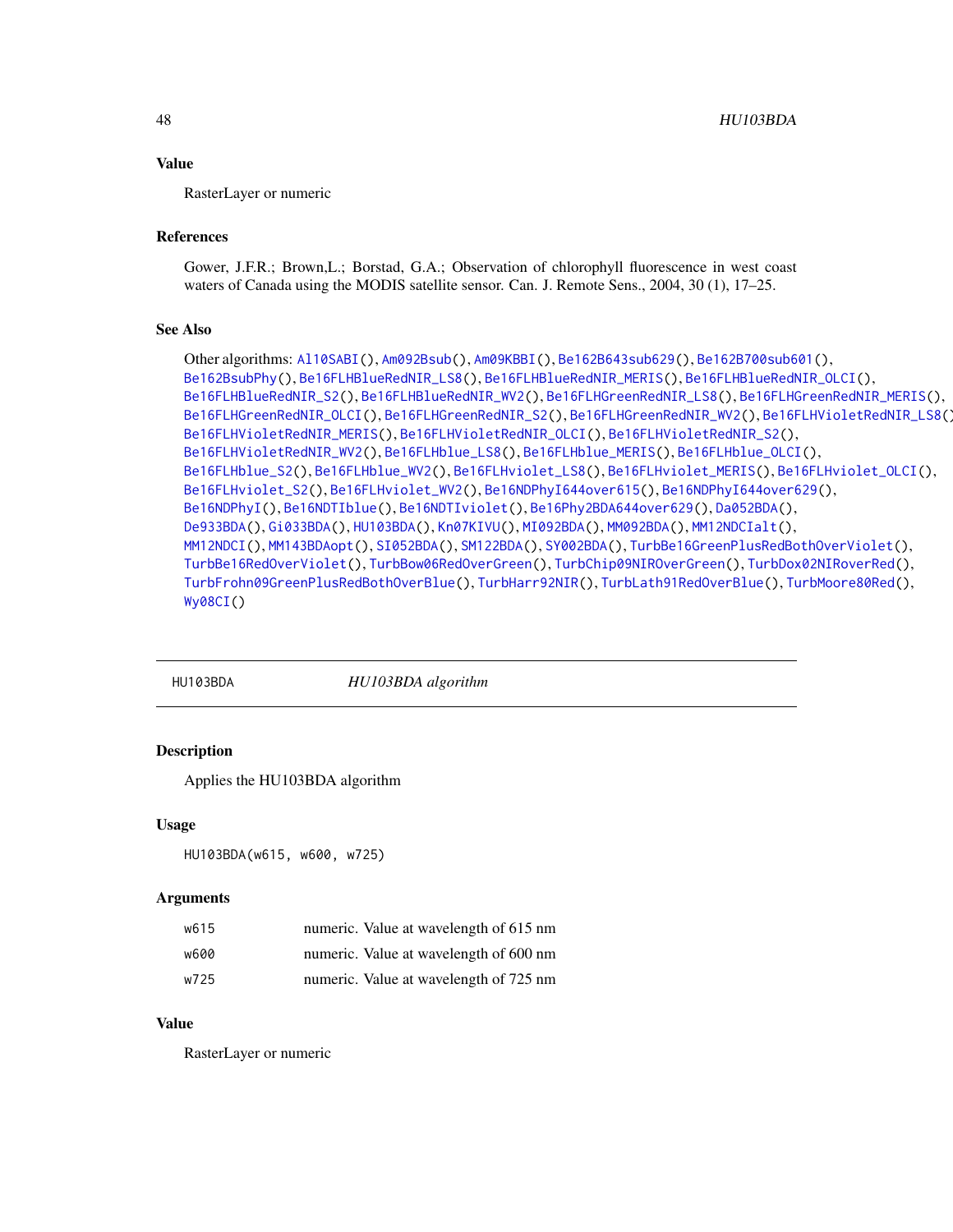# <span id="page-48-1"></span>Kn07KIVU 49

#### References

Hunter, P.D.; Tyler, A.N.; Willby, N.J.; Gilvear, D.J.; The spatial dynamics of vertical migration by Microcystis aeruginosa in a eutrophic shallow lake: A case study using high spatial resolution time-series airborne remote sensing. Limn. Oceanogr. 2008, 53, 2391-2406.

#### See Also

```
Other algorithms: Al10SABI(), Am092Bsub(), Am09KBBI(), Be162B643sub629(), Be162B700sub601(),
Be162BsubPhy(), Be16FLHBlueRedNIR_LS8(), Be16FLHBlueRedNIR_MERIS(), Be16FLHBlueRedNIR_OLCI(),
Be16FLHBlueRedNIR_S2(), Be16FLHBlueRedNIR_WV2(), Be16FLHGreenRedNIR_LS8(), Be16FLHGreenRedNIR_MERIS(),
Be16FLHGreenRedNIR_OLCI(), Be16FLHGreenRedNIR_S2(), Be16FLHGreenRedNIR_WV2(), Be16FLHVioletRedNIR_LS8(),
Be16FLHVioletRedNIR_MERIS(), Be16FLHVioletRedNIR_OLCI(), Be16FLHVioletRedNIR_S2(),
Be16FLHVioletRedNIR_WV2(), Be16FLHblue_LS8(), Be16FLHblue_MERIS(), Be16FLHblue_OLCI(),
Be16FLHblue_S2(), Be16FLHblue_WV2(), Be16FLHviolet_LS8(), Be16FLHviolet_MERIS(), Be16FLHviolet_OLCI(),
Be16FLHviolet_S2(), Be16FLHviolet_WV2(), Be16NDPhyI644over615(), Be16NDPhyI644over629(),
Be16NDPhyI(), Be16NDTIblue(), Be16NDTIviolet(), Be16Phy2BDA644over629(), Da052BDA(),
De933BDA(), Gi033BDA(), Go04MCI(), Kn07KIVU(), MI092BDA(), MM092BDA(), MM12NDCIalt(),
MM12NDCI(), MM143BDAopt(), SI052BDA(), SM122BDA(), SY002BDA(), TurbBe16GreenPlusRedBothOverViolet(),
TurbBe16RedOverViolet(), TurbBow06RedOverGreen(), TurbChip09NIROverGreen(), TurbDox02NIRoverRed(),
TurbFrohn09GreenPlusRedBothOverBlue(), TurbHarr92NIR(), TurbLath91RedOverBlue(), TurbMoore80Red(),
Wy08CI()
```
<span id="page-48-0"></span>

Kn07KIVU *Kn07KIVU algorithm*

#### Description

Applies the Kn07KIVU algorithm

#### Usage

```
Kn07KIVU(w458, w644, w529)
```
# Arguments

| w458 | numeric. Value at wavelength of 458 nm |
|------|----------------------------------------|
| w644 | numeric. Value at wavelength of 644 nm |
| w529 | numeric. Value at wavelength of 529 nm |

#### Value

RasterLayer or numeric

#### References

Kneubuhler, M.; Frank T.; Kellenberger, T.W; Pasche N.; Schmid M.; Mapping chlorophyll-a in Lake Kivu with remote sensing methods. 2007, Proceedings of the Envisat Symposium 2007, Montreux, Switzerland 23–27 April 2007 (ESA SP-636, July 2007).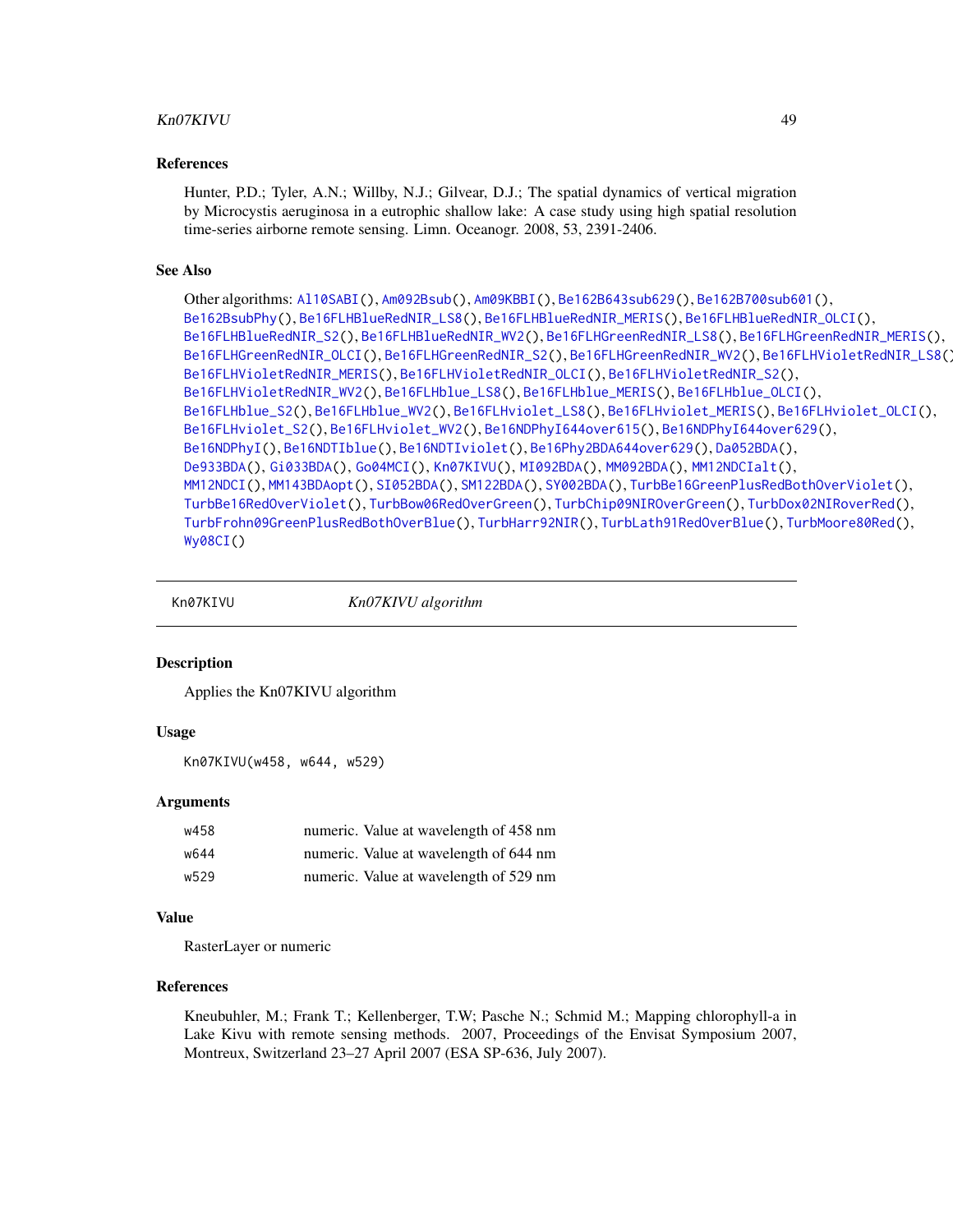```
Other algorithms: Al10SABI(), Am092Bsub(), Am09KBBI(), Be162B643sub629(), Be162B700sub601(),
Be162BsubPhy(), Be16FLHBlueRedNIR_LS8(), Be16FLHBlueRedNIR_MERIS(), Be16FLHBlueRedNIR_OLCI(),
Be16FLHBlueRedNIR_S2(), Be16FLHBlueRedNIR_WV2(), Be16FLHGreenRedNIR_LS8(), Be16FLHGreenRedNIR_MERIS(),
Be16FLHGreenRedNIR_OLCI(), Be16FLHGreenRedNIR_S2(), Be16FLHGreenRedNIR_WV2(), Be16FLHVioletRedNIR_LS8(),
Be16FLHVioletRedNIR_MERIS(), Be16FLHVioletRedNIR_OLCI(), Be16FLHVioletRedNIR_S2(),
Be16FLHVioletRedNIR_WV2(), Be16FLHblue_LS8(), Be16FLHblue_MERIS(), Be16FLHblue_OLCI(),
Be16FLHblue_S2(), Be16FLHblue_WV2(), Be16FLHviolet_LS8(), Be16FLHviolet_MERIS(), Be16FLHviolet_OLCI(),
Be16FLHviolet_S2(), Be16FLHviolet_WV2(), Be16NDPhyI644over615(), Be16NDPhyI644over629(),
Be16NDPhyI(), Be16NDTIblue(), Be16NDTIviolet(), Be16Phy2BDA644over629(), Da052BDA(),
De933BDA(), Gi033BDA(), Go04MCI(), HU103BDA(), MI092BDA(), MM092BDA(), MM12NDCIalt(),
MM12NDCI(), MM143BDAopt(), SI052BDA(), SM122BDA(), SY002BDA(), TurbBe16GreenPlusRedBothOverViolet(),
TurbBe16RedOverViolet(), TurbBow06RedOverGreen(), TurbChip09NIROverGreen(), TurbDox02NIRoverRed(),
TurbFrohn09GreenPlusRedBothOverBlue(), TurbHarr92NIR(), TurbLath91RedOverBlue(), TurbMoore80Red(),
Wy08CI()
```
<span id="page-49-0"></span>Map\_WQ\_basemap *Create waterquality Map with Bing basemap*

# Description

This function wraps the tmap package to help users generate fast and simple data visualization of using bing basemaps along with optional geospatial objects and histogram

# Usage

```
Map_WQ_basemap(
  WQ_extent,
  sample_points,
  map_title,
  WQ_parameter,
  points_style = "quantile",
  histogram = TRUE
)
```
### Arguments

| WO_extent     | geospatial file (vector or raster) used to extract aerial imagery from Bing basemaps                                                                                                    |
|---------------|-----------------------------------------------------------------------------------------------------------------------------------------------------------------------------------------|
| sample_points | geospatial file (.shp or .gpkg) containing sampling locations                                                                                                                           |
| map_title     | text used to generate title of map                                                                                                                                                      |
| WO_parameter  | text referring to column heading of data being mapped (i.e. Chl-a, PC, etc.)                                                                                                            |
| points_style  | method to process the color scale when col is a numeric variable. Please refer to<br>the style argument in the ?tmap::tm_raster() function for more details (Default<br>is "quantile"). |
| histogram     | Option to add or remove a histogram of the data values. (Default is TRUE)                                                                                                               |

<span id="page-49-1"></span>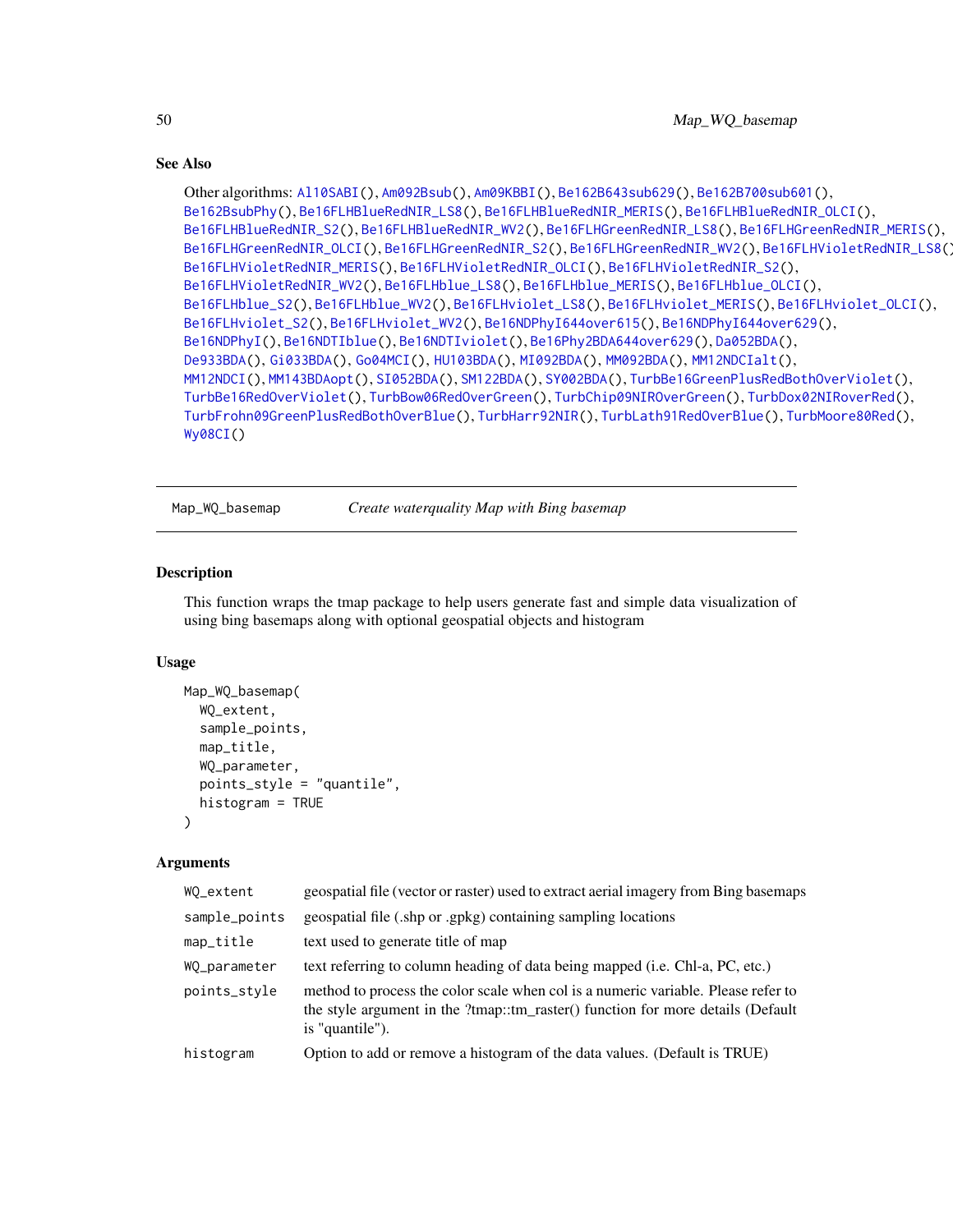# <span id="page-50-1"></span>Map\_WQ\_raster 51

# Value

A data visualization of the results

# See Also

Other Map\_WQ models: [Map\\_WQ\\_raster\(](#page-50-0))

<span id="page-50-0"></span>Map\_WQ\_raster *Create waterquality Map with sampling points and optional histogram*

# Description

This function wraps the tmap package to help users generate fast and simple data visualization of their WQ\_calc raster output along with optional geospatial objects and histogram

# Usage

```
Map_WQ_raster(
  WQ_raster,
  sample_points,
  map_title,
  raster_style = "quantile",
  histogram = TRUE
\mathcal{L}
```
# Arguments

| WQ_raster     | Raster file generated from wq_calc or other GeoTiff file                                                                                                                                |
|---------------|-----------------------------------------------------------------------------------------------------------------------------------------------------------------------------------------|
| sample_points | geospatial file (.shp or .gpkg) containing sampling locations                                                                                                                           |
| map_title     | text used to generate title of map                                                                                                                                                      |
| raster_stvle  | method to process the color scale when col is a numeric variable. Please refer to<br>the style argument in the ?tmap::tm_raster() function for more details (Default<br>is "quantile"). |
| histogram     | Option to add or remove a histogram of the data values. (Default is TRUE)                                                                                                               |

# Value

A data visualization of the results

# See Also

Other Map\_WQ models: [Map\\_WQ\\_basemap\(](#page-49-0))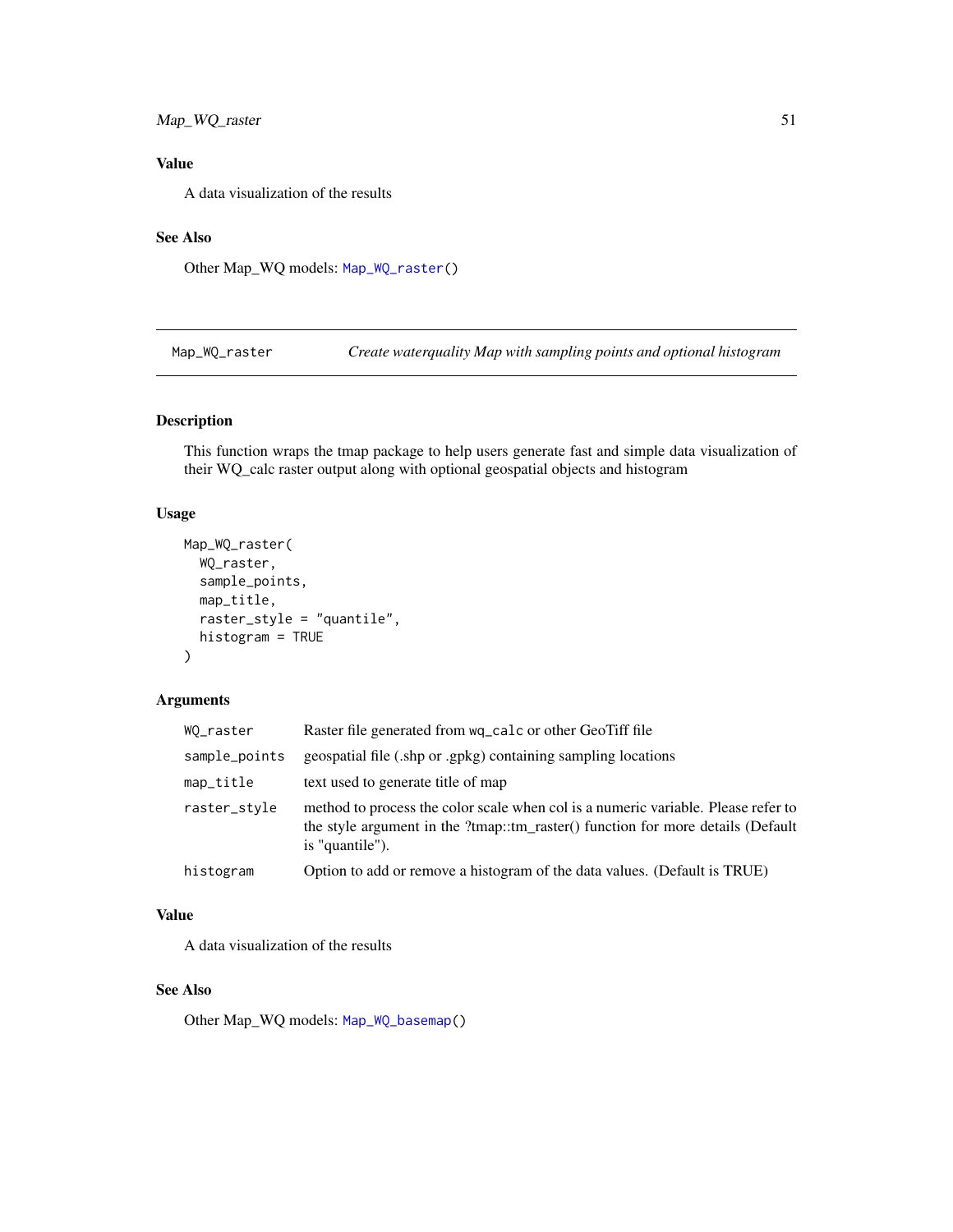<span id="page-51-1"></span><span id="page-51-0"></span>

Applies the MI092BDA algorithm

#### Usage

MI092BDA(w700, w600)

#### Arguments

| w700 | numeric. Value at wavelength of 700 nm |
|------|----------------------------------------|
| w600 | numeric. Value at wavelength of 600 nm |

# Value

RasterLayer or numeric

#### References

Mishra, S.; Mishra, D.R.; Schluchter, W. M., A novel algorithm for predicting PC concentrations in cyanobacteria: A proximal hyperspectral remote sensing approach. Remote Sens., 2009, 1, 758–775.

```
Other algorithms: Al10SABI(), Am092Bsub(), Am09KBBI(), Be162B643sub629(), Be162B700sub601(),
Be162BsubPhy(), Be16FLHBlueRedNIR_LS8(), Be16FLHBlueRedNIR_MERIS(), Be16FLHBlueRedNIR_OLCI(),
Be16FLHBlueRedNIR_S2(), Be16FLHBlueRedNIR_WV2(), Be16FLHGreenRedNIR_LS8(), Be16FLHGreenRedNIR_MERIS(),
Be16FLHGreenRedNIR_OLCI(), Be16FLHGreenRedNIR_S2(), Be16FLHGreenRedNIR_WV2(), Be16FLHVioletRedNIR_LS8(),
Be16FLHVioletRedNIR_MERIS(), Be16FLHVioletRedNIR_OLCI(), Be16FLHVioletRedNIR_S2(),
Be16FLHVioletRedNIR_WV2(), Be16FLHblue_LS8(), Be16FLHblue_MERIS(), Be16FLHblue_OLCI(),
Be16FLHblue_S2(), Be16FLHblue_WV2(), Be16FLHviolet_LS8(), Be16FLHviolet_MERIS(), Be16FLHviolet_OLCI(),
Be16FLHviolet_S2(), Be16FLHviolet_WV2(), Be16NDPhyI644over615(), Be16NDPhyI644over629(),
Be16NDPhyI(), Be16NDTIblue(), Be16NDTIviolet(), Be16Phy2BDA644over629(), Da052BDA(),
De933BDA(), Gi033BDA(), Go04MCI(), HU103BDA(), Kn07KIVU(), MM092BDA(), MM12NDCIalt(),
MM12NDCI(), MM143BDAopt(), SI052BDA(), SM122BDA(), SY002BDA(), TurbBe16GreenPlusRedBothOverViolet(),
TurbBe16RedOverViolet(), TurbBow06RedOverGreen(), TurbChip09NIROverGreen(), TurbDox02NIRoverRed(),
TurbFrohn09GreenPlusRedBothOverBlue(), TurbHarr92NIR(), TurbLath91RedOverBlue(), TurbMoore80Red(),
Wy08CI()
```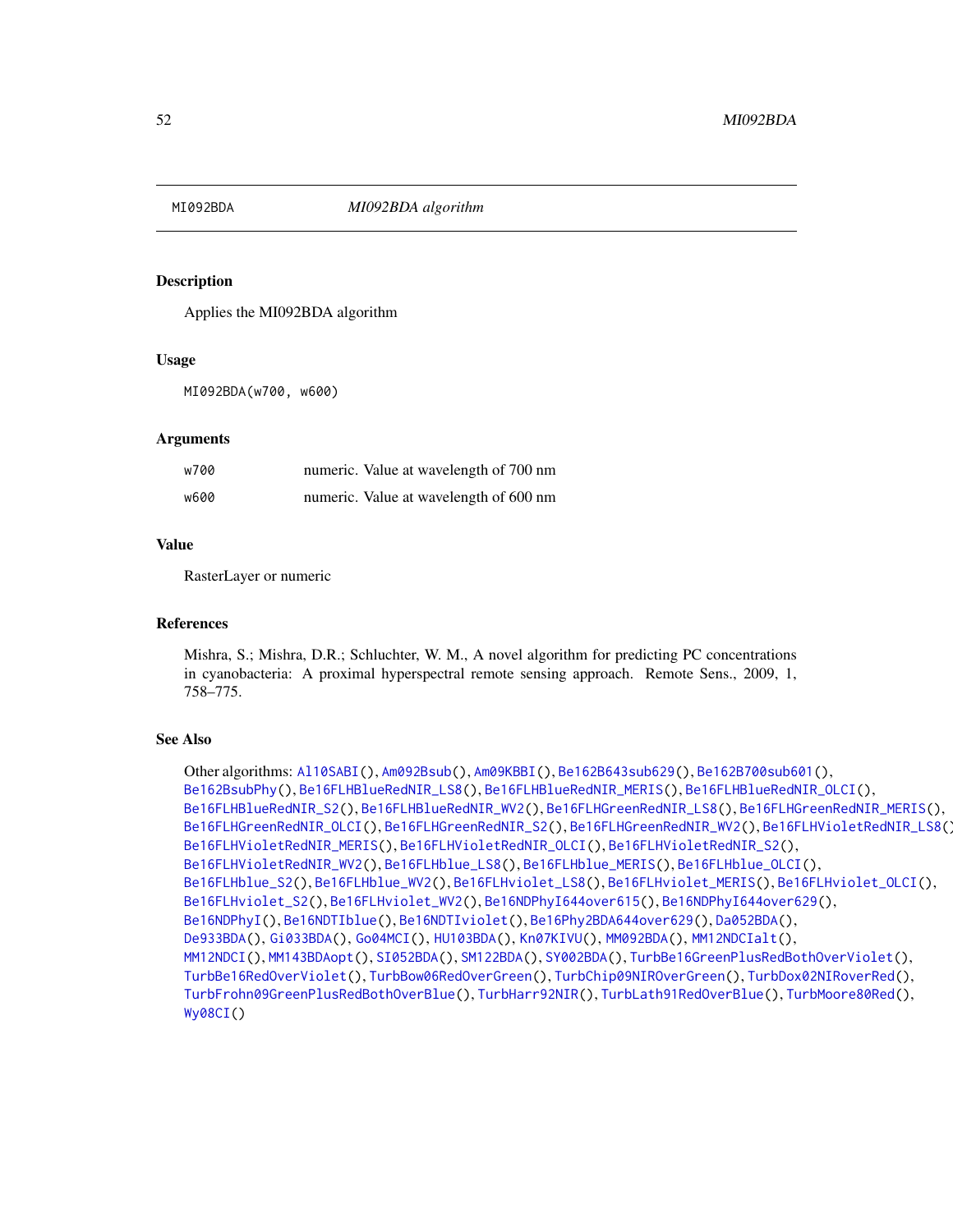<span id="page-52-1"></span><span id="page-52-0"></span>

Applies the MM092BDA algorithm

#### Usage

MM092BDA(w724, w600)

#### Arguments

| w724 | numeric. Value at wavelength of 724 nm |
|------|----------------------------------------|
| w600 | numeric. Value at wavelength of 600 nm |

#### Value

RasterLayer or numeric

#### References

Mishra, S.; Mishra, D.R.; Schluchter, W. M., A novel algorithm for predicting PC concentrations in cyanobacteria: A proximal hyperspectral remote sensing approach. Remote Sens., 2009, 1, 758–775.

```
Other algorithms: Al10SABI(), Am092Bsub(), Am09KBBI(), Be162B643sub629(), Be162B700sub601(),
Be162BsubPhy(), Be16FLHBlueRedNIR_LS8(), Be16FLHBlueRedNIR_MERIS(), Be16FLHBlueRedNIR_OLCI(),
Be16FLHBlueRedNIR_S2(), Be16FLHBlueRedNIR_WV2(), Be16FLHGreenRedNIR_LS8(), Be16FLHGreenRedNIR_MERIS(),
Be16FLHGreenRedNIR_OLCI(), Be16FLHGreenRedNIR_S2(), Be16FLHGreenRedNIR_WV2(), Be16FLHVioletRedNIR_LS8(),
Be16FLHVioletRedNIR_MERIS(), Be16FLHVioletRedNIR_OLCI(), Be16FLHVioletRedNIR_S2(),
Be16FLHVioletRedNIR_WV2(), Be16FLHblue_LS8(), Be16FLHblue_MERIS(), Be16FLHblue_OLCI(),
Be16FLHblue_S2(), Be16FLHblue_WV2(), Be16FLHviolet_LS8(), Be16FLHviolet_MERIS(), Be16FLHviolet_OLCI(),
Be16FLHviolet_S2(), Be16FLHviolet_WV2(), Be16NDPhyI644over615(), Be16NDPhyI644over629(),
Be16NDPhyI(), Be16NDTIblue(), Be16NDTIviolet(), Be16Phy2BDA644over629(), Da052BDA(),
De933BDA(), Gi033BDA(), Go04MCI(), HU103BDA(), Kn07KIVU(), MI092BDA(), MM12NDCIalt(),
MM12NDCI(), MM143BDAopt(), SI052BDA(), SM122BDA(), SY002BDA(), TurbBe16GreenPlusRedBothOverViolet(),
TurbBe16RedOverViolet(), TurbBow06RedOverGreen(), TurbChip09NIROverGreen(), TurbDox02NIRoverRed(),
TurbFrohn09GreenPlusRedBothOverBlue(), TurbHarr92NIR(), TurbLath91RedOverBlue(), TurbMoore80Red(),
Wy08CI()
```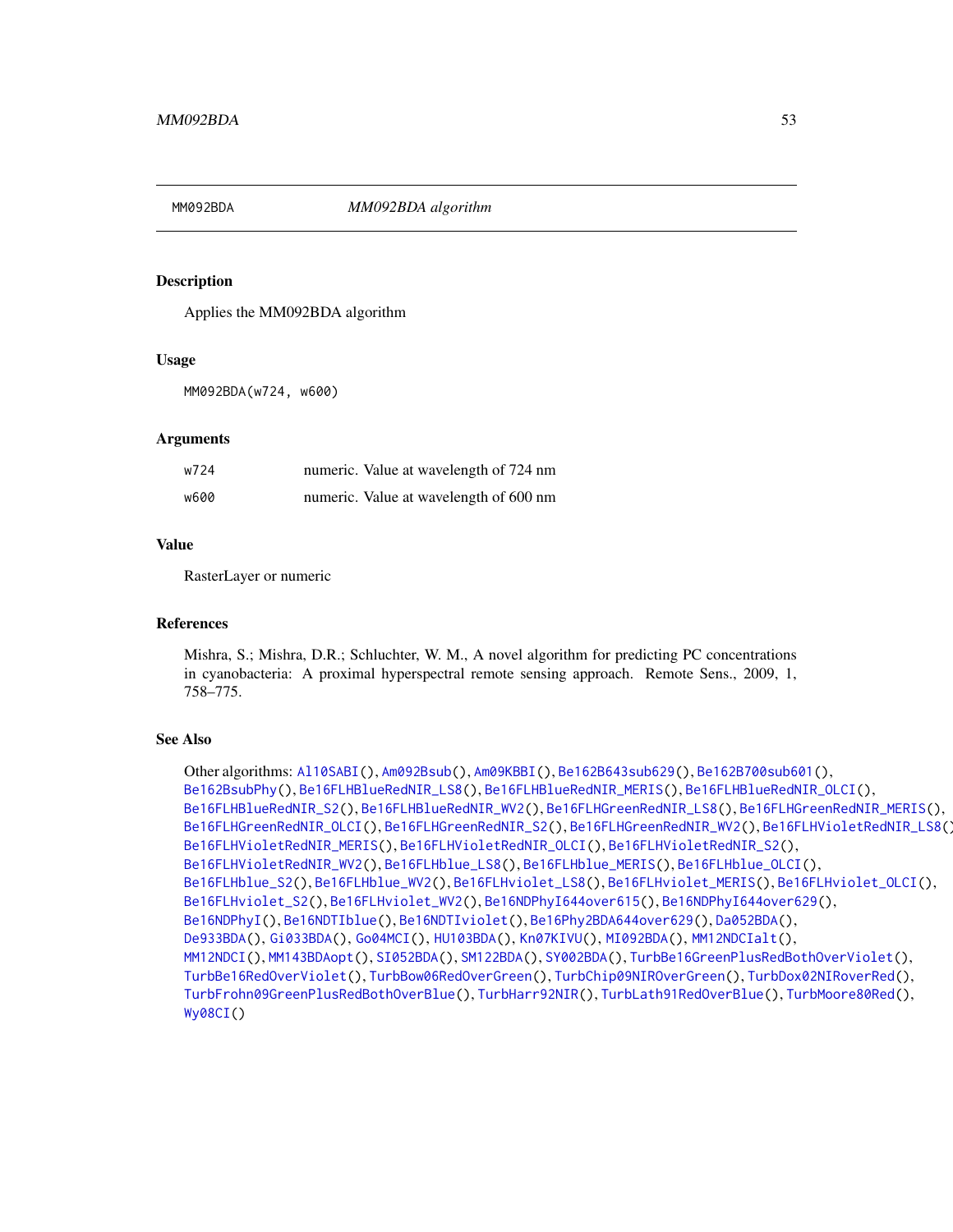<span id="page-53-1"></span><span id="page-53-0"></span>

Applies the MM12NDCI algorithm

#### Usage

MM12NDCI(w715, w686)

#### Arguments

| w715 | numeric. Value at wavelength of 714 nm |
|------|----------------------------------------|
| w686 | numeric. Value at wavelength of 686 nm |

#### Value

RasterLayer or numeric

#### References

Mishra, S.; and Mishra, D.R. Normalized difference chlorophyll index: A novel model for remote estimation of chlorophyll-a concentration in turbid productive waters, Remote Sens. Environ., 2012, 117, 394-406.

```
Other algorithms: Al10SABI(), Am092Bsub(), Am09KBBI(), Be162B643sub629(), Be162B700sub601(),
Be162BsubPhy(), Be16FLHBlueRedNIR_LS8(), Be16FLHBlueRedNIR_MERIS(), Be16FLHBlueRedNIR_OLCI(),
Be16FLHBlueRedNIR_S2(), Be16FLHBlueRedNIR_WV2(), Be16FLHGreenRedNIR_LS8(), Be16FLHGreenRedNIR_MERIS(),
Be16FLHGreenRedNIR_OLCI(), Be16FLHGreenRedNIR_S2(), Be16FLHGreenRedNIR_WV2(), Be16FLHVioletRedNIR_LS8(),
Be16FLHVioletRedNIR_MERIS(), Be16FLHVioletRedNIR_OLCI(), Be16FLHVioletRedNIR_S2(),
Be16FLHVioletRedNIR_WV2(), Be16FLHblue_LS8(), Be16FLHblue_MERIS(), Be16FLHblue_OLCI(),
Be16FLHblue_S2(), Be16FLHblue_WV2(), Be16FLHviolet_LS8(), Be16FLHviolet_MERIS(), Be16FLHviolet_OLCI(),
Be16FLHviolet_S2(), Be16FLHviolet_WV2(), Be16NDPhyI644over615(), Be16NDPhyI644over629(),
Be16NDPhyI(), Be16NDTIblue(), Be16NDTIviolet(), Be16Phy2BDA644over629(), Da052BDA(),
De933BDA(), Gi033BDA(), Go04MCI(), HU103BDA(), Kn07KIVU(), MI092BDA(), MM092BDA(), MM12NDCIalt(),
MM143BDAopt(), SI052BDA(), SM122BDA(), SY002BDA(), TurbBe16GreenPlusRedBothOverViolet(),
TurbBe16RedOverViolet(), TurbBow06RedOverGreen(), TurbChip09NIROverGreen(), TurbDox02NIRoverRed(),
TurbFrohn09GreenPlusRedBothOverBlue(), TurbHarr92NIR(), TurbLath91RedOverBlue(), TurbMoore80Red(),
Wy08CI()
```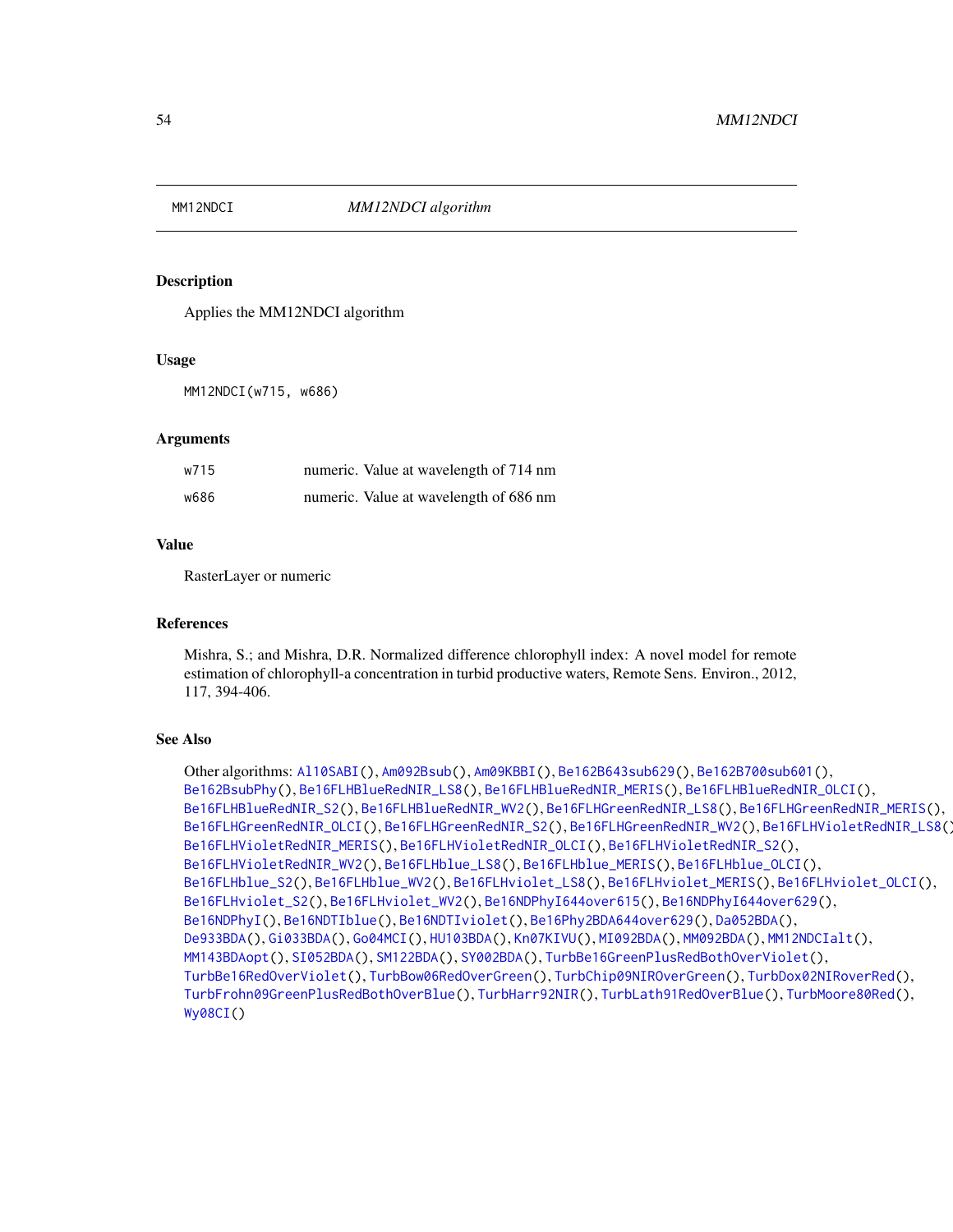<span id="page-54-1"></span><span id="page-54-0"></span>

Applies the MM12NDCIalt algorithm

#### Usage

MM12NDCIalt(w700, w658)

# **Arguments**

| w700 | numeric. Value at wavelength of 700 nm |
|------|----------------------------------------|
| w658 | numeric. Value at wavelength of 658 nm |

# Value

RasterLayer or numeric

#### References

Mishra, S.; Mishra, D.R.; A novel remote sensing algorithm to quantify phycocyanin in cyanobacterial algal blooms, Env. Res. Lett., 2014, 9 (11), DOI:10.1088/1748-9326/9/11/114003

# See Also

Other algorithms: [Al10SABI\(](#page-2-0)), [Am092Bsub\(](#page-3-0)), [Am09KBBI\(](#page-4-0)), [Be162B643sub629\(](#page-5-0)), [Be162B700sub601\(](#page-6-0)), [Be162BsubPhy\(](#page-7-0)), [Be16FLHBlueRedNIR\\_LS8\(](#page-8-0)), [Be16FLHBlueRedNIR\\_MERIS\(](#page-9-0)), [Be16FLHBlueRedNIR\\_OLCI\(](#page-10-0)), [Be16FLHBlueRedNIR\\_S2\(](#page-11-0)), [Be16FLHBlueRedNIR\\_WV2\(](#page-12-0)), [Be16FLHGreenRedNIR\\_LS8\(](#page-18-0)), [Be16FLHGreenRedNIR\\_MERIS\(](#page-19-0)), [Be16FLHGreenRedNIR\\_OLCI\(](#page-20-0)), [Be16FLHGreenRedNIR\\_S2\(](#page-21-0)), [Be16FLHGreenRedNIR\\_WV2\(](#page-22-0)), [Be16FLHVioletRedNIR\\_LS8\(](#page-23-0)), [Be16FLHVioletRedNIR\\_MERIS\(](#page-24-0)), [Be16FLHVioletRedNIR\\_OLCI\(](#page-25-0)), [Be16FLHVioletRedNIR\\_S2\(](#page-26-0)), [Be16FLHVioletRedNIR\\_WV2\(](#page-27-0)), [Be16FLHblue\\_LS8\(](#page-13-0)), [Be16FLHblue\\_MERIS\(](#page-14-0)), [Be16FLHblue\\_OLCI\(](#page-15-0)), [Be16FLHblue\\_S2\(](#page-16-0)), [Be16FLHblue\\_WV2\(](#page-17-0)), [Be16FLHviolet\\_LS8\(](#page-28-0)), [Be16FLHviolet\\_MERIS\(](#page-29-0)), [Be16FLHviolet\\_OLCI\(](#page-30-0)), [Be16FLHviolet\\_S2\(](#page-31-0)), [Be16FLHviolet\\_WV2\(](#page-32-0)), [Be16NDPhyI644over615\(](#page-34-0)), [Be16NDPhyI644over629\(](#page-35-0)), [Be16NDPhyI\(](#page-33-0)), [Be16NDTIblue\(](#page-36-0)), [Be16NDTIviolet\(](#page-37-0)), [Be16Phy2BDA644over629\(](#page-38-0)), [Da052BDA\(](#page-39-0)), [De933BDA\(](#page-40-0)), [Gi033BDA\(](#page-45-0)), [Go04MCI\(](#page-46-0)), [HU103BDA\(](#page-47-0)), [Kn07KIVU\(](#page-48-0)), [MI092BDA\(](#page-51-0)), [MM092BDA\(](#page-52-0)), [MM12NDCI\(](#page-53-0)), [MM143BDAopt\(](#page-55-0)), [SI052BDA\(](#page-56-0)), [SM122BDA\(](#page-57-0)), [SY002BDA\(](#page-58-0)), [TurbBe16GreenPlusRedBothOverViolet\(](#page-59-0)), [TurbBe16RedOverViolet\(](#page-60-0)), [TurbBow06RedOverGreen\(](#page-61-0)), [TurbChip09NIROverGreen\(](#page-62-0)), [TurbDox02NIRoverRed\(](#page-63-0)), [TurbFrohn09GreenPlusRedBothOverBlue\(](#page-64-0)), [TurbHarr92NIR\(](#page-65-0)), [TurbLath91RedOverBlue\(](#page-66-0)), [TurbMoore80Red\(](#page-67-0)), [Wy08CI\(](#page-69-0))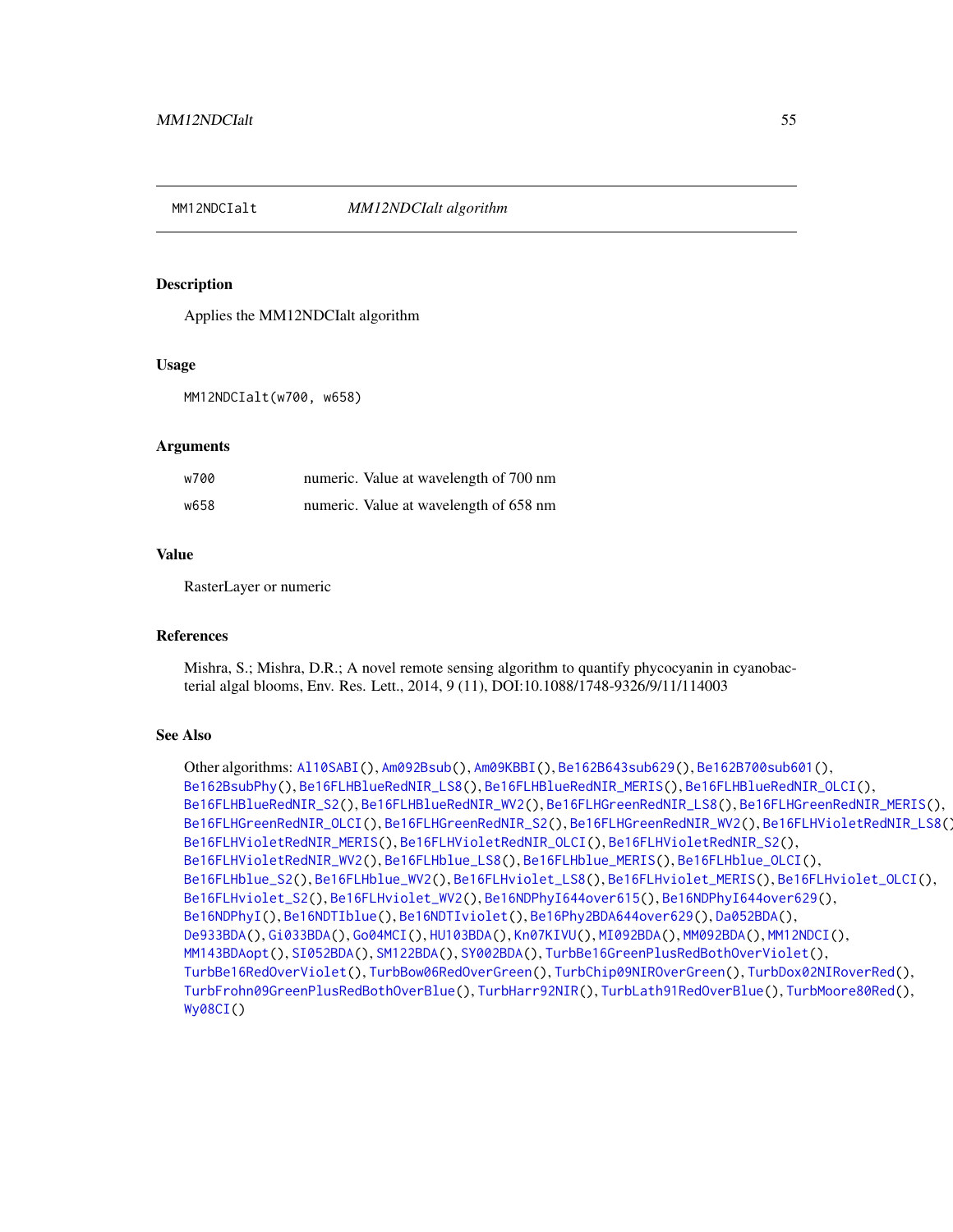<span id="page-55-1"></span><span id="page-55-0"></span>

Applies the MM143BDAopt algorithm

# Usage

MM143BDAopt(w629, w659, w724)

# Arguments

| w629 | numeric. Value at wavelength of 629 nm |
|------|----------------------------------------|
| w659 | numeric. Value at wavelength of 659 nm |
| w724 | numeric. Value at wavelength of 724 nm |

# Value

RasterLayer or numeric

#### References

Mishra, S.; Mishra, D.R.; A novel remote sensing algorithm to quantify phycocyanin in cyanobacterial algal blooms, Env. Res. Lett., 2014, 9 (11), DOI:10.1088/1748-9326/9/11/114003

```
Other algorithms: Al10SABI(), Am092Bsub(), Am09KBBI(), Be162B643sub629(), Be162B700sub601(),
Be162BsubPhy(), Be16FLHBlueRedNIR_LS8(), Be16FLHBlueRedNIR_MERIS(), Be16FLHBlueRedNIR_OLCI(),
Be16FLHBlueRedNIR_S2(), Be16FLHBlueRedNIR_WV2(), Be16FLHGreenRedNIR_LS8(), Be16FLHGreenRedNIR_MERIS(),
Be16FLHGreenRedNIR_OLCI(), Be16FLHGreenRedNIR_S2(), Be16FLHGreenRedNIR_WV2(), Be16FLHVioletRedNIR_LS8(),
Be16FLHVioletRedNIR_MERIS(), Be16FLHVioletRedNIR_OLCI(), Be16FLHVioletRedNIR_S2(),
Be16FLHVioletRedNIR_WV2(), Be16FLHblue_LS8(), Be16FLHblue_MERIS(), Be16FLHblue_OLCI(),
Be16FLHblue_S2(), Be16FLHblue_WV2(), Be16FLHviolet_LS8(), Be16FLHviolet_MERIS(), Be16FLHviolet_OLCI(),
Be16FLHviolet_S2(), Be16FLHviolet_WV2(), Be16NDPhyI644over615(), Be16NDPhyI644over629(),
Be16NDPhyI(), Be16NDTIblue(), Be16NDTIviolet(), Be16Phy2BDA644over629(), Da052BDA(),
De933BDA(), Gi033BDA(), Go04MCI(), HU103BDA(), Kn07KIVU(), MI092BDA(), MM092BDA(), MM12NDCIalt(),
MM12NDCI(), SI052BDA(), SM122BDA(), SY002BDA(), TurbBe16GreenPlusRedBothOverViolet(),
TurbBe16RedOverViolet(), TurbBow06RedOverGreen(), TurbChip09NIROverGreen(), TurbDox02NIRoverRed(),
TurbFrohn09GreenPlusRedBothOverBlue(), TurbHarr92NIR(), TurbLath91RedOverBlue(), TurbMoore80Red(),
Wy08CI()
```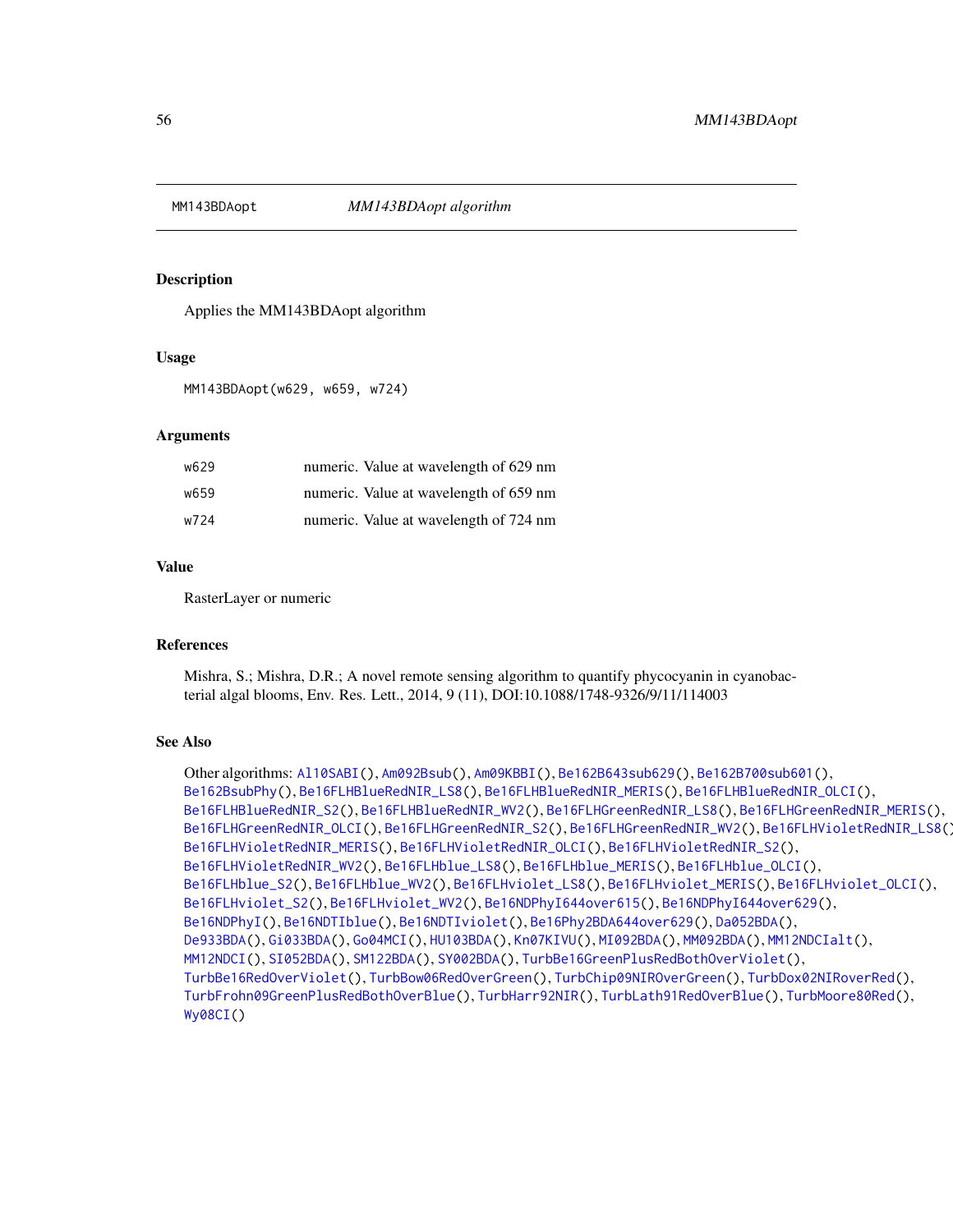<span id="page-56-1"></span><span id="page-56-0"></span>

Applies the SI052BDA algorithm

#### Usage

SI052BDA(w709, w620)

# **Arguments**

| w709 | numeric. Value at wavelength of 709 nm |
|------|----------------------------------------|
| w620 | numeric. Value at wavelength of 620 nm |

# Value

RasterLayer or numeric

#### References

Simis, S. G. H.; Peters, S.W. M.; Gons, H. J.; Remote sensing of the cyanobacteria pigment phycocyanin in turbid inland water. Limn. Oceanogr., 2005, 50, 237–245.

# See Also

Other algorithms: [Al10SABI\(](#page-2-0)), [Am092Bsub\(](#page-3-0)), [Am09KBBI\(](#page-4-0)), [Be162B643sub629\(](#page-5-0)), [Be162B700sub601\(](#page-6-0)), [Be162BsubPhy\(](#page-7-0)), [Be16FLHBlueRedNIR\\_LS8\(](#page-8-0)), [Be16FLHBlueRedNIR\\_MERIS\(](#page-9-0)), [Be16FLHBlueRedNIR\\_OLCI\(](#page-10-0)), [Be16FLHBlueRedNIR\\_S2\(](#page-11-0)), [Be16FLHBlueRedNIR\\_WV2\(](#page-12-0)), [Be16FLHGreenRedNIR\\_LS8\(](#page-18-0)), [Be16FLHGreenRedNIR\\_MERIS\(](#page-19-0)), [Be16FLHGreenRedNIR\\_OLCI\(](#page-20-0)), [Be16FLHGreenRedNIR\\_S2\(](#page-21-0)), [Be16FLHGreenRedNIR\\_WV2\(](#page-22-0)), [Be16FLHVioletRedNIR\\_LS8\(](#page-23-0)), [Be16FLHVioletRedNIR\\_MERIS\(](#page-24-0)), [Be16FLHVioletRedNIR\\_OLCI\(](#page-25-0)), [Be16FLHVioletRedNIR\\_S2\(](#page-26-0)), [Be16FLHVioletRedNIR\\_WV2\(](#page-27-0)), [Be16FLHblue\\_LS8\(](#page-13-0)), [Be16FLHblue\\_MERIS\(](#page-14-0)), [Be16FLHblue\\_OLCI\(](#page-15-0)), [Be16FLHblue\\_S2\(](#page-16-0)), [Be16FLHblue\\_WV2\(](#page-17-0)), [Be16FLHviolet\\_LS8\(](#page-28-0)), [Be16FLHviolet\\_MERIS\(](#page-29-0)), [Be16FLHviolet\\_OLCI\(](#page-30-0)), [Be16FLHviolet\\_S2\(](#page-31-0)), [Be16FLHviolet\\_WV2\(](#page-32-0)), [Be16NDPhyI644over615\(](#page-34-0)), [Be16NDPhyI644over629\(](#page-35-0)), [Be16NDPhyI\(](#page-33-0)), [Be16NDTIblue\(](#page-36-0)), [Be16NDTIviolet\(](#page-37-0)), [Be16Phy2BDA644over629\(](#page-38-0)), [Da052BDA\(](#page-39-0)), [De933BDA\(](#page-40-0)), [Gi033BDA\(](#page-45-0)), [Go04MCI\(](#page-46-0)), [HU103BDA\(](#page-47-0)), [Kn07KIVU\(](#page-48-0)), [MI092BDA\(](#page-51-0)), [MM092BDA\(](#page-52-0)), [MM12NDCIalt\(](#page-54-0)), [MM12NDCI\(](#page-53-0)), [MM143BDAopt\(](#page-55-0)), [SM122BDA\(](#page-57-0)), [SY002BDA\(](#page-58-0)), [TurbBe16GreenPlusRedBothOverViolet\(](#page-59-0)), [TurbBe16RedOverViolet\(](#page-60-0)), [TurbBow06RedOverGreen\(](#page-61-0)), [TurbChip09NIROverGreen\(](#page-62-0)), [TurbDox02NIRoverRed\(](#page-63-0)), [TurbFrohn09GreenPlusRedBothOverBlue\(](#page-64-0)), [TurbHarr92NIR\(](#page-65-0)), [TurbLath91RedOverBlue\(](#page-66-0)), [TurbMoore80Red\(](#page-67-0)), [Wy08CI\(](#page-69-0))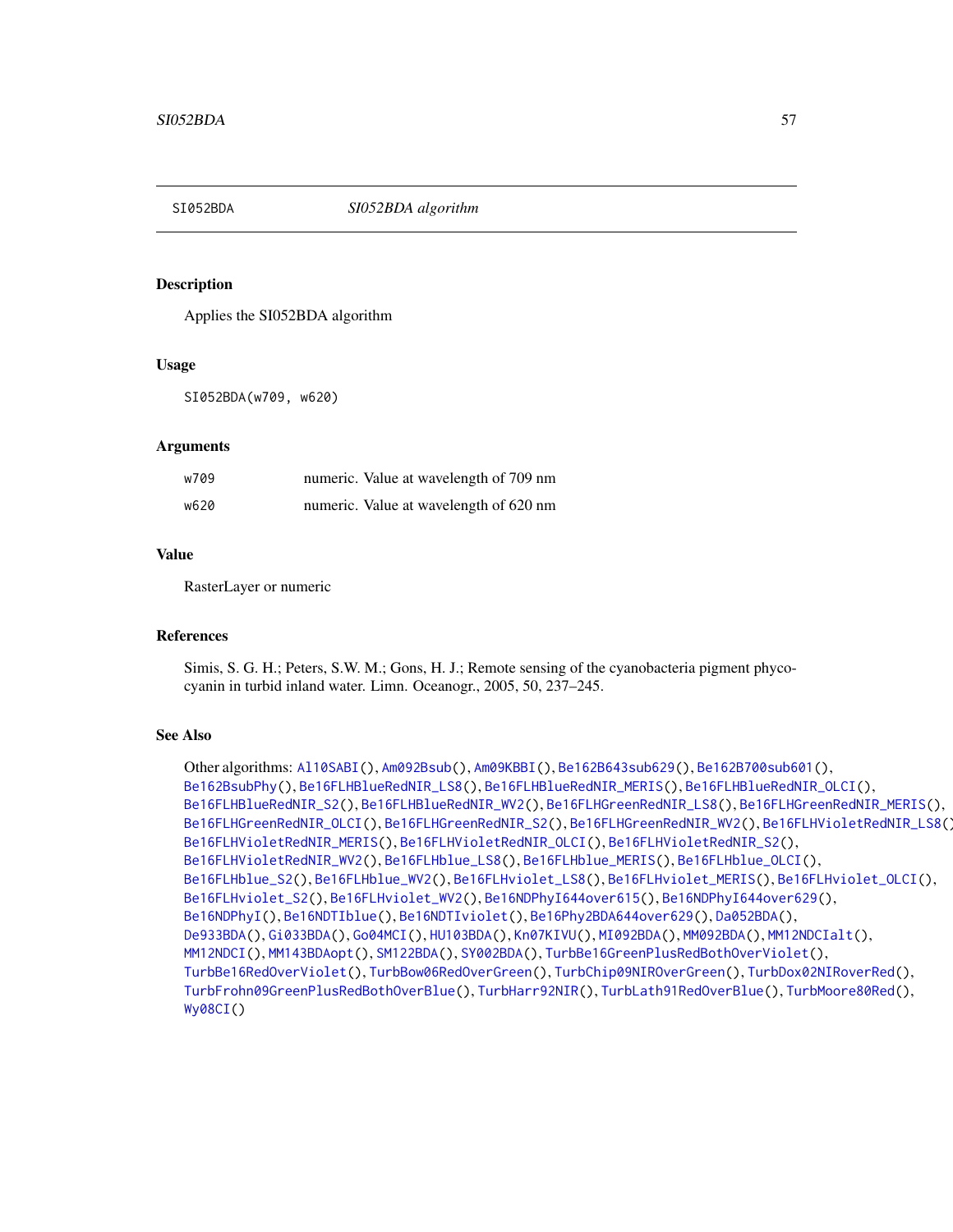<span id="page-57-1"></span><span id="page-57-0"></span>

Applies the SM122BDA algorithm

#### Usage

SM122BDA(w709, w600)

# **Arguments**

| w709 | numeric. Value at wavelength of 709 nm |
|------|----------------------------------------|
| w600 | numeric. Value at wavelength of 600 nm |

# Value

RasterLayer or numeric

#### References

Mishra, S. Remote sensing of cyanobacteria in turbid productive waters, PhD Dissertation. Mississippi State University, USA. 2012.

```
Other algorithms: Al10SABI(), Am092Bsub(), Am09KBBI(), Be162B643sub629(), Be162B700sub601(),
Be162BsubPhy(), Be16FLHBlueRedNIR_LS8(), Be16FLHBlueRedNIR_MERIS(), Be16FLHBlueRedNIR_OLCI(),
Be16FLHBlueRedNIR_S2(), Be16FLHBlueRedNIR_WV2(), Be16FLHGreenRedNIR_LS8(), Be16FLHGreenRedNIR_MERIS(),
Be16FLHGreenRedNIR_OLCI(), Be16FLHGreenRedNIR_S2(), Be16FLHGreenRedNIR_WV2(), Be16FLHVioletRedNIR_LS8(),
Be16FLHVioletRedNIR_MERIS(), Be16FLHVioletRedNIR_OLCI(), Be16FLHVioletRedNIR_S2(),
Be16FLHVioletRedNIR_WV2(), Be16FLHblue_LS8(), Be16FLHblue_MERIS(), Be16FLHblue_OLCI(),
Be16FLHblue_S2(), Be16FLHblue_WV2(), Be16FLHviolet_LS8(), Be16FLHviolet_MERIS(), Be16FLHviolet_OLCI(),
Be16FLHviolet_S2(), Be16FLHviolet_WV2(), Be16NDPhyI644over615(), Be16NDPhyI644over629(),
Be16NDPhyI(), Be16NDTIblue(), Be16NDTIviolet(), Be16Phy2BDA644over629(), Da052BDA(),
De933BDA(), Gi033BDA(), Go04MCI(), HU103BDA(), Kn07KIVU(), MI092BDA(), MM092BDA(), MM12NDCIalt(),
MM12NDCI(), MM143BDAopt(), SI052BDA(), SY002BDA(), TurbBe16GreenPlusRedBothOverViolet(),
TurbBe16RedOverViolet(), TurbBow06RedOverGreen(), TurbChip09NIROverGreen(), TurbDox02NIRoverRed(),
TurbFrohn09GreenPlusRedBothOverBlue(), TurbHarr92NIR(), TurbLath91RedOverBlue(), TurbMoore80Red(),
Wy08CI()
```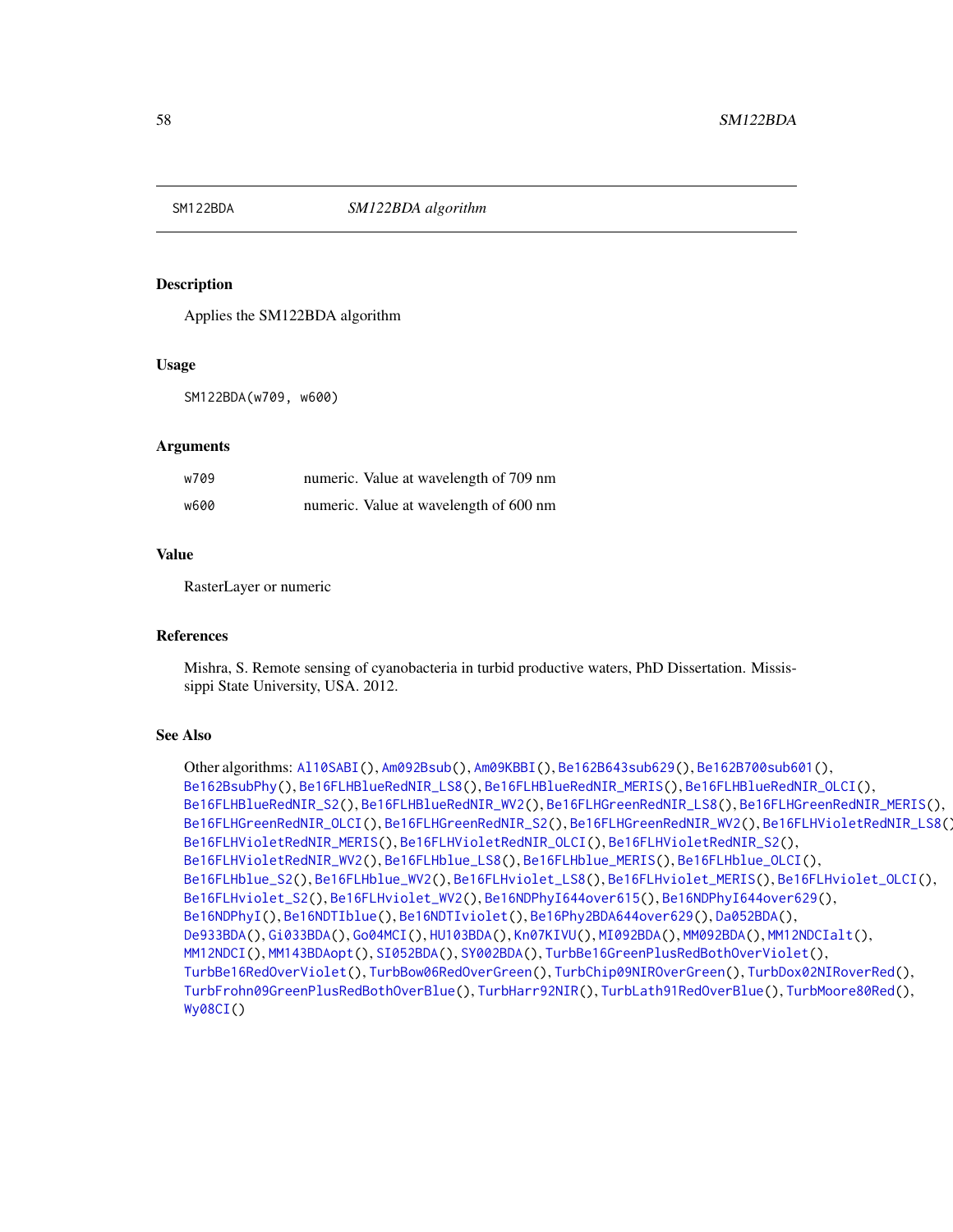<span id="page-58-1"></span><span id="page-58-0"></span>

Applies the SY002BDA algorithm

#### Usage

SY002BDA(w650, w625)

#### Arguments

| w650 | numeric. Value at wavelength of 650 nm |
|------|----------------------------------------|
| w625 | numeric. Value at wavelength of 625 nm |

#### Value

RasterLayer or numeric

#### References

Schalles, J.; Yacobi, Y. Remote detection and seasonal patterns of phycocyanin, carotenoid and chlorophyll-a pigments in eutrophic waters. Archiv fur Hydrobiologie, Special Issues Advances in Limnology, 2000, 55,153–168.

```
Other algorithms: Al10SABI(), Am092Bsub(), Am09KBBI(), Be162B643sub629(), Be162B700sub601(),
Be162BsubPhy(), Be16FLHBlueRedNIR_LS8(), Be16FLHBlueRedNIR_MERIS(), Be16FLHBlueRedNIR_OLCI(),
Be16FLHBlueRedNIR_S2(), Be16FLHBlueRedNIR_WV2(), Be16FLHGreenRedNIR_LS8(), Be16FLHGreenRedNIR_MERIS(),
Be16FLHGreenRedNIR_OLCI(), Be16FLHGreenRedNIR_S2(), Be16FLHGreenRedNIR_WV2(), Be16FLHVioletRedNIR_LS8(),
Be16FLHVioletRedNIR_MERIS(), Be16FLHVioletRedNIR_OLCI(), Be16FLHVioletRedNIR_S2(),
Be16FLHVioletRedNIR_WV2(), Be16FLHblue_LS8(), Be16FLHblue_MERIS(), Be16FLHblue_OLCI(),
Be16FLHblue_S2(), Be16FLHblue_WV2(), Be16FLHviolet_LS8(), Be16FLHviolet_MERIS(), Be16FLHviolet_OLCI(),
Be16FLHviolet_S2(), Be16FLHviolet_WV2(), Be16NDPhyI644over615(), Be16NDPhyI644over629(),
Be16NDPhyI(), Be16NDTIblue(), Be16NDTIviolet(), Be16Phy2BDA644over629(), Da052BDA(),
De933BDA(), Gi033BDA(), Go04MCI(), HU103BDA(), Kn07KIVU(), MI092BDA(), MM092BDA(), MM12NDCIalt(),
MM12NDCI(), MM143BDAopt(), SI052BDA(), SM122BDA(), TurbBe16GreenPlusRedBothOverViolet(),
TurbBe16RedOverViolet(), TurbBow06RedOverGreen(), TurbChip09NIROverGreen(), TurbDox02NIRoverRed(),
TurbFrohn09GreenPlusRedBothOverBlue(), TurbHarr92NIR(), TurbLath91RedOverBlue(), TurbMoore80Red(),
Wy08CI()
```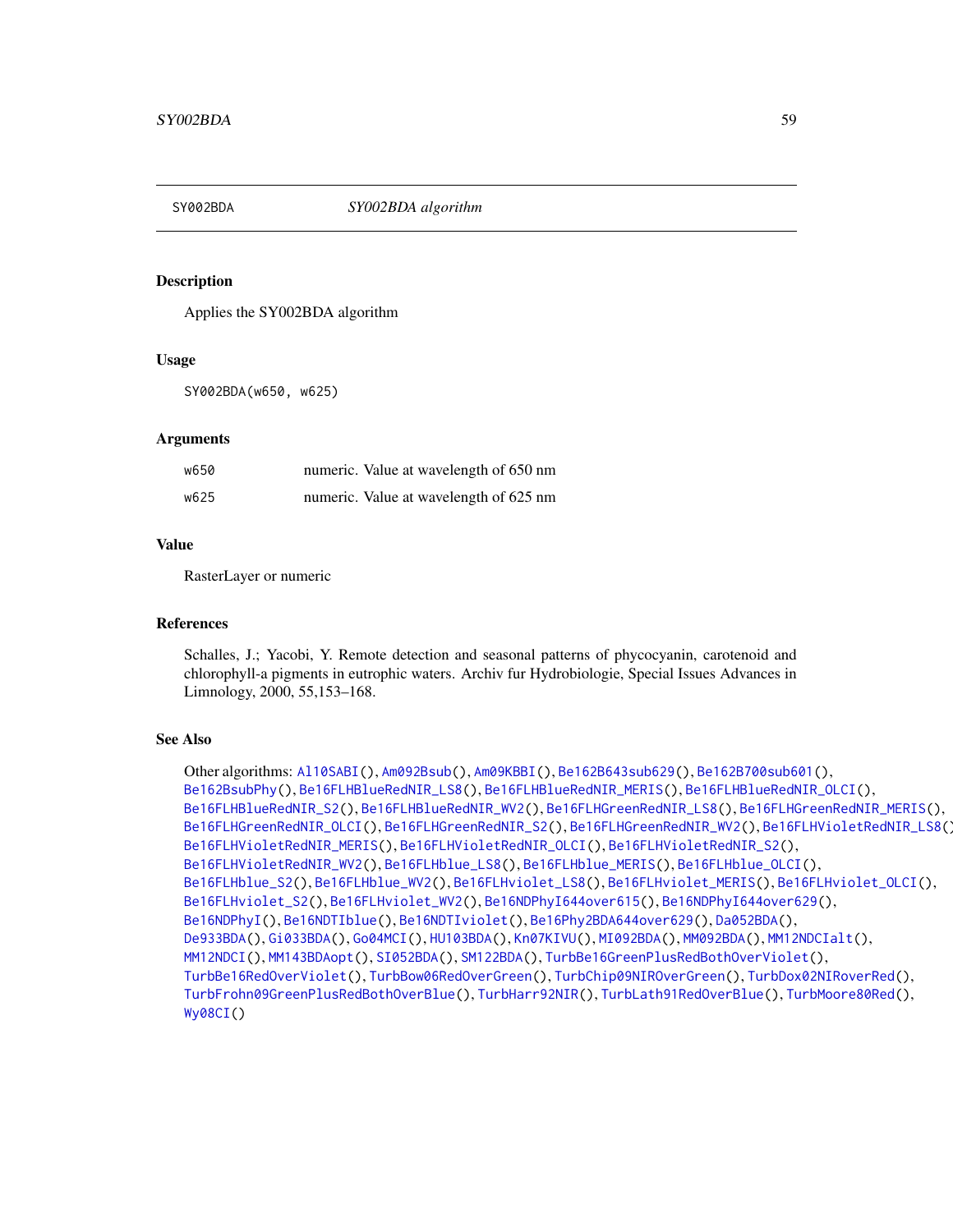<span id="page-59-1"></span><span id="page-59-0"></span>TurbBe16GreenPlusRedBothOverViolet

*TurbBe16GreenPlusRedBothOverViolet algorithm*

#### Description

Applies the TurbBe16GreenPlusRedBothOverViolet algorithm

#### Usage

TurbBe16GreenPlusRedBothOverViolet(w558, w658, w444)

#### Arguments

| w558 | numeric. Value at wavelength of 558 nm |
|------|----------------------------------------|
| w658 | numeric. Value at wavelength of 658 nm |
| w444 | numeric. Value at wavelength of 444 nm |

#### Value

RasterLayer or numeric

#### References

Beck, R.; Xu, M.; Zhan, S.; Liu, H.; Johansen, R.A.; Tong, S.; Yang, B.; Shu, S.; Wu, Q.; Wang, S.; Berling, K.; Murray, A.; Emery, E.; Reif, M.; Harwood, J.; Young, J.; Martin, M.; Stillings, G.; Stumpf, R.; Su, H.; Ye, Z.; Huang, Y. Comparison of Satellite Reflectance Algorithms for Estimating Phycocyanin Values and Cyanobacterial Total Biovolume in a Temperate Reservoir Using Coincident Hyperspectral Aircraft Imagery and Dense Coincident Surface Observations. Remote Sens. 2017, 9, 538.

# See Also

Other algorithms: [Al10SABI\(](#page-2-0)), [Am092Bsub\(](#page-3-0)), [Am09KBBI\(](#page-4-0)), [Be162B643sub629\(](#page-5-0)), [Be162B700sub601\(](#page-6-0)), [Be162BsubPhy\(](#page-7-0)), [Be16FLHBlueRedNIR\\_LS8\(](#page-8-0)), [Be16FLHBlueRedNIR\\_MERIS\(](#page-9-0)), [Be16FLHBlueRedNIR\\_OLCI\(](#page-10-0)), [Be16FLHBlueRedNIR\\_S2\(](#page-11-0)), [Be16FLHBlueRedNIR\\_WV2\(](#page-12-0)), [Be16FLHGreenRedNIR\\_LS8\(](#page-18-0)), [Be16FLHGreenRedNIR\\_MERIS\(](#page-19-0)), [Be16FLHGreenRedNIR\\_OLCI\(](#page-20-0)), [Be16FLHGreenRedNIR\\_S2\(](#page-21-0)), [Be16FLHGreenRedNIR\\_WV2\(](#page-22-0)), [Be16FLHVioletRedNIR\\_LS8\(](#page-23-0)), [Be16FLHVioletRedNIR\\_MERIS\(](#page-24-0)), [Be16FLHVioletRedNIR\\_OLCI\(](#page-25-0)), [Be16FLHVioletRedNIR\\_S2\(](#page-26-0)), [Be16FLHVioletRedNIR\\_WV2\(](#page-27-0)), [Be16FLHblue\\_LS8\(](#page-13-0)), [Be16FLHblue\\_MERIS\(](#page-14-0)), [Be16FLHblue\\_OLCI\(](#page-15-0)), [Be16FLHblue\\_S2\(](#page-16-0)), [Be16FLHblue\\_WV2\(](#page-17-0)), [Be16FLHviolet\\_LS8\(](#page-28-0)), [Be16FLHviolet\\_MERIS\(](#page-29-0)), [Be16FLHviolet\\_OLCI\(](#page-30-0)), [Be16FLHviolet\\_S2\(](#page-31-0)), [Be16FLHviolet\\_WV2\(](#page-32-0)), [Be16NDPhyI644over615\(](#page-34-0)), [Be16NDPhyI644over629\(](#page-35-0)), [Be16NDPhyI\(](#page-33-0)), [Be16NDTIblue\(](#page-36-0)), [Be16NDTIviolet\(](#page-37-0)), [Be16Phy2BDA644over629\(](#page-38-0)), [Da052BDA\(](#page-39-0)), [De933BDA\(](#page-40-0)), [Gi033BDA\(](#page-45-0)), [Go04MCI\(](#page-46-0)), [HU103BDA\(](#page-47-0)), [Kn07KIVU\(](#page-48-0)), [MI092BDA\(](#page-51-0)), [MM092BDA\(](#page-52-0)), [MM12NDCIalt\(](#page-54-0)), [MM12NDCI\(](#page-53-0)), [MM143BDAopt\(](#page-55-0)), [SI052BDA\(](#page-56-0)), [SM122BDA\(](#page-57-0)), [SY002BDA\(](#page-58-0)), [TurbBe16RedOverViolet\(](#page-60-0)), [TurbBow06RedOverGreen\(](#page-61-0)), [TurbChip09NIROverGreen\(](#page-62-0)), [TurbDox02NIRoverRed\(](#page-63-0)), [TurbFrohn09GreenPlusRedBothOverBlue\(](#page-64-0)), [TurbHarr92NIR\(](#page-65-0)), [TurbLath91RedOverBlue\(](#page-66-0)), [TurbMoore80Red\(](#page-67-0)), [Wy08CI\(](#page-69-0))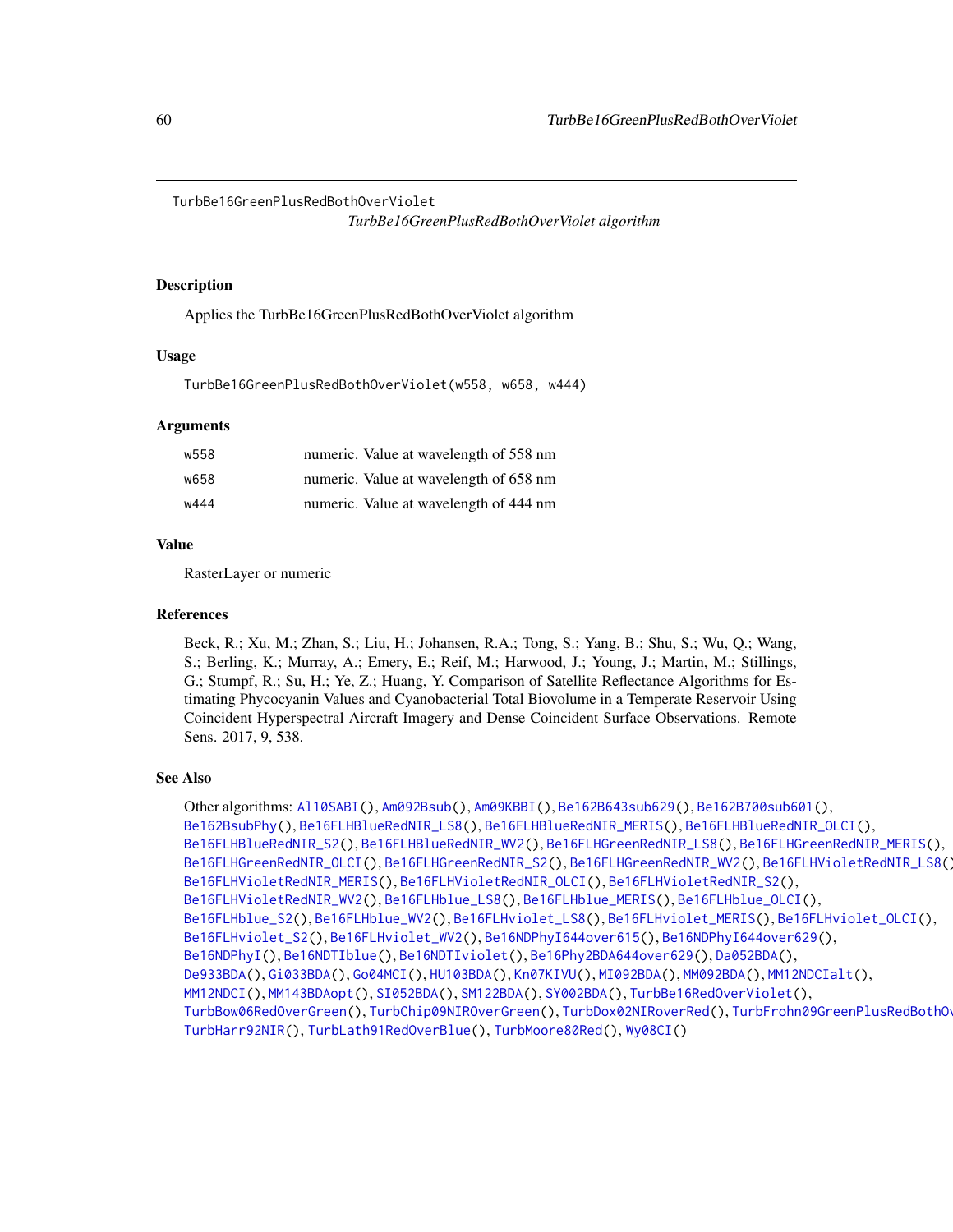<span id="page-60-1"></span><span id="page-60-0"></span>TurbBe16RedOverViolet *TurbBe16RedOverViolet algorithm*

# **Description**

Applies the TurbBe16RedOverViolet algorithm

# Usage

```
TurbBe16RedOverViolet(w658, w444)
```
#### Arguments

| w658 | numeric. Value at wavelength of 658 nm |
|------|----------------------------------------|
| w444 | numeric. Value at wavelength of 444 nm |

#### Value

RasterLayer or numeric

# References

Beck, R.; Xu, M.; Zhan, S.; Liu, H.; Johansen, R.A.; Tong, S.; Yang, B.; Shu, S.; Wu, Q.; Wang, S.; Berling, K.; Murray, A.; Emery, E.; Reif, M.; Harwood, J.; Young, J.; Martin, M.; Stillings, G.; Stumpf, R.; Su, H.; Ye, Z.; Huang, Y. Comparison of Satellite Reflectance Algorithms for Estimating Phycocyanin Values and Cyanobacterial Total Biovolume in a Temperate Reservoir Using Coincident Hyperspectral Aircraft Imagery and Dense Coincident Surface Observations. Remote Sens. 2017, 9, 538.

# See Also

Other algorithms: [Al10SABI\(](#page-2-0)), [Am092Bsub\(](#page-3-0)), [Am09KBBI\(](#page-4-0)), [Be162B643sub629\(](#page-5-0)), [Be162B700sub601\(](#page-6-0)), [Be162BsubPhy\(](#page-7-0)), [Be16FLHBlueRedNIR\\_LS8\(](#page-8-0)), [Be16FLHBlueRedNIR\\_MERIS\(](#page-9-0)), [Be16FLHBlueRedNIR\\_OLCI\(](#page-10-0)), [Be16FLHBlueRedNIR\\_S2\(](#page-11-0)), [Be16FLHBlueRedNIR\\_WV2\(](#page-12-0)), [Be16FLHGreenRedNIR\\_LS8\(](#page-18-0)), [Be16FLHGreenRedNIR\\_MERIS\(](#page-19-0)), [Be16FLHGreenRedNIR\\_OLCI\(](#page-20-0)), [Be16FLHGreenRedNIR\\_S2\(](#page-21-0)), [Be16FLHGreenRedNIR\\_WV2\(](#page-22-0)), [Be16FLHVioletRedNIR\\_LS8\(](#page-23-0)), [Be16FLHVioletRedNIR\\_MERIS\(](#page-24-0)), [Be16FLHVioletRedNIR\\_OLCI\(](#page-25-0)), [Be16FLHVioletRedNIR\\_S2\(](#page-26-0)), [Be16FLHVioletRedNIR\\_WV2\(](#page-27-0)), [Be16FLHblue\\_LS8\(](#page-13-0)), [Be16FLHblue\\_MERIS\(](#page-14-0)), [Be16FLHblue\\_OLCI\(](#page-15-0)), [Be16FLHblue\\_S2\(](#page-16-0)), [Be16FLHblue\\_WV2\(](#page-17-0)), [Be16FLHviolet\\_LS8\(](#page-28-0)), [Be16FLHviolet\\_MERIS\(](#page-29-0)), [Be16FLHviolet\\_OLCI\(](#page-30-0)), [Be16FLHviolet\\_S2\(](#page-31-0)), [Be16FLHviolet\\_WV2\(](#page-32-0)), [Be16NDPhyI644over615\(](#page-34-0)), [Be16NDPhyI644over629\(](#page-35-0)), [Be16NDPhyI\(](#page-33-0)), [Be16NDTIblue\(](#page-36-0)), [Be16NDTIviolet\(](#page-37-0)), [Be16Phy2BDA644over629\(](#page-38-0)), [Da052BDA\(](#page-39-0)), [De933BDA\(](#page-40-0)), [Gi033BDA\(](#page-45-0)), [Go04MCI\(](#page-46-0)), [HU103BDA\(](#page-47-0)), [Kn07KIVU\(](#page-48-0)), [MI092BDA\(](#page-51-0)), [MM092BDA\(](#page-52-0)), [MM12NDCIalt\(](#page-54-0)), [MM12NDCI\(](#page-53-0)), [MM143BDAopt\(](#page-55-0)), [SI052BDA\(](#page-56-0)), [SM122BDA\(](#page-57-0)), [SY002BDA\(](#page-58-0)), [TurbBe16GreenPlusRedBothOverViolet\(](#page-59-0)), [TurbBow06RedOverGreen\(](#page-61-0)), [TurbChip09NIROverGreen\(](#page-62-0)), [TurbDox02NIRoverRed\(](#page-63-0)), [TurbFrohn09GreenPlusRedBothOverBlue\(](#page-64-0)), [TurbHarr92NIR\(](#page-65-0)), [TurbLath91RedOverBlue\(](#page-66-0)), [TurbMoore80Red\(](#page-67-0)), [Wy08CI\(](#page-69-0))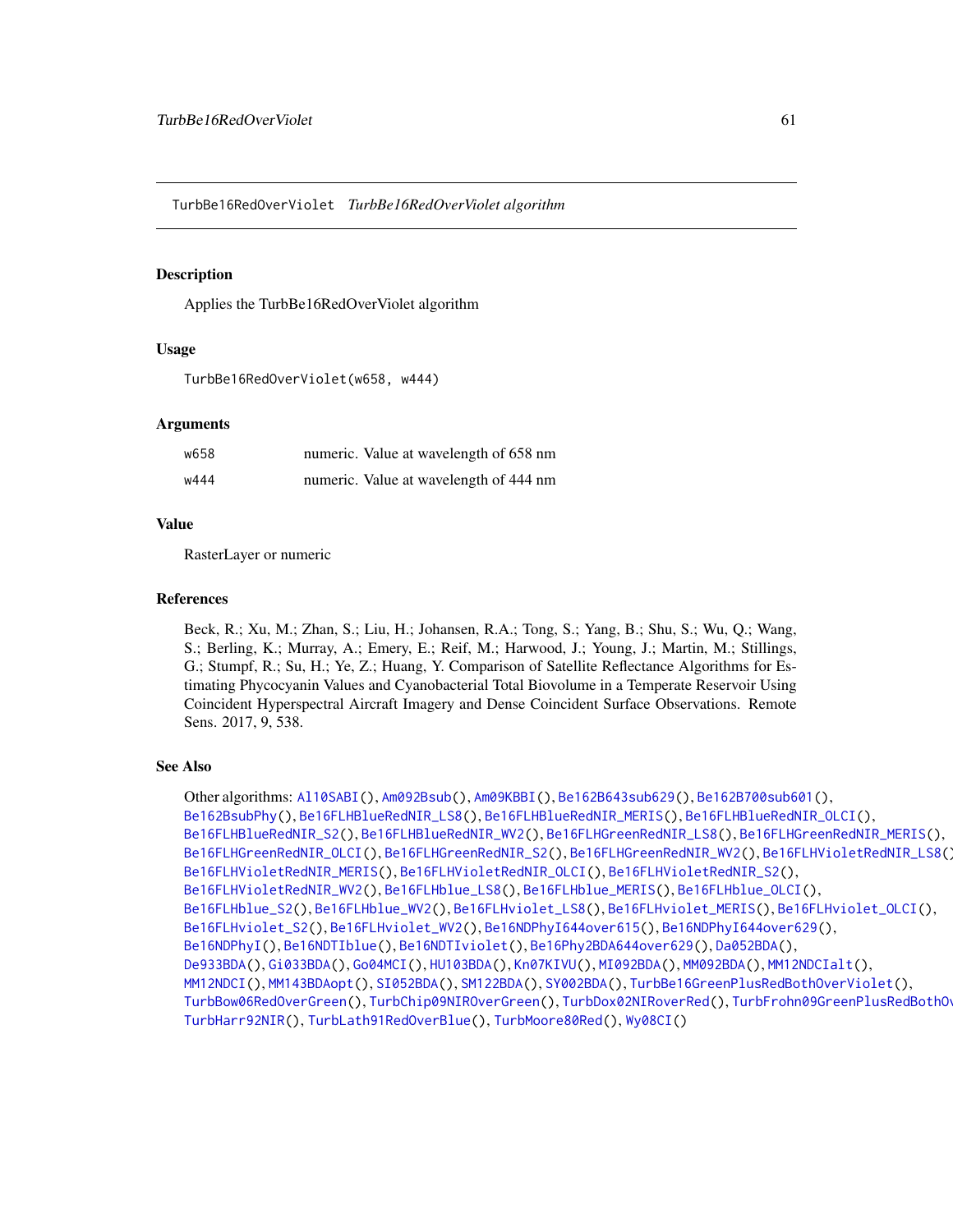<span id="page-61-1"></span><span id="page-61-0"></span>TurbBow06RedOverGreen *TurbBow06RedOverGreen algorithm*

# Description

Applies the TurbBow06RedOverGreen algorithm

#### Usage

TurbBow06RedOverGreen(w658, w558)

# Arguments

| w658 | numeric. Value at wavelength of 658 nm |
|------|----------------------------------------|
| w558 | numeric. Value at wavelength of 558 nm |

# Value

RasterLayer or numeric

#### References

Bowers, D. G., and C. E. Binding. 2006. The Optical Properties of Mineral Suspended Particles: A Review and Synthesis." Estuarine Coastal and Shelf Science 67 (1–2): 219–230. doi:10.1016/j.ecss.2005.11.010.

# See Also

Other algorithms: [Al10SABI\(](#page-2-0)), [Am092Bsub\(](#page-3-0)), [Am09KBBI\(](#page-4-0)), [Be162B643sub629\(](#page-5-0)), [Be162B700sub601\(](#page-6-0)), [Be162BsubPhy\(](#page-7-0)), [Be16FLHBlueRedNIR\\_LS8\(](#page-8-0)), [Be16FLHBlueRedNIR\\_MERIS\(](#page-9-0)), [Be16FLHBlueRedNIR\\_OLCI\(](#page-10-0)), [Be16FLHBlueRedNIR\\_S2\(](#page-11-0)), [Be16FLHBlueRedNIR\\_WV2\(](#page-12-0)), [Be16FLHGreenRedNIR\\_LS8\(](#page-18-0)), [Be16FLHGreenRedNIR\\_MERIS\(](#page-19-0)), [Be16FLHGreenRedNIR\\_OLCI\(](#page-20-0)), [Be16FLHGreenRedNIR\\_S2\(](#page-21-0)), [Be16FLHGreenRedNIR\\_WV2\(](#page-22-0)), [Be16FLHVioletRedNIR\\_LS8\(](#page-23-0)), [Be16FLHVioletRedNIR\\_MERIS\(](#page-24-0)), [Be16FLHVioletRedNIR\\_OLCI\(](#page-25-0)), [Be16FLHVioletRedNIR\\_S2\(](#page-26-0)), [Be16FLHVioletRedNIR\\_WV2\(](#page-27-0)), [Be16FLHblue\\_LS8\(](#page-13-0)), [Be16FLHblue\\_MERIS\(](#page-14-0)), [Be16FLHblue\\_OLCI\(](#page-15-0)), [Be16FLHblue\\_S2\(](#page-16-0)), [Be16FLHblue\\_WV2\(](#page-17-0)), [Be16FLHviolet\\_LS8\(](#page-28-0)), [Be16FLHviolet\\_MERIS\(](#page-29-0)), [Be16FLHviolet\\_OLCI\(](#page-30-0)), [Be16FLHviolet\\_S2\(](#page-31-0)), [Be16FLHviolet\\_WV2\(](#page-32-0)), [Be16NDPhyI644over615\(](#page-34-0)), [Be16NDPhyI644over629\(](#page-35-0)), [Be16NDPhyI\(](#page-33-0)), [Be16NDTIblue\(](#page-36-0)), [Be16NDTIviolet\(](#page-37-0)), [Be16Phy2BDA644over629\(](#page-38-0)), [Da052BDA\(](#page-39-0)), [De933BDA\(](#page-40-0)), [Gi033BDA\(](#page-45-0)), [Go04MCI\(](#page-46-0)), [HU103BDA\(](#page-47-0)), [Kn07KIVU\(](#page-48-0)), [MI092BDA\(](#page-51-0)), [MM092BDA\(](#page-52-0)), [MM12NDCIalt\(](#page-54-0)), [MM12NDCI\(](#page-53-0)), [MM143BDAopt\(](#page-55-0)), [SI052BDA\(](#page-56-0)), [SM122BDA\(](#page-57-0)), [SY002BDA\(](#page-58-0)), [TurbBe16GreenPlusRedBothOverViolet\(](#page-59-0)), [TurbBe16RedOverViolet\(](#page-60-0)), [TurbChip09NIROverGreen\(](#page-62-0)), [TurbDox02NIRoverRed\(](#page-63-0)), [TurbFrohn09GreenPlusRedBothOverBlue\(](#page-64-0)), [TurbHarr92NIR\(](#page-65-0)), [TurbLath91RedOverBlue\(](#page-66-0)), [TurbMoore80Red\(](#page-67-0)), [Wy08CI\(](#page-69-0))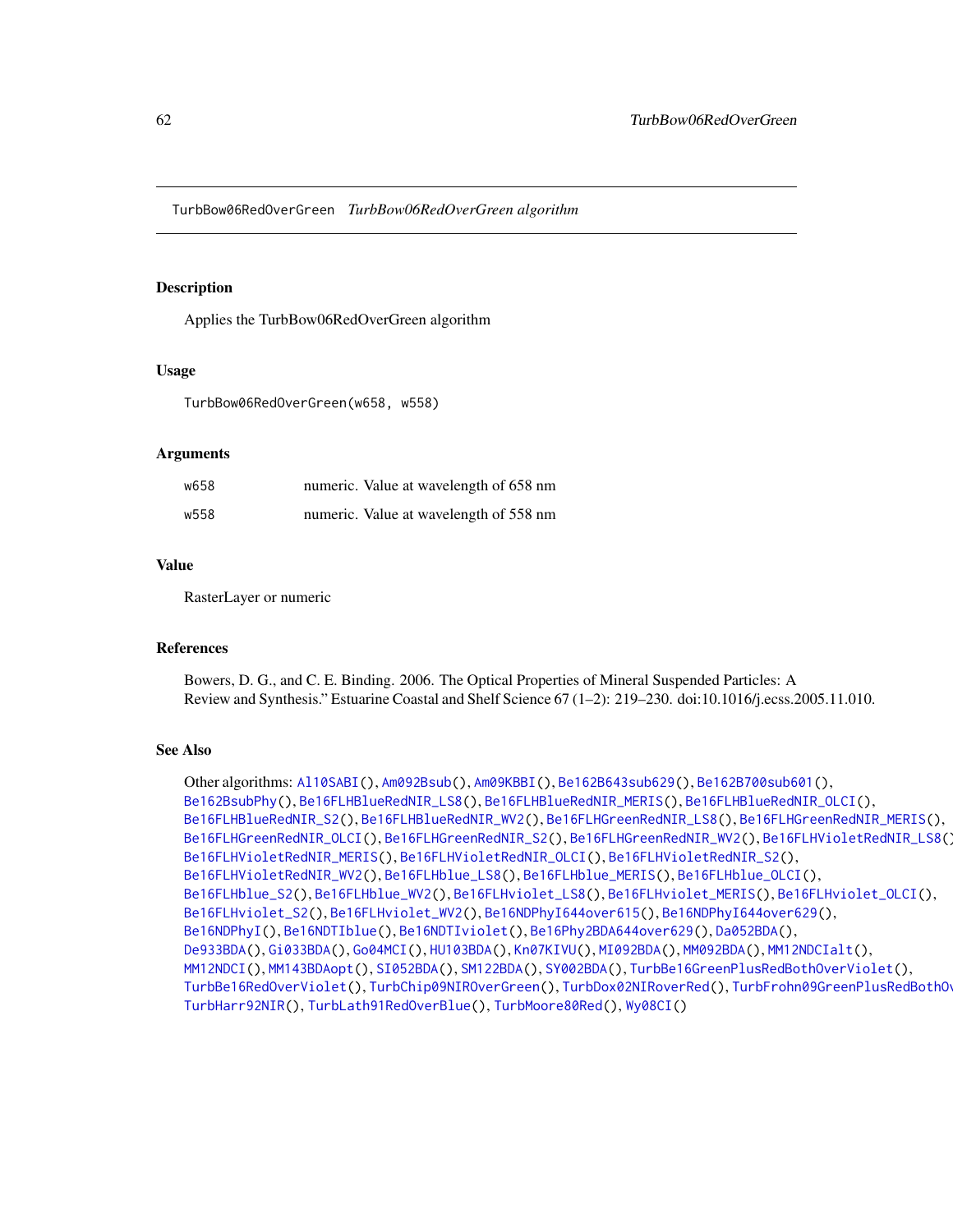<span id="page-62-1"></span><span id="page-62-0"></span>TurbChip09NIROverGreen

*TurbChip09NIROverGreen algorithm*

# **Description**

Applies the TurbChip09NIROverGreen algorithm

# Usage

TurbChip09NIROverGreen(w857, w558)

# Arguments

| w857 | numeric. Value at wavelength of 857 nm |
|------|----------------------------------------|
| w558 | numeric. Value at wavelength of 558 nm |

#### Value

RasterLayer or numeric

#### References

Chipman, J. W.; Olmanson, L.G.; Gitelson, A.A.; Remote sensing methods for lake management: A guide for resource managers and decision-makers. 2009, Developed by the North American Lake Management Society in collaboration with Dartmouth College, University of Minnesota, and University of Nebraska for the United States Environmental Protection Agency.

# See Also

Other algorithms: [Al10SABI\(](#page-2-0)), [Am092Bsub\(](#page-3-0)), [Am09KBBI\(](#page-4-0)), [Be162B643sub629\(](#page-5-0)), [Be162B700sub601\(](#page-6-0)), [Be162BsubPhy\(](#page-7-0)), [Be16FLHBlueRedNIR\\_LS8\(](#page-8-0)), [Be16FLHBlueRedNIR\\_MERIS\(](#page-9-0)), [Be16FLHBlueRedNIR\\_OLCI\(](#page-10-0)), [Be16FLHBlueRedNIR\\_S2\(](#page-11-0)), [Be16FLHBlueRedNIR\\_WV2\(](#page-12-0)), [Be16FLHGreenRedNIR\\_LS8\(](#page-18-0)), [Be16FLHGreenRedNIR\\_MERIS\(](#page-19-0)), [Be16FLHGreenRedNIR\\_OLCI\(](#page-20-0)), [Be16FLHGreenRedNIR\\_S2\(](#page-21-0)), [Be16FLHGreenRedNIR\\_WV2\(](#page-22-0)), [Be16FLHVioletRedNIR\\_LS8\(](#page-23-0)), [Be16FLHVioletRedNIR\\_MERIS\(](#page-24-0)), [Be16FLHVioletRedNIR\\_OLCI\(](#page-25-0)), [Be16FLHVioletRedNIR\\_S2\(](#page-26-0)), [Be16FLHVioletRedNIR\\_WV2\(](#page-27-0)), [Be16FLHblue\\_LS8\(](#page-13-0)), [Be16FLHblue\\_MERIS\(](#page-14-0)), [Be16FLHblue\\_OLCI\(](#page-15-0)), [Be16FLHblue\\_S2\(](#page-16-0)), [Be16FLHblue\\_WV2\(](#page-17-0)), [Be16FLHviolet\\_LS8\(](#page-28-0)), [Be16FLHviolet\\_MERIS\(](#page-29-0)), [Be16FLHviolet\\_OLCI\(](#page-30-0)), [Be16FLHviolet\\_S2\(](#page-31-0)), [Be16FLHviolet\\_WV2\(](#page-32-0)), [Be16NDPhyI644over615\(](#page-34-0)), [Be16NDPhyI644over629\(](#page-35-0)), [Be16NDPhyI\(](#page-33-0)), [Be16NDTIblue\(](#page-36-0)), [Be16NDTIviolet\(](#page-37-0)), [Be16Phy2BDA644over629\(](#page-38-0)), [Da052BDA\(](#page-39-0)), [De933BDA\(](#page-40-0)), [Gi033BDA\(](#page-45-0)), [Go04MCI\(](#page-46-0)), [HU103BDA\(](#page-47-0)), [Kn07KIVU\(](#page-48-0)), [MI092BDA\(](#page-51-0)), [MM092BDA\(](#page-52-0)), [MM12NDCIalt\(](#page-54-0)), [MM12NDCI\(](#page-53-0)), [MM143BDAopt\(](#page-55-0)), [SI052BDA\(](#page-56-0)), [SM122BDA\(](#page-57-0)), [SY002BDA\(](#page-58-0)), [TurbBe16GreenPlusRedBothOverViolet\(](#page-59-0)), [TurbBe16RedOverViolet\(](#page-60-0)), [TurbBow06RedOverGreen\(](#page-61-0)), [TurbDox02NIRoverRed\(](#page-63-0)), [TurbFrohn09GreenPlusRedBothOverBlue\(](#page-64-0)), [TurbHarr92NIR\(](#page-65-0)), [TurbLath91RedOverBlue\(](#page-66-0)), [TurbMoore80Red\(](#page-67-0)), [Wy08CI\(](#page-69-0))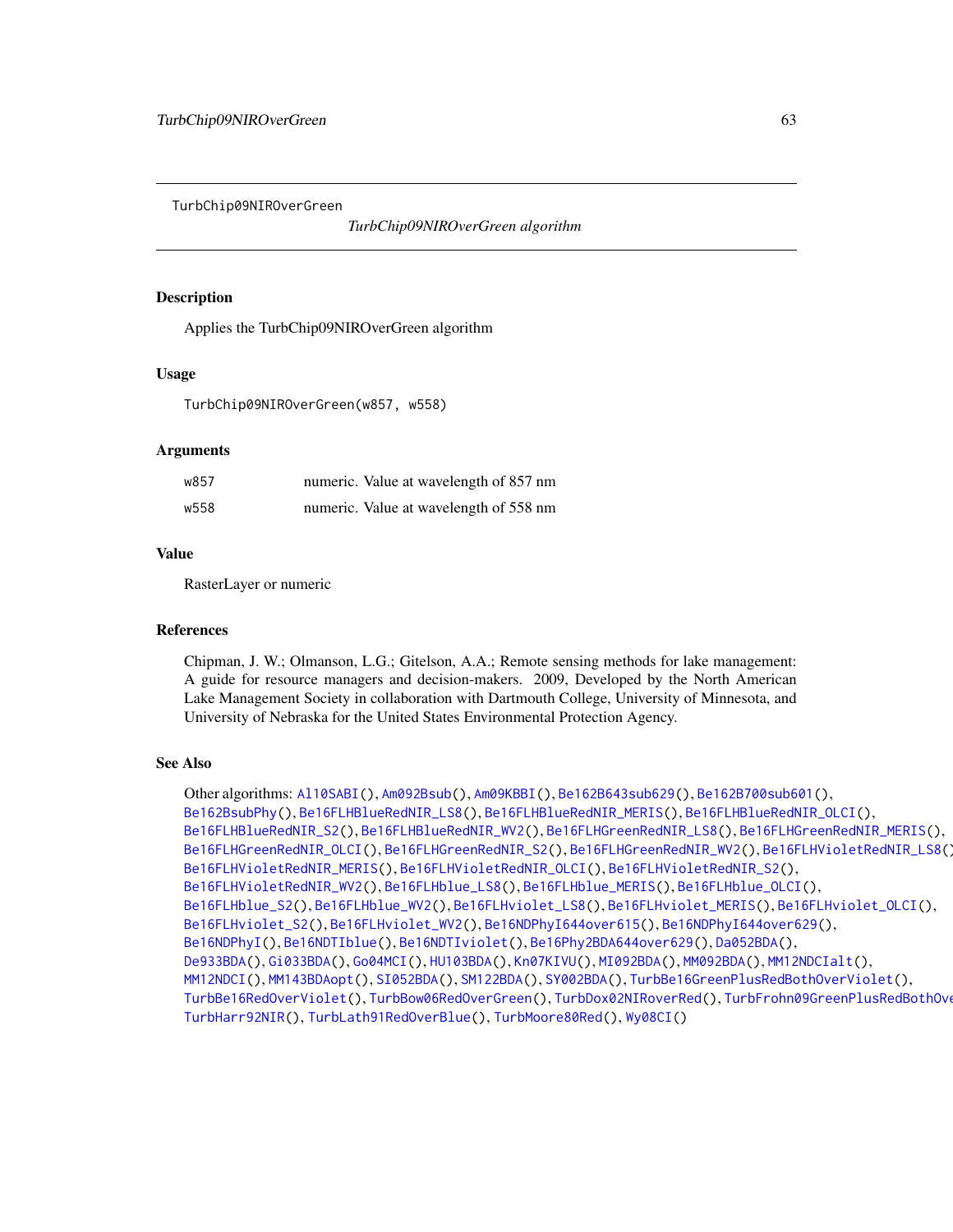<span id="page-63-1"></span><span id="page-63-0"></span>TurbDox02NIRoverRed *TurbDox02NIRoverRed algorithm*

# Description

Applies the TurbDox02NIRoverRed algorithm

#### Usage

TurbDox02NIRoverRed(w857, w658)

# Arguments

| w857 | numeric. Value at wavelength of 857 nm |
|------|----------------------------------------|
| w658 | numeric. Value at wavelength of 658 nm |

# Value

RasterLayer or numeric

#### References

Doxaran, D., Froidefond, J.-M.; Castaing, P. ; A reflectance band ratio used to estimate suspended matter concentrations in sediment-dominated coastal waters, Remote Sens., 2002, 23, 5079-5085.

# See Also

Other algorithms: [Al10SABI\(](#page-2-0)), [Am092Bsub\(](#page-3-0)), [Am09KBBI\(](#page-4-0)), [Be162B643sub629\(](#page-5-0)), [Be162B700sub601\(](#page-6-0)), [Be162BsubPhy\(](#page-7-0)), [Be16FLHBlueRedNIR\\_LS8\(](#page-8-0)), [Be16FLHBlueRedNIR\\_MERIS\(](#page-9-0)), [Be16FLHBlueRedNIR\\_OLCI\(](#page-10-0)), [Be16FLHBlueRedNIR\\_S2\(](#page-11-0)), [Be16FLHBlueRedNIR\\_WV2\(](#page-12-0)), [Be16FLHGreenRedNIR\\_LS8\(](#page-18-0)), [Be16FLHGreenRedNIR\\_MERIS\(](#page-19-0)), [Be16FLHGreenRedNIR\\_OLCI\(](#page-20-0)), [Be16FLHGreenRedNIR\\_S2\(](#page-21-0)), [Be16FLHGreenRedNIR\\_WV2\(](#page-22-0)), [Be16FLHVioletRedNIR\\_LS8\(](#page-23-0)), [Be16FLHVioletRedNIR\\_MERIS\(](#page-24-0)), [Be16FLHVioletRedNIR\\_OLCI\(](#page-25-0)), [Be16FLHVioletRedNIR\\_S2\(](#page-26-0)), [Be16FLHVioletRedNIR\\_WV2\(](#page-27-0)), [Be16FLHblue\\_LS8\(](#page-13-0)), [Be16FLHblue\\_MERIS\(](#page-14-0)), [Be16FLHblue\\_OLCI\(](#page-15-0)), [Be16FLHblue\\_S2\(](#page-16-0)), [Be16FLHblue\\_WV2\(](#page-17-0)), [Be16FLHviolet\\_LS8\(](#page-28-0)), [Be16FLHviolet\\_MERIS\(](#page-29-0)), [Be16FLHviolet\\_OLCI\(](#page-30-0)), [Be16FLHviolet\\_S2\(](#page-31-0)), [Be16FLHviolet\\_WV2\(](#page-32-0)), [Be16NDPhyI644over615\(](#page-34-0)), [Be16NDPhyI644over629\(](#page-35-0)), [Be16NDPhyI\(](#page-33-0)), [Be16NDTIblue\(](#page-36-0)), [Be16NDTIviolet\(](#page-37-0)), [Be16Phy2BDA644over629\(](#page-38-0)), [Da052BDA\(](#page-39-0)), [De933BDA\(](#page-40-0)), [Gi033BDA\(](#page-45-0)), [Go04MCI\(](#page-46-0)), [HU103BDA\(](#page-47-0)), [Kn07KIVU\(](#page-48-0)), [MI092BDA\(](#page-51-0)), [MM092BDA\(](#page-52-0)), [MM12NDCIalt\(](#page-54-0)), [MM12NDCI\(](#page-53-0)), [MM143BDAopt\(](#page-55-0)), [SI052BDA\(](#page-56-0)), [SM122BDA\(](#page-57-0)), [SY002BDA\(](#page-58-0)), [TurbBe16GreenPlusRedBothOverViolet\(](#page-59-0)), [TurbBe16RedOverViolet\(](#page-60-0)), [TurbBow06RedOverGreen\(](#page-61-0)), [TurbChip09NIROverGreen\(](#page-62-0)), TurbFrohn09GreenPlusRedBoth [TurbHarr92NIR\(](#page-65-0)), [TurbLath91RedOverBlue\(](#page-66-0)), [TurbMoore80Red\(](#page-67-0)), [Wy08CI\(](#page-69-0))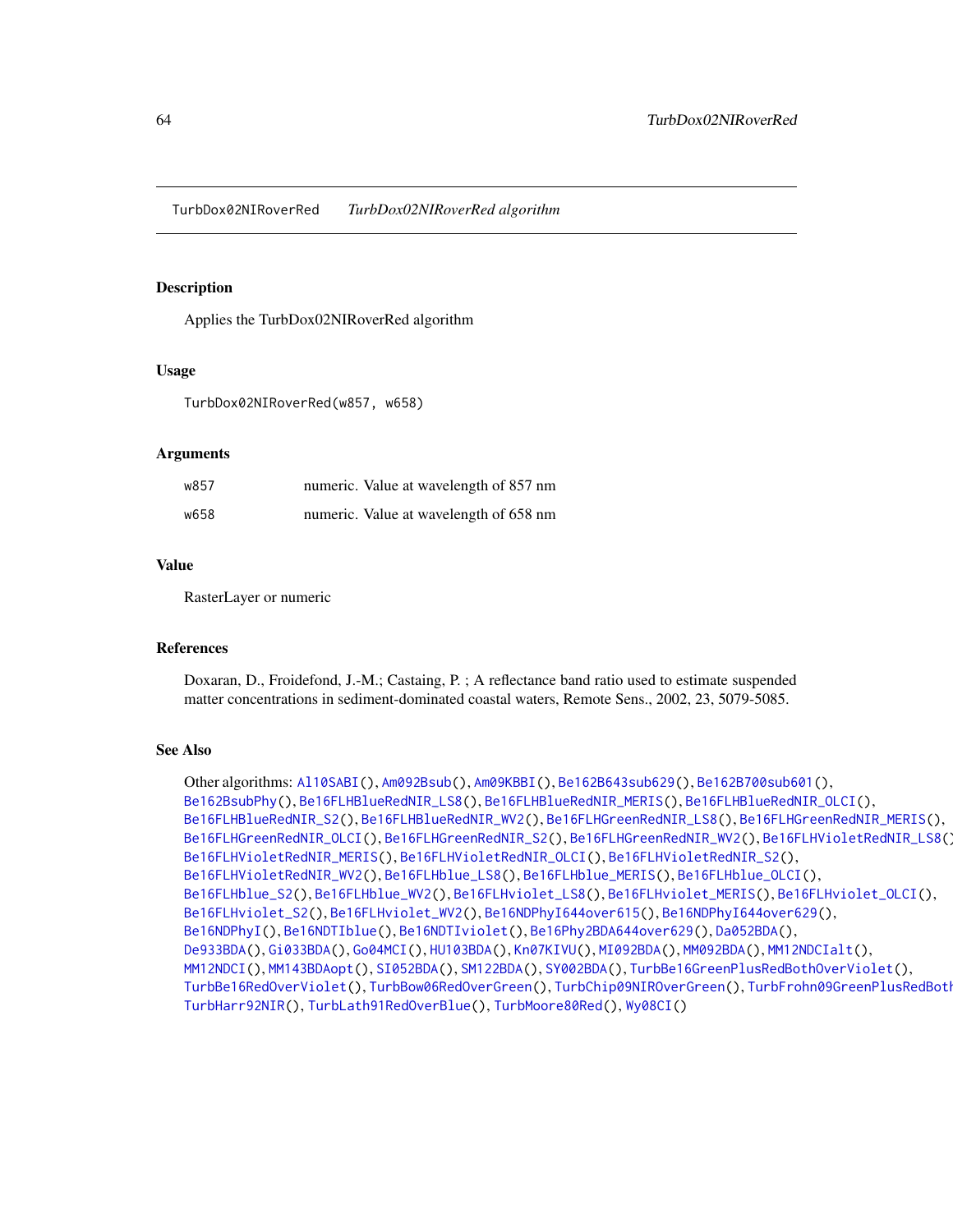<span id="page-64-1"></span><span id="page-64-0"></span>TurbFrohn09GreenPlusRedBothOverBlue *TurbFrohn09GreenPlusRedBothOverBlue algorithm*

# Description

Applies the TurbFrohn09GreenPlusRedBothOverBlue algorithm

#### Usage

TurbFrohn09GreenPlusRedBothOverBlue(w558, w658, w458)

# **Arguments**

| w558 | numeric. Value at wavelength of 558 nm |
|------|----------------------------------------|
| w658 | numeric. Value at wavelength of 658 nm |
| w458 | numeric. Value at wavelength of 458 nm |

# Value

RasterLayer or numeric

# References

Frohn, R. C., & Autrey, B. C. (2009). Water quality assessment in the Ohio River using new indices for turbidity and chlorophyll-a with Landsat-7 Imagery. Draft Internal Report, U.S. Environmental Protection Agency.

```
Other algorithms: Al10SABI(), Am092Bsub(), Am09KBBI(), Be162B643sub629(), Be162B700sub601(),
Be162BsubPhy(), Be16FLHBlueRedNIR_LS8(), Be16FLHBlueRedNIR_MERIS(), Be16FLHBlueRedNIR_OLCI(),
Be16FLHBlueRedNIR_S2(), Be16FLHBlueRedNIR_WV2(), Be16FLHGreenRedNIR_LS8(), Be16FLHGreenRedNIR_MERIS(),
Be16FLHGreenRedNIR_OLCI(), Be16FLHGreenRedNIR_S2(), Be16FLHGreenRedNIR_WV2(), Be16FLHVioletRedNIR_LS8(),
Be16FLHVioletRedNIR_MERIS(), Be16FLHVioletRedNIR_OLCI(), Be16FLHVioletRedNIR_S2(),
Be16FLHVioletRedNIR_WV2(), Be16FLHblue_LS8(), Be16FLHblue_MERIS(), Be16FLHblue_OLCI(),
Be16FLHblue_S2(), Be16FLHblue_WV2(), Be16FLHviolet_LS8(), Be16FLHviolet_MERIS(), Be16FLHviolet_OLCI(),
Be16FLHviolet_S2(), Be16FLHviolet_WV2(), Be16NDPhyI644over615(), Be16NDPhyI644over629(),
Be16NDPhyI(), Be16NDTIblue(), Be16NDTIviolet(), Be16Phy2BDA644over629(), Da052BDA(),
De933BDA(), Gi033BDA(), Go04MCI(), HU103BDA(), Kn07KIVU(), MI092BDA(), MM092BDA(), MM12NDCIalt(),
MM12NDCI(), MM143BDAopt(), SI052BDA(), SM122BDA(), SY002BDA(), TurbBe16GreenPlusRedBothOverViolet(),
TurbBe16RedOverViolet(), TurbBow06RedOverGreen(), TurbChip09NIROverGreen(), TurbDox02NIRoverRed(),
TurbHarr92NIR(), TurbLath91RedOverBlue(), TurbMoore80Red(), Wy08CI()
```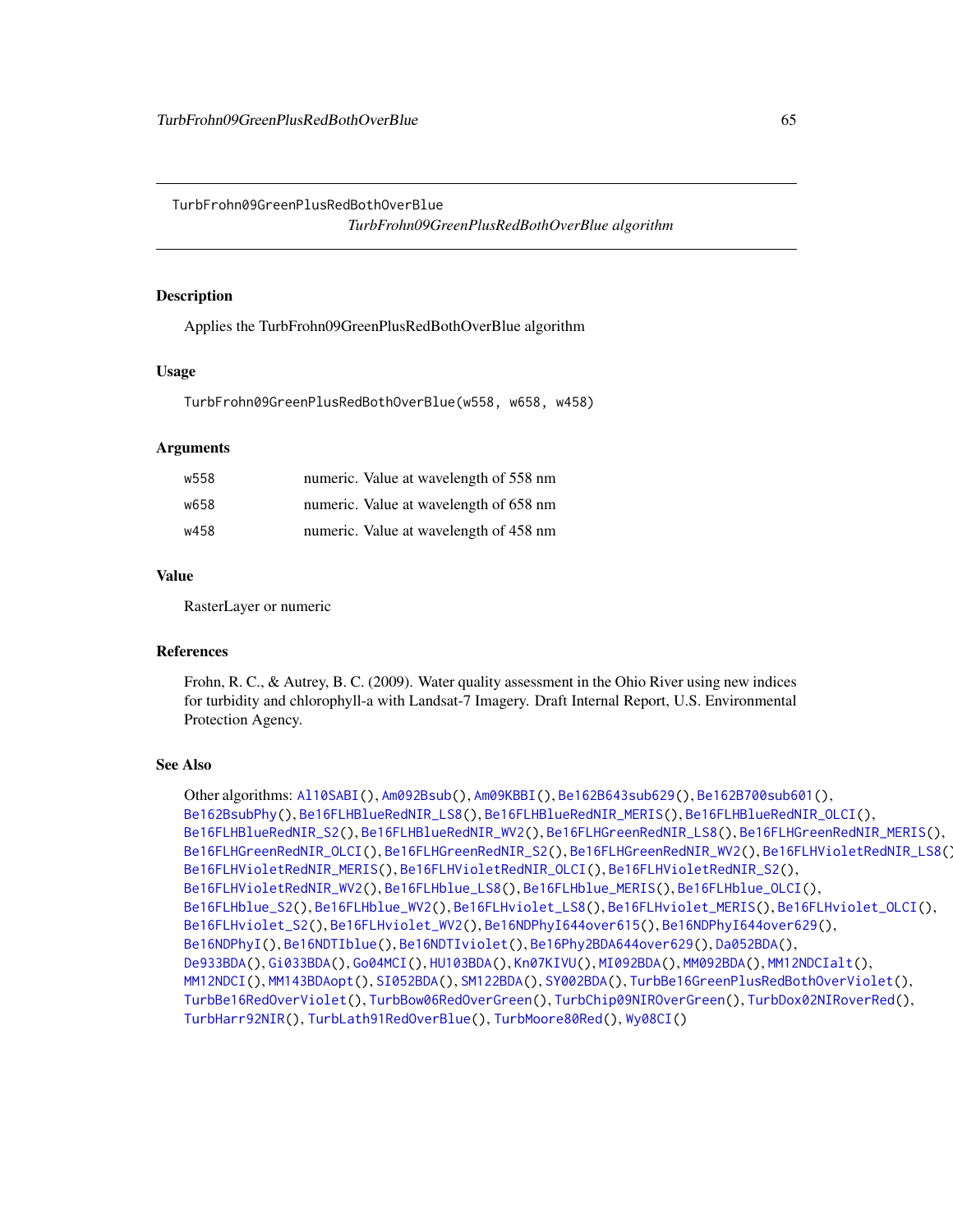<span id="page-65-1"></span><span id="page-65-0"></span>

Applies the TurbHarr92NIR algorithm

#### Usage

TurbHarr92NIR(w857)

#### Arguments

w857 numeric. Value at wavelength of 857 nm

#### Value

RasterLayer or numeric

# References

Schiebe F.R., Harrington J.A., Ritchie J.C. Remote-Sensing of Suspended Sediments—the Lake Chicot, Arkansas Project. Int. J. Remote Sens. 1992;13:1487–1509.

```
Other algorithms: Al10SABI(), Am092Bsub(), Am09KBBI(), Be162B643sub629(), Be162B700sub601(),
Be162BsubPhy(), Be16FLHBlueRedNIR_LS8(), Be16FLHBlueRedNIR_MERIS(), Be16FLHBlueRedNIR_OLCI(),
Be16FLHBlueRedNIR_S2(), Be16FLHBlueRedNIR_WV2(), Be16FLHGreenRedNIR_LS8(), Be16FLHGreenRedNIR_MERIS(),
Be16FLHGreenRedNIR_OLCI(), Be16FLHGreenRedNIR_S2(), Be16FLHGreenRedNIR_WV2(), Be16FLHVioletRedNIR_LS8(),
Be16FLHVioletRedNIR_MERIS(), Be16FLHVioletRedNIR_OLCI(), Be16FLHVioletRedNIR_S2(),
Be16FLHVioletRedNIR_WV2(), Be16FLHblue_LS8(), Be16FLHblue_MERIS(), Be16FLHblue_OLCI(),
Be16FLHblue_S2(), Be16FLHblue_WV2(), Be16FLHviolet_LS8(), Be16FLHviolet_MERIS(), Be16FLHviolet_OLCI(),
Be16FLHviolet_S2(), Be16FLHviolet_WV2(), Be16NDPhyI644over615(), Be16NDPhyI644over629(),
Be16NDPhyI(), Be16NDTIblue(), Be16NDTIviolet(), Be16Phy2BDA644over629(), Da052BDA(),
De933BDA(), Gi033BDA(), Go04MCI(), HU103BDA(), Kn07KIVU(), MI092BDA(), MM092BDA(), MM12NDCIalt(),
MM12NDCI(), MM143BDAopt(), SI052BDA(), SM122BDA(), SY002BDA(), TurbBe16GreenPlusRedBothOverViolet(),
TurbBe16RedOverViolet(), TurbBow06RedOverGreen(), TurbChip09NIROverGreen(), TurbDox02NIRoverRed(),
TurbFrohn09GreenPlusRedBothOverBlue(), TurbLath91RedOverBlue(), TurbMoore80Red(),
Wy08CI()
```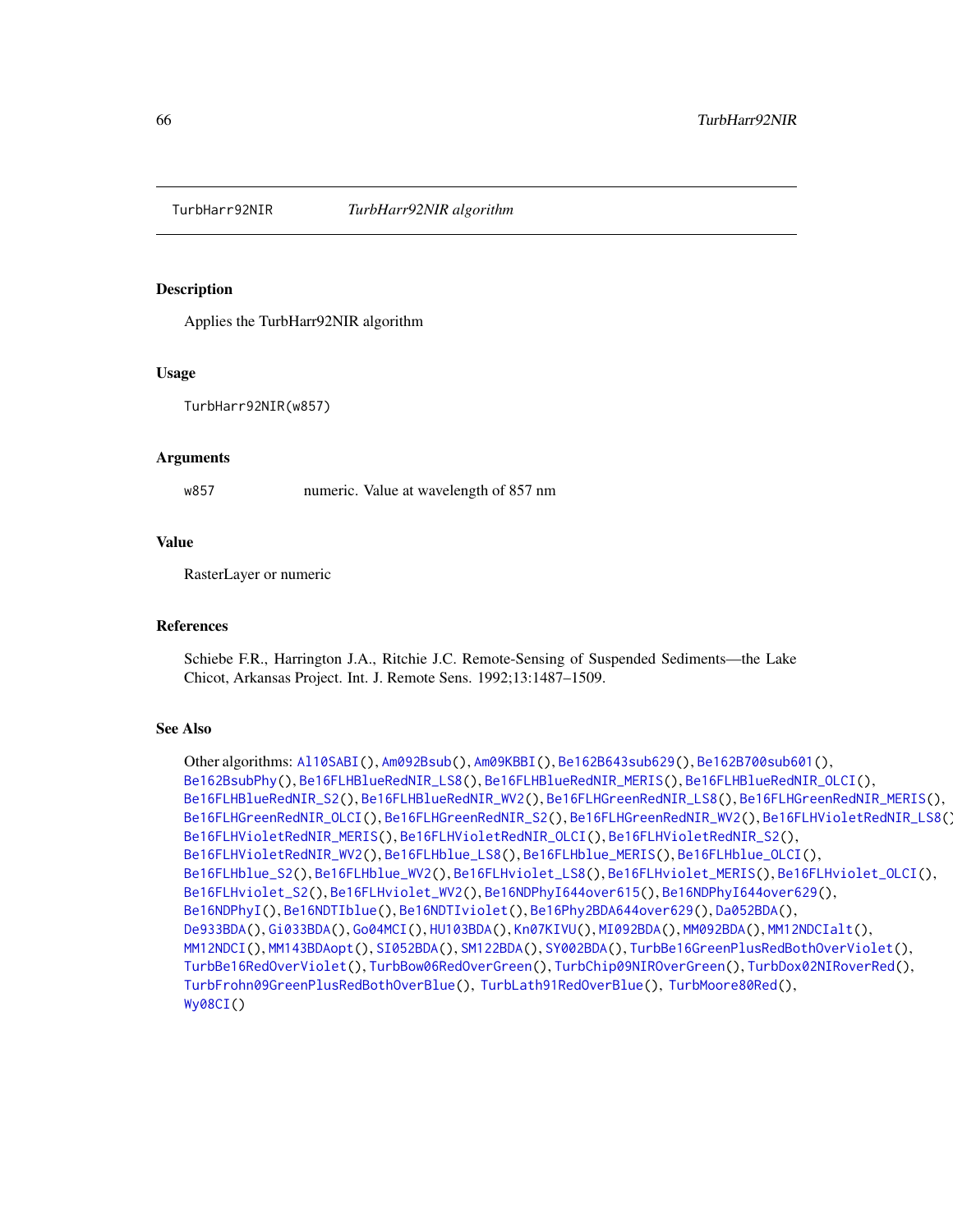<span id="page-66-1"></span><span id="page-66-0"></span>TurbLath91RedOverBlue *TurbLath91RedOverBlue algorithm*

# **Description**

Applies the TurbLath91RedOverBlue algorithm

# Usage

TurbLath91RedOverBlue(w658, w458)

# **Arguments**

| w658 | numeric. Value at wavelength of 658 nm |
|------|----------------------------------------|
| w458 | numeric. Value at wavelength of 458 nm |

# Value

RasterLayer or numeric

#### References

Lathrop, R. G., Jr., T. M. Lillesand, and B. S. Yandell, 1991. Testing the utility of simple multi-date Thematic Mapper calibration algorithms for monitoring turbid inland waters. International Journal of Remote Sensing

# See Also

Other algorithms: [Al10SABI\(](#page-2-0)), [Am092Bsub\(](#page-3-0)), [Am09KBBI\(](#page-4-0)), [Be162B643sub629\(](#page-5-0)), [Be162B700sub601\(](#page-6-0)), [Be162BsubPhy\(](#page-7-0)), [Be16FLHBlueRedNIR\\_LS8\(](#page-8-0)), [Be16FLHBlueRedNIR\\_MERIS\(](#page-9-0)), [Be16FLHBlueRedNIR\\_OLCI\(](#page-10-0)), [Be16FLHBlueRedNIR\\_S2\(](#page-11-0)), [Be16FLHBlueRedNIR\\_WV2\(](#page-12-0)), [Be16FLHGreenRedNIR\\_LS8\(](#page-18-0)), [Be16FLHGreenRedNIR\\_MERIS\(](#page-19-0)), [Be16FLHGreenRedNIR\\_OLCI\(](#page-20-0)), [Be16FLHGreenRedNIR\\_S2\(](#page-21-0)), [Be16FLHGreenRedNIR\\_WV2\(](#page-22-0)), [Be16FLHVioletRedNIR\\_LS8\(](#page-23-0)), [Be16FLHVioletRedNIR\\_MERIS\(](#page-24-0)), [Be16FLHVioletRedNIR\\_OLCI\(](#page-25-0)), [Be16FLHVioletRedNIR\\_S2\(](#page-26-0)), [Be16FLHVioletRedNIR\\_WV2\(](#page-27-0)), [Be16FLHblue\\_LS8\(](#page-13-0)), [Be16FLHblue\\_MERIS\(](#page-14-0)), [Be16FLHblue\\_OLCI\(](#page-15-0)), [Be16FLHblue\\_S2\(](#page-16-0)), [Be16FLHblue\\_WV2\(](#page-17-0)), [Be16FLHviolet\\_LS8\(](#page-28-0)), [Be16FLHviolet\\_MERIS\(](#page-29-0)), [Be16FLHviolet\\_OLCI\(](#page-30-0)), [Be16FLHviolet\\_S2\(](#page-31-0)), [Be16FLHviolet\\_WV2\(](#page-32-0)), [Be16NDPhyI644over615\(](#page-34-0)), [Be16NDPhyI644over629\(](#page-35-0)), [Be16NDPhyI\(](#page-33-0)), [Be16NDTIblue\(](#page-36-0)), [Be16NDTIviolet\(](#page-37-0)), [Be16Phy2BDA644over629\(](#page-38-0)), [Da052BDA\(](#page-39-0)), [De933BDA\(](#page-40-0)), [Gi033BDA\(](#page-45-0)), [Go04MCI\(](#page-46-0)), [HU103BDA\(](#page-47-0)), [Kn07KIVU\(](#page-48-0)), [MI092BDA\(](#page-51-0)), [MM092BDA\(](#page-52-0)), [MM12NDCIalt\(](#page-54-0)), [MM12NDCI\(](#page-53-0)), [MM143BDAopt\(](#page-55-0)), [SI052BDA\(](#page-56-0)), [SM122BDA\(](#page-57-0)), [SY002BDA\(](#page-58-0)), [TurbBe16GreenPlusRedBothOverViolet\(](#page-59-0)), [TurbBe16RedOverViolet\(](#page-60-0)), [TurbBow06RedOverGreen\(](#page-61-0)), [TurbChip09NIROverGreen\(](#page-62-0)), [TurbDox02NIRoverRed\(](#page-63-0)), [TurbFrohn09GreenPlusRedBothOverBlue\(](#page-64-0)), [TurbHarr92NIR\(](#page-65-0)), [TurbMoore80Red\(](#page-67-0)), [Wy08CI\(](#page-69-0))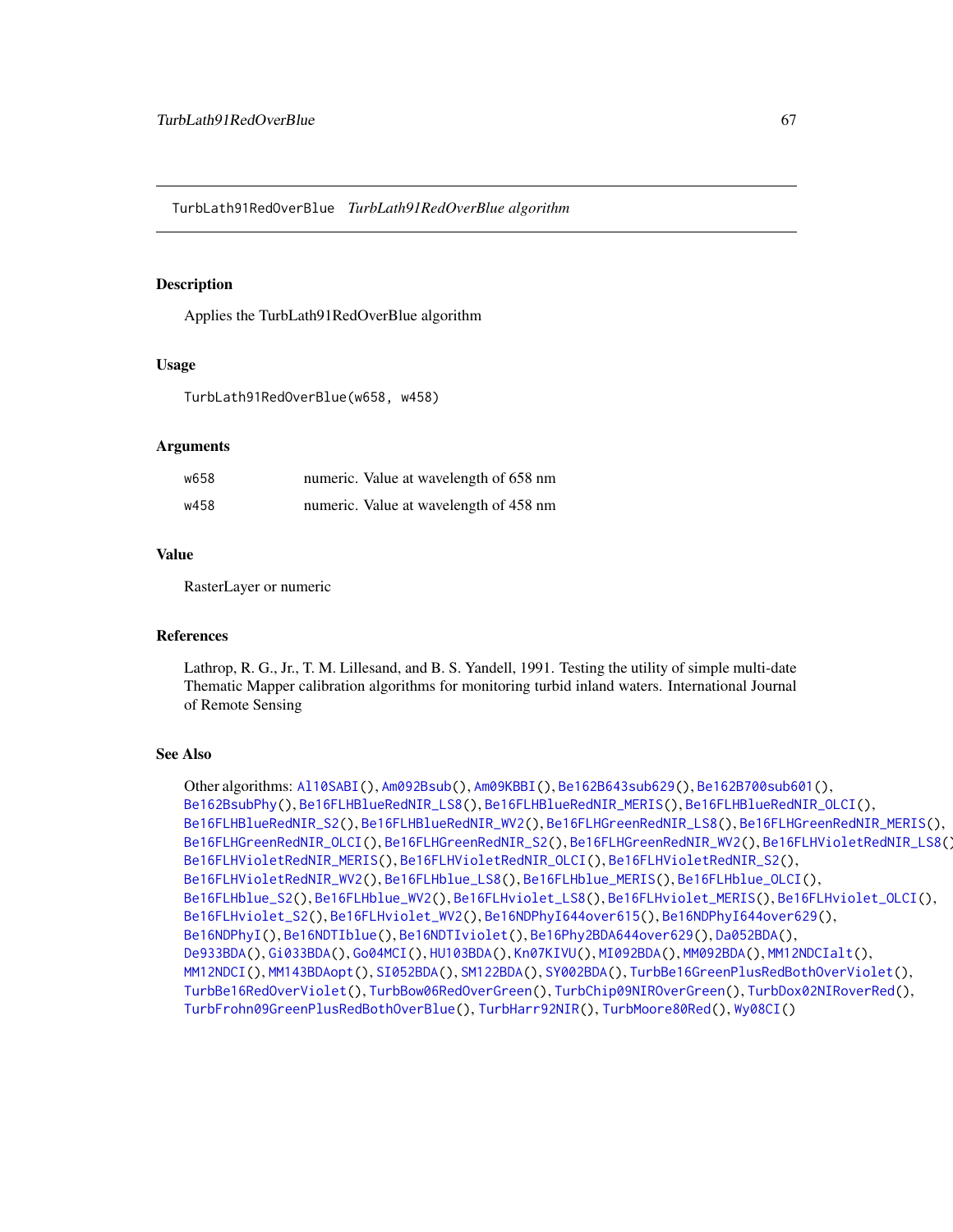<span id="page-67-1"></span><span id="page-67-0"></span>

Applies the TurbMoore80Red algorithm

# Usage

TurbMoore80Red(w658)

#### Arguments

w658 numeric. Value at wavelength of 658 nm

# Value

RasterLayer or numeric

# **References**

Moore, G.K., Satellite remote sensing of water turbidity, Hydrological Sciences, 1980, 25, 4, 407- 422.

```
Other algorithms: Al10SABI(), Am092Bsub(), Am09KBBI(), Be162B643sub629(), Be162B700sub601(),
Be162BsubPhy(), Be16FLHBlueRedNIR_LS8(), Be16FLHBlueRedNIR_MERIS(), Be16FLHBlueRedNIR_OLCI(),
Be16FLHBlueRedNIR_S2(), Be16FLHBlueRedNIR_WV2(), Be16FLHGreenRedNIR_LS8(), Be16FLHGreenRedNIR_MERIS(),
Be16FLHGreenRedNIR_OLCI(), Be16FLHGreenRedNIR_S2(), Be16FLHGreenRedNIR_WV2(), Be16FLHVioletRedNIR_LS8(),
Be16FLHVioletRedNIR_MERIS(), Be16FLHVioletRedNIR_OLCI(), Be16FLHVioletRedNIR_S2(),
Be16FLHVioletRedNIR_WV2(), Be16FLHblue_LS8(), Be16FLHblue_MERIS(), Be16FLHblue_OLCI(),
Be16FLHblue_S2(), Be16FLHblue_WV2(), Be16FLHviolet_LS8(), Be16FLHviolet_MERIS(), Be16FLHviolet_OLCI(),
Be16FLHviolet_S2(), Be16FLHviolet_WV2(), Be16NDPhyI644over615(), Be16NDPhyI644over629(),
Be16NDPhyI(), Be16NDTIblue(), Be16NDTIviolet(), Be16Phy2BDA644over629(), Da052BDA(),
De933BDA(), Gi033BDA(), Go04MCI(), HU103BDA(), Kn07KIVU(), MI092BDA(), MM092BDA(), MM12NDCIalt(),
MM12NDCI(), MM143BDAopt(), SI052BDA(), SM122BDA(), SY002BDA(), TurbBe16GreenPlusRedBothOverViolet(),
TurbBe16RedOverViolet(), TurbBow06RedOverGreen(), TurbChip09NIROverGreen(), TurbDox02NIRoverRed(),
TurbFrohn09GreenPlusRedBothOverBlue(), TurbHarr92NIR(), TurbLath91RedOverBlue(), Wy08CI()
```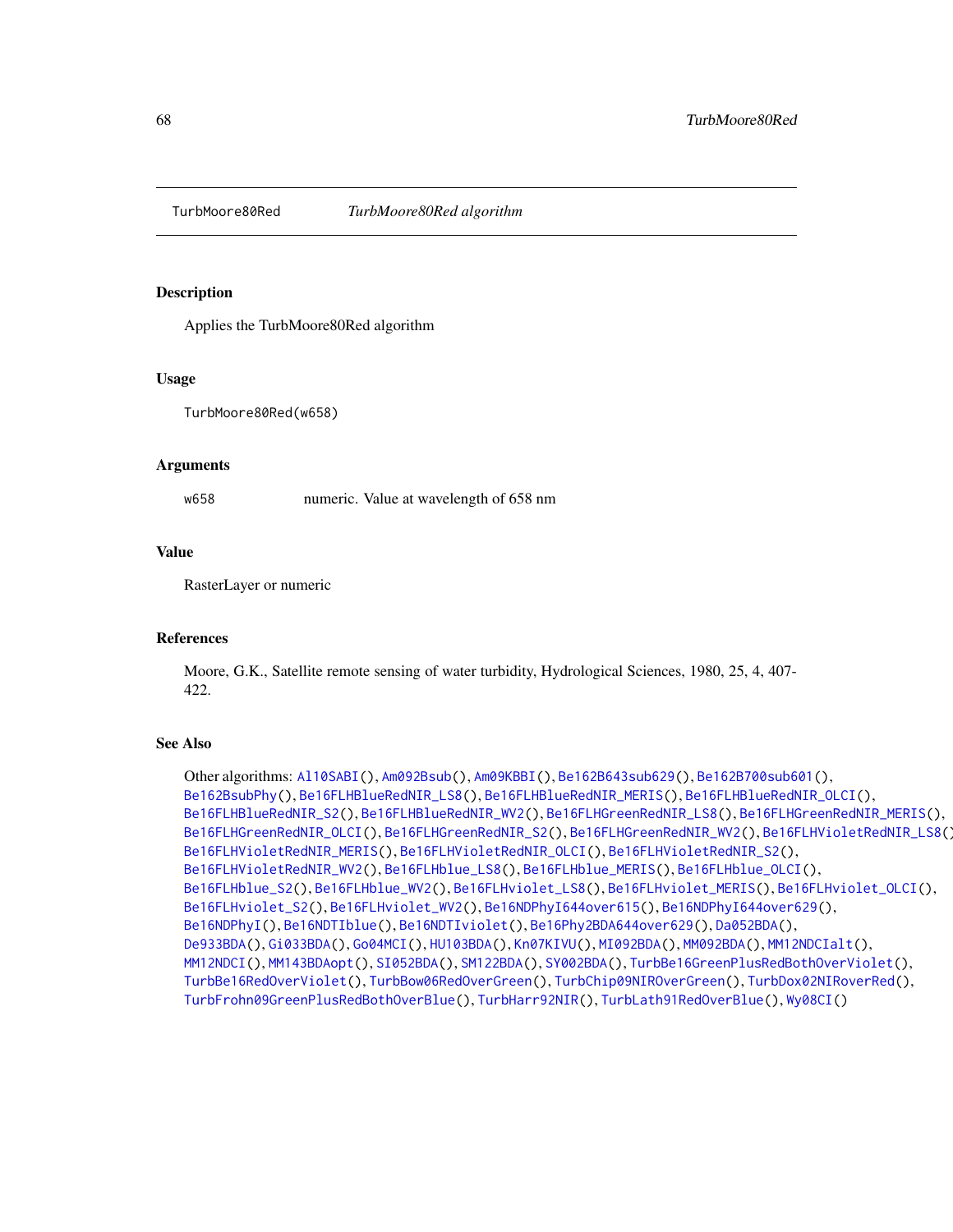<span id="page-68-0"></span>wq\_algorithms *wq\_algorithms database*

# Description

A dataset containing the information about the water quality algorithms

# Usage

wq\_algorithms

# Format

A tibble with 91 rows and 4 variables:

- name: algorithm name
- funs: algorithm function
- satellite: satellite/instrument name ("worldview2", "sentinel2", "landsat8", "modis", or "meris")
- bands: list of the bands used from the given satellite/instrument

wq\_calc *Water quality calculation*

# Description

Calculates a set of water quality indices

# Usage

wq\_calc(raster\_stack, alg = "all", sat, ...)

# Arguments

| Name (e.g. $Am\Theta KBBI$ ) or type of the algorithm ("chlorophyll", "phycocyanin",<br>alg<br>"turbidity") or "all"<br>Name of the satellite or instrument ("worldview2", "sentinel2", "landsat8", "modis",<br>sat |  |
|---------------------------------------------------------------------------------------------------------------------------------------------------------------------------------------------------------------------|--|
|                                                                                                                                                                                                                     |  |
| "meris", or "OLCI")                                                                                                                                                                                                 |  |
| Other arguments passed on to stack()<br>.                                                                                                                                                                           |  |

# Value

RasterLayer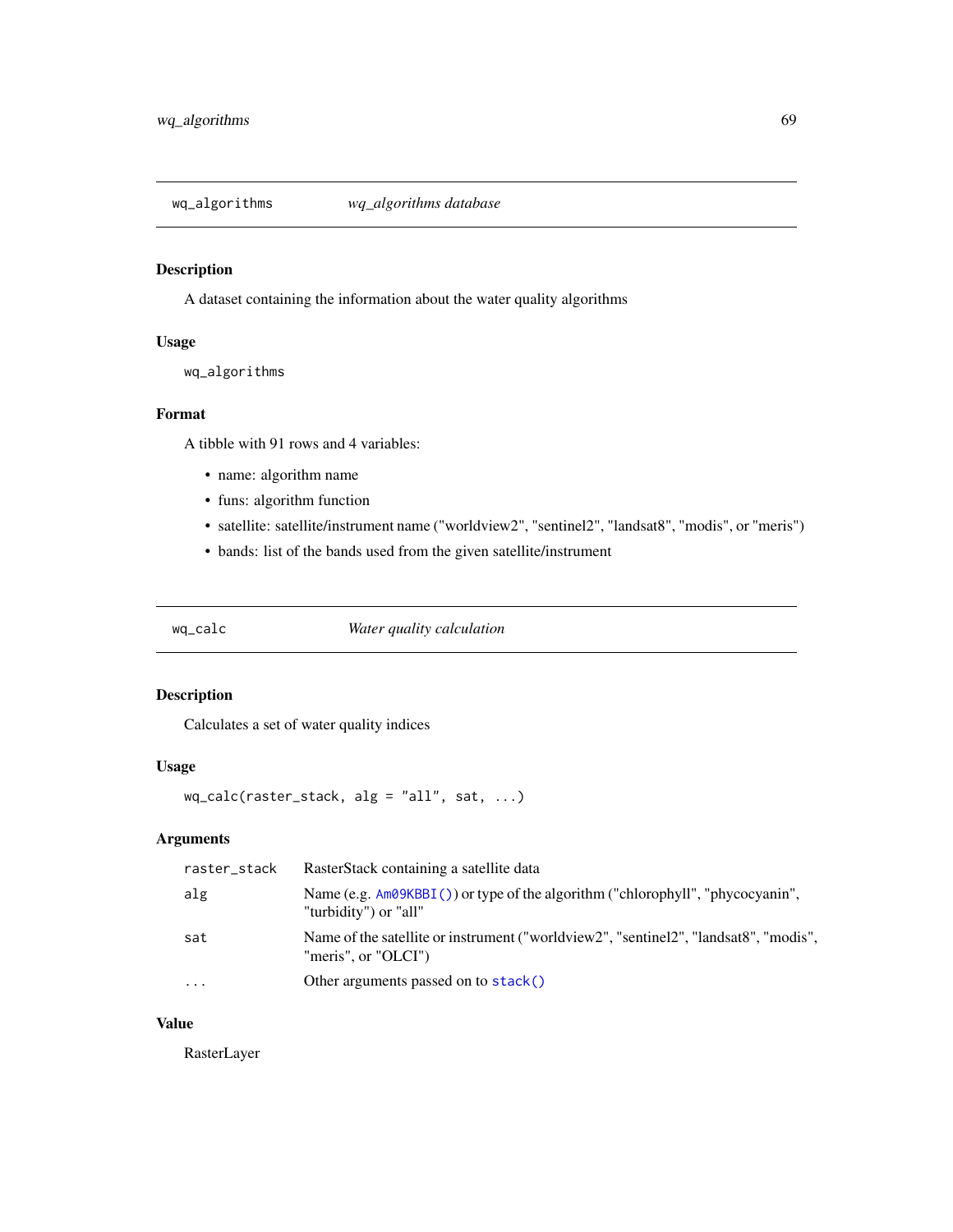# Examples

library(raster)

```
# sentinel2 example
s2 = stack(system.file("raster/S2_Harsha.tif", package = "waterquality"))
s2_Al10SABI = wq_calc(s2, alg = "Al10SABI", sat = "sentinel2")
s2_two_alg = wq_calc(s2, alg = c("TurbChip09NIROverGreen", "Am092Bsub"), sat = "sentinel2")
## Not run: (
s2_wq = wq_{calc}(s2, alg = "all", sat = "sentinel2")# landsat8 example
l8 = stack(system.file("raster/L8_Taylorsville.tif", package = "waterquality"))
18_{\text{wq}} = \text{wq}_\text{calc}(s2, \text{ alg} = \text{"all", sat} = \text{"landsat8"}\lambda## End(Not run)
```
Wy08CI *Wy08CI algorithm*

# Description

Applies the Wy08CI algorithm

#### Usage

Wy08CI(w681, w665, w709)

#### Arguments

| w681 | numeric. Value at wavelength of 681 nm |
|------|----------------------------------------|
| w665 | numeric. Value at wavelength of 665 nm |
| w709 | numeric. Value at wavelength of 709 nm |

# Value

RasterLayer or numeric

# References

Wynne, T. T., Stumpf, R. P., Tomlinson, M. C., Warner, R. A., Tester, P. A., Dyble, J.; Relating spectral shape to cyanobacterial blooms in the Laurentian Great Lakes. Int. J. Remote Sens., 2008, 29, 3665–3672.

<span id="page-69-1"></span>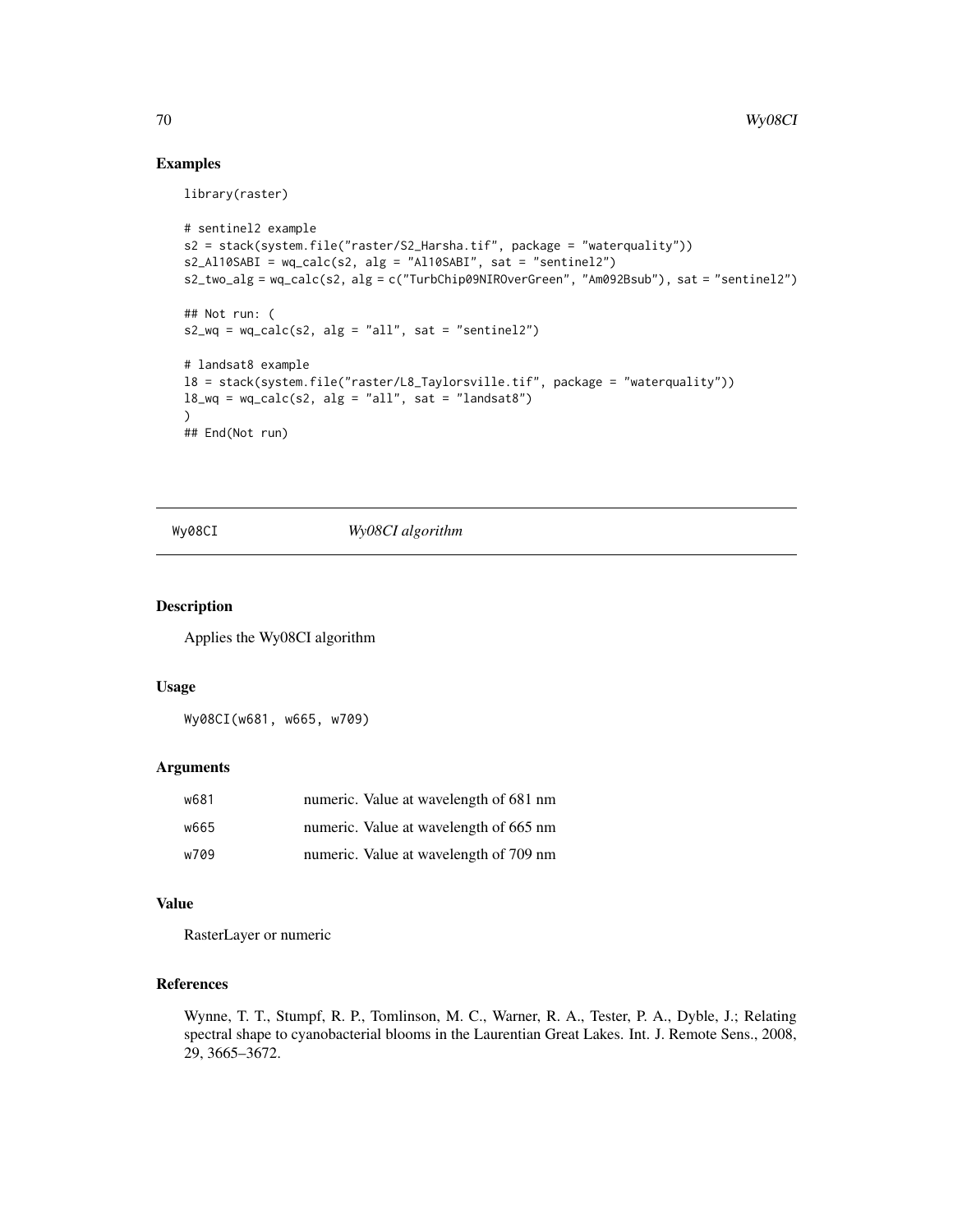# <span id="page-70-0"></span>Wy08CI 71

# See Also

Other algorithms: [Al10SABI\(](#page-2-0)), [Am092Bsub\(](#page-3-0)), [Am09KBBI\(](#page-4-0)), [Be162B643sub629\(](#page-5-0)), [Be162B700sub601\(](#page-6-0)), [Be162BsubPhy\(](#page-7-0)), [Be16FLHBlueRedNIR\\_LS8\(](#page-8-0)), [Be16FLHBlueRedNIR\\_MERIS\(](#page-9-0)), [Be16FLHBlueRedNIR\\_OLCI\(](#page-10-0)), [Be16FLHBlueRedNIR\\_S2\(](#page-11-0)), [Be16FLHBlueRedNIR\\_WV2\(](#page-12-0)), [Be16FLHGreenRedNIR\\_LS8\(](#page-18-0)), [Be16FLHGreenRedNIR\\_MERIS\(](#page-19-0)), [Be16FLHGreenRedNIR\\_OLCI\(](#page-20-0)), [Be16FLHGreenRedNIR\\_S2\(](#page-21-0)), [Be16FLHGreenRedNIR\\_WV2\(](#page-22-0)), [Be16FLHVioletRedNIR\\_LS8\(](#page-23-0)), [Be16FLHVioletRedNIR\\_MERIS\(](#page-24-0)), [Be16FLHVioletRedNIR\\_OLCI\(](#page-25-0)), [Be16FLHVioletRedNIR\\_S2\(](#page-26-0)), [Be16FLHVioletRedNIR\\_WV2\(](#page-27-0)), [Be16FLHblue\\_LS8\(](#page-13-0)), [Be16FLHblue\\_MERIS\(](#page-14-0)), [Be16FLHblue\\_OLCI\(](#page-15-0)), [Be16FLHblue\\_S2\(](#page-16-0)), [Be16FLHblue\\_WV2\(](#page-17-0)), [Be16FLHviolet\\_LS8\(](#page-28-0)), [Be16FLHviolet\\_MERIS\(](#page-29-0)), [Be16FLHviolet\\_OLCI\(](#page-30-0)), [Be16FLHviolet\\_S2\(](#page-31-0)), [Be16FLHviolet\\_WV2\(](#page-32-0)), [Be16NDPhyI644over615\(](#page-34-0)), [Be16NDPhyI644over629\(](#page-35-0)), [Be16NDPhyI\(](#page-33-0)), [Be16NDTIblue\(](#page-36-0)), [Be16NDTIviolet\(](#page-37-0)), [Be16Phy2BDA644over629\(](#page-38-0)), [Da052BDA\(](#page-39-0)), [De933BDA\(](#page-40-0)), [Gi033BDA\(](#page-45-0)), [Go04MCI\(](#page-46-0)), [HU103BDA\(](#page-47-0)), [Kn07KIVU\(](#page-48-0)), [MI092BDA\(](#page-51-0)), [MM092BDA\(](#page-52-0)), [MM12NDCIalt\(](#page-54-0)), [MM12NDCI\(](#page-53-0)), [MM143BDAopt\(](#page-55-0)), [SI052BDA\(](#page-56-0)), [SM122BDA\(](#page-57-0)), [SY002BDA\(](#page-58-0)), [TurbBe16GreenPlusRedBothOverViolet\(](#page-59-0)), [TurbBe16RedOverViolet\(](#page-60-0)), [TurbBow06RedOverGreen\(](#page-61-0)), [TurbChip09NIROverGreen\(](#page-62-0)), [TurbDox02NIRoverRed\(](#page-63-0)), [TurbFrohn09GreenPlusRedBothOverBlue\(](#page-64-0)), [TurbHarr92NIR\(](#page-65-0)), [TurbLath91RedOverBlue\(](#page-66-0)), [TurbMoore80Red\(](#page-67-0))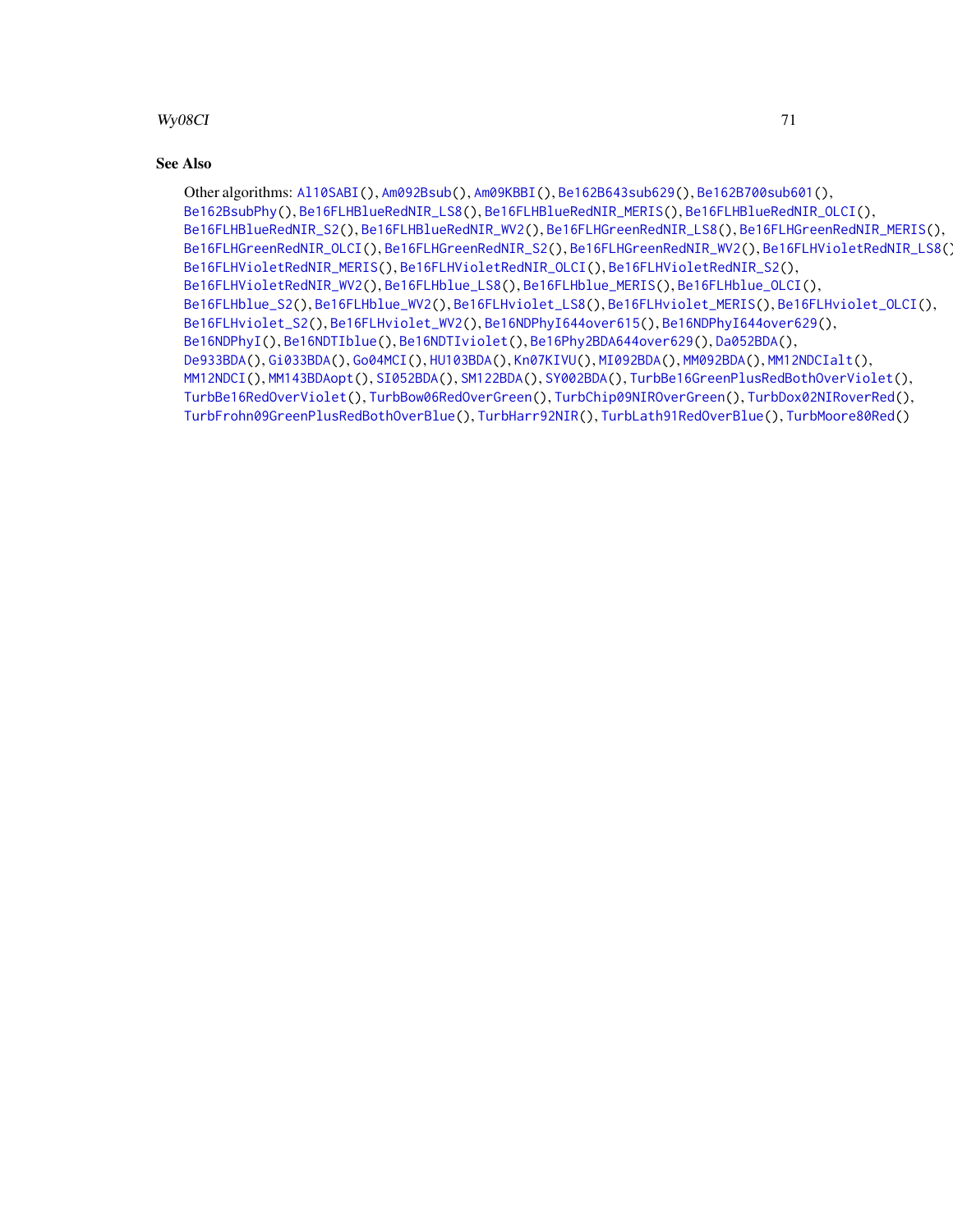# Index

∗ Map\_WQ models Map\_WQ\_basemap, [50](#page-49-1) Map\_WQ\_raster, [51](#page-50-1) ∗ algorithms Al10SABI, [3](#page-2-1) Am092Bsub, [4](#page-3-1) Am09KBBI, [5](#page-4-1) Be162B643sub629, [6](#page-5-1) Be162B700sub601, [7](#page-6-1) Be162BsubPhy, [8](#page-7-1) Be16FLHblue\_LS8, [14](#page-13-1) Be16FLHblue\_MERIS, [15](#page-14-1) Be16FLHblue\_OLCI, [16](#page-15-1) Be16FLHblue\_S2, [17](#page-16-1) Be16FLHblue\_WV2, [18](#page-17-1) Be16FLHBlueRedNIR\_LS8, [9](#page-8-1) Be16FLHBlueRedNIR\_MERIS, [10](#page-9-1) Be16FLHBlueRedNIR\_OLCI, [11](#page-10-1) Be16FLHBlueRedNIR\_S2, [12](#page-11-1) Be16FLHBlueRedNIR\_WV2, [13](#page-12-1) Be16FLHGreenRedNIR\_LS8, [19](#page-18-1) Be16FLHGreenRedNIR\_MERIS, [20](#page-19-1) Be16FLHGreenRedNIR\_OLCI, [21](#page-20-1) Be16FLHGreenRedNIR\_S2, [22](#page-21-1) Be16FLHGreenRedNIR\_WV2, [23](#page-22-1) Be16FLHviolet\_LS8, [29](#page-28-1) Be16FLHviolet\_MERIS, [30](#page-29-1) Be16FLHviolet\_OLCI, [31](#page-30-1) Be16FLHviolet\_S2, [32](#page-31-1) Be16FLHviolet\_WV2, [33](#page-32-1) Be16FLHVioletRedNIR\_LS8, [24](#page-23-1) Be16FLHVioletRedNIR\_MERIS, [25](#page-24-1) Be16FLHVioletRedNIR\_OLCI, [26](#page-25-1) Be16FLHVioletRedNIR\_S2, [27](#page-26-1) Be16FLHVioletRedNIR\_WV2, [28](#page-27-1) Be16NDPhyI, [34](#page-33-1) Be16NDPhyI644over615, [35](#page-34-1) Be16NDPhyI644over629, [36](#page-35-1) Be16NDTIblue, [37](#page-36-1)

Be16NDTIviolet, [38](#page-37-1) Be16Phy2BDA644over629, [39](#page-38-1) Da052BDA, [40](#page-39-1) De933BDA, [41](#page-40-1) Gi033BDA, [46](#page-45-1) Go04MCI, [47](#page-46-1) HU103BDA, [48](#page-47-1) Kn07KIVU, [49](#page-48-1) MI092BDA, [52](#page-51-1) MM092BDA, [53](#page-52-1) MM12NDCI, [54](#page-53-1) MM12NDCIalt, [55](#page-54-1) MM143BDAopt, [56](#page-55-1) SI052BDA, [57](#page-56-1) SM122BDA, [58](#page-57-1) SY002BDA, [59](#page-58-1) TurbBe16GreenPlusRedBothOverViolet, [60](#page-59-1) TurbBe16RedOverViolet, [61](#page-60-1) TurbBow06RedOverGreen, [62](#page-61-1) TurbChip09NIROverGreen, [63](#page-62-1) TurbDox02NIRoverRed, [64](#page-63-1) TurbFrohn09GreenPlusRedBothOverBlue, [65](#page-64-1) TurbHarr92NIR, [66](#page-65-1) TurbLath91RedOverBlue, [67](#page-66-1) TurbMoore80Red, [68](#page-67-1) Wy08CI, [70](#page-69-1) ∗ datasets wq\_algorithms, [69](#page-68-0) ∗ extract\_lm extract\_lm, [42](#page-41-1) extract\_lm\_cv, [43](#page-42-1) extract\_lm\_cv\_all, [44](#page-43-1) extract\_lm\_cv\_multi, [45](#page-44-1) Al10SABI, [3,](#page-2-1) *[5](#page-4-1)[–42](#page-41-1)*, *[47](#page-46-1)[–50](#page-49-1)*, *[52](#page-51-1)[–68](#page-67-1)*, *[71](#page-70-0)* Am092Bsub, *[4](#page-3-1)*, [4,](#page-3-1) *[6](#page-5-1)[–42](#page-41-1)*, *[47](#page-46-1)[–50](#page-49-1)*, *[52](#page-51-1)[–68](#page-67-1)*, *[71](#page-70-0)* Am09KBBI, *[4,](#page-3-1) [5](#page-4-1)*, [5,](#page-4-1) *[7](#page-6-1)[–42](#page-41-1)*, *[47](#page-46-1)[–50](#page-49-1)*, *[52](#page-51-1)[–68](#page-67-1)*, *[71](#page-70-0)*

Am09KBBI(), *[69](#page-68-0)*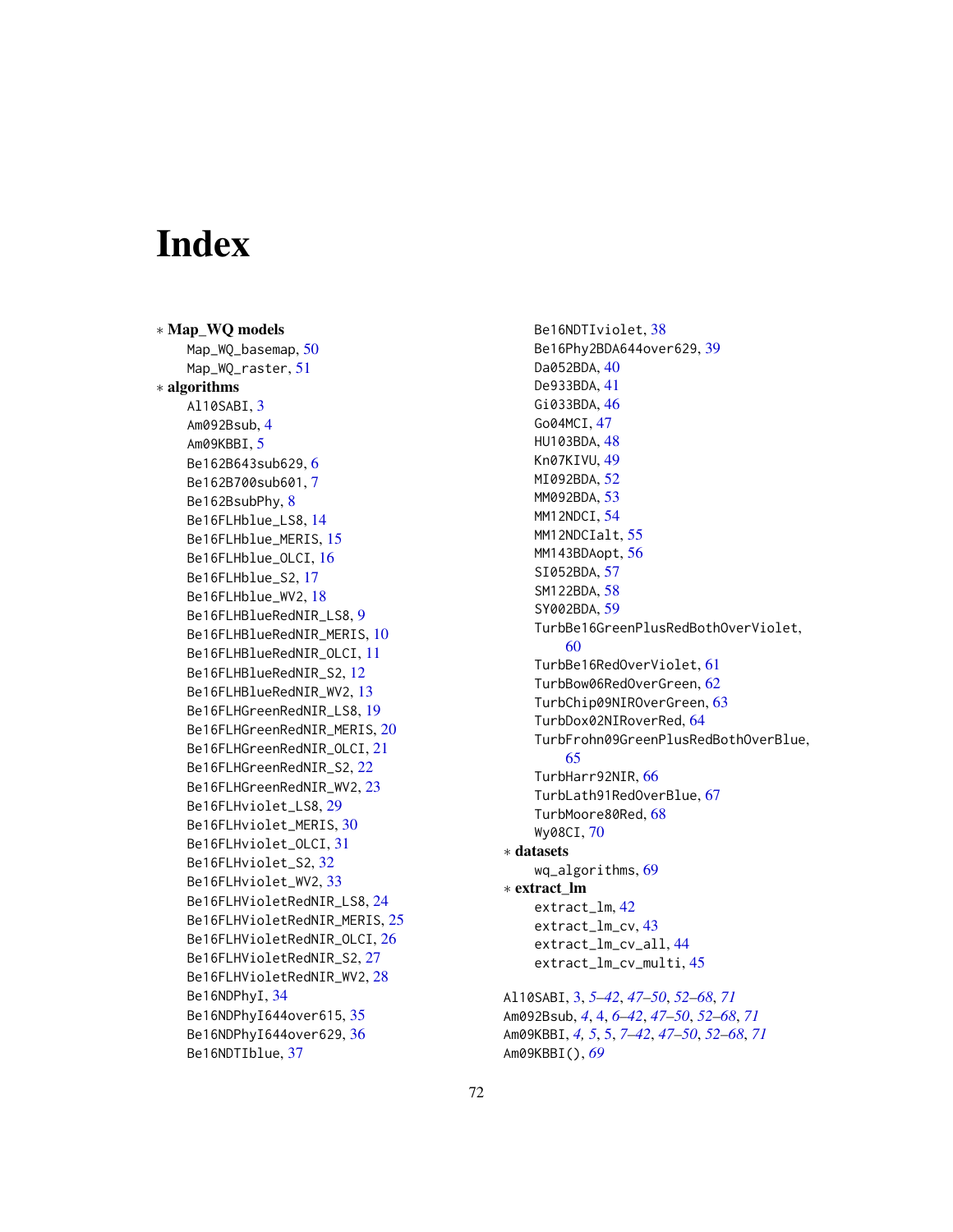## $I<sub>N</sub>$   $I<sub>3</sub>$   $I<sub>3</sub>$   $I<sub>4</sub>$   $I<sub>5</sub>$   $I<sub>6</sub>$   $I<sub>7</sub>$   $I<sub>8</sub>$   $I<sub>9</sub>$   $I<sub>9</sub>$   $I<sub>9</sub>$   $I<sub>9</sub>$   $I<sub>9</sub>$   $I<sub>9</sub>$   $I<sub>9</sub>$   $I<sub>9</sub>$   $I<sub>9</sub>$   $I<sub>9</sub>$   $I<sub>9</sub>$   $I<sub>9</sub>$   $I$

Be162B643sub629, *[4](#page-3-0)[–6](#page-5-0)*, [6,](#page-5-0) *[8–](#page-7-0)[42](#page-41-0)*, *[47–](#page-46-0)[50](#page-49-0)*, *[52](#page-51-0)[–68](#page-67-0)*, *[71](#page-70-0)* Be162B700sub601, *[4](#page-3-0)[–7](#page-6-0)*, [7,](#page-6-0) *[9–](#page-8-0)[42](#page-41-0)*, *[47–](#page-46-0)[50](#page-49-0)*, *[52](#page-51-0)[–68](#page-67-0)*, *[71](#page-70-0)* Be162BsubPhy, *[4](#page-3-0)[–8](#page-7-0)*, [8,](#page-7-0) *[10–](#page-9-0)[42](#page-41-0)*, *[47–](#page-46-0)[50](#page-49-0)*, *[52–](#page-51-0)[68](#page-67-0)*, *[71](#page-70-0)* Be16FLHblue\_LS8, *[4](#page-3-0)[–14](#page-13-0)*, [14,](#page-13-0) *[16–](#page-15-0)[42](#page-41-0)*, *[47–](#page-46-0)[50](#page-49-0)*, *[52](#page-51-0)[–68](#page-67-0)*, *[71](#page-70-0)* Be16FLHblue\_MERIS, *[4–](#page-3-0)[15](#page-14-0)*, [15,](#page-14-0) *[17–](#page-16-0)[42](#page-41-0)*, *[47–](#page-46-0)[50](#page-49-0)*, *[52](#page-51-0)[–68](#page-67-0)*, *[71](#page-70-0)* Be16FLHblue\_OLCI, *[4](#page-3-0)[–16](#page-15-0)*, [16,](#page-15-0) *[18–](#page-17-0)[42](#page-41-0)*, *[47–](#page-46-0)[50](#page-49-0)*, *[52](#page-51-0)[–68](#page-67-0)*, *[71](#page-70-0)* Be16FLHblue\_S2, *[4](#page-3-0)[–17](#page-16-0)*, [17,](#page-16-0) *[19–](#page-18-0)[42](#page-41-0)*, *[47–](#page-46-0)[50](#page-49-0)*, *[52](#page-51-0)[–68](#page-67-0)*, *[71](#page-70-0)* Be16FLHblue\_WV2, *[4](#page-3-0)[–18](#page-17-0)*, [18,](#page-17-0) *[20–](#page-19-0)[42](#page-41-0)*, *[47–](#page-46-0)[50](#page-49-0)*, *[52](#page-51-0)[–68](#page-67-0)*, *[71](#page-70-0)* Be16FLHBlueRedNIR\_LS8, *[4–](#page-3-0)[9](#page-8-0)*, [9,](#page-8-0) *[11–](#page-10-0)[42](#page-41-0)*, *[47](#page-46-0)[–50](#page-49-0)*, *[52](#page-51-0)[–68](#page-67-0)*, *[71](#page-70-0)* Be16FLHBlueRedNIR\_MERIS, *[4–](#page-3-0)[10](#page-9-0)*, [10,](#page-9-0) *[12–](#page-11-0)[42](#page-41-0)*, *[47](#page-46-0)[–50](#page-49-0)*, *[52](#page-51-0)[–68](#page-67-0)*, *[71](#page-70-0)* Be16FLHBlueRedNIR\_OLCI, *[4–](#page-3-0)[11](#page-10-0)*, [11,](#page-10-0) *[13–](#page-12-0)[42](#page-41-0)*, *[47](#page-46-0)[–50](#page-49-0)*, *[52](#page-51-0)[–68](#page-67-0)*, *[71](#page-70-0)* Be16FLHBlueRedNIR\_S2, *[4–](#page-3-0)[12](#page-11-0)*, [12,](#page-11-0) *[14–](#page-13-0)[42](#page-41-0)*, *[47](#page-46-0)[–50](#page-49-0)*, *[52](#page-51-0)[–68](#page-67-0)*, *[71](#page-70-0)* Be16FLHBlueRedNIR\_WV2, *[4–](#page-3-0)[13](#page-12-0)*, [13,](#page-12-0) *[15–](#page-14-0)[42](#page-41-0)*, *[47](#page-46-0)[–50](#page-49-0)*, *[52](#page-51-0)[–68](#page-67-0)*, *[71](#page-70-0)* Be16FLHGreenRedNIR\_LS8, *[4–](#page-3-0)[19](#page-18-0)*, [19,](#page-18-0) *[21–](#page-20-0)[42](#page-41-0)*, *[47](#page-46-0)[–50](#page-49-0)*, *[52](#page-51-0)[–68](#page-67-0)*, *[71](#page-70-0)* Be16FLHGreenRedNIR\_MERIS, *[4–](#page-3-0)[20](#page-19-0)*, [20,](#page-19-0) *[22](#page-21-0)[–42](#page-41-0)*, *[47](#page-46-0)[–50](#page-49-0)*, *[52–](#page-51-0)[68](#page-67-0)*, *[71](#page-70-0)* Be16FLHGreenRedNIR\_OLCI, *[4–](#page-3-0)[21](#page-20-0)*, [21,](#page-20-0) *[23–](#page-22-0)[42](#page-41-0)*, *[47](#page-46-0)[–50](#page-49-0)*, *[52](#page-51-0)[–68](#page-67-0)*, *[71](#page-70-0)* Be16FLHGreenRedNIR\_S2, *[4–](#page-3-0)[22](#page-21-0)*, [22,](#page-21-0) *[24–](#page-23-0)[42](#page-41-0)*, *[47](#page-46-0)[–50](#page-49-0)*, *[52](#page-51-0)[–68](#page-67-0)*, *[71](#page-70-0)* Be16FLHGreenRedNIR\_WV2, *[4–](#page-3-0)[23](#page-22-0)*, [23,](#page-22-0) *[25–](#page-24-0)[42](#page-41-0)*, *[47](#page-46-0)[–50](#page-49-0)*, *[52](#page-51-0)[–68](#page-67-0)*, *[71](#page-70-0)* Be16FLHviolet\_LS8, *[4–](#page-3-0)[29](#page-28-0)*, [29,](#page-28-0) *[31–](#page-30-0)[42](#page-41-0)*, *[47–](#page-46-0)[50](#page-49-0)*, *[52](#page-51-0)[–68](#page-67-0)*, *[71](#page-70-0)* Be16FLHviolet\_MERIS, *[4–](#page-3-0)[30](#page-29-0)*, [30,](#page-29-0) *[32–](#page-31-0)[42](#page-41-0)*, *[47](#page-46-0)[–50](#page-49-0)*, *[52](#page-51-0)[–68](#page-67-0)*, *[71](#page-70-0)* Be16FLHviolet\_OLCI, *[4–](#page-3-0)[31](#page-30-0)*, [31,](#page-30-0) *[33–](#page-32-0)[42](#page-41-0)*, *[47](#page-46-0)[–50](#page-49-0)*, *[52](#page-51-0)[–68](#page-67-0)*, *[71](#page-70-0)* Be16FLHviolet\_S2, *[4](#page-3-0)[–32](#page-31-0)*, [32,](#page-31-0) *[34–](#page-33-0)[42](#page-41-0)*, *[47–](#page-46-0)[50](#page-49-0)*, *[52](#page-51-0)[–68](#page-67-0)*, *[71](#page-70-0)* Be16FLHviolet\_WV2, *[4–](#page-3-0)[33](#page-32-0)*, [33,](#page-32-0) *[35–](#page-34-0)[42](#page-41-0)*, *[47–](#page-46-0)[50](#page-49-0)*, *[52](#page-51-0)[–68](#page-67-0)*, *[71](#page-70-0)* Be16FLHVioletRedNIR\_LS8, *[4–](#page-3-0)[24](#page-23-0)*, [24,](#page-23-0) *[26–](#page-25-0)[42](#page-41-0)*, *[47](#page-46-0)[–50](#page-49-0)*, *[52](#page-51-0)[–68](#page-67-0)*, *[71](#page-70-0)*

Be16FLHVioletRedNIR\_MERIS, *[4](#page-3-0)[–25](#page-24-0)*, [25,](#page-24-0) *[27](#page-26-0)[–42](#page-41-0)*, *[47](#page-46-0)[–50](#page-49-0)*, *[52](#page-51-0)[–68](#page-67-0)*, *[71](#page-70-0)* Be16FLHVioletRedNIR\_OLCI, *[4](#page-3-0)[–26](#page-25-0)*, [26,](#page-25-0) *[28](#page-27-0)[–42](#page-41-0)*, *[47](#page-46-0)[–50](#page-49-0)*, *[52](#page-51-0)[–68](#page-67-0)*, *[71](#page-70-0)* Be16FLHVioletRedNIR\_S2, *[4](#page-3-0)[–27](#page-26-0)*, [27,](#page-26-0) *[29](#page-28-0)[–42](#page-41-0)*, *[47](#page-46-0)[–50](#page-49-0)*, *[52](#page-51-0)[–68](#page-67-0)*, *[71](#page-70-0)* Be16FLHVioletRedNIR\_WV2, *[4](#page-3-0)[–28](#page-27-0)*, [28,](#page-27-0) *[30](#page-29-0)[–42](#page-41-0)*, *[47](#page-46-0)[–50](#page-49-0)*, *[52](#page-51-0)[–68](#page-67-0)*, *[71](#page-70-0)* Be16NDPhyI, *[4](#page-3-0)[–34](#page-33-0)*, [34,](#page-33-0) *[36](#page-35-0)[–42](#page-41-0)*, *[47](#page-46-0)[–50](#page-49-0)*, *[52](#page-51-0)[–68](#page-67-0)*, *[71](#page-70-0)* Be16NDPhyI644over615, *[4](#page-3-0)[–35](#page-34-0)*, [35,](#page-34-0) *[37](#page-36-0)[–42](#page-41-0)*, *[47](#page-46-0)[–50](#page-49-0)*, *[52](#page-51-0)[–68](#page-67-0)*, *[71](#page-70-0)* Be16NDPhyI644over629, *[4](#page-3-0)[–36](#page-35-0)*, [36,](#page-35-0) *[38](#page-37-0)[–42](#page-41-0)*, *[47](#page-46-0)[–50](#page-49-0)*, *[52](#page-51-0)[–68](#page-67-0)*, *[71](#page-70-0)* Be16NDTIblue, *[4](#page-3-0)[–37](#page-36-0)*, [37,](#page-36-0) *[39](#page-38-0)[–42](#page-41-0)*, *[47](#page-46-0)[–50](#page-49-0)*, *[52](#page-51-0)[–68](#page-67-0)*, *[71](#page-70-0)* Be16NDTIviolet, *[4](#page-3-0)[–38](#page-37-0)*, [38,](#page-37-0) *[40](#page-39-0)[–42](#page-41-0)*, *[47](#page-46-0)[–50](#page-49-0)*, *[52](#page-51-0)[–68](#page-67-0)*, *[71](#page-70-0)* Be16Phy2BDA644over629, *[4](#page-3-0)[–39](#page-38-0)*, [39,](#page-38-0) *[41,](#page-40-0) [42](#page-41-0)*, *[47](#page-46-0)[–50](#page-49-0)*, *[52](#page-51-0)[–68](#page-67-0)*, *[71](#page-70-0)* Da052BDA, *[4](#page-3-0)[–40](#page-39-0)*, [40,](#page-39-0) *[42](#page-41-0)*, *[47](#page-46-0)[–50](#page-49-0)*, *[52](#page-51-0)[–68](#page-67-0)*, *[71](#page-70-0)* De933BDA, *[4](#page-3-0)[–41](#page-40-0)*, [41,](#page-40-0) *[47](#page-46-0)[–50](#page-49-0)*, *[52](#page-51-0)[–68](#page-67-0)*, *[71](#page-70-0)* extract\_lm, [42,](#page-41-0) *[44](#page-43-0)[–46](#page-45-0)* extract\_lm\_cv, *[43](#page-42-0)*, [43,](#page-42-0) *[45,](#page-44-0) [46](#page-45-0)* extract\_lm\_cv\_all, *[43,](#page-42-0) [44](#page-43-0)*, [44,](#page-43-0) *[46](#page-45-0)* extract\_lm\_cv\_multi, *[43](#page-42-0)[–45](#page-44-0)*, [45](#page-44-0) Gi033BDA, *[4](#page-3-0)[–42](#page-41-0)*, [46,](#page-45-0) *[48](#page-47-0)[–50](#page-49-0)*, *[52](#page-51-0)[–68](#page-67-0)*, *[71](#page-70-0)* Go04MCI, *[4](#page-3-0)[–42](#page-41-0)*, *[47](#page-46-0)*, [47,](#page-46-0) *[49,](#page-48-0) [50](#page-49-0)*, *[52](#page-51-0)[–68](#page-67-0)*, *[71](#page-70-0)* HU103BDA, *[4](#page-3-0)[–42](#page-41-0)*, *[47,](#page-46-0) [48](#page-47-0)*, [48,](#page-47-0) *[50](#page-49-0)*, *[52](#page-51-0)[–68](#page-67-0)*, *[71](#page-70-0)* Kn07KIVU, *[4](#page-3-0)[–42](#page-41-0)*, *[47](#page-46-0)[–49](#page-48-0)*, [49,](#page-48-0) *[52](#page-51-0)[–68](#page-67-0)*, *[71](#page-70-0)* Map\_WQ\_basemap, [50,](#page-49-0) *[51](#page-50-0)* Map\_WQ\_raster, *[51](#page-50-0)*, [51](#page-50-0) MI092BDA, *[4](#page-3-0)[–42](#page-41-0)*, *[47](#page-46-0)[–50](#page-49-0)*, [52,](#page-51-0) *[53](#page-52-0)[–68](#page-67-0)*, *[71](#page-70-0)* MM092BDA, *[4](#page-3-0)[–42](#page-41-0)*, *[47](#page-46-0)[–50](#page-49-0)*, *[52](#page-51-0)*, [53,](#page-52-0) *[54](#page-53-0)[–68](#page-67-0)*, *[71](#page-70-0)* MM12NDCI, *[4](#page-3-0)[–42](#page-41-0)*, *[47](#page-46-0)[–50](#page-49-0)*, *[52,](#page-51-0) [53](#page-52-0)*, [54,](#page-53-0) *[55](#page-54-0)[–68](#page-67-0)*, *[71](#page-70-0)* MM12NDCIalt, *[4](#page-3-0)[–42](#page-41-0)*, *[47](#page-46-0)[–50](#page-49-0)*, *[52](#page-51-0)[–54](#page-53-0)*, [55,](#page-54-0) *[56](#page-55-0)[–68](#page-67-0)*, *[71](#page-70-0)* MM143BDAopt, *[4](#page-3-0)[–42](#page-41-0)*, *[47](#page-46-0)[–50](#page-49-0)*, *[52](#page-51-0)[–55](#page-54-0)*, [56,](#page-55-0) *[57](#page-56-0)[–68](#page-67-0)*, *[71](#page-70-0)* SI052BDA, *[4](#page-3-0)[–42](#page-41-0)*, *[47](#page-46-0)[–50](#page-49-0)*, *[52](#page-51-0)[–56](#page-55-0)*, [57,](#page-56-0) *[58](#page-57-0)[–68](#page-67-0)*, *[71](#page-70-0)*

SM122BDA, *[4](#page-3-0)[–42](#page-41-0)*, *[47](#page-46-0)[–50](#page-49-0)*, *[52](#page-51-0)[–57](#page-56-0)*, [58,](#page-57-0) *[59](#page-58-0)[–68](#page-67-0)*, *[71](#page-70-0)* stack(), *[69](#page-68-0)* SY002BDA, *[4](#page-3-0)[–42](#page-41-0)*, *[47](#page-46-0)[–50](#page-49-0)*, *[52](#page-51-0)[–58](#page-57-0)*, [59,](#page-58-0) *[60](#page-59-0)[–68](#page-67-0)*, *[71](#page-70-0)*